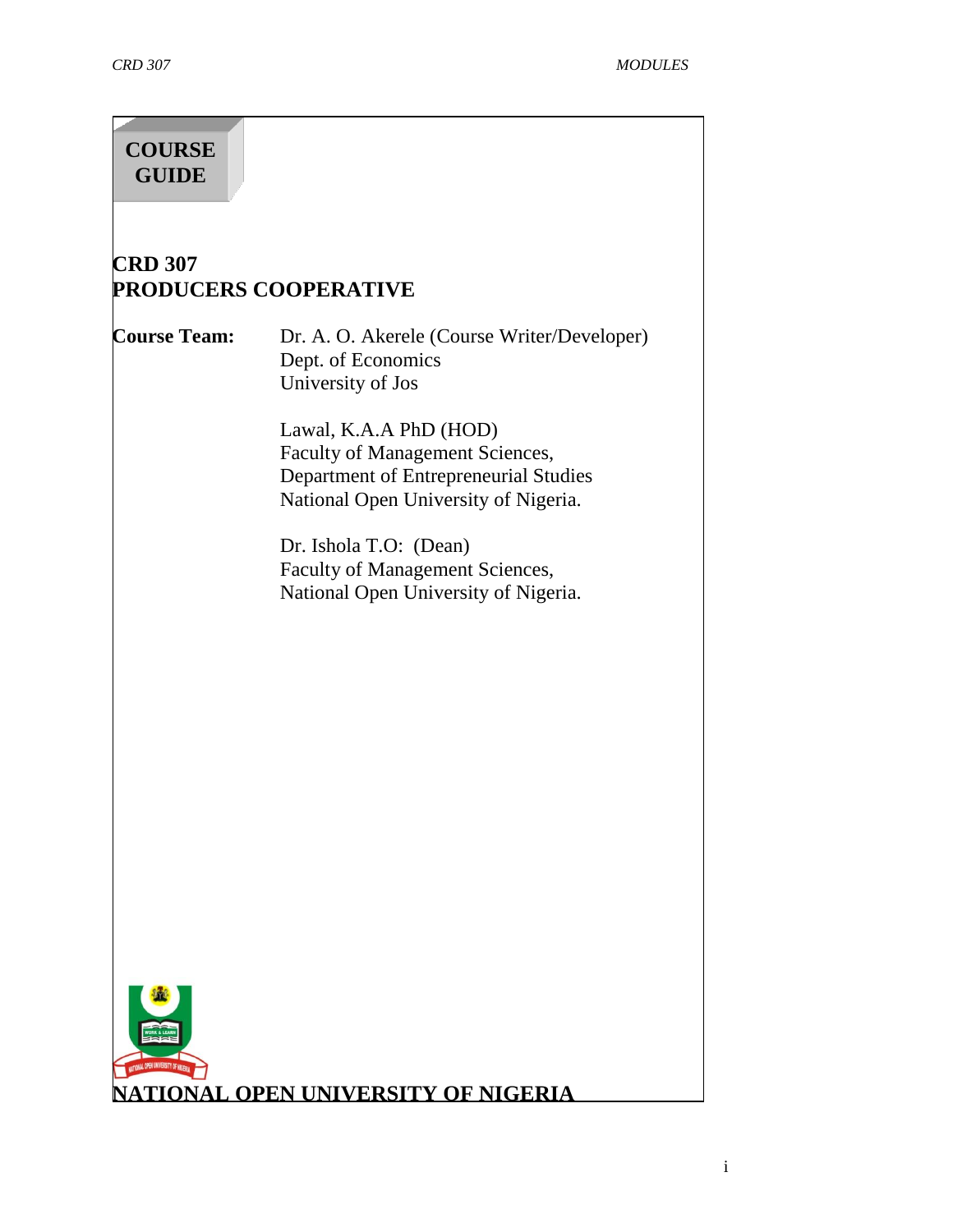National Open University of Nigeria **Headquarters** University Village Plot 91 Cadastral Zone Nnamdi Azikiwe Expressway Jabi, Abuja.

Lagos Office 14/16 Ahmadu Bello Way Victoria Island, Lagos

e-mail: [centralinfo@noun.edu.ng](mailto:centralinfo@noun.edu.ng) URL: [www.noun.edu.ng](http://www.noun.edu.ng/)

Published by: National Open University of Nigeria

ISBN:

Printed: 2017

All Rights Reserved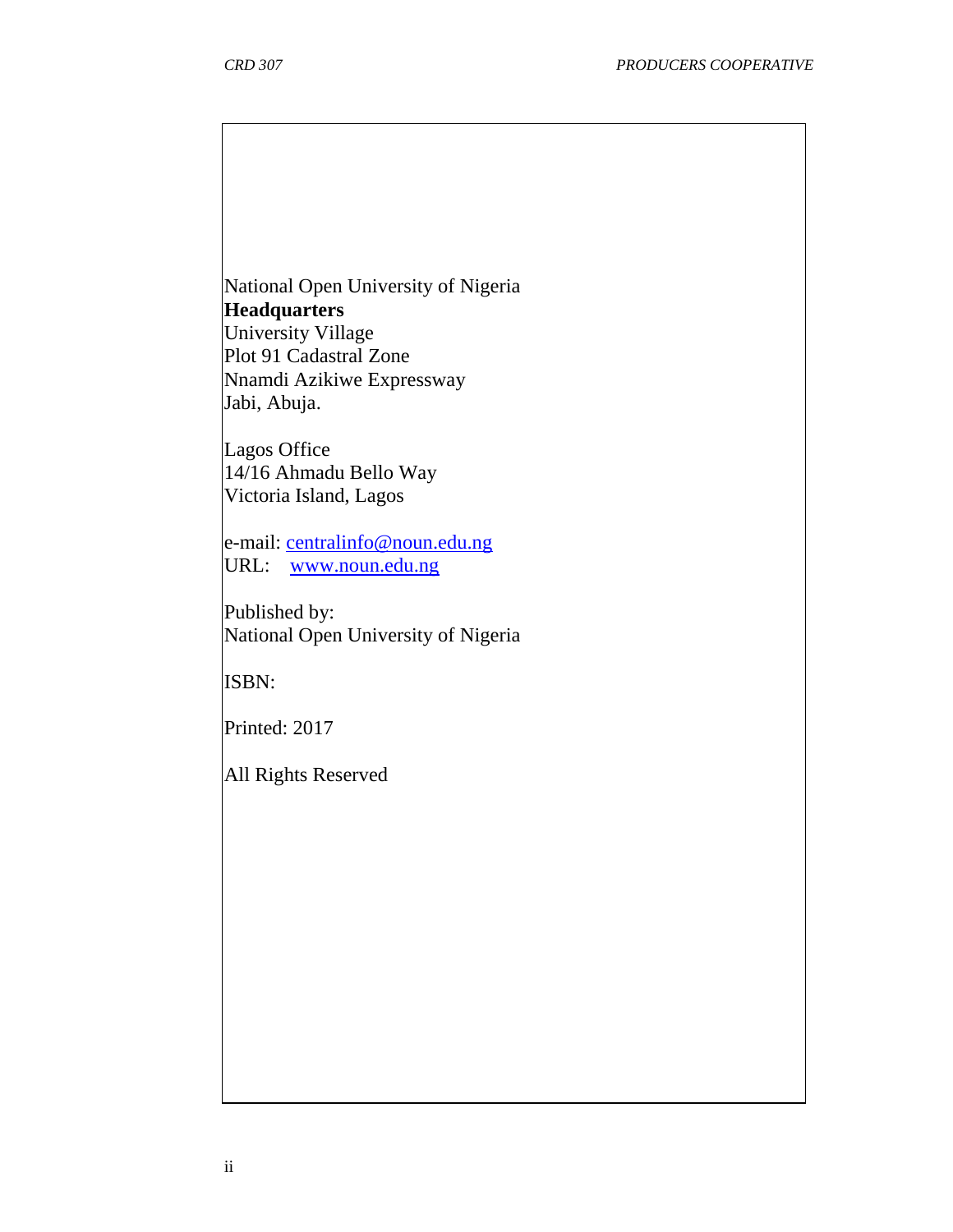# **CONTENTS PAGE**

Introduction What you will Learn in this Course Course Aims Course Objectives Study Units Tutor-Marked Assignment Final Examination Summary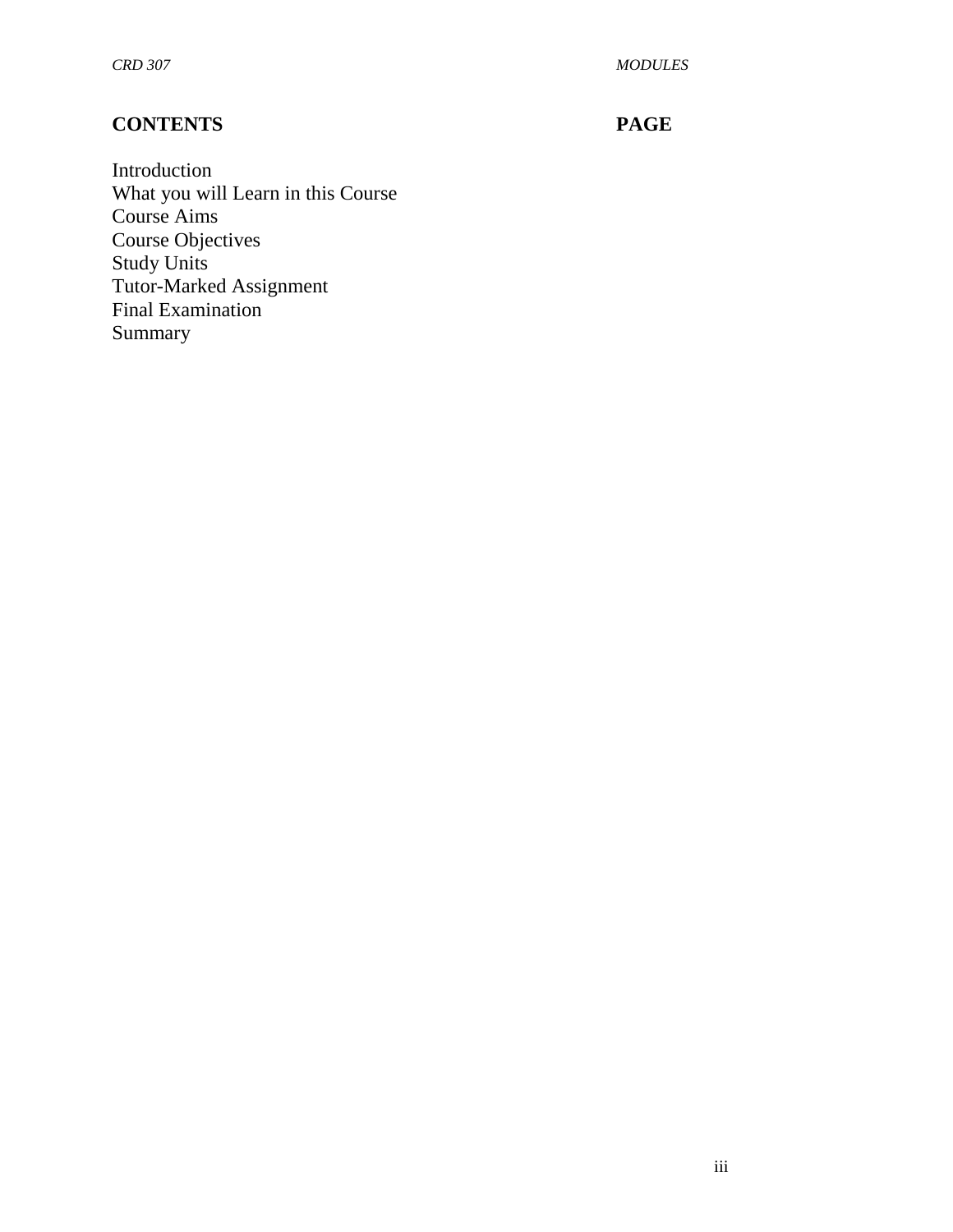### **INTRODUCTION**

The course PRODUCERS COOPERATIVE (CRD 307) is a course which carries two credit units. It is prepared and made available to all the student who are taking B.Sc. Cooperative management and B.Sc. Entrepreneurial and Small Business Management; a programme tenable in the Faculty of Management Sciences. The course is a useful material to you in your academic pursuit as well as in your workplace as managers and administrators.

#### **WHAT YOU WILL LEARN IN THIS COURSE**

The course is made up of sixteen units, covering areas such as the nature of producers cooperative, fundamentals of cooperative management, the structure of management committee (manager) and objectives of management of producers cooperative. Areas of producers cooperative management such as production plan, procurement and movement of material, inspection of products and management of transportation system are also discussed. Accounts, cost accounting and statistics which are main instruments of management are explained. Issues such as team work, relations (both internal and external) and management controls which promote good management and sustenance of good will are also considered. In these last unit, efforts are made to highlight problems militating against the development of producers cooperatives in Nigeria.

This Course Guide is meant to provide you with the necessary information about the course, the nature of the materials you will be using and how to make the best use of the materials towards ensuring adequate success in your programme as well as the practice of PRODUCERS COOPERATIVE. Also included in this course guide are information on how to make use of your time and information on how to tackle the tutor-marked assignment (TMA) questions. There will be tutorial sessions during which your instructional facilitator will take you through your difficult areas and at the same time have meaningful interaction with your fellow learners.

#### **Course Contents**

This course consists of the nature of producers cooperative, Definition of management, structure of cooperative management and its committee or cooperative manager.

Duties/functions of management of producers cooperative, Management and production plan: plants and machineries, premises, other facilities such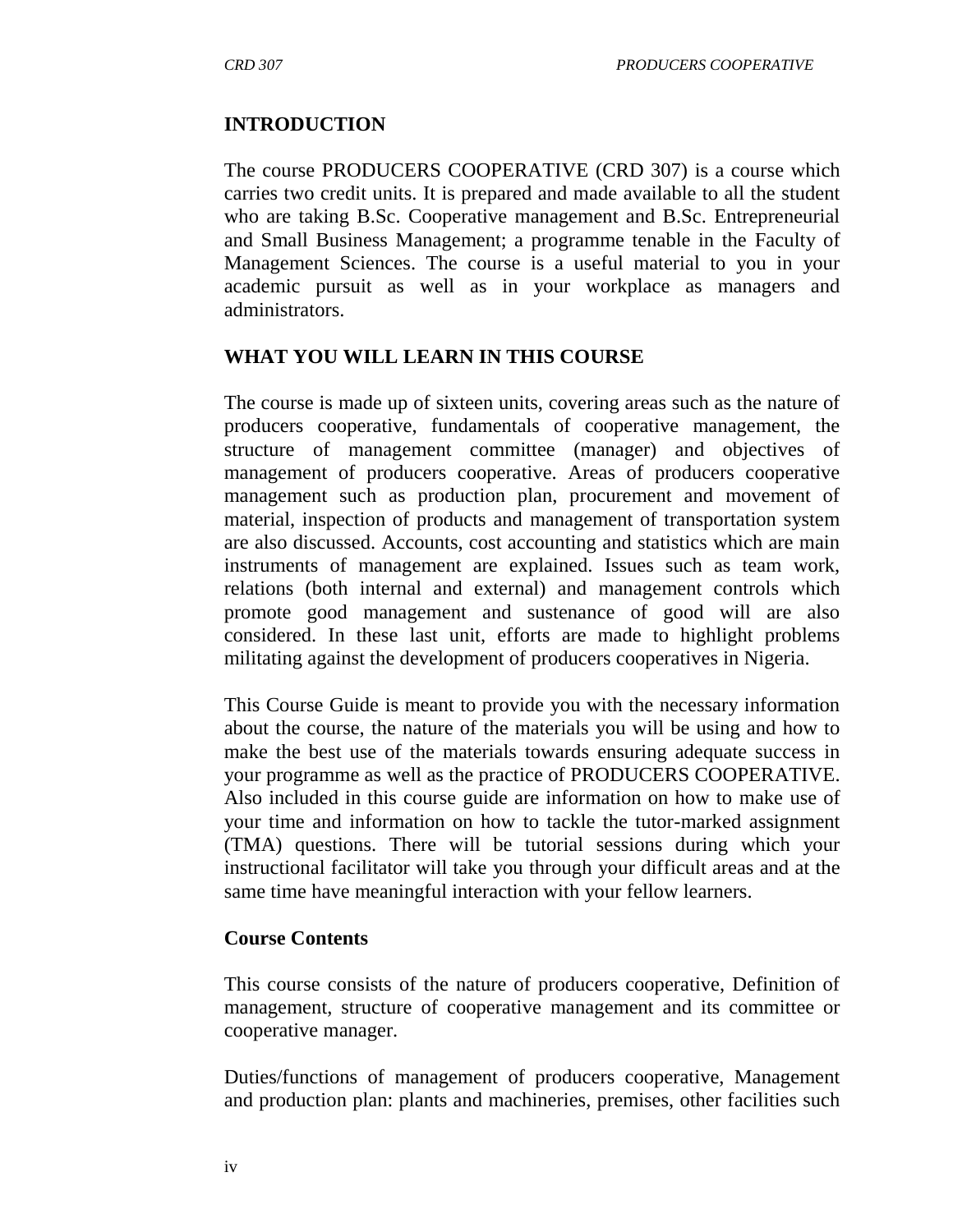as water, electricity etc. safety and comfort of employees, installation of machinery, installation of machinery, procurement and movement of materials, inspection, marketing of products, accounts, cost accounting and statistics for management. Staff management and Team work. Relations of staff and cooperative members, External relations. Problems of producers cooperative.

#### **COURSE AIMS**

The main aim of the course is to equip you with adequate information on PRODUCERS COOPERATIVE to enable you acquire sufficient knowledge to advise cooperator on the management of producers cooperative. The course also aims at making you have a greater appreciation of the role of government officials in the management of producers cooperative.

The aims of the course will be achieved by:

- Explaining the nature of producers cooperative;
- Discussing the fundamentals of cooperative management;
- Explaining the structure of cooperative management;
- Stating the objectives of producers cooperative;
- Discussing producers cooperative production plan;
- Explaining procurement and movement of material;
- Describing the process of product inspection;
- Identifying and explaining factors determining the management of transport system
- Explaining the various instruments of management;
- Discussing internal and external relations affecting the management of cooperatives; and
- Identifying and discussing problems of producers cooperative development in Nigeria.

#### **COURSE OBJECTIVES**

After completing this course, you should be able to:

- discuss the nature of producers cooperative;
- explain the fundamentals of cooperative management;
- identify the factors determining the structure of cooperative management;
- state the objectives of producers cooperative;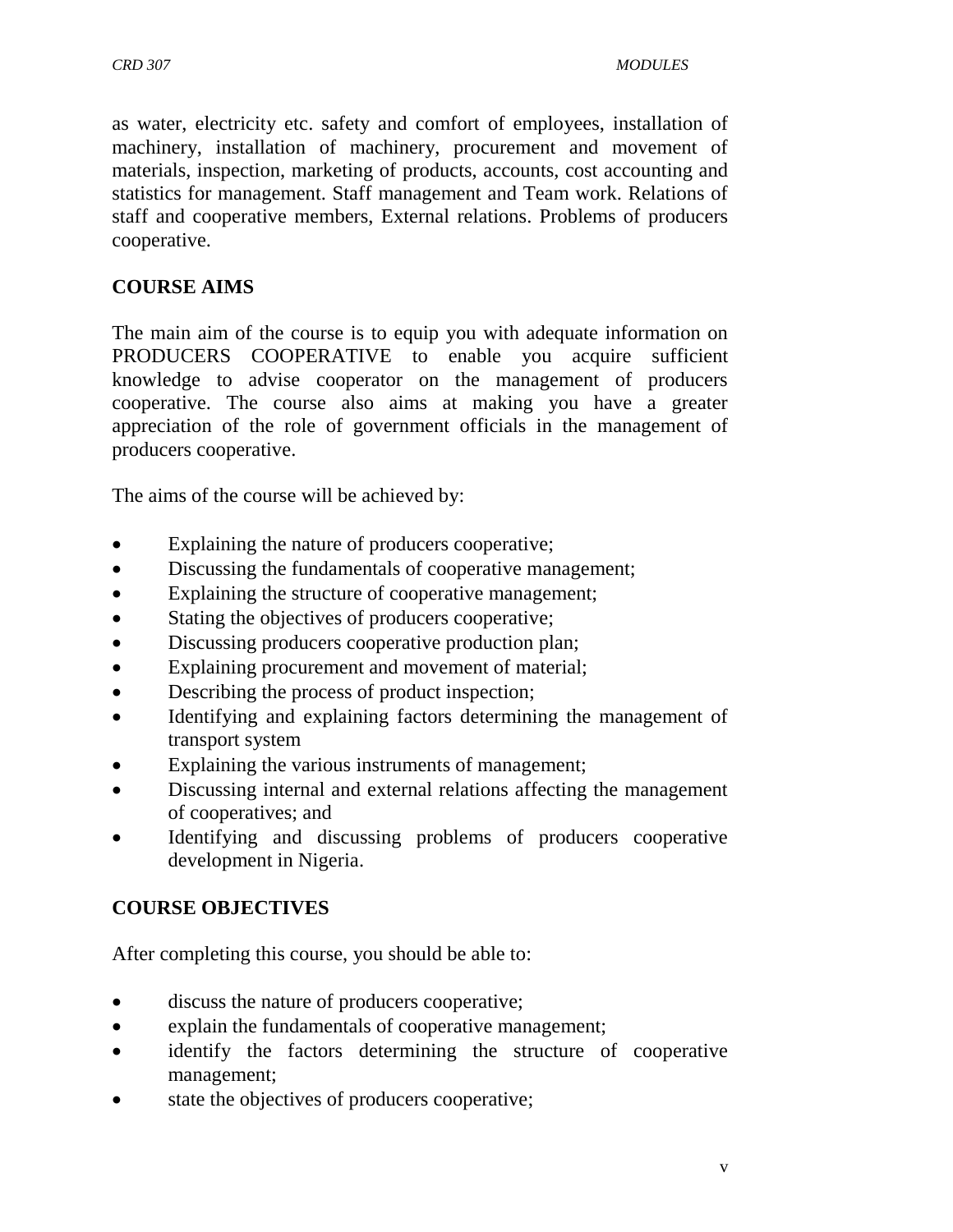- discuss producers cooperative production plan
- explain procurement and movement of materials;
- describe the process of product inspection;
- identify and explain factors determining the management of transport system;
- know that accounts, cost accounting and statistics are instruments of management;
- discuss relations as it affects management in cooperative; and
- Identify and discuss the development of producers cooperative in Nigeria.

#### **Course materials**

Major components of the course are:

Course Guide Study Guide **Textbooks** Assignment Guide

#### **STUDY UNITS**

There are sixteen units in the course, which should be studied carefully.

Such units are as follows:

### **MODULE 1**

Unit 1 Nature of Producers Cooperative Unit 2 Definition of Management and Fundamentals of Cooperative Management Unit 3 Structure of Management and Management Committee (Manager) Unit 4 Objectives of Management of Producers Cooperative Unit 5 Producers Cooperative Production Plan

### **MODULE 2**

- Unit 1 Procurement and Movement of Material
- Unit 2 inspection of products
- Unit 3 Managing Transportation
- Unit 4 Accounts as Instrument of Management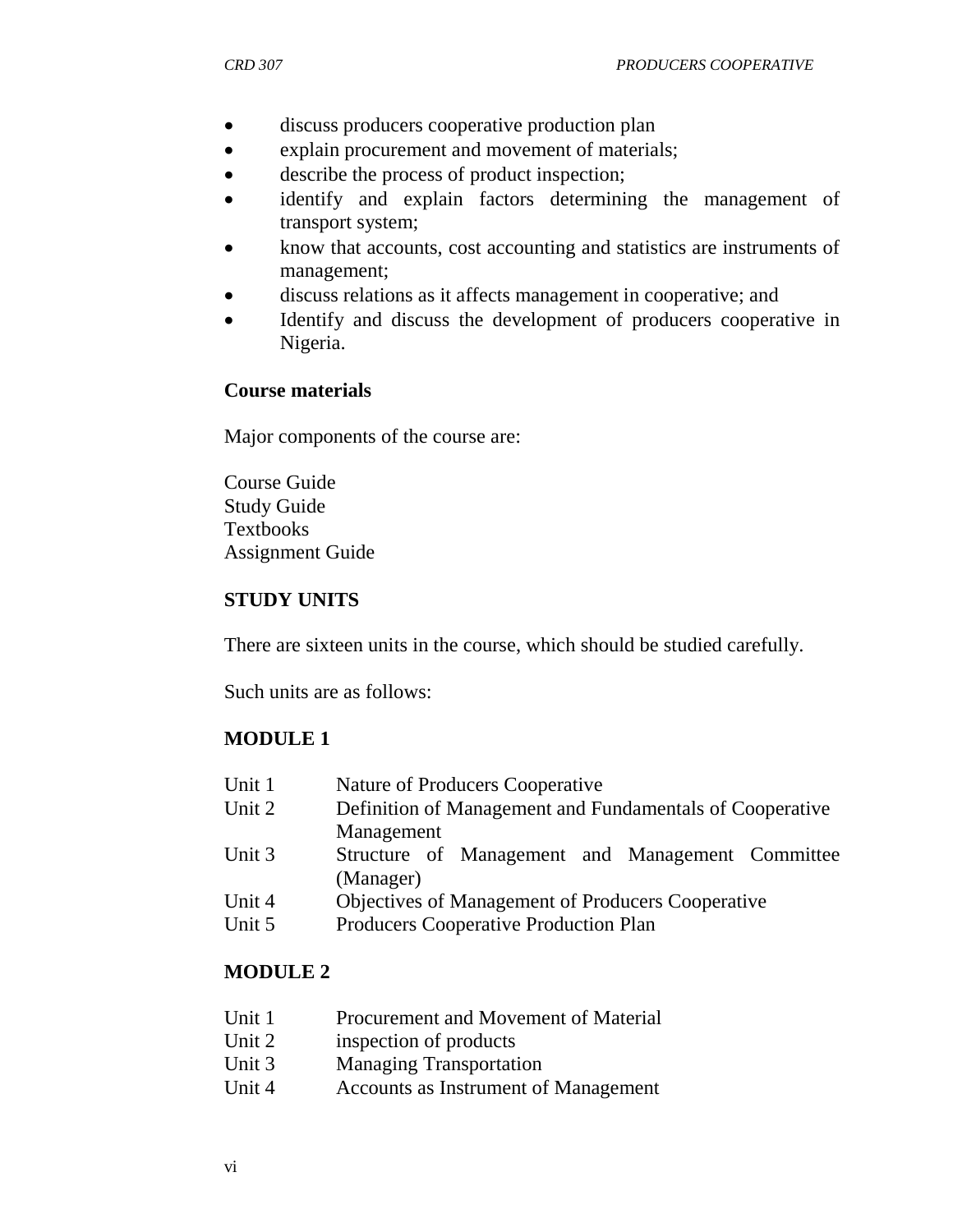#### Unit 5 Cost Accounting for Management Decision

### **MODULE 3**

- Unit 1 Statistics and Management Appraisal and Planning
- Unit 2 Staff Management and Team Work
- Unit 3 Relations of Staff and Cooperative Members
- Unit 4 External Relations
- Unit 5 Management Controls
- Unit 6 Problems of Producers Cooperative in Nigeria

The first unit explains the nature of producers cooperative which is the subject matter of the course. The second unit delves into management generally and its specifics in cooperative management. Examination of the structure and objectives is the preoccupation of the third and fourth units. The next module 1 is centre on the actual management processes and actions in producers cooperative. In particular, production plan, procurement and movement of materials, inspection of products and

transport management are discussed.

Accounts, cost accounting and statistics form the nucleus of management instruments for decision making. These instruments are discussed in module 2. Team work, a crucial impetus for smooth management and increase in productivity, is also explained.

Extensively examine both internal and external relations of cooperative. Relations of cooperatives with government officials received more than ordinary attention. Management controls are discussed in the last module, the problems of producers cooperative in Nigeria are highlighted.

Each study unit will take at least two hours, and it includes the introduction, objectives, main content, self-assessment exercises, conclusion and summary as well as references. Other areas border on the tutor-marked assignment questions. Some of the self-assessment exercises will necessitate contacting some organizations. You are advised to do so in order to observe industrial relations in practice.

There are also textbooks under the references and other resources for further reading. They are meant to give you additional information if only you can lay your hands on any of them. You are advised to practice the self-assessment exercises and tutor-marked assignment questions for greater understanding of the course. By so doing, the stated learning objectives of the course will be achieved.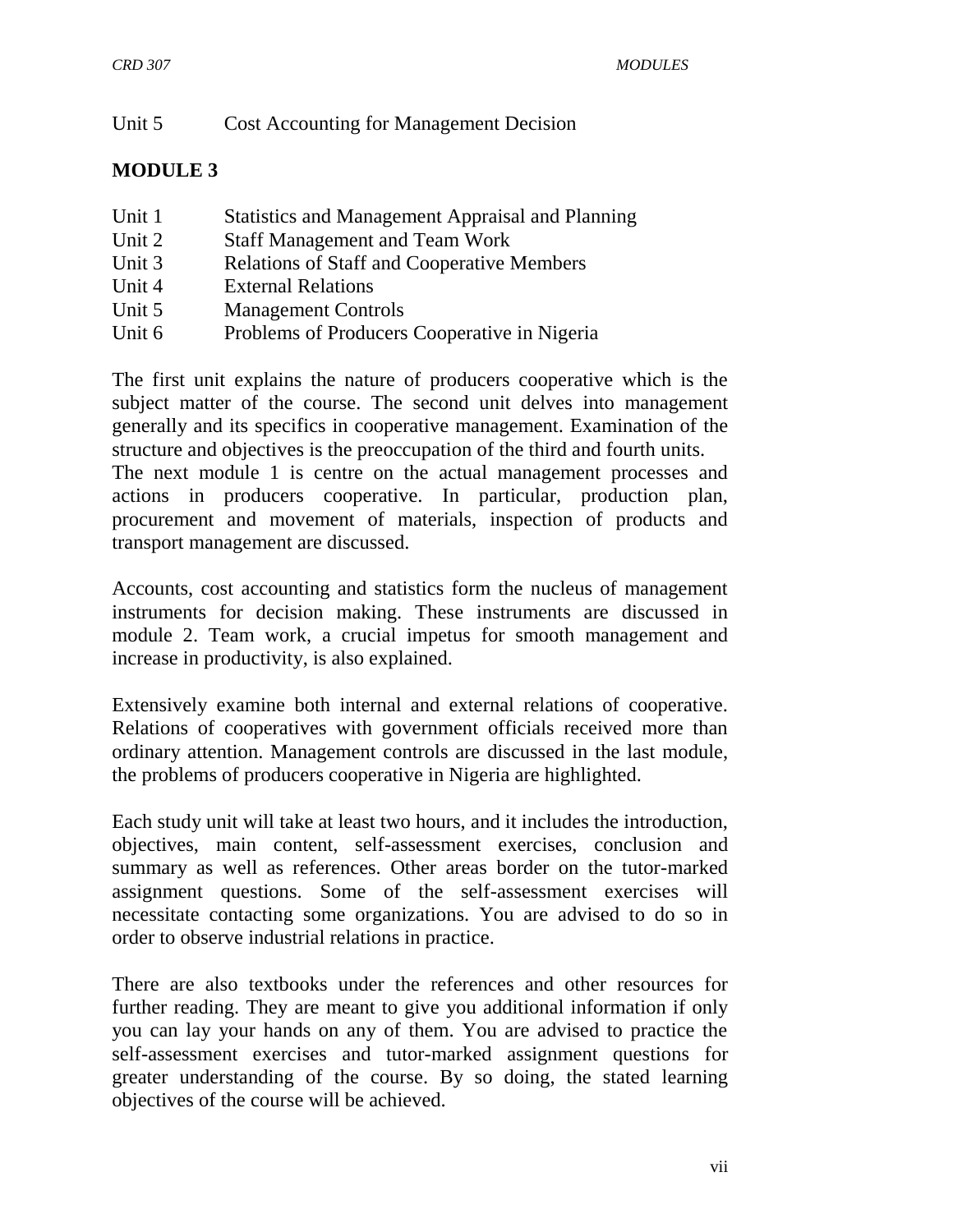#### **ASSIGNMENT**

There are many assignments on this course and you are expected to do all of them by following the schedule prescribed for them in terms of when to attempt them and submit same for grading by your tutor.

#### **TUTOR-MARKED ASSIGNMENT**

In doing the tutor-marked assignment, you are to apply your transfer knowledge and what you have learnt in the contents of the study units. These assignments which are many in number are expected to be turned in to your Tutor for grading. They constitute 30% of the total score for the course.

#### **FINAL EXAMINATION**

At the end of the course, you will write the final examination. It will attract the remaining 70%. This makes the total final score to be 100%.

#### **SUMMARY**

The course, PRODUCERS COOPERATIVE (CRD 307) exposes you to the issues involved in cooperative management. On the successful completion of the course, you would have been armed with materials necessary for efficient and effective management of producers cooperative.

To equip the learner with adequate information on producers cooperative to enable learner acquire sufficient knowledge to advise co-operators on the management of producers cooperative.

Nature of producers cooperative, Definition of management, structure of cooperative management and its committee/or cooperative manager.

Duties/functions of management of producers cooperative, Management and production plan: plants and machineries, premises, other facilities such as water, electricity etc, safety and comfort of employees, installation of machinery, installation of machinery, procurement and movement of materials, inspection, marketing of products, accounts, cost accounting and statistics for management. Staff management and Team work. Relations of staff and cooperative members, External relations. Problems of producers cooperative.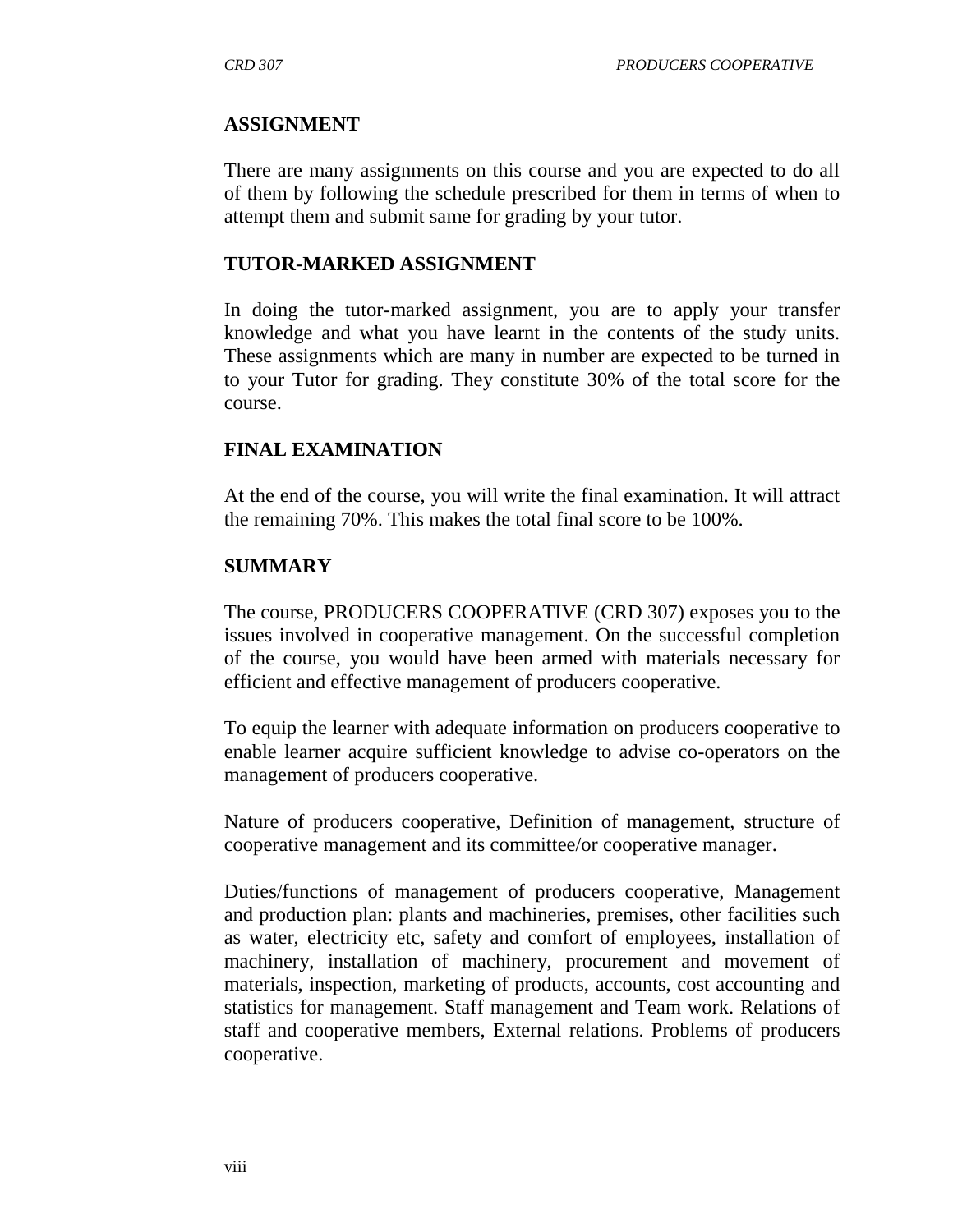To equip the learner with adequate information on producers cooperative to enable learner acquire sufficient knowledge to advice co-operators on the management of producers cooperative.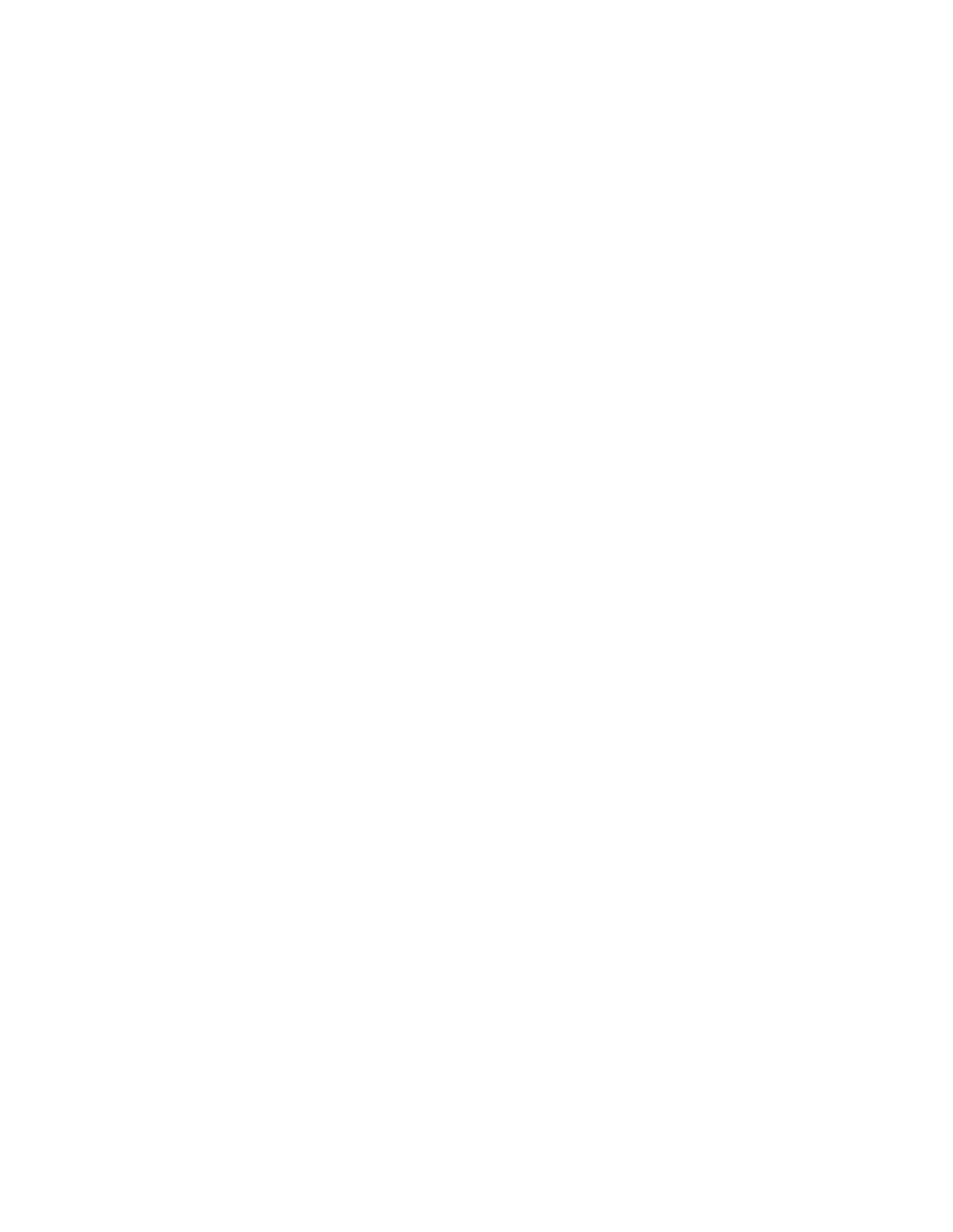# **COURSE GUIDE**

# **CONTENTS PAGE**

# **MODULE 1**

| Unit 1    | Nature of Producers Cooperative                          |  |  |
|-----------|----------------------------------------------------------|--|--|
| Unit 2    | Definition of Management and Fundamentals of Cooperative |  |  |
|           | Management                                               |  |  |
| Unit 3    | Structure of Management and Management Committee         |  |  |
| (Manager) |                                                          |  |  |
| Unit 4    | <b>Objectives of Management of Producers Cooperative</b> |  |  |
| Unit 5    | Producers Cooperative Production Plan                    |  |  |

# **MODULE 2**

| Unit 1 | Procurement and Movement of Material |  |
|--------|--------------------------------------|--|
|        |                                      |  |

- Unit 2 inspection of products
- Unit 3 Managing Transportation
- Unit 4 Accounts as Instrument of Management
- Unit 5 Cost Accounting for Management Decision

# **MODULE 3**

- Unit 1 Statistics and Management Appraisal and Planning
- Unit 2 Staff Management and Team Work
- Unit 3 Relations of Staff and Cooperative Members
- Unit 4 External Relations
- Unit 5 Management Controls
- Unit 6 Problems of Producers Cooperative in Nigeria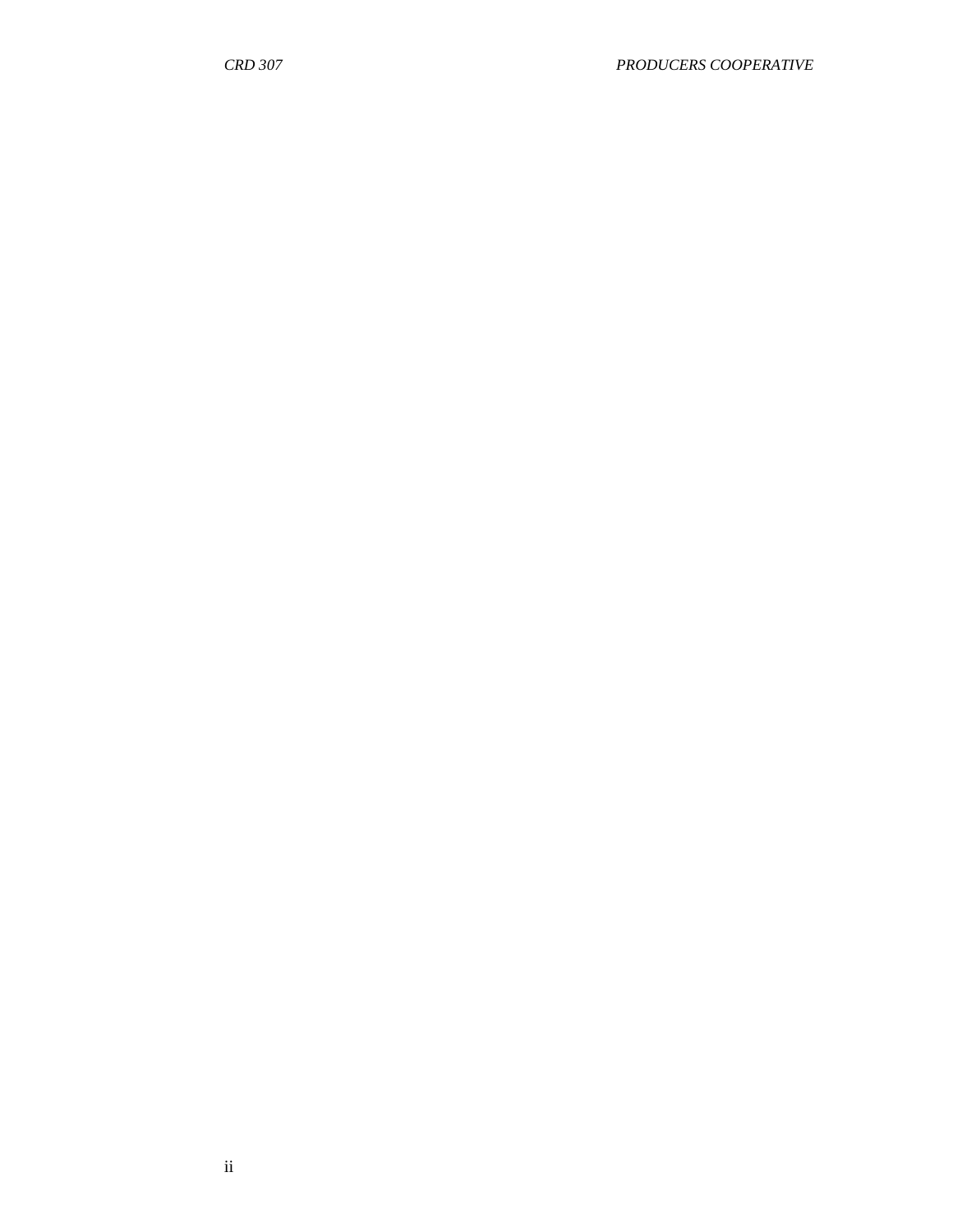### **MODULE 1**

| Unit 1    | Nature of Producers Cooperative                          |  |  |
|-----------|----------------------------------------------------------|--|--|
| Unit 2    | Definition of Management and Fundamentals of Cooperative |  |  |
|           | Management                                               |  |  |
| Unit 3    | Structure of Management and Management Committee         |  |  |
| (Manager) |                                                          |  |  |
| Unit 4    | <b>Objectives of Management of Producers Cooperative</b> |  |  |
| Unit 5    | Producers Cooperative Production Plan                    |  |  |

### **UNIT 1 NATURE OF PRODUCERS COOPERATIVE**

#### **CONTENTS**

- 1.0 Introduction
- 2.0 Objective
- 3.0 Main Content
	- 3.1 Nature of Producers Cooperative
	- 3.2 Areas of Business of Producers Cooperative
	- 3.3 The difference of Producers Cooperative Business from Business Set Up by other Societies
- 4.0 Conclusion
- 5.0 Summary
- 6.0 Tutor-Marked Assignment
- 7.0 Reference/ Further Readings

### **1.0 INTRODUCTION**

Producers cooperative as an enterprises requires good and effective management. Its management is like that of others cooperative management such as agricultural credit, thrift and credit, consumers, marketing etc. cooperatives except that management functions are fully the responsibilities of owner-member employees. The sincerity and locality of such memberowner employees will be impetus for management success.

This unit therefore, examines the nature of the producers cooperative, its product and services and what makes producers cooperative different from other types of cooperative organizations.

### **2.0 OBJECTIVES**

At the end of this unit, you should be able to: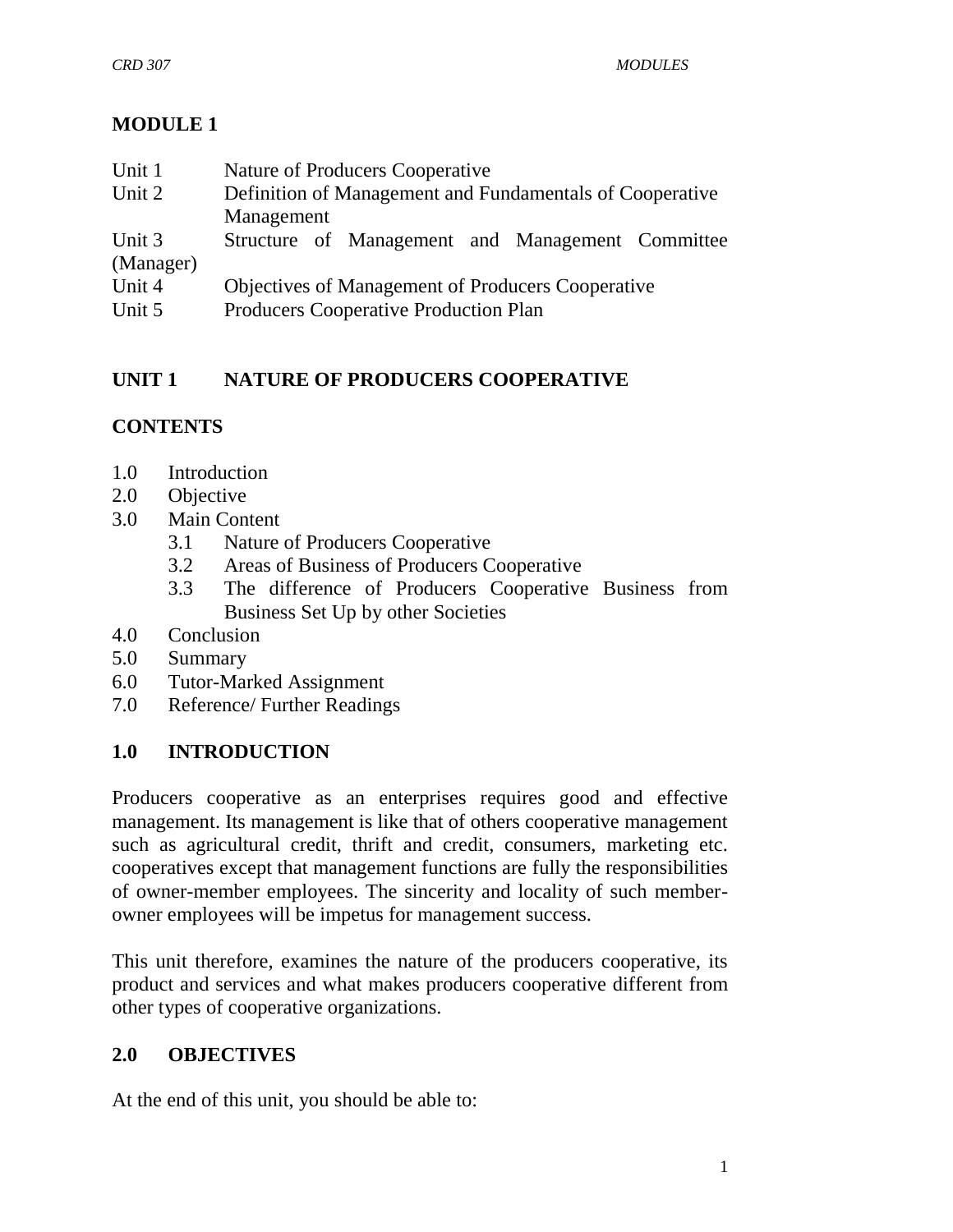- know the nature of producers cooperative.
- explain why its management is different.
- know areas of business of producers cooperative in terms of goods and services.
- **3.0 MAIN CONTENT**

## **3.1 Nature of Producers Cooperative**

A producer cooperative is a cooperative business where skilled workmen and workwomen set up their own factories (business). Members (skilled) of such producer cooperative employees (shareholders) are paid wages and receive bonus from the surplus (profit) of the enterprise. Such producer cooperatives are identified as industrial cooperative, industrial productive cooperative (Youngjohns, 1978. P.16) etc.

Another characteristic of producers cooperatives is that their products are usually not for members but for individual consumers, cooperative organizations, private companies and the general public.

Farmers' producers cooperative as a kind of producers cooperative must be based on joint ownership. It is common to have farmers" cooperative with joint ownership of land and at the same time members being employees. In this case, however, the absence of skills being the basis of formation of the cooperative deprived it the privilege of being a proper producers cooperative.

### **RECYCLING COOPERATIVE**

A recycling cooperative is an industrial [cooperative, c](http://en.wikipedia.org/wiki/Cooperative)o-owned and maintained by either workers or consumers, which specializes in the [recycling o](http://en.wikipedia.org/wiki/Recycling)f various materials. Such cooperatives are either [non-profit o](http://en.wikipedia.org/wiki/Non-profit)r [not-for-profit; a](http://en.wikipedia.org/wiki/Not-for-profit) major theoretical benefit of mass co-ownership is that raw recycled materials can become increasingly and equally distributed among the membership population at a low cost, be it for reusage at home or for reusage in the manufacturing of newer goods or versions of goods to be sold to customers at cheaper prices than would be possible with freshlyobtained raw materials. A subset is the business recycling cooperative, which, according to the [Northeast Recycling Council, i](http://en.wikipedia.org/w/index.php?title=Northeast_Recycling_Council&action=edit&redlink=1)s a group of business in a particular region, which separate recyclable waste, usually produced by their own functions, for prearranged collection by a shared hauler.

### **Examples**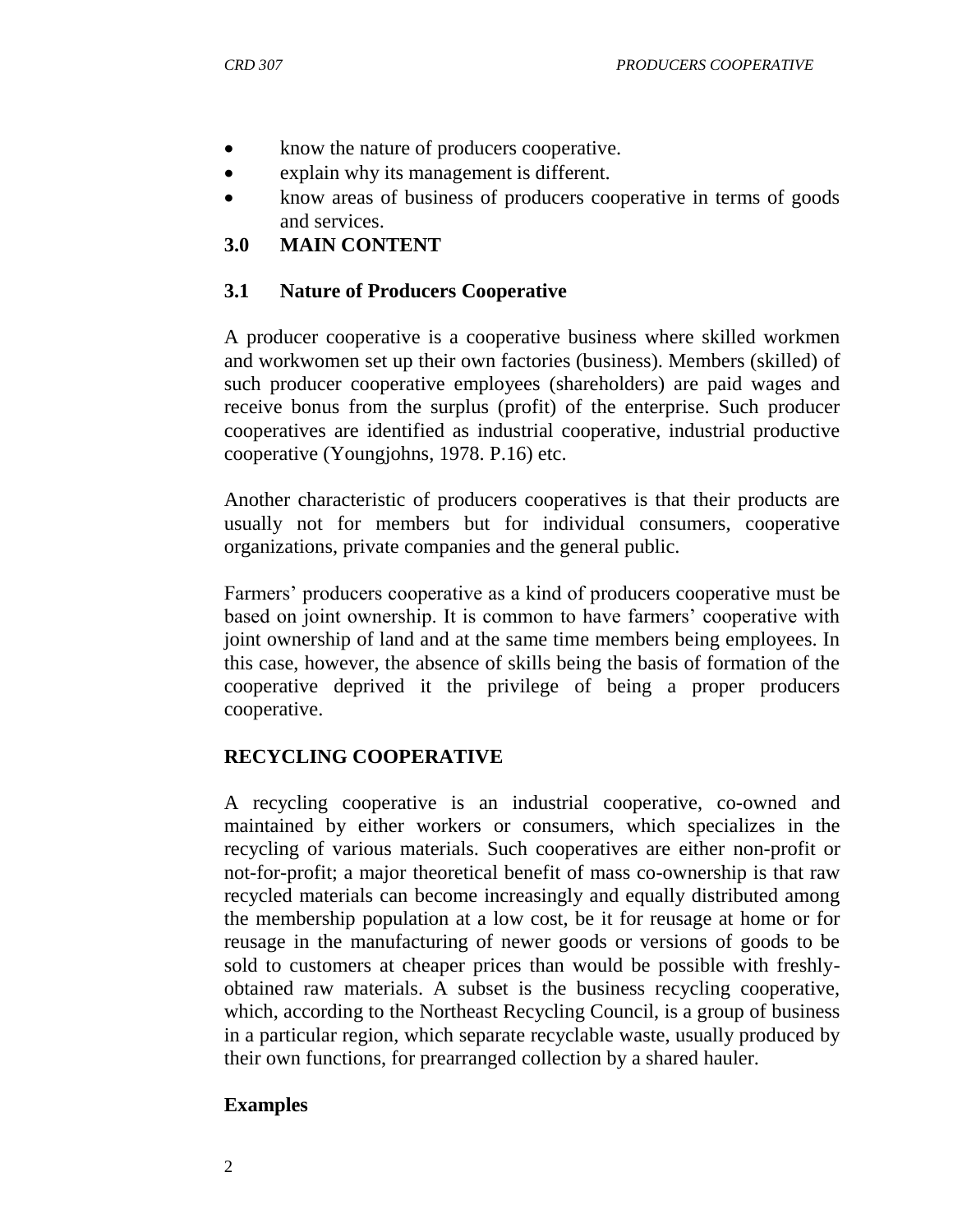[Free Geek, a](http://en.wikipedia.org/wiki/Free_Geek) cooperative non-profit which recycles old computer parts and [e-waste f](http://en.wikipedia.org/wiki/E-waste)or re-usage in refurbished new computers which are sold preinstalled with [free and open source software.](http://en.wikipedia.org/wiki/Free_and_open_source_software)

- [Headwaters Cooperative Recycling](http://en.wikipedia.org/w/index.php?title=Headwaters_Cooperative_Recycling&action=edit&redlink=1)
- [South Shore Recycling Cooperative](http://en.wikipedia.org/w/index.php?title=South_Shore_Recycling_Cooperative&action=edit&redlink=1)
- [Biofuel Recycling Cooperative](http://en.wikipedia.org/w/index.php?title=Biofuel_Recycling_Cooperative&action=edit&redlink=1)
- [Oregon Beverage Recycling Cooperative](http://en.wikipedia.org/w/index.php?title=Oregon_Beverage_Recycling_Cooperative&action=edit&redlink=1)
- [Central Recycling Cooperative](http://en.wikipedia.org/w/index.php?title=Central_Recycling_Cooperative&action=edit&redlink=1)
- [Orange County Recycling Cooperative](http://en.wikipedia.org/w/index.php?title=Orange_County_Recycling_Cooperative&action=edit&redlink=1)
- [North Central West Virginia Recycling Cooperative](http://en.wikipedia.org/w/index.php?title=North_Central_West_Virginia_Recycling_Cooperative&action=edit&redlink=1)
- [Recycling Marketing Cooperative for Tennessee](http://en.wikipedia.org/w/index.php?title=Recycling_Marketing_Cooperative_for_Tennessee&action=edit&redlink=1)
- [Magpie Recycling Co-operative](http://en.wikipedia.org/w/index.php?title=Magpie_Recycling_Co-operative&action=edit&redlink=1)
- [Connecticut Agricultural Plastics Recycling Cooperative](http://en.wikipedia.org/w/index.php?title=Connecticut_Agricultural_Plastics_Recycling_Cooperative&action=edit&redlink=1)
- [Environmental Co-op](http://en.wikipedia.org/w/index.php?title=Environmental_Co-op&action=edit&redlink=1)

#### **WORKER COOPERATIVE**

A worker cooperative is a [cooperative o](http://en.wikipedia.org/wiki/Cooperative)wned and democratically controlled by its worker-owners. This control may be exercised in a number of ways. In 'pure' forms of worker co-operative, all shares are held by the workforce with no outside or consumer owners, and each member has one voting share. In practice, control by worker-owners may be exercised through individual, collective or majority ownership by the workforce, or the retention of individual, collective or majority voting rights (exercised on a one-member one-vote basis). A worker cooperative, therefore, has the characteristic that the majority of its workforce own shares, and the majority of shares are owned by the workforce.

#### **SELF ASSESSMENT EXERCISE**

Explain the nature of producers cooperative.

#### **3.2 Areas of Business of Producers Cooperative**

Producers cooperative (small scale industries) at the early stage of industrialization in the western Europe succeeded especially in trade such as printing, shoemaking and light metal work (ILO, 1978. P.11). Producer cooperatives have since extended to many areas such as bakeries, fertilizers, pesticides, tools, animal feeds etc. Youngjohns (1978. P.16) also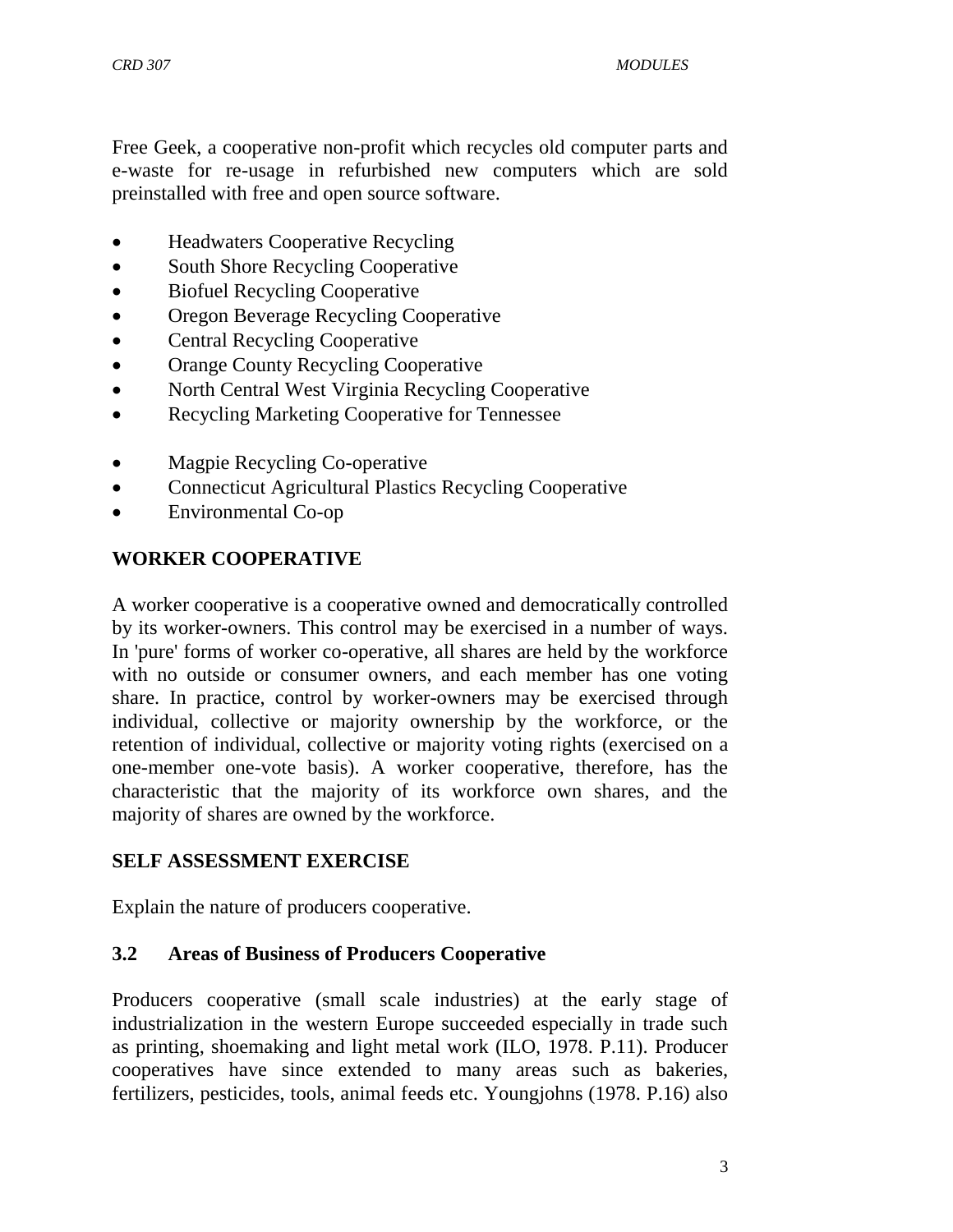noted best areas of producers cooperatives to include building, clothing, manufacture, general labouring (on contract), furniture making and transport services.

The producers cooperatives also engage in production of butter, cheese, cocoa drinks and powder, vegetables oil etc. This is however different from processing of agricultural products carried out by agricultural or marketing cooperative societies. It is possible for a group of farmers to pool their land, labour, implements and livestock and carry on the whole business of agricultural production on a basis of joint ownership and management. In essence, this is not producers cooperative. Their areas of operation cannot be included in area of producers/industrial cooperative.

There are, however, a rather limited number of cooperative which exit for sole purpose of running a transport fleet. The members are usually the drivers of the vehicles, but here are cases where farmers have formed a cooperative transport pool to carry their produce to the market, even though they have not attempted to sell it cooperatively. Some of the better-known worker-owned transport cooperatives (producers) operate buses, taxi cabs, furniture removal vans and general service lorries.

#### **SELF ASSESSMENT EXERCISE**

Mention five areas of producers cooperative business.

### **3.3 The Difference of Producers Cooperative Business from Business Set up by other Societies**

This type of producers cooperation is quite different from agricultural manufacturer business and production of fertilizers, seedlings, pesticides etc. set up by cooperative bodies such as primary societies, unions and federations where hands are engaged and paid for the work the employees do. Production works are carried out by the members of producers cooperatives.

Significant difference between workers cooperatives (producers cooperative) and private owned corporations.

| <b>Commercial</b><br><b>Criteria</b><br><b>Purpose</b> | <b>Private Corporations</b> | <b>Worker Cooperatives</b>  |
|--------------------------------------------------------|-----------------------------|-----------------------------|
|                                                        | a) To earn profit for       | a) To maximize net and real |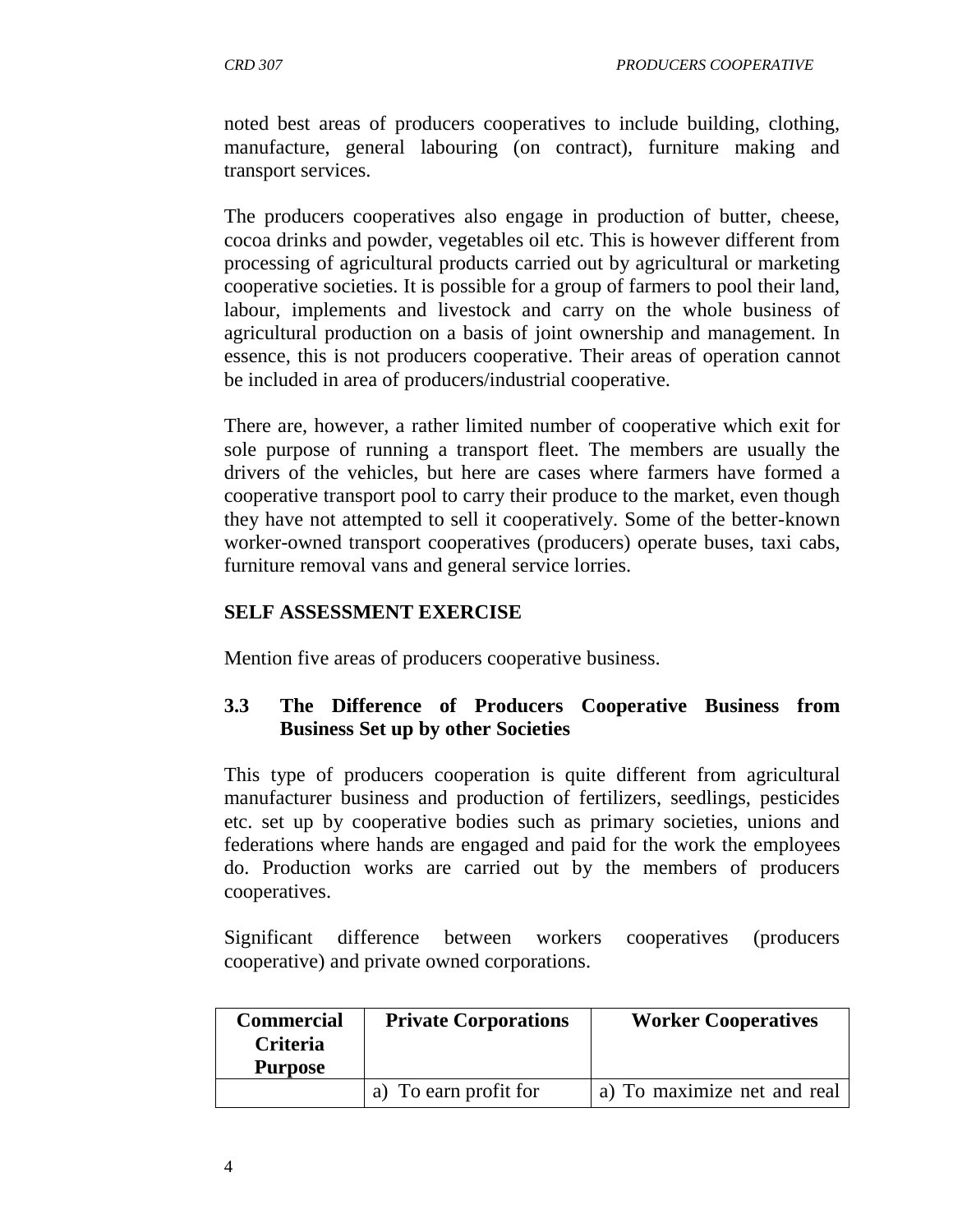|                        | owner, to increase           | worth of all owners.           |
|------------------------|------------------------------|--------------------------------|
|                        | value of shares.             |                                |
| Organization           | a) Organized and             | a) Organized and controlled    |
|                        | controlled by                | by worker members.             |
|                        | investors.                   |                                |
|                        | b) Incorporated under        | b) Incorporated under          |
|                        | relevant incorporation       | relevant incorporation laws -  |
|                        | $laws - varies by$           | varies by country              |
|                        | country.                     |                                |
|                        | c) Except for closely held   | c) Only worker-members         |
|                        | companies anyone             | may own stock, one share per   |
|                        | may buy stock.               | member.                        |
|                        | d) Stock may be traded in    | d) No public sale of stock.    |
|                        | the public market.           |                                |
| Ownership              | a) Stockholders              | a) Worker members              |
| <b>Control</b>         | a) By Investors              | a) By workers members          |
|                        | b) Policies set by           | b) Policy set by directors     |
|                        | stockholders or board        | elected by worker-members,     |
|                        | of directors.                | or by assembly of worker-      |
|                        |                              | members.                       |
|                        | c) Voting on basis of        | c) One person, one vote.       |
|                        | shares held.                 |                                |
|                        | d) Proxy voting              | d) Proxy votes seldom          |
|                        | permitted.                   | allowed.                       |
| <b>Source of</b>       | a) Investors, banks,         | a) By members or lenders       |
| Capital                | pension funds, the           | who have no equity or vote.    |
|                        | public.                      |                                |
|                        | b) From profitable           | b) From net earnings, a        |
|                        | subsidiaries or by           | portion of which are set aside |
|                        | retaining all or part of the | for reinvestment.              |
|                        | profits.                     |                                |
| <b>Distribution of</b> | a) To stockholders on the    | a) To members after funds      |
| <b>Net Margin</b>      | basis of number of shares    | are set aside for reserves and |
|                        | owned                        | allocated to a collective      |
|                        |                              | account.                       |
| Capital                | a) No limit, amount set      | a) Limited to an interest-like |
| <b>Dividends</b>       | by owner or Board of         | percentage set by policy.      |
|                        | Directors.                   |                                |
| <b>Operating</b>       | a) Owners or managers        | a) Workers set production      |
| <b>Practices</b>       | order production             | schedules either through       |
|                        | schedules and set wages      | elected boards and appointed   |
|                        | and hours, sometimes         | managers or directly through   |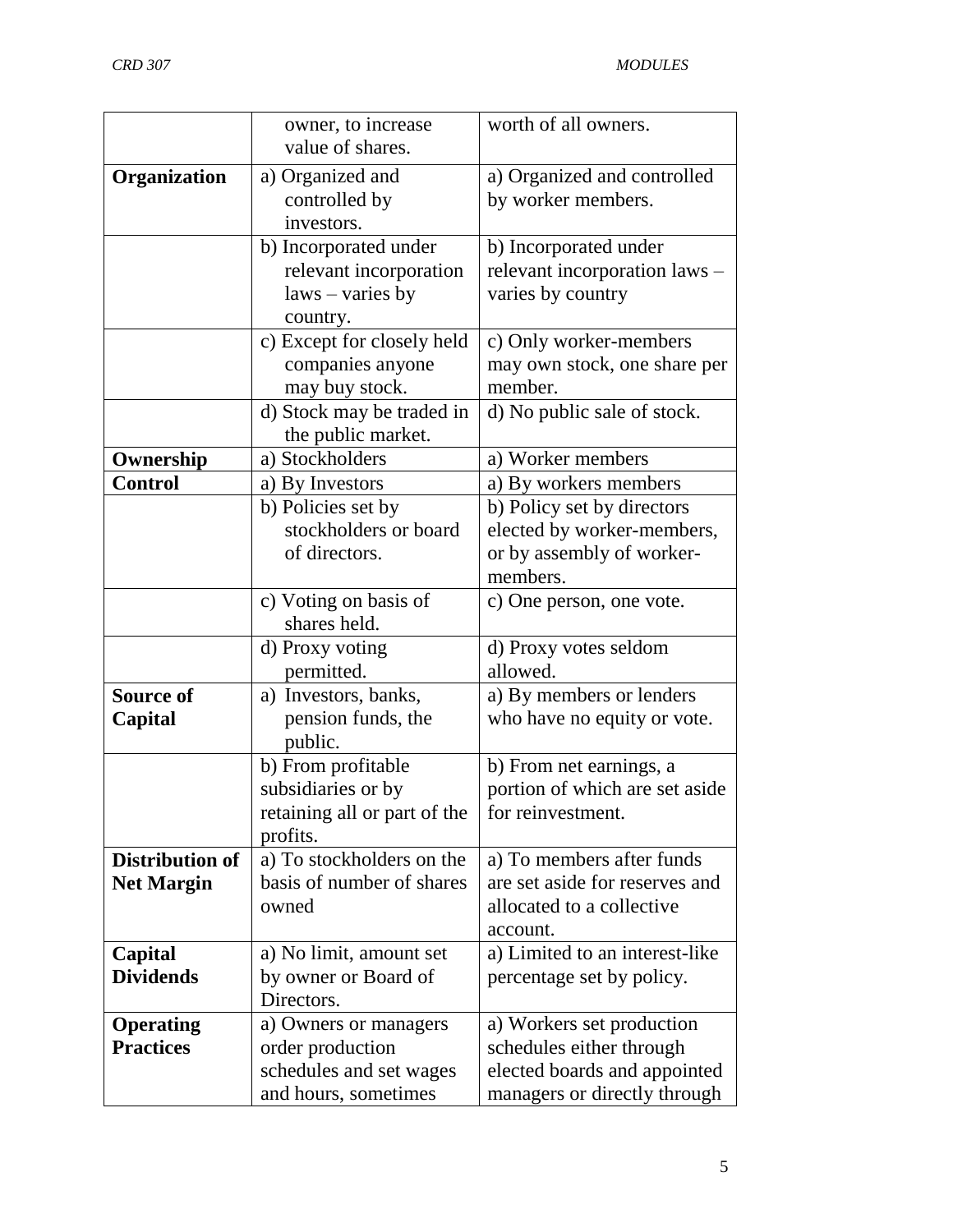|                      | with union participation. | assemblies.                 |
|----------------------|---------------------------|-----------------------------|
|                      | b) Working conditions     | b) Working conditions       |
|                      | determined by labour law  | determined by labour law    |
|                      | and collective bargaining | and assembly of worker-     |
|                      |                           | members, or internal        |
|                      |                           | dialogue between members    |
|                      |                           | and managers.               |
| <b>Tax Treatment</b> | a) Subject to normal      | a) Special tax treatment in |
|                      | corporate taxes           | some jurisdictions.         |

#### **SELF-ASSESSMENT EXERCISE**

What is the difference between fertilizer producers cooperative and fertilizer cooperative set up by societies or unions?

#### **4.0 CONCLUSION**

The above write-up shows that producers cooperative is a special type of cooperative and its management is special. Its operations extend to many areas. Owner-employee members are sincere and loyal.

### **5.0 SUMMARY**

This unit has thrown light on the nature of producers cooperative. It highlighted the area of production of goods and services. The reason why producers cooperative is different from production business by other cooperative was also highlighted. The reason was responsible for the difference in management.

#### **6.0 TUTOR-MARKED ASSIGNMENT**

Are producers cooperative in anyway different from marketing cooperative societies.

Based on areas of operations, mention five potential producers cooperative in your areas of abode.

#### **7.0 REFERENCES/FURTHER READINGS**

[://en.wikipedia.org/wiki/Workers\\_cooperative](http://en.wikipedia.org/wiki/Workers_cooperative)

[://en.wikipedia.org/wiki/Recycling\\_cooperative](http://en.wikipedia.org/wiki/Recycling_cooperative)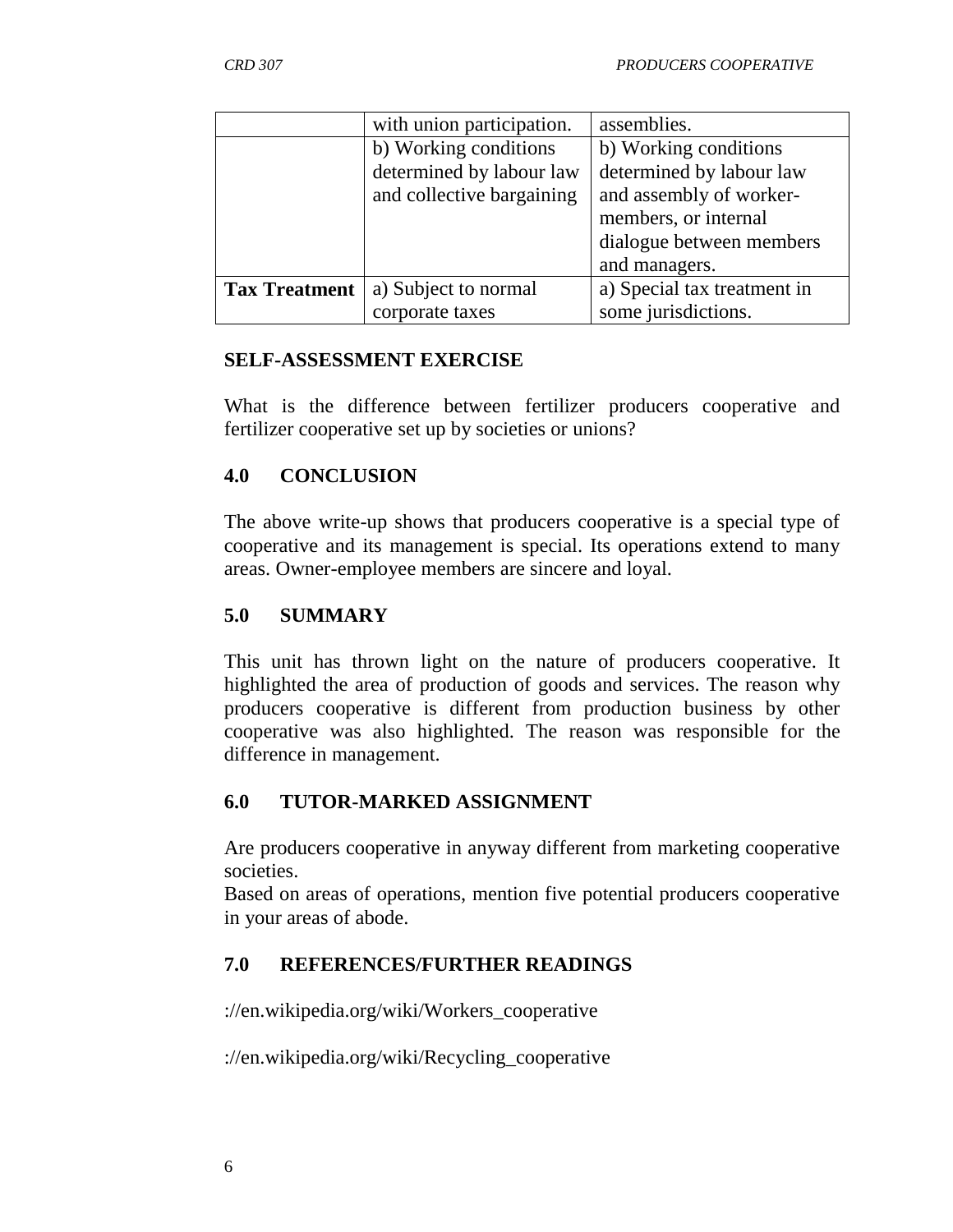ILO (1978). Cooperative Management and Administration. ILO Publications, Geneva.

Youngjohns B.A (1978). Cooperative Organisation: An Introduction.

Intermediate Technology Publication Ltd. London.

# **UNIT 2 DEFINITION OF MANAGEMENT AND FUNDAMENTALS OF COOPERATIVE MANAGEMENT**

# **CONTENTS**

1.0 Introduction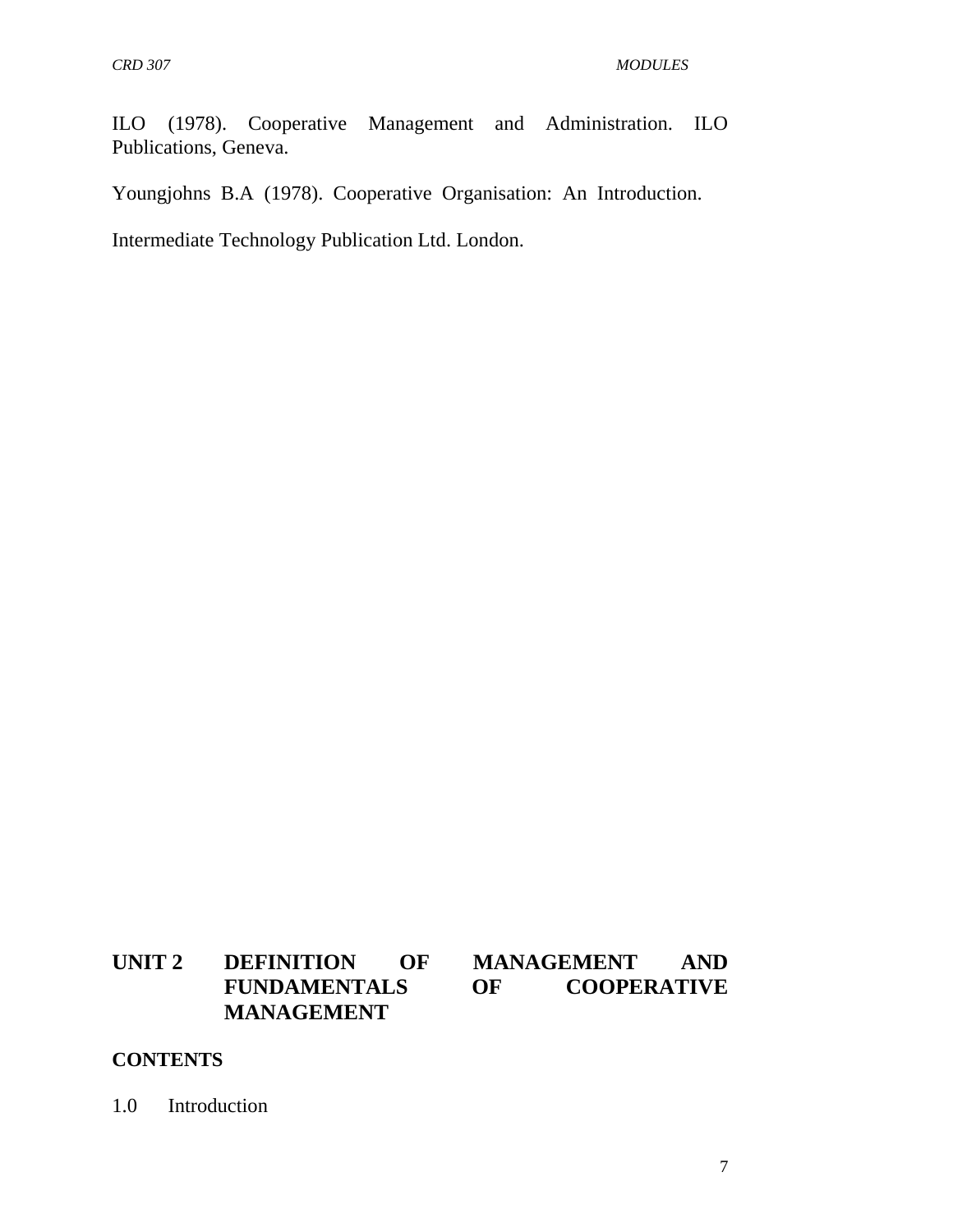- 2.0 Objective
- 3.0 Main Content
	- 3.1 Definition of management.
	- 3.2 Fundamentals of cooperative management.
- 4.0 Conclusion
- 5.0 Summary
- 6.0 Tutor-marked Assignment
- 7.0 Reference/ Further Reading

# **1.0 INTRODUCTION**

Management of an organization is about managing human, material and monetary resources towards an objective. In cooperative organization however, apart from the above, management incorporates the principles of cooperatives. Cooperative laws and bye-laws are also fundamentals of cooperative management.

This unit therefore defines management and shed lights on the bye-laws which make management of each cooperative special.

# **2.0 OBJECTIVES**

At the end of this unit, you should be able to:

- define management.
- know the fundamentals of cooperative management.
- discus the importance of bye-laws in management of cooperative organization.

# **3.0 MAIN CONTENT**

# **3.1 Definition of Management**

In general term, management may be defined as the art of managing human and materials resources in an organization. It could also be defined as the art of directing the activities of a group of people towards an agreed objective (ILO, 1978. P.11).

The four functions of management are:

#### **The base function is to: Plan**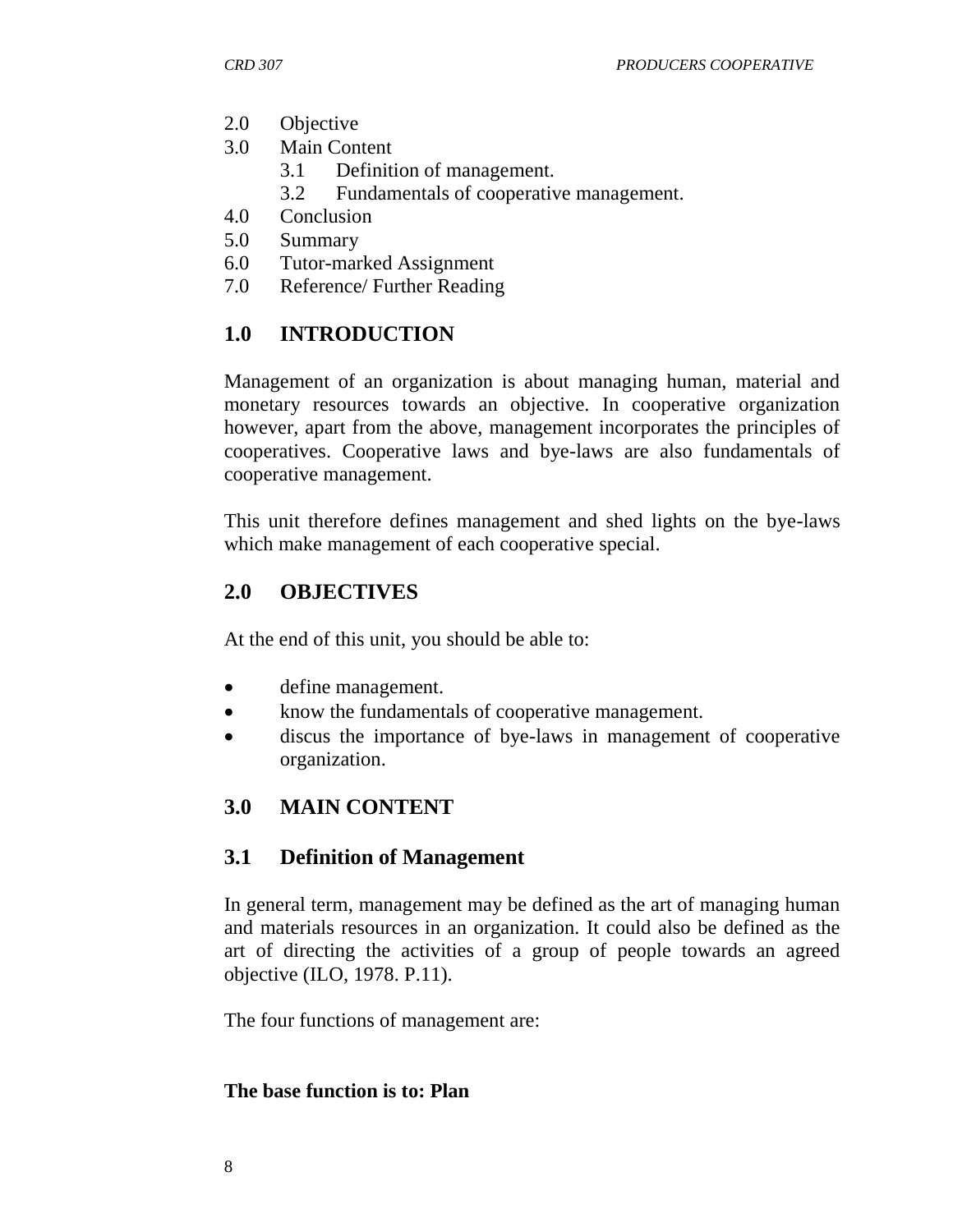It is the foundation area of management. It is the base upon which all the areas of management should be built. Planning requires administration to assess; where the company is presently set, and where it would be in the upcoming. From there an appropriate course of action is determined and implemented to attain the company"s goals and objectives.

Planning is unending course of action. There may be sudden strategies where companies have to face. Sometimes they are uncontrollable. You can say that they are external factors that constantly affect a company both optimistically and pessimistically. Depending on the conditions, a company may have to alter its course of action in accomplishing certain goals. This kind of preparation, arrangement is known as strategic planning. In strategic planning, management analyzes inside and outside factors that may affect the company and so objectives and goals. Here they should have a study of strengths and weaknesses, opportunities and threats. For management to do this efficiently, it has to be very practical and ample.

#### **The subsequent function is to: Organize**

The second function of the management is getting prepared, getting organized. Management must organize all its resources well before in hand to put into practice the course of action to decide that which has been planned in the base function. Through this process, management will now determine the inside directorial configuration; establish and maintain relationships, and also assign required resources.

While determining the inside directorial configuration, management ought to look at the different divisions or departments. They also see to the harmonization of staff, and try to find out the best way to handle the important tasks and expenditure of information within the company. Management determines the division of work according to its need. It also has to decide for suitable departments to hand over authority and responsibilities.

#### **The third function is to: Direct**

Directing is the third function of the management. Working under this function helps the management to control and supervise the actions of the staff. This helps them to assist the staff in achieving the company"s goals and also accomplishing their personal or career goals which can be powered by motivation, communication, department dynamics, and department leadership.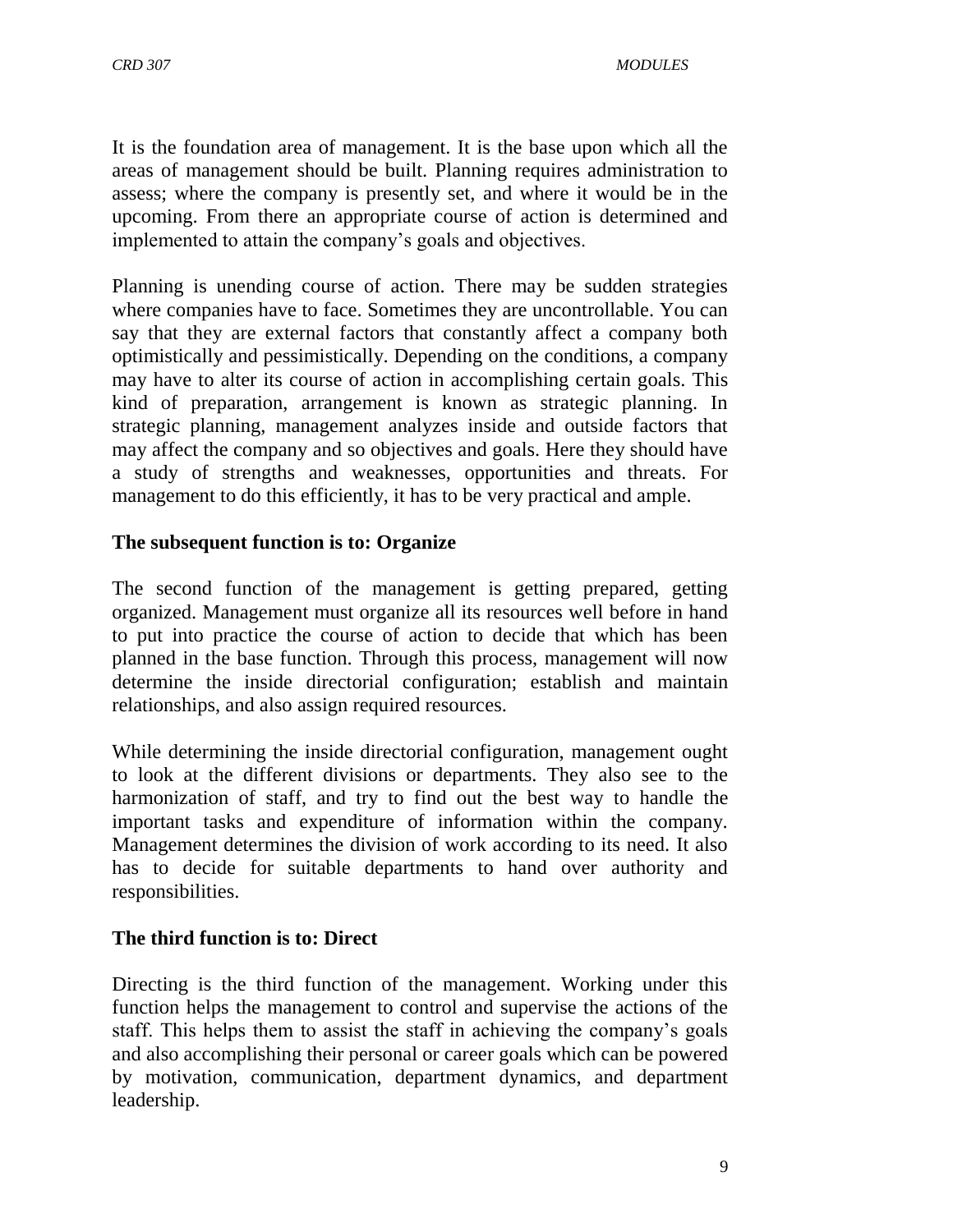Employees those which are highly provoked generally surpass in their job performance and also play important role in achieving the company"s goal. And here lies the reason why managers focus on motivating their employees. They come about with prize and incentive programs based on job performance and geared in the direction of the employees requirements. It is very important to maintain a productive working environment, building positive interpersonal relationships, and problem solving. And this can be done only with Effective communication. Understanding the communication process and working on area that need improvement, help managers to become more effective communicators. The finest technique of finding the areas that requires improvement is to ask themselves and others at regular intervals, how well they are doing. This leads to better relationship and helps the managers for better directing plans.

#### **The final function is to: Control**

Control, the last of four functions of management, includes establishing performance standards which are of course based on the company"s objectives. It also involves evaluating and reporting of actual job performance. When these points are studied by the management then it is necessary to compare both the things. This study on comparison of both decides further corrective and preventive actions.

In an effort of solving performance problems, management should higher standards. They should straightforwardly speak to the employee or department having problem. On the contrary, if there are inadequate resources or disallow other external factors standards from being attained, management had to lower their standards as per requirement. The controlling processes as in comparison with other three, is unending process or say continuous process. With this management can make out any probable problems. It helps them in taking necessary preventive measures against the consequences. Management can also recognize any further developing problems that need corrective actions.

Effective and efficient management leads to success, the success where it attains the objectives and goals of the organizations. Of course for achieving the ultimate goal and aim management need to work creatively in problem solving in all the four functions. Management not only has to see the needs of accomplishing the goals but also has to look in to the process that their way is feasible for the company.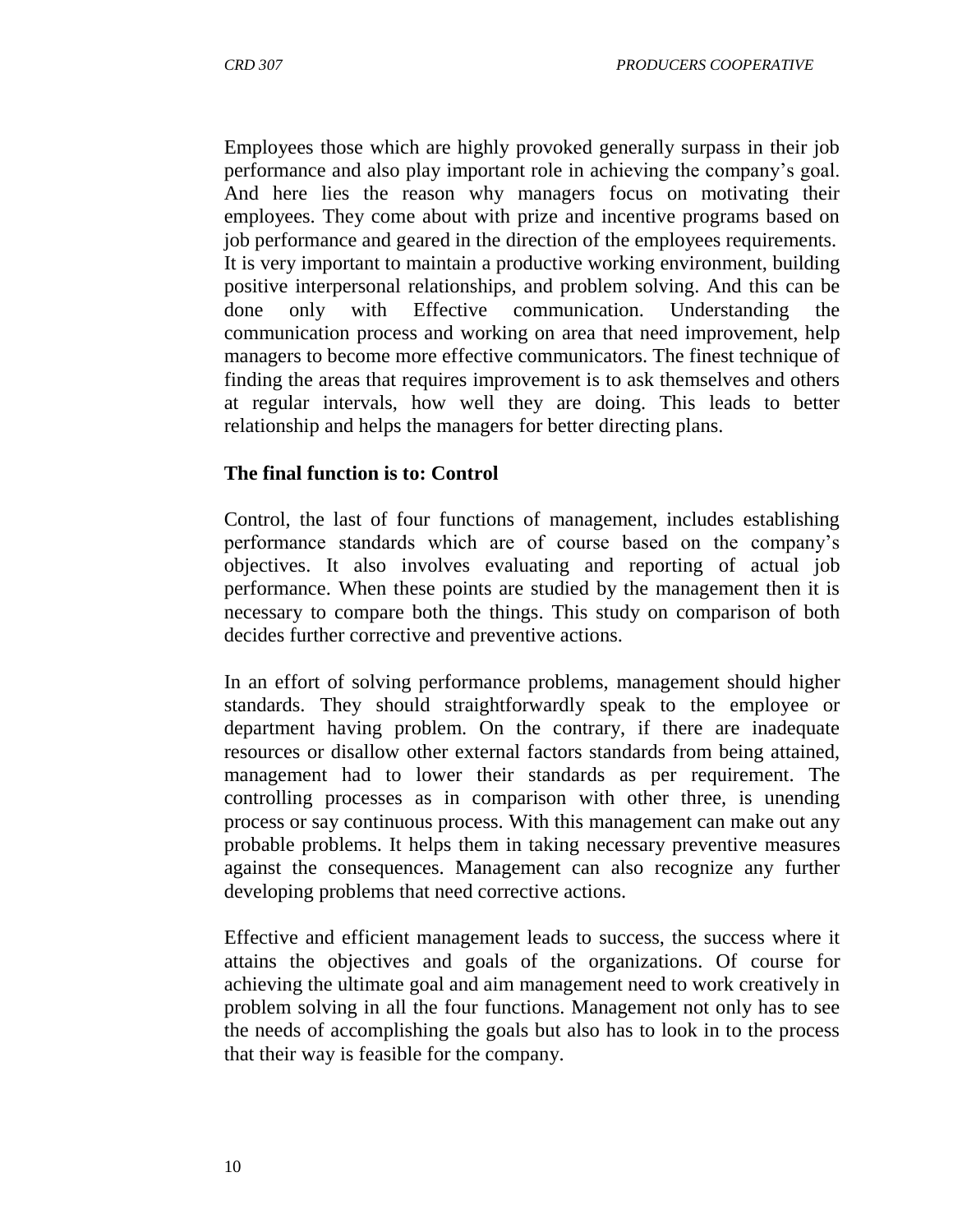In essence, management entails planning, directing, control, supervision of labour, materials and money toward the advancement of the organisation objective.

### **THE PRINCIPLES OF MANAGEMENT**

Management principles are statements of fundamental truth. These principles serve as guidelines for decisions and actions of managers. They are derived through observation and analysis of events which managers have to face in practice.

#### **1. Division of Work**

The specialization of the workforce, creating specific personal and professional development within the labour force and therefore increasing productivity; leads to specialization which increases the efficiency of labour. By separating a small part of work, the workers speed and accuracy in its performance increases. This principle is applicable to both technical as well as managerial work.

### **2. Authority and Responsibility**

The issue of commands followed by responsibility for their consequences. Authority means the right of a superior to give order to his subordinates; responsibility means obligation for performance. This principle suggests that there must be parity between authority and responsibility. They are coexistent and go together, and are two sides of the same coin.

#### **3. Discipline**

Discipline refers to obedience, proper conduct in relation to others, respect of authority, etc. It is essential for the smooth functioning of all organizations.

#### **4. Unity of Command**

This principle states that every subordinate should receive orders and be accountable to one and only one superior. If an employee receives orders from more than one superior, it is likely to create confusion and conflict. Unity of Command also makes it easier to fix responsibility for mistakes.

#### **5. Unity of Direction**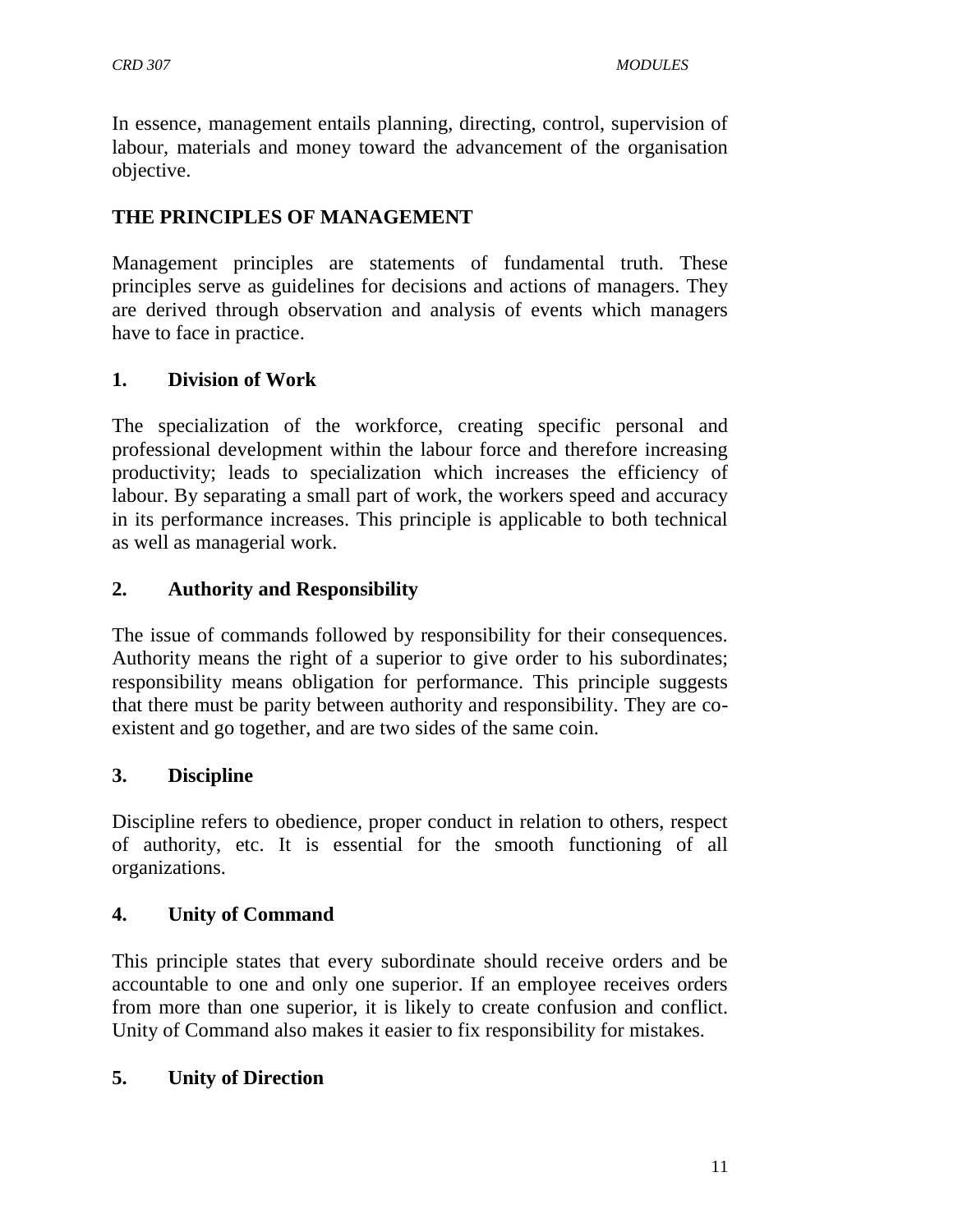All those working in the same line of activity must understand and pursue the same objectives. All related activities should be put under one group, there should be one plan of action for them, and they should be under the control of one manager.

It seeks to ensure unity of action, focusing of efforts and coordination of strength.

### **6. Subordination of Individual Interest**

The management must put aside personal considerations and put company objectives first. Therefore the interests of goals of the organization must prevail over the personal interests of individuals.

#### **7. Remuneration**

Workers must be paid sufficiently as this is a chief motivation of employees and therefore greatly influences productivity. The quantum and methods of remuneration payable should be fair, reasonable and rewarding of effort.

### **8. The Degree of Centralization**

The amount of power wielded with the central management depends on company size. Centralization implies the concentration of decision making authority at the top management. Sharing of authority with lower levels is called decentralization. The organization should strive to achieve a proper balance.

#### **9. Scalar Chain**

Scalar Chain refers to the chain of superiors ranging from top management to the lowest rank. The principle suggests that there should be a clear line of authority from top to bottom linking all managers at all levels. It is considered a chain of command. It involves a concept called a "gang plank" using which a subordinate may contact a superior or his superior in case of an emergency, defying the hierarchy of control. However the immediate superiors must be informed about the matter.

#### **10. Order**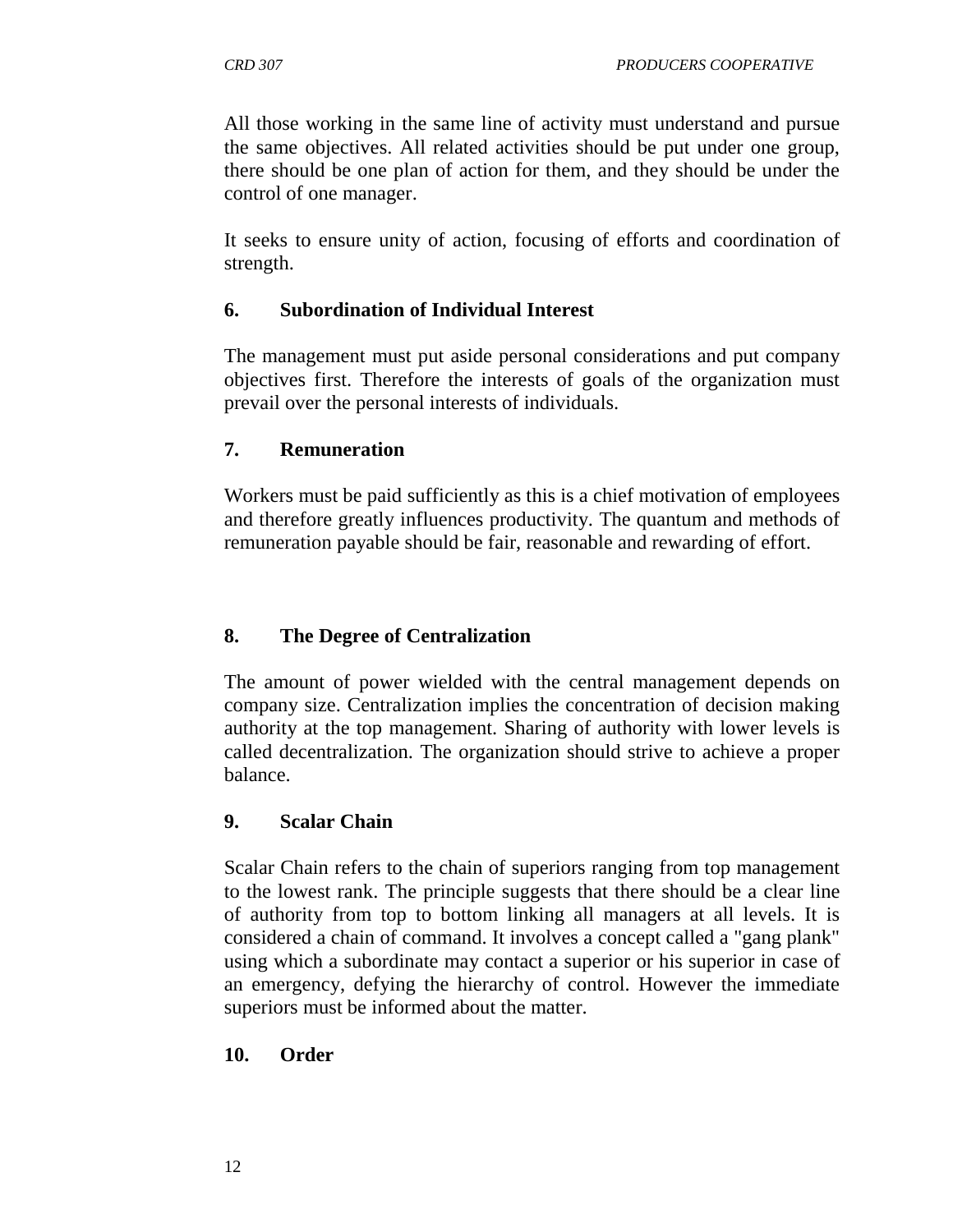Social order ensures the fluid operation of a company through authoritative procedure. Material order ensures safety and efficiency in the workplace.

#### **11. Equity**

Employees must be treated kindly, and justice must be enacted to ensure a just workplace. Managers should be fair and impartial when dealing with employees.

#### **12. Stability of Tenure of Personnel**

The period of service should not be too short and employees should not be moved from positions frequently. An employee cannot render useful service if he is removed before he becomes accustomed to the work assigned to him.

### **13. Initiative**

Using the initiative of employees can add strength and new ideas to an organization. Initiative on the part of employees is a source of strength for the organization because it provides new and better ideas. Employees are likely to take greater interest in the functioning of the organization.

#### **14. Esprit de Corps**

This refers to the need of managers to ensure and develop morale in the workplace; individually and communally. Team spirit helps develop an atmosphere of mutual trust and understanding.

These can be used to initiate and aid the processes of change, organization, decision making, skill management and the overall view of the management function.

Fayol also divided the management function into five key roles:

- To organise
- To plan and forecast (Prevoyance)
- To command
- To control
- To coordinate

The bigger and more complicated the operations of the business, the more challenging is the area of management. Management of producers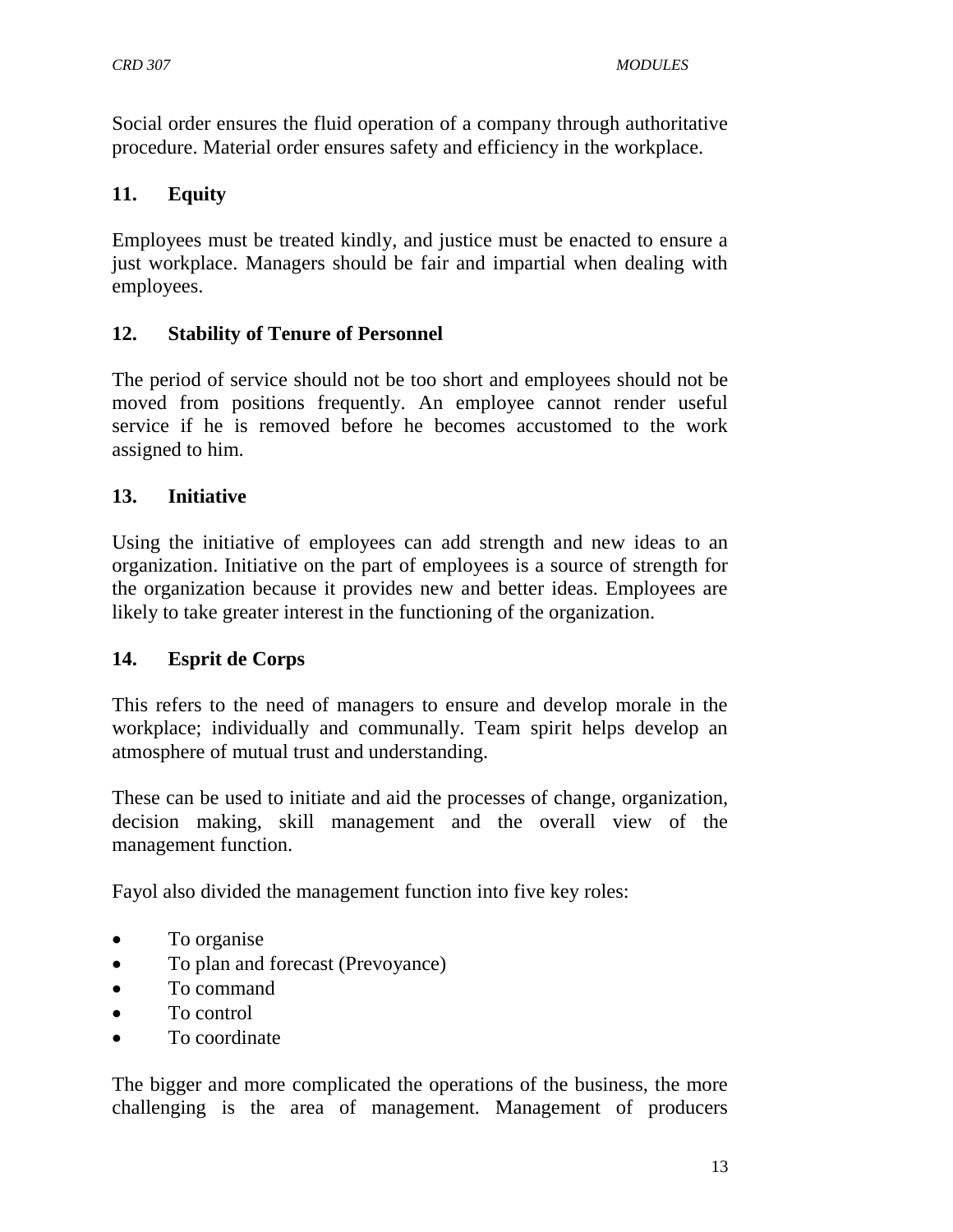cooperative begins with the setting up of objectives formulation of marketing strategies, supply policies etc.

#### **SELF ASSESSMENT EXERCISE**

In your own words, define management

### **3.2 Fundamentals of Cooperative Management**

In cooperative and in addition to the above element of management, however, management is strictly practical under the observation of cooperative principles of open membership, democratic control, limited interest on share capital, patronage bonus, education etc. Youngjohns (1978. P.8) explains the principles as follows:

#### **OPEN MEMBERSHIP**

Membership of a cooperative should be open to all who can benefit from it. The principle must be interpreted in a reasonable manner. It means that there should be no artificial restriction or exclusion. It does mean that, for example, a co-operative may not confine membership to a particular geographical area or to a particular type of producer. A village farmer"s cooperative must be open to all the farmers in the village, but it does not offend against the principle if it excludes non-farmers, or farmers who live in another village.

#### **DEMOCRATIC CONTROL**

A cooperative is owned by, and is run for the benefit of the members. All members irrespective of social status or wealth are equal to one another. The co-operative is governed by a general meeting which all members have the right to attend and at which each member has one vote and one vote only. The general meeting will, normally, elect a committee to supervise the running of the co-operative in between general meetings. Every member has the right to be nominated for election to the committee, and every member has one vote in the election.

#### **LIMITED INTEREST ON SHARE CAPITAL**

The cooperative is not in business to make profit for shareholders. Nevertheless it needs to attract share capital from its members, and, to do this, it should pay a rate of interest competitive with that obtainable on saving bank deposits and the like. It is quite common for the maximum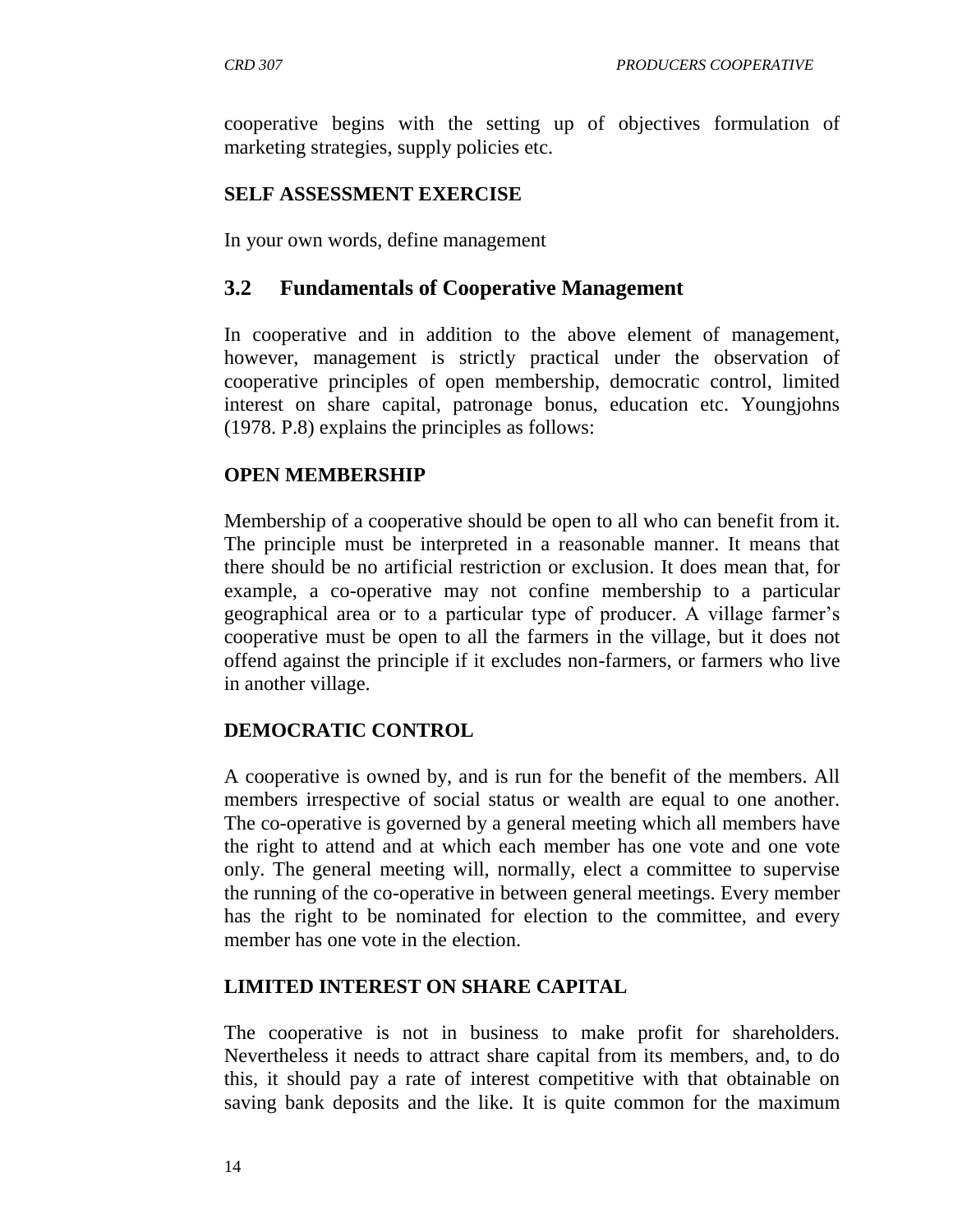payable to be prescribed by law. The principle is that members should be rewarded for investing in the society, but not to the extent of profiteering. Unfortunately, in many cases, the principle has been interpreted in a negative sense with the result that members regard share capital as a kind of entrance subscription and do not invest more than minimum.

#### **PATRONAGE BONUS**

The term 'patronage bonus' has been coined as a short phrase to explain the rather complicated way a cooperative deals with the distribution of surpluses. After making allocation to reserve and after paying the limited interest on share capital, any surplus to be distributed to members is shared out in proportion to each member"s trade of cooperative. This does not mean that additional surpluses must be shared out. They need not be distributed at all. What it does mean is that, if they are shared out, this is the way it must be done. Nor is it necessary for the bonuses actually to be paid out in cash – they could, for example, to the members share capital or deposit accounts. The principle has the double advantage of being fair and of encouraging members" loyalty to their cooperative.

### **PROMOTION OF EDUCATION**

Although the cooperative is, it must be repeated, first and foremost a business, it is not just a business. It is formed by members to promote their common economic interests and is, therefore, concerned with improving their performance whether as consumers or producers. Education is an important aspect of this concern. A farmer's cooperative, for example, is concerned with improvement of farming methods, packaging, processing, and marketing and so on. Education is important for the proper running of the cooperative itself. The members must understand the basic principle upon which the cooperative is based. The committee members and employees must understand their duties. Experience all over the world has shown that education and training, together with rules (usually called byelaws) which govern the way in which the cooperative is run, are the factors which decide whether the cooperative will succeed or fail.

Furthermore and for example, management of producer cooperative must be in line with its special bye-laws and laws governing the operation of cooperative business in a country or region. The bye-law of the society spells out the way the producers cooperative should be managed in accordance with its objectives.

The cooperative laws and regulations state the conditions for registrations of producers cooperative like other types of cooperatives. The management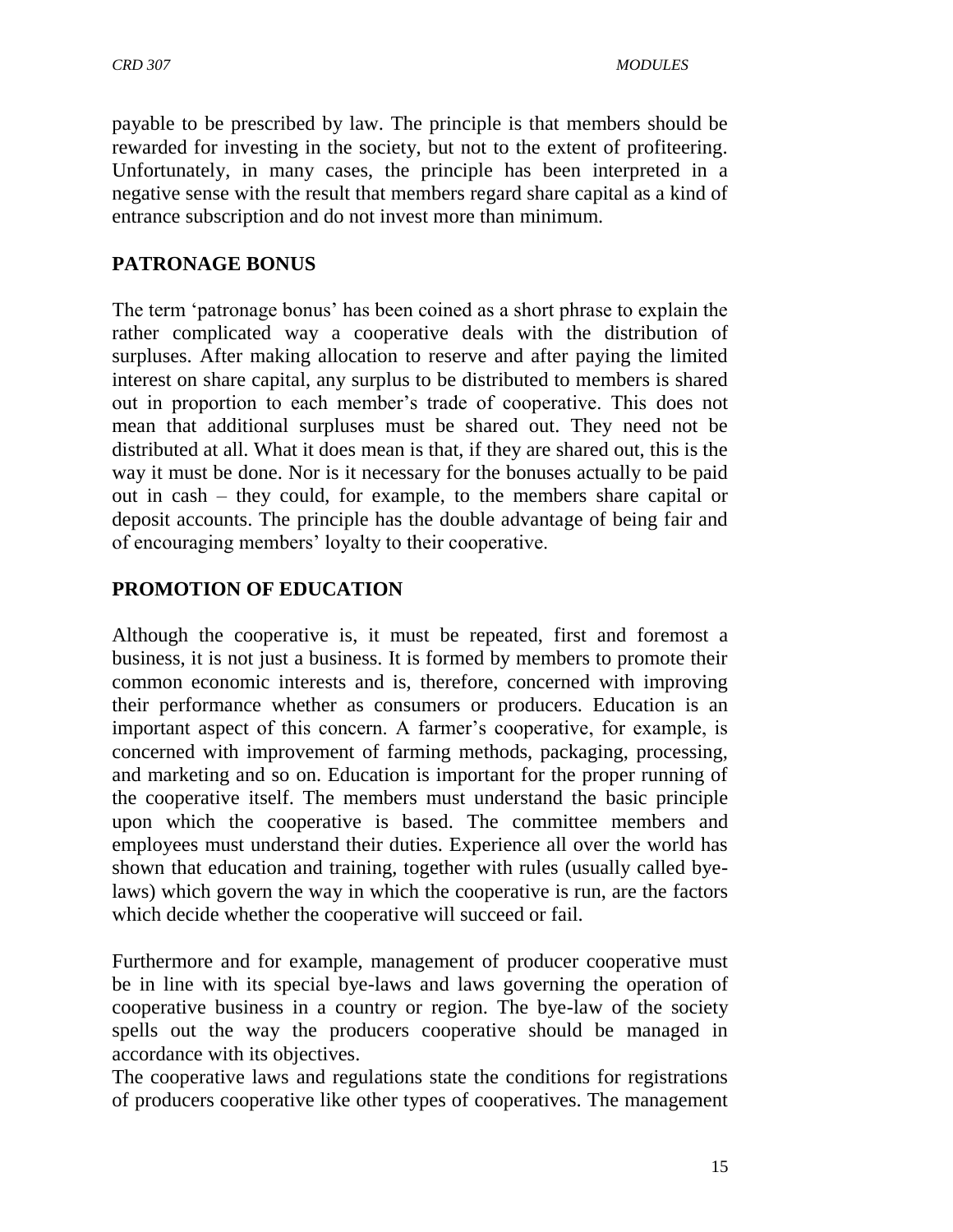of the producers cooperatives is greatly influenced by the supervision, inspection, arbitration, liquidation and other roles of government departments and the ministries, as specified by the cooperative laws of the country.

The bye-laws determine the numbers of committees and the number of members that should be in each committee. It indicates how management committees should be formed, the duties of the committees and manager, the responsibilities of president, vice-president, treasurer, secretary and other important officers.

For example, the bye-laws state concerning the secretary:

- 1. The committee shall appoint a Secretary, who if he is not a member of the Committee, may receive pay or an honorarium with the sanction of a general meeting.
- 2. The powers and duties of the Secretary shall be as follows:
- To maintain correctly and up to date the prescribed account and registers.
- To prepare all receipts, vouchers and documents required by the notified rules or these bye-laws or called for the Committee.
- To sign on behalf of the Society and conduct its correspondence.
- To summon and attend General Meetings and meetings of the Committee.
- To record the proceedings of such meetings and have them duly signed.
- To prepare annual statements.
- To maintain such other books, accounts and records as may be laid down by the Registrar.

#### **SELF ASSESSMENT EXERCISE**

State cooperative principles under which cooperative management is practised.

### **4.0 CONCLUSION**

The above defines management in any organization. However, in cooperative management, management must be practiced strictly under the cooperative principles. In addition, bye-laws, unique to every cooperative,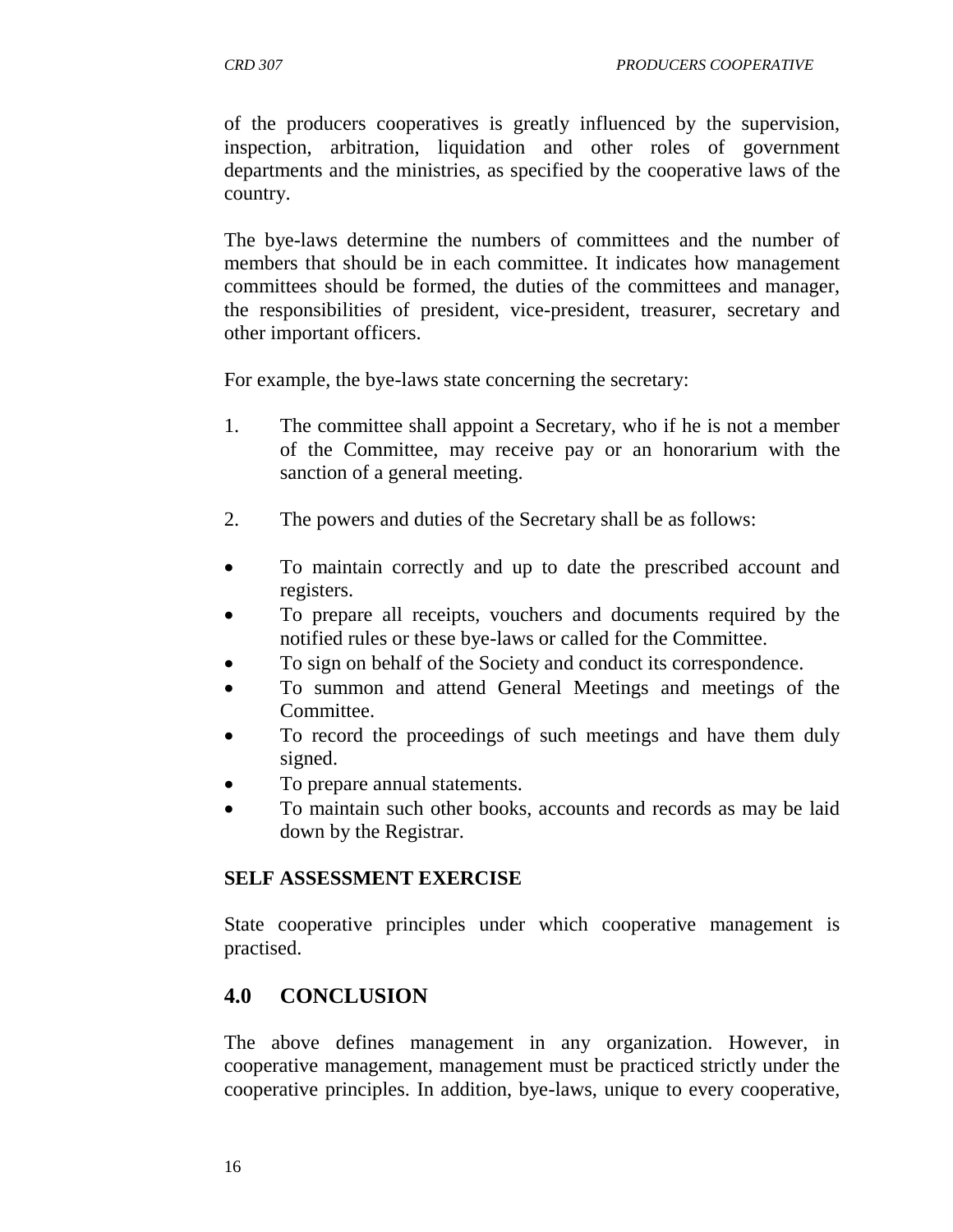spell out how the business must be managed. Producers cooperative is therefore managed in line with its special bye-laws.

# **5.0 SUMMARY**

We have defined management in general term. In addition we have highlighted that in cooperative management, the principles of cooperation and bye-laws of cooperative are very vital and indispensable.

# **6.0 TUTOR-MARKED ASSIGNMENT**

What differentiate cooperative management from management of other organizations?

Is the management of marketing cooperative society entirely the same as that of producers cooperative?

# **7.0 REFERENCES/FURTHER READINGS**

- Olubanjo M.O (1968). Handbook for Managers of Cooperative Marketing Societies. Western Nigeria co-operative Press Ltd, Ibadan.
- [://www.buzzle.com/articles/management-concepts-the-four-functions](http://www.buzzle.com/articles/management-concepts-the-four-functions)

[://en.wikivesity.org/wiki/Principles\\_of\\_Management](http://en.wikivesity.org/wiki/Principles_of_Management)

ILO (1978). Cooperative Management and Administration. ILO Publications, Geneva.

Youngjohns B.A (1978). Cooperative Organisation: An Introduction.

Intermediate Technology Publication Ltd. London.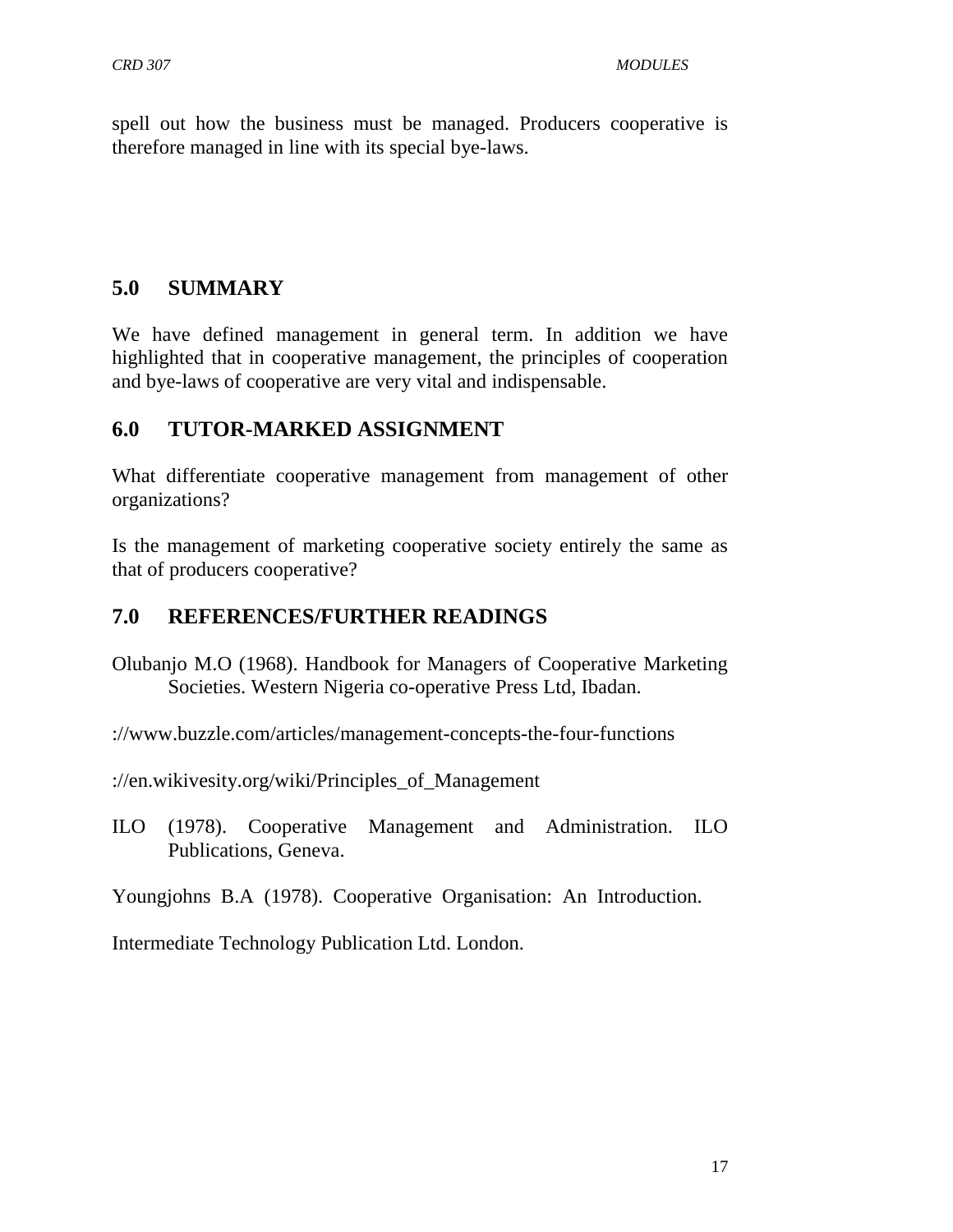# **UNIT 3 STRUCTURE OF MANAGEMENT AND MANAGEMENT**

#### **COMMITTEE (MANAGER)**

#### **CONTENTS**

- 1.0 Introduction
- 2.0 Objective
- 3.0 Main Content
	- 3.1 Structure of Management and Management Committee
	- 3.2 Function of Management Committee and the Qualities of a

#### Good Manager

- 4.0 Conclusion
- 5.0 Summary
- 6.0 Tutor-marked Assignment
- 7.0 Reference/ Further Readings

#### **1.0 INTRODUCTION**

The structure of management of a cooperative organization is determined by its level in a tier-system and size of the society or union. In a small primary society the management committee may be adequate for its management, while in a large primary society or a union or apex organization a manager is responsible to the management committee or board of directors. This unit sheds light on the function of the management committee and the quality of a good cooperative manager.

#### **2.0 OBJECTIVES**

At the end of this unit, you should be able to:

- know that the tier system determines the structure of management
- know that size of the society determines number of committees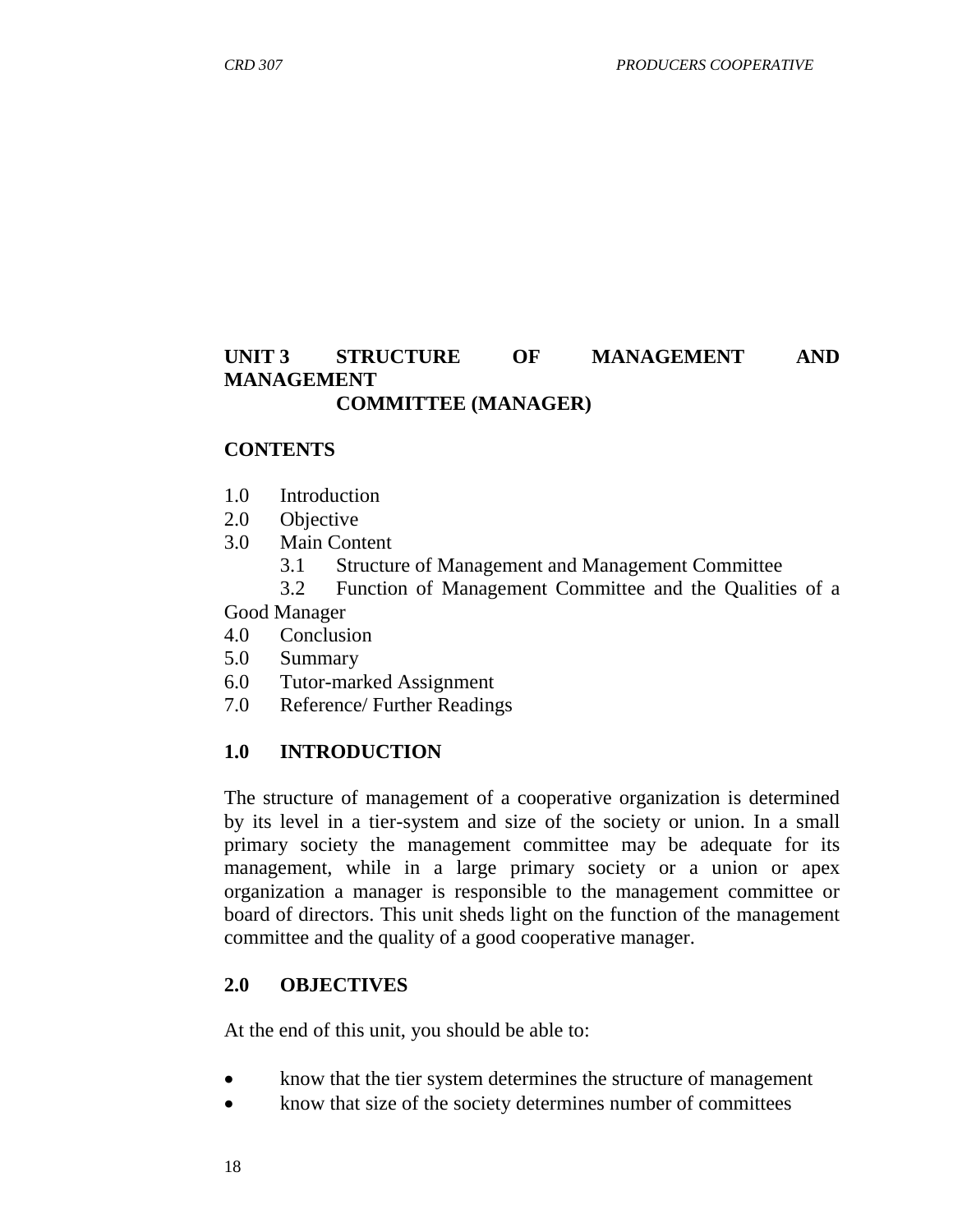- know that in large society or union, the manager is employed and is responsible to the management committee
- discuss the function of management committee and the quality of a good manager.

# **3.0 MAIN CONTENT**

### **3.1 Structure of Management and Management Committee**

The general structure of cooperative in a country or region may be described by its tier-system which could be three or four i.e. the primary societies, secondary (union) societies and apex organization (federation). In essence, the structure of management at the primary level (also depending on the size of the societies) will differ from that of the unions (secondary societies) and the federation apex organization).

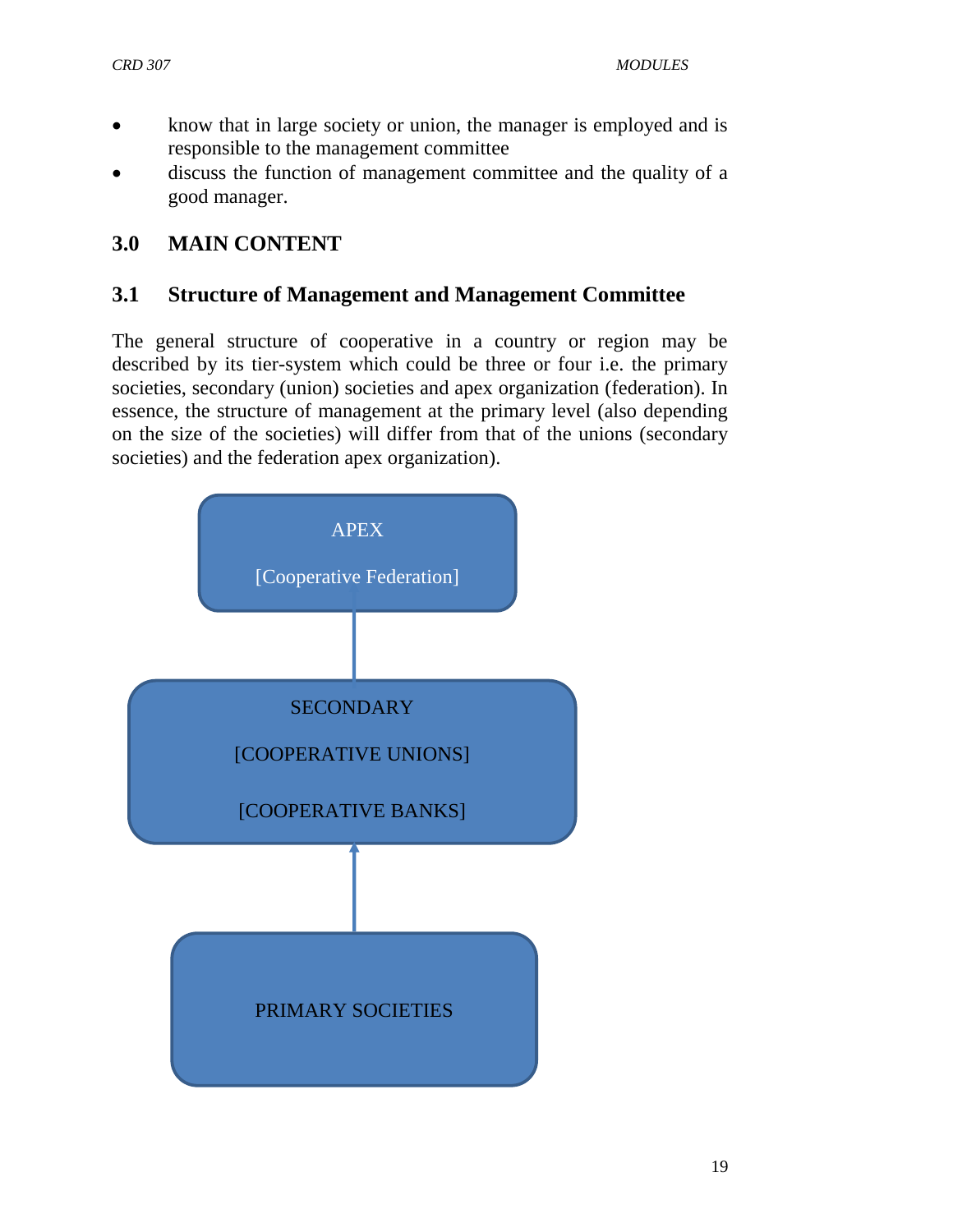#### **Fig. 3.1** An example of three tier system

From the above, the factors which determine the structure of management are level of the tier system, size of the society, the type of business, the complexity (simplicity) of the society's' business and the volume of operation.

Furthermore, the number of committees at various levels may differ. Essentially, the management committee seemed adequate at the lower level may be inadequate in the higher level (depending on the type of business) where skill or higher level of skill is demanded. This situation confirms the employment of manager/ secretary who will carry out the day to day activities of the cooperative. Such managers will eventually report to the management committee.

"If the work of the society was fairly simple, they (committee of management) did the job of a manager" (ILO, 1978. P.25). The management committee is saddled with interview appointment, dismissal jobs. They assign duties, supervise work, fix prices etc. In a large society, however, the management committee is referred to as board of directors. Decisions are made based on the advice of the manager/ secretary.

#### **SELF ASSESSMENT EXERCISE**

What do you understand by tier-system in cooperative?

## **3.2 Function of Management Committee and the Qualities of a Good Manager**

#### **MANAGEMENT COMMITTEE OR BOARD OF DIRECTORS**

- 1. Direct and control the society to manage according to the law, byelaws and the regulation of the general meeting.
- 2. Decide policy in order to direct society to reach objectives.
- 3. See that the affairs of the society are efficiently and honestly conducted.
- 4. Appoint the manager/secretary.
- 5. Decide main lines of a society"s business within the objectives set by the rules or by-laws.
- 6. Decide on the investment capital.
- 7. Decide the price policy to increase or decrease.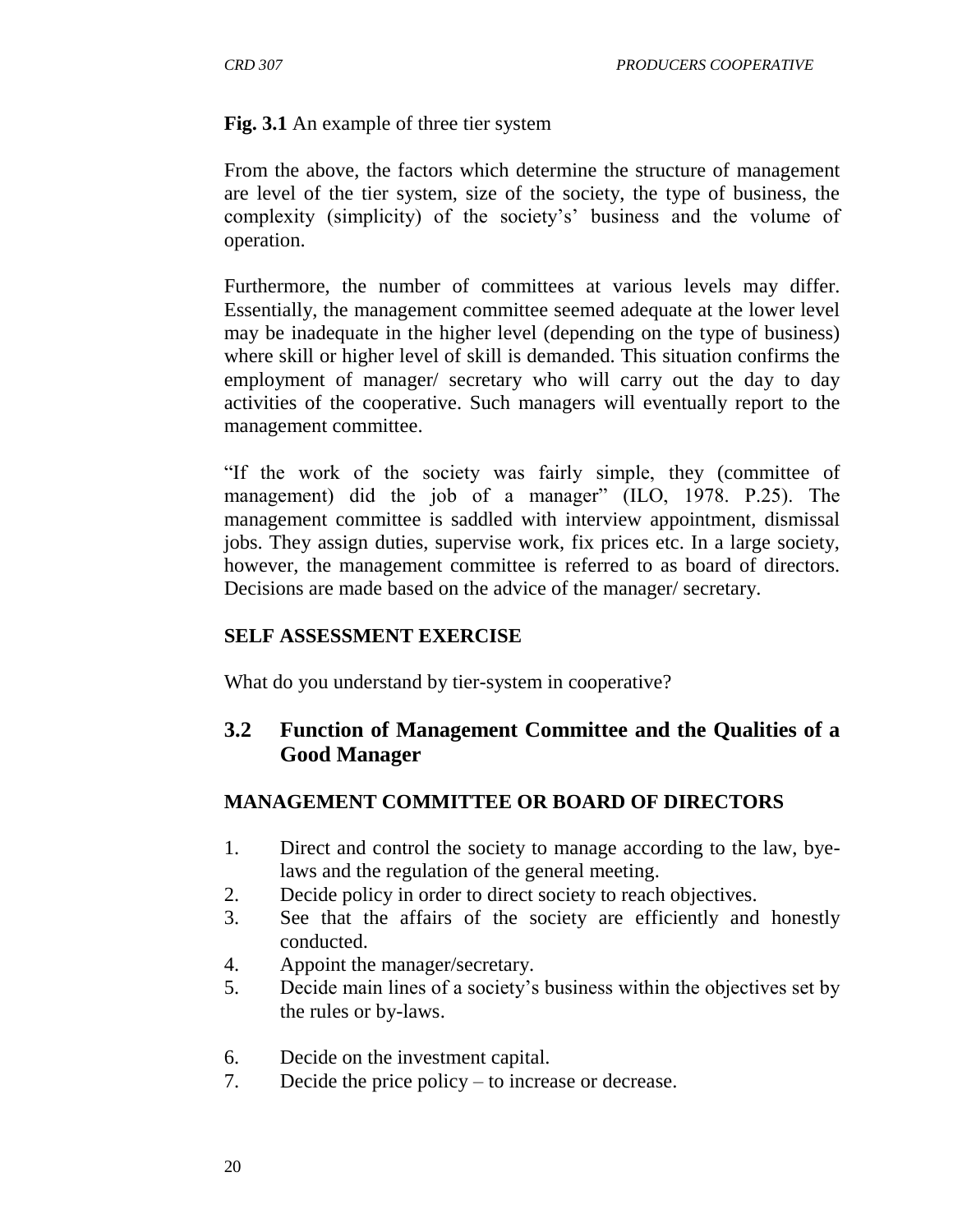- 8. Decide how surplus should be distributed, what sums should be placed in reserve.
- 9. Ensure that true and accurate records and accounts are kept.

A good manager/secretary of cooperative must have:

- a. The knowledge of cooperative principles.
- 2. Knowledge of cooperative methods.
- 3. The technical knowledge of the business of cooperative where he/ she is employed.
- 4. Good understanding and management of staff under him/ her.
- 5. Ability to plan.
- 6. Accounting knowledge.
- 7. Ability to write report and advise the management board.
- 8. Maintain good relation-ship with members and the public.
- 9. Ability to work with the management committee without becoming domineering or unduly subservient.
- 10. He must be honest and motivating, among others.

#### **SELF-ASSESSMENT EXERCISE**

To whom is the manager responsible? State some of its required qualities.

# **4.0 CONCLUSION**

The above texts show that the management structure of cooperative is determined by the level of the tier system and size. The functions of management committee or board of directors are stated. Where managers are employed, it must be guaranteed that such a manager possesses certain qualities and is responsible to the management committee.

### **5.0 SUMMARY**

The unit had shown that the management structure of cooperative organisation depends on the level of their tier-system and size of such organization. The functions of the management committee were highlighted and the qualities required of a good manager were also enumerated.

### **6.0 TUTOR-MARKED ASSIGNMENT**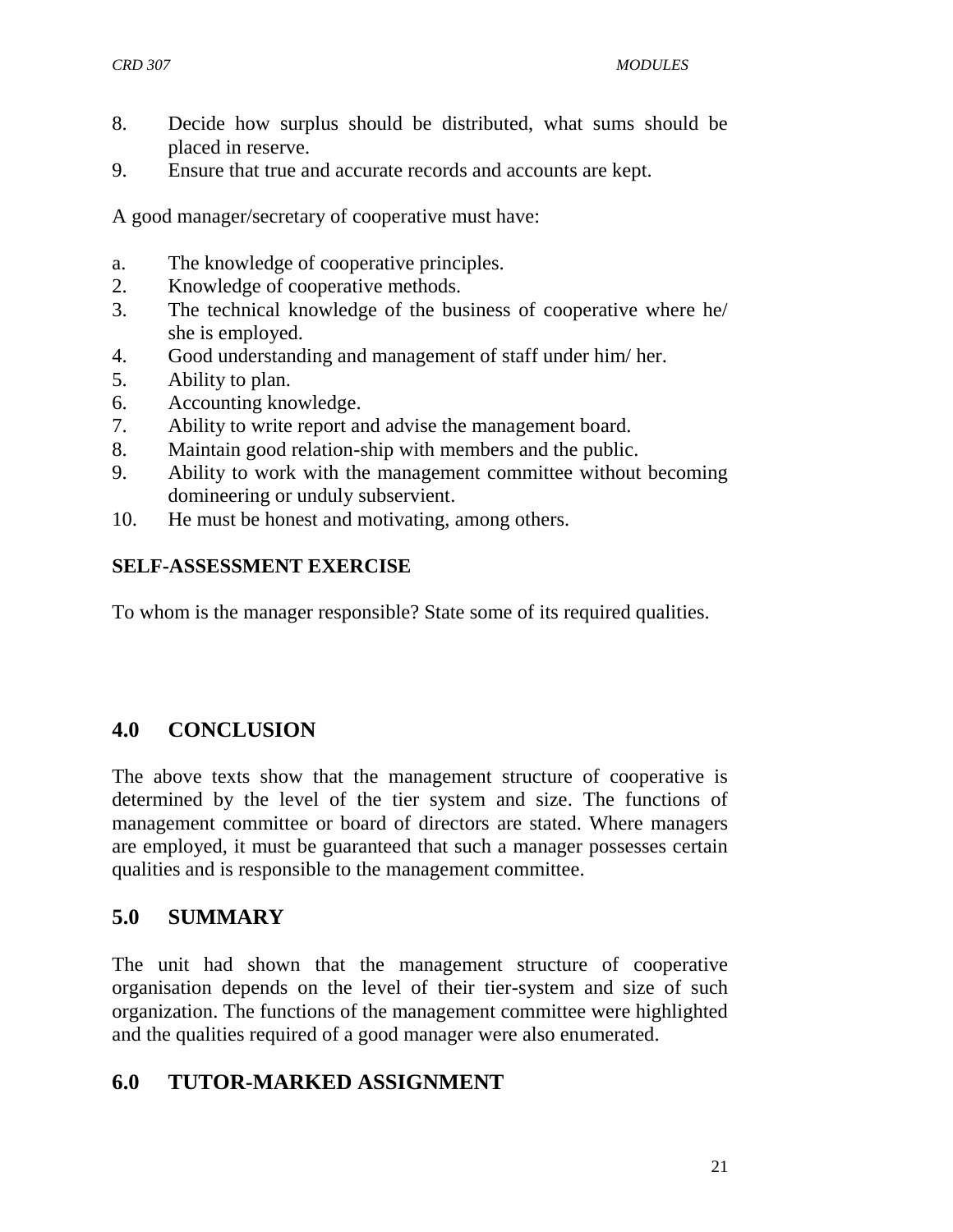- 1. Discus and identify the factors that determine the structure of management in cooperative.
- 2. What are the functions of a cooperative management committee?

# **7.0 REFERENCE/FURTHER READINGS**

- Olubanjo M.O (1968). Handbook for Managers of Cooperative Marketing Societies. Western Nigeria co-operative Press Ltd, Ibadan.
- ILO (1978). Cooperative Management and Administration. ILO Publications, Geneva.

Youngjohns B.A (1978). Cooperative Organisation: An Introduction.

Intermediate Technology Publication Ltd. London.

# **UNIT 4 OBJECTIVES OF MANAGEMENT OF PRODUCES COOPERATIVE**

### **CONTENTS**

- 1.0 Introduction
- 2.0 Objective
- 3.0 Main Content
	- 3.1 Objectives of management of producers cooperative.
- 4.0 Conclusion
- 5.0 Summary
- 6.0 Tutor-marked Assignment
- 7.0 Reference/ Further Readings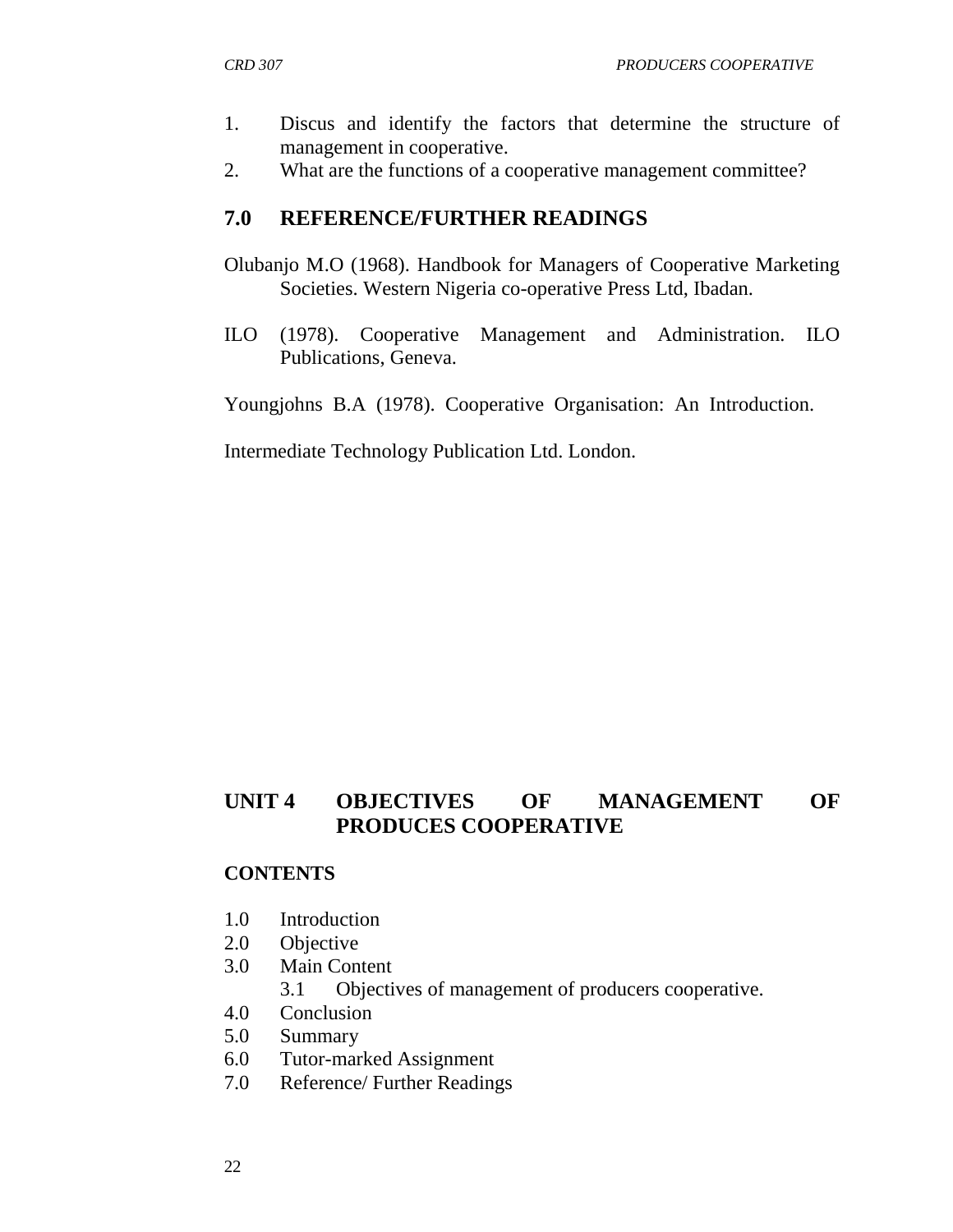# **1.0 INTRODUCTION**

At the beginning of the formation of the Producers cooperative, the members are convinced by the main objective of the venture or business. Although other objectives would be known at the formation but majority of them will come to being during the period of increasing business. This unit is about stating the objectives of the Producers cooperative.

## **2.0 OBJECTIVES**

At the end of this unit, you should be able to:

- know the main objective of producers cooperative
- state other objectives
- simulate objectives of varieties of producer cooperative based on example reflected in the text.

# **3.0 MAIN CONTENT**

## **3.1 Objectives of Management of Producers Cooperative**

Cooperatives are complex organisation. They rarely have a single objective. Often they strive to achieve benefits for members through providing a range of services. These services are intended to reduce costs, or increase members' revenue or provide them with improved materials, or in some way develop the best uses of members' resources.

It is expected that the main objective producers' cooperative among others will reflect the utilization of members' skills for end result(s) of their production activity. The first and foremost objective will be to harness or manage the members' skill for effective production of goods or services. Others are

- Determine level production.
- Aim at producing at minimum cost that will guarantee surplus.
- Obtain/employ efficient method of production of goods and services.
- Obtain loans/credit at reasonable cost.
- Seek other expert advice on purchase of equipment, installations for production of goods/services.
- Achieve economic advantage on raw materials purchase.
- Economic advantage on marketing of the products.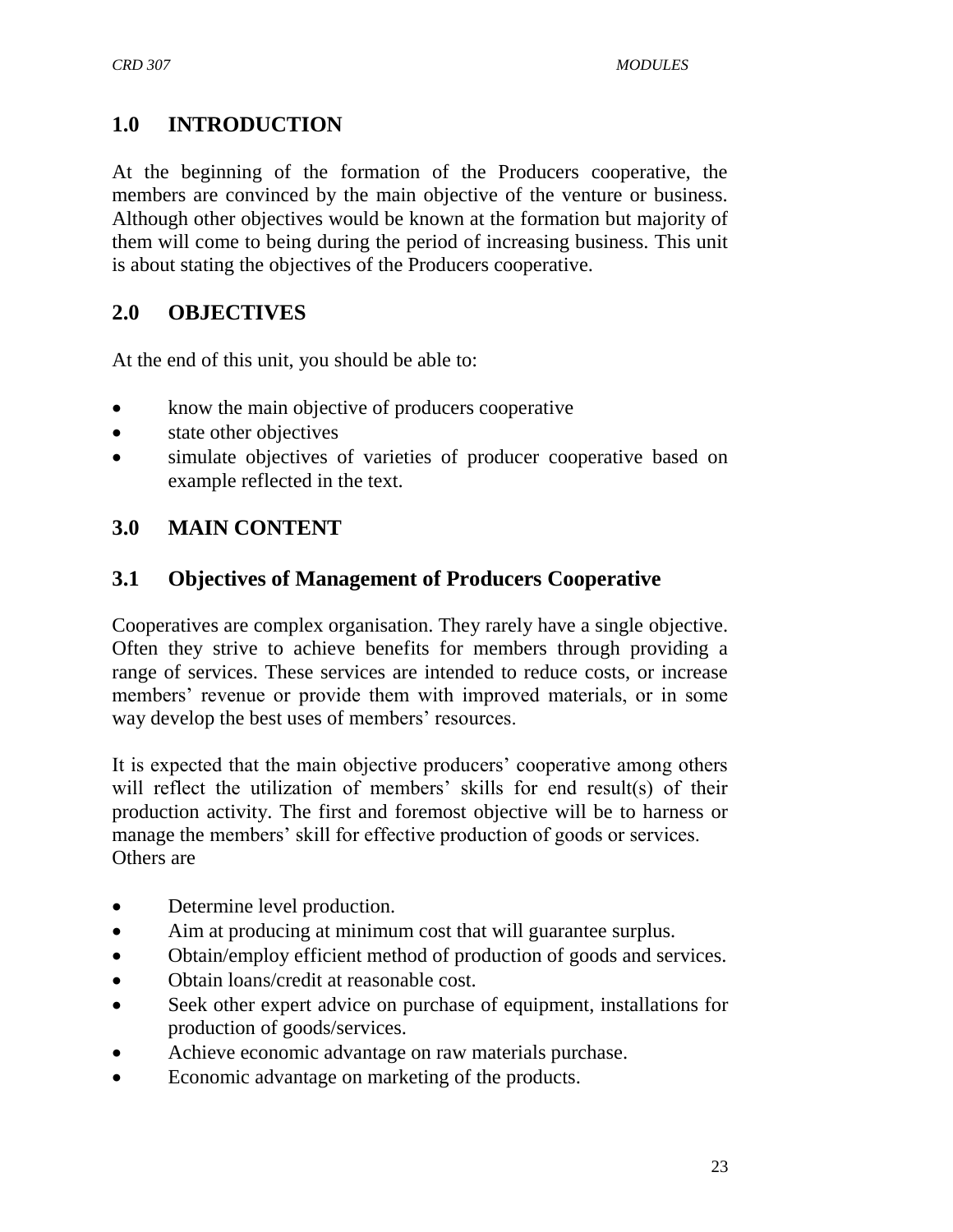- Evolve efficient transportation for movement of raw materials, machinery and finished goods or services.
- Promote cooperation by educating or setting up enlightenment programmes for members and general public.
- Promote cordial relationships between members and other cooperative bodies and the general public.
- Ensure that business is carried out in accordance with the society"s bye-laws.
- Take advantage of better bargaining power.
- Ensure that producers cooperative activities do not clash with the natural interest.
- Support cooperative movement unions, apex etc.

#### **Example 1**

A major objective of fertilizer producers cooperative is to produce fertilizers of various types in adequate quantity and for a large community of farmers and farmers" cooperative. (The produced fertilizer is not for producers cooperative members who, as experts/professional, are paid wages for their skilled labour offered in their own company.

#### **Example 2**

For a general labouring (on contract) producers cooperative, the main objective is to offer labour services to the community or organization. The services offered are not for producers cooperative members but for other business concerns.

#### **SELF ASSESSMENT EXERCISE**

- i. State main objective of a producer"s cooperative
- ii. Is the main objective enough for operation of the society?

# **4.0 CONCLUSION**

The above highlights the objectives of producers cooperative. While the main objective is known at the inception of the cooperative, others emerge during business activities.

# **5.0 SUMMARY**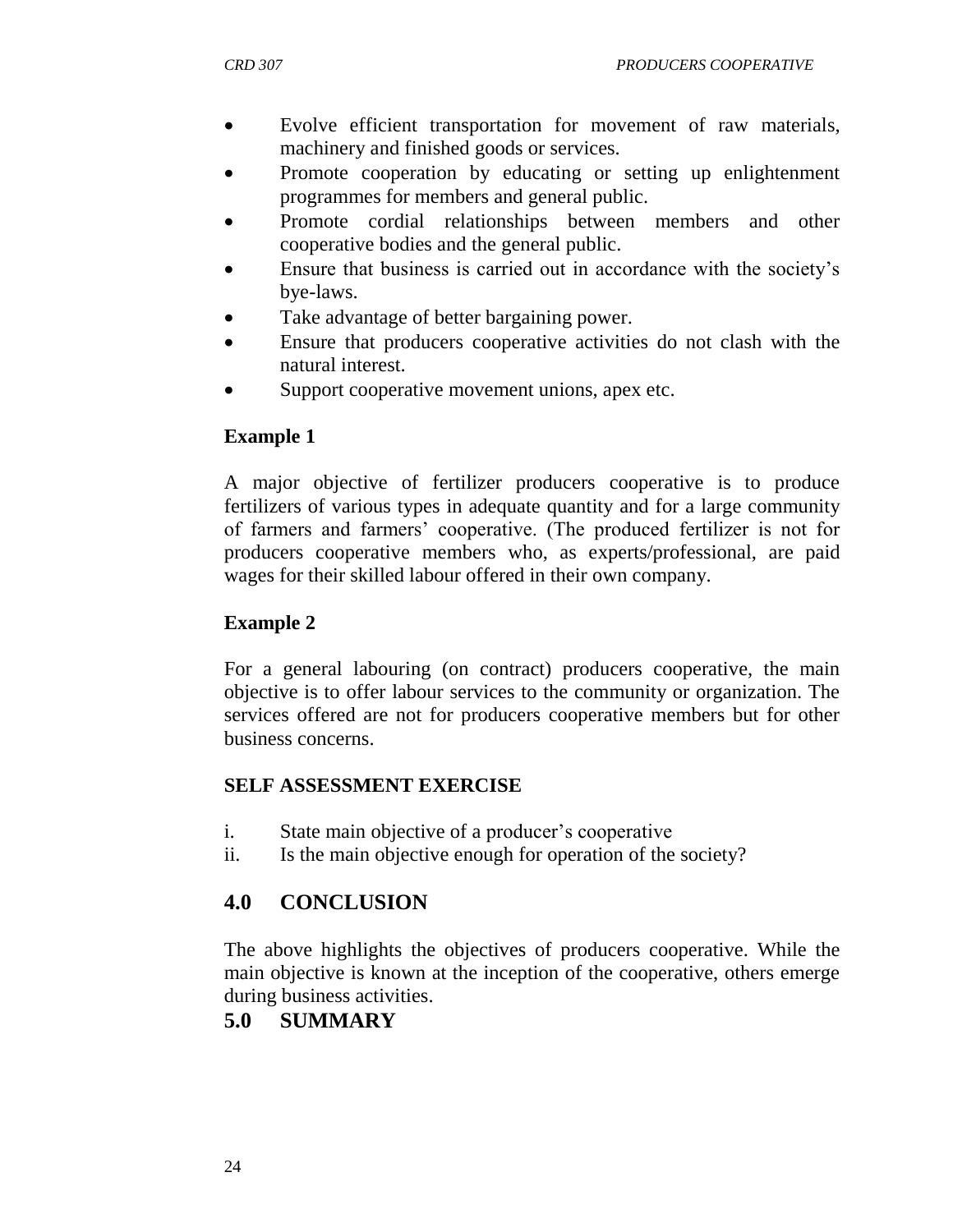The unit has shown the main and other objectives of a producers cooperative. It provided examples to demonstrate how the main objective is obtained.

#### **6.0 TUTOR-MARKED ASSIGNMENT**

- 1. State as many objectives of a cooperative society you know.
- 2. What will be the objectives of generator technicians who joined together to form a producers cooperative.

#### **7.0 REFERENCES/FURTHER READING**

- Olubanjo M.O (1968). Handbook for Managers of Cooperative Marketing Societies. Western Nigeria co-operative Press Ltd, Ibadan.
- ILO (1978). Cooperative Management and Administration. ILO Publications, Geneva.

Youngjohns B.A (1978). Cooperative Organisation: An Introduction.

Intermediate Technology Publication Ltd. London.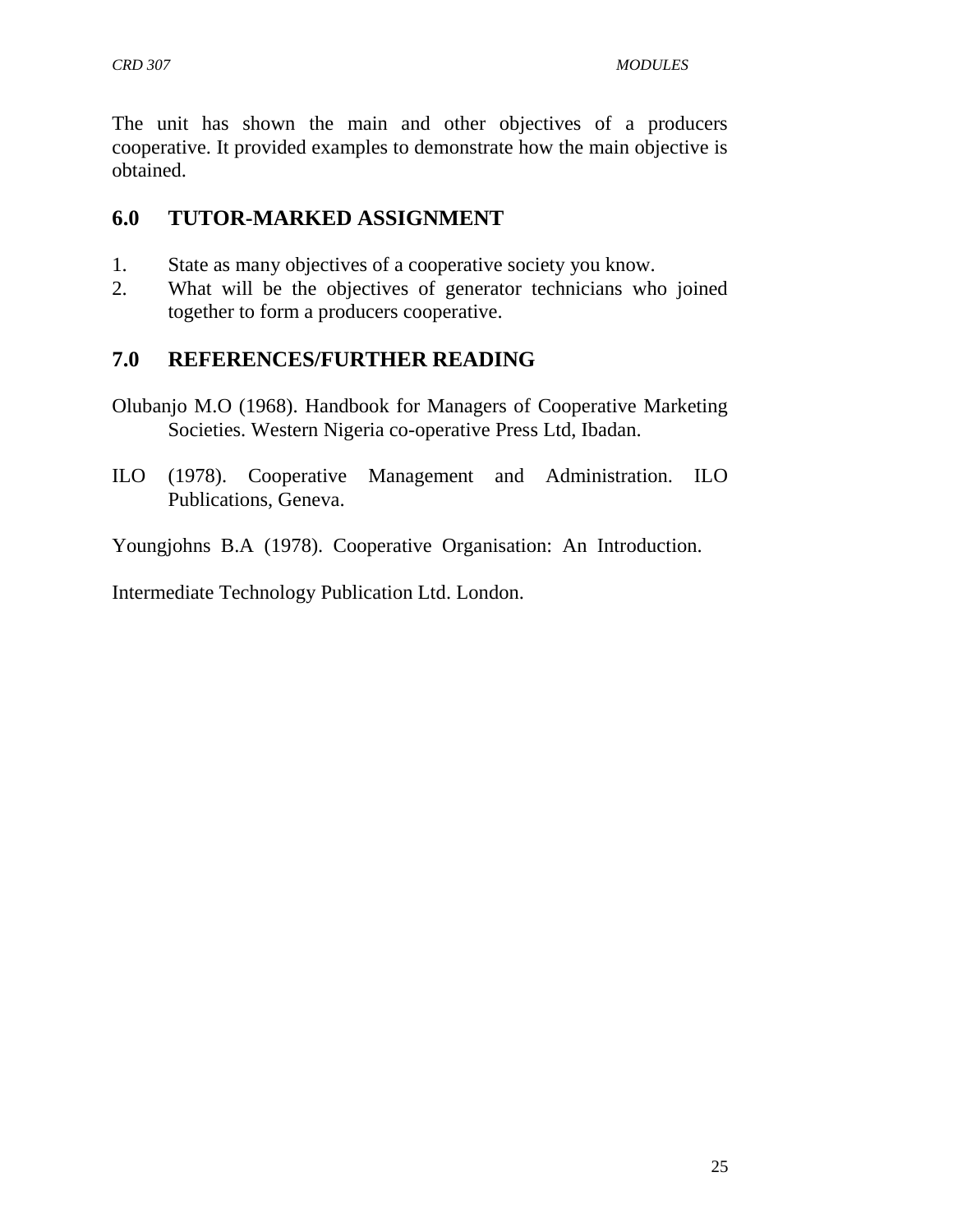# **UNIT 5 PRODUCERS COOPERATIVE AND PRODUCTION PLAN**

#### **CONTENTS**

- 1.0 Introduction
- 2.0 Objective
- 3.0 Main Content
	- 3.1 Producers cooperative production plan
	- 3.2 Production plan process
- 4.0 Conclusion
- 5.0 Summary
- 6.0 Tutor-marked Assignment
- 7.0 Reference/ Further Readings

## **1.0 INTRODUCTION**

The main business of producers cooperative is to produce goods and services. It is understandable therefore why the society accord production plan great importance. The plan could be for a year, two or three years, broken for example, into monthly, quarterly, etc. plans.

This unit therefore examines the production plan of producers cooperative.

## **2.0 OBJECTIVES**

At the end of the unit you should be able to:

- know that production plan ensures steady output
- know some important items considered in the plan
- demonstrate (by example) production plan.

#### **3.0 MAIN TEXT**

## **3.1 Producers Cooperative Production Plan**

#### **Preparatory work**

It is assumed that, generally speaking, the decision to set up a cooperative manufacturing and processing plant has been taken, not primarily in order to provide a return on capital nor to create employment, but to serve the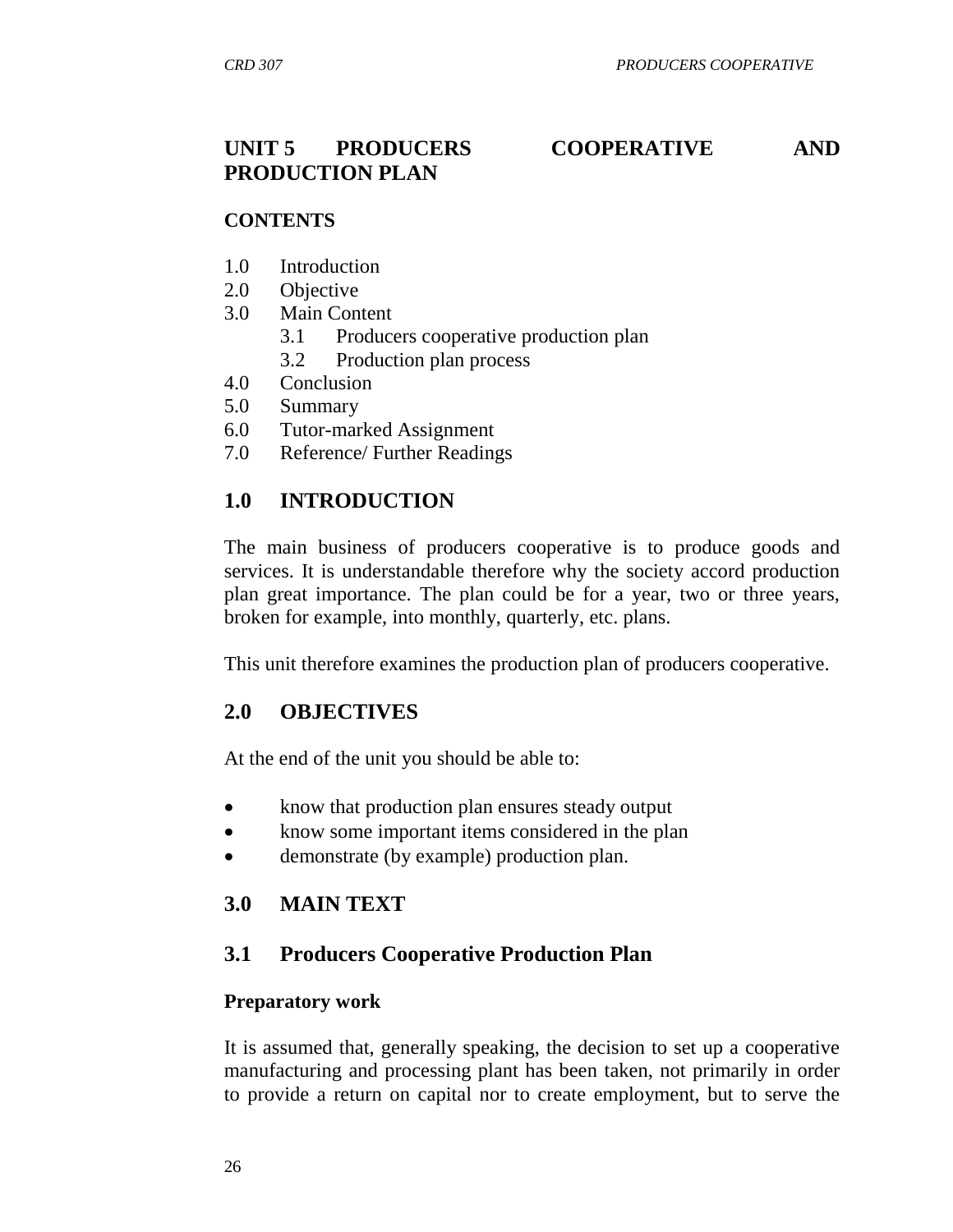interests of members as producers or consumers. The factory manager (or the factories subcommittee, if there is one) will probably start with a fairly definite idea of the quantities of product, or the number of manufactured articles to sell every week. This will probably determine the initial size of the factory, while development in recent years may give some clue as to whether and how quickly it will have to be expanded. In some ways this makes it easier for a cooperative than for a private business to make the first decision regarding output and size. It may well be, however, that the proposed output is not an economic one (too small, for instance, to keep the necessary technicians fully occupied) or that proposed location is too far from the markets or from source of raw materials, skilled labour or power to enable the cooperative to operate at a reasonable cost per unit produced. In that case the project may have to be abandoned or at least postponed until a more economics volume of produce can be handled or the road network and the power transmission system have been extended. The cooperative will also have to give very careful attention to the capital needed to cover the buildings, machinery, power, raw materials and workers' wages until payment for product begins to come in. If adequate capital is again not available, then a choice will have to be made between deferring the project or beginning with inadequate equipped and therefore probably inefficient or unprofitable factory. If the service to be performed is urgently needed by members, it may be tempting to take this risk, but it may not always be wise.

It is also necessary to consider whether, given the expected cost of raw materials, wages, overheads and transport, and the prices at which the products can be sold, therefore it is a reasonable certainty of a profit margin from which, especially in the first ten years, it will be possible not only to pay interest on capital, but also to pay instalment on loans and to create reserves. If this can be achieved by paying low prices to producers or charging high price to consumers, the cooperative would have failed in the purpose for which it was found. It will also be likely to fine itself deserted by its own members before it has operated for long.

Producers cooperative starts with a certain initial advantage in that they have a ready-made source of raw materials or market for their products, as the case may be, provide by their own members. A workers" productive society, on the other hand, has to rely in both cases on private trade and the general public. This introduces one or more element of uncertainty which must be taken into account before a worker productive enterprise is set up.

#### **PREMISES AND MACHINERY**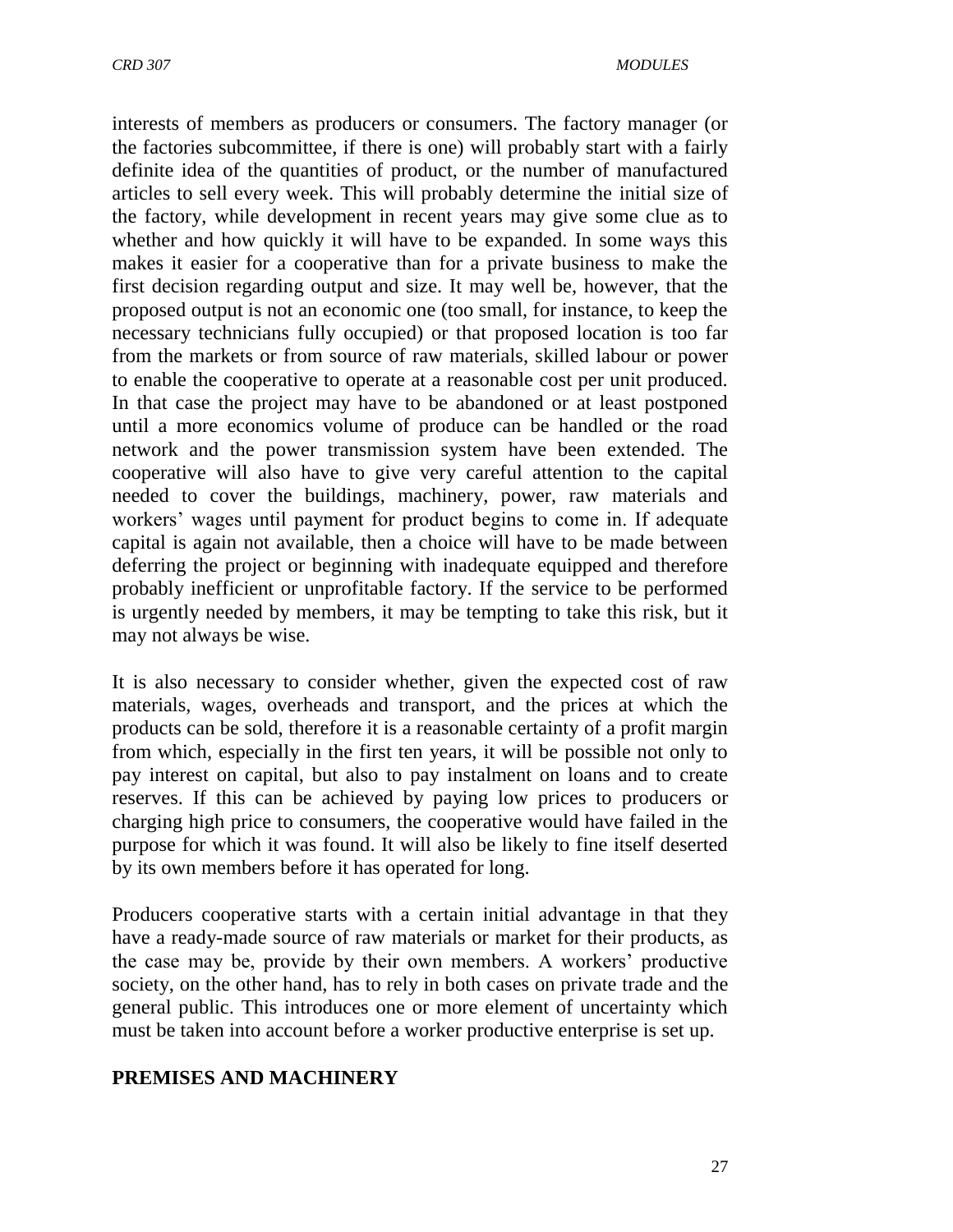Once the decision has been taken, it is necessary to design the plant and decide on the type of machinery to be used. The building should be suited to its purpose, strong enough to bear the weight of machinery and stores, properly equipped with light, power and water, and conveniently located for receiving and dispatching goods. Machinery of the type required may be manufactured by more than one firm, and the various may differ in method of operation, in cost and perhaps in the quality of the product. A choice will have to be made, taking into account the availability of the desired equipment, capital layout involved, the need for foreign currency and other factors. The firm supplying the machinery will, especially if the latter is complicated and consists of an interlocking series of machines, be able to advise on how it is to be up in order to ensure easy working, smooth flow of raw materials, economical use of space and protection of workers against accidents. The manager, if he has already been appointed and has had previous experience of process, should also have sound view of the subject. One of the national cooperative federations may have an expert adviser, or in some countries a government department may be able and willing to help.

#### **STAFF**

Before engaging staffs it is necessary to estimate the number to persons required, the skills they need, and then ei5ther find men and women who already have the necessary skills or arrange for personnel to be trained. This may cause difficulty at the outset, particularly if the cooperative is pioneering in as industry not previously carried on in the district. It should become easier once the factory has been running for some time. Staffs will undoubtedly come and go for a variety of reasons. It will be necessary to be vigilant lest numbers be reduced below the necessary working minimum and particularly lest key workers drop out and cannot be replace before their absence has disturbed the smooth working of the plant. But in a wellmanaged factory there should, before long, be constant nucleus of tried and trained workers who pass on their training to newcomers, while every worker will have at least one deputy who can, if necessary carry on in his or her absence.

#### **PRODUCTION PLAN**

At this stage, the producers cooperative is assumed to have acquired premises where machineries are installed in readiness for production before the production plan. As a matter of routine, the managers preparation for production starts by asking for memoranda from some of his subordinates –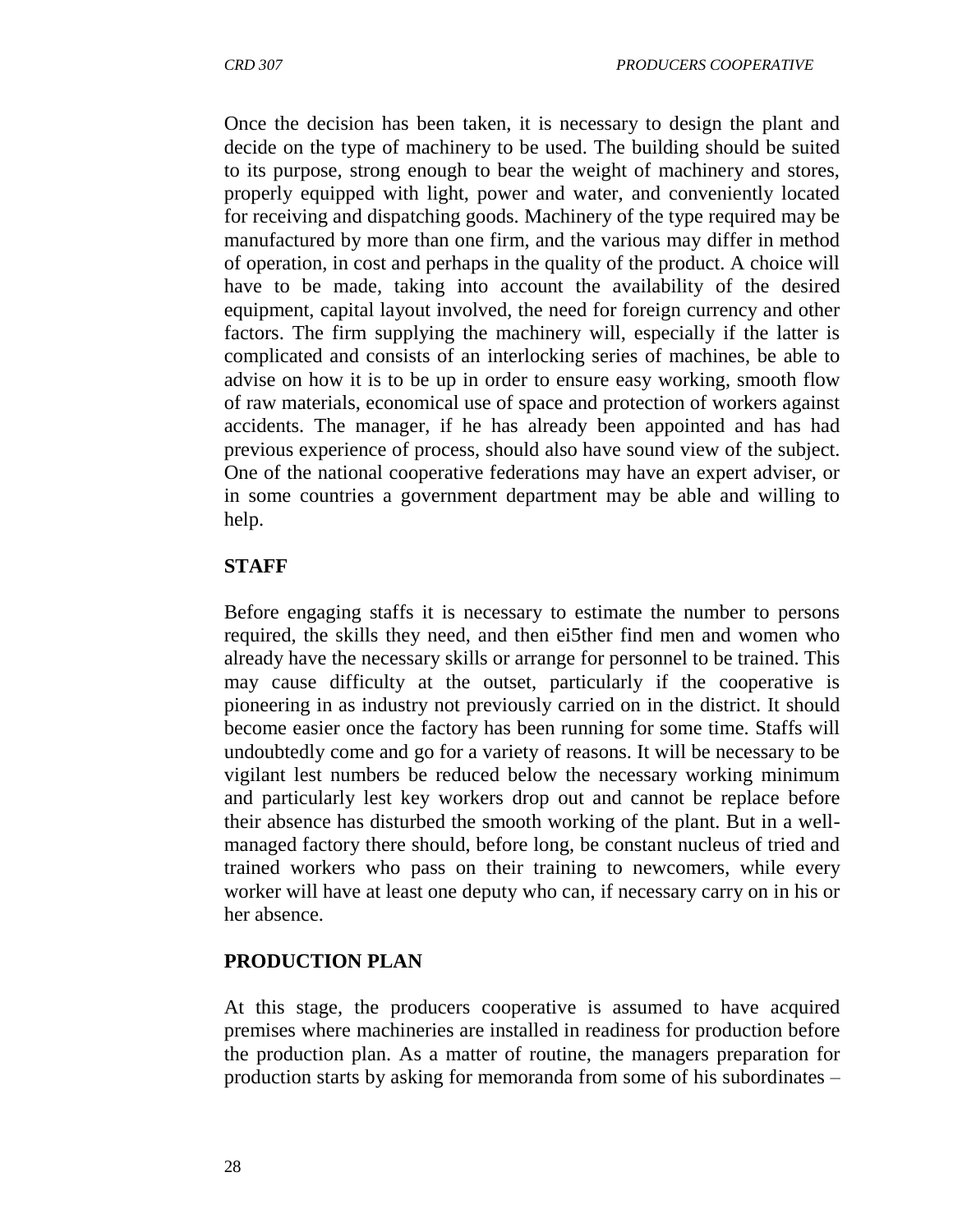the chief accountant, the sales manager or marketing manager, the engineer– before coming to his own conclusions.

The production plan must ensure steady output aimed at the fullest utilisation of the facilities such as workshop, storage space, skilled labour, the labour of other workers, materials, machinery for processing etc., taking into account the rate at which the products can be absorbed by the markets, the extent to which it will be kept and the space and capital available for storage.

An important input in planning is time. The whole production process, from the time the raw materials arrive at the plant until they leave it transformed into finished goods, should be looked upon as a series of separate actions, unloading, moving into store, unpackaging, inspecting, moving to a machine, passing through the machine, moving away from the machine, inspecting, packing, moving back to the store, moving out of stores, and loading. The manager must know how long each process takes.

#### **SELF-ASSESSMENT EXERCISE**

What does production plan aim to achieve?

#### **3.2 Production Plan Process**

Once the manager knows what process will be necessary to ensure a given output, how long each will take, he begins to put the price together as to: how much of each raw materials to order; how many men to unload and inspect it; how many storage space needed, how many machines; how many workers to man each machine; how many foremen to look after them; how many maintenance men needed in case of breakdown; how many electrician to keep up steady supply of power; how many packers with so many machines and so much packing materials on hand.

In practice, the manager considers the quality of the goods and services to produce breaking into weeks, months, yearly outputs. In the same manner, having identified the sources of the supply of inputs, he must consider the quantity with time frame indicated. The production plan is supported with financial plan to ensure smooth production process and guaranteed cash flow for payment of wages and other expenses.

After taking into consideration the skilled labour supplied by members of producers cooperative, the managers makes estimates for the other categories of workers in time and quantity. It is equally within the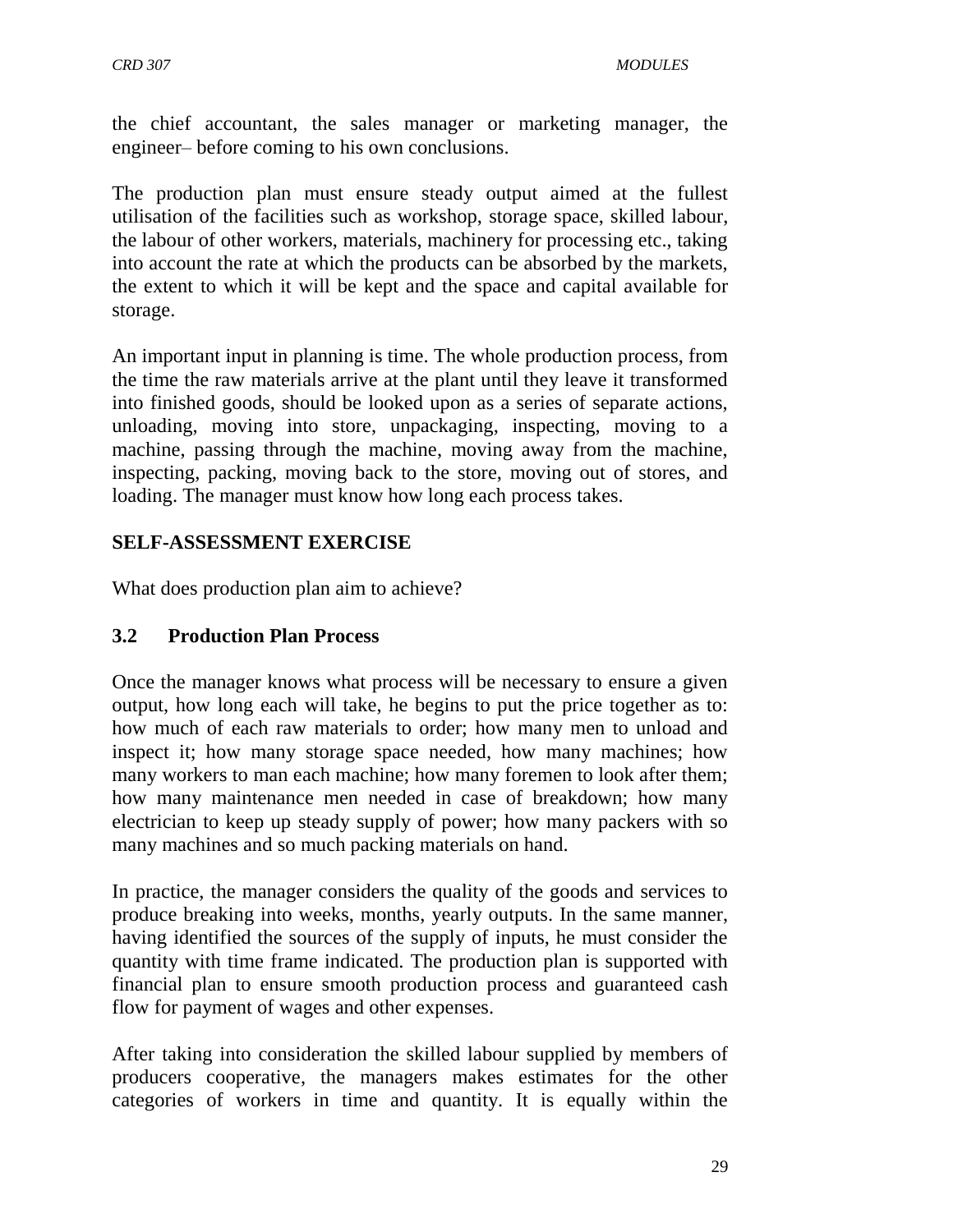management and planning of production to make sure that water, electricity, roads and other infrastructures are not in short supply.

| S/N            | <b>OUTPUT</b>                  | <b>ANNUAL</b> quarter quarter | 1st  | 2nd | 3rd<br>quarter | $_4$ th<br>quarter |
|----------------|--------------------------------|-------------------------------|------|-----|----------------|--------------------|
| $\mathbf{1}$   | Fertilizer                     | 200 tons                      | 50   | 50  | 50             | 50                 |
| 2              | Expenditure                    | N25m                          | N10m | N5m | N5m            | N5m                |
| 3              | Skilled labour<br>members      | 20                            | 20   | 20  | 20             | 20                 |
| $\overline{4}$ | Other categories<br>of workers | 10                            | 10   | 6   | $\overline{4}$ | 4                  |
| 5              | Sales                          | 180 tons                      | 40   | 50  | 40             | 50                 |

Example of production plan of producers cooperative.

#### **MARKETING**

The manager and the management committee of producers cooperative must, in essence, accompany the production plan with the marketing plan. Such a plan must be based on an orientation, in marketing context, relates to attitude a firm holds towards its products or services concerning consumers or end-users. There exist several common orientations. [http:en.wikipedia.org/wiki/marketing concept].

#### **Product orientation**

A firm employing a product orientation is chiefly concerned with the quality of its own product. A firm would also assume that as long as its product was of a high standard, people would buy and consume the product.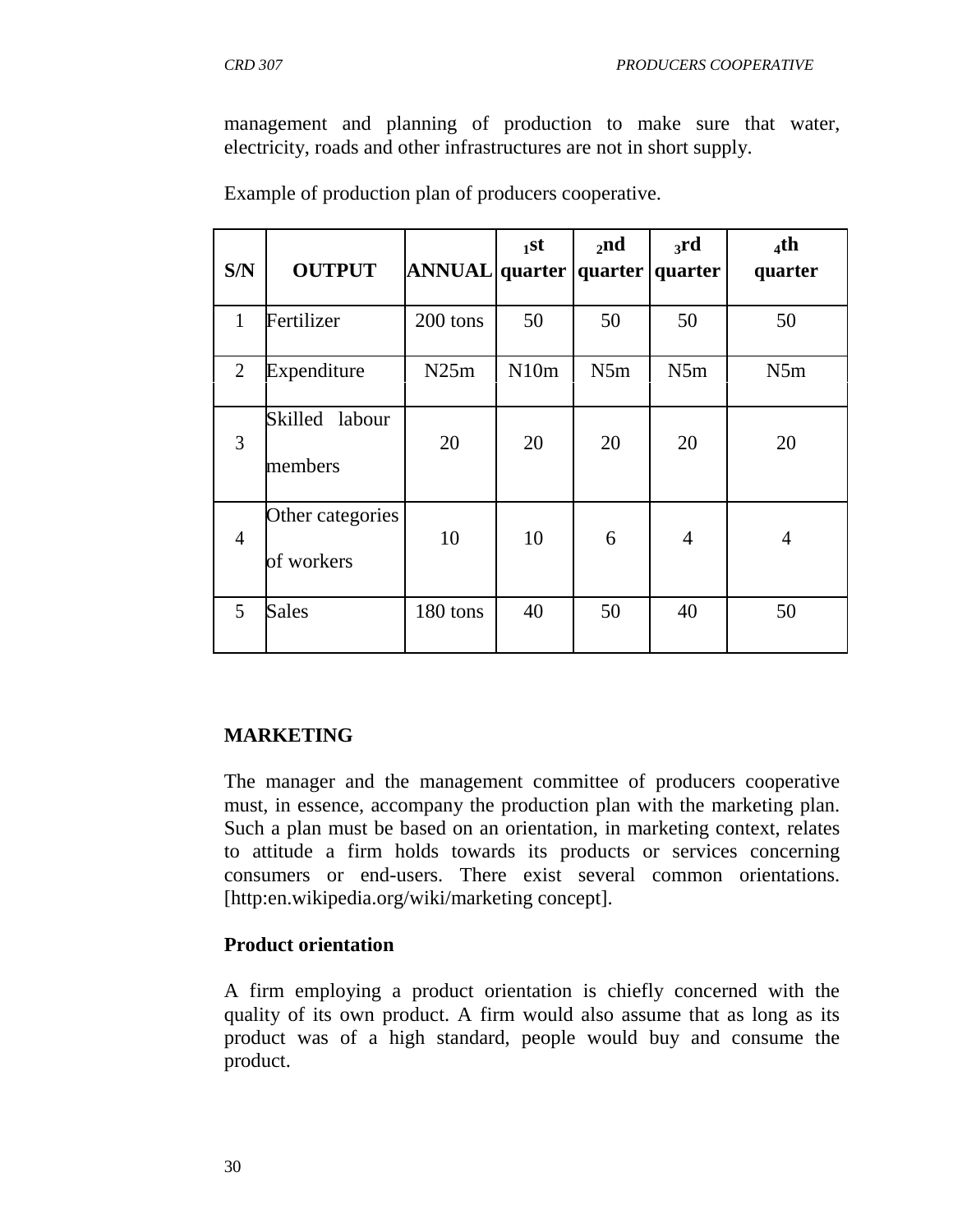This works most effectively when the firm has good insights about customers and their needs and desires, as for example in the case of Sony Walkman or Apple iPod, whether these derive from intuitions or research.

#### **Sales orientation**

A firm using a sales orientation focuses primarily on the selling/promotion of a particular product, and not determining new consumer desires as such. Consequently, this entails simply selling an already existing product, and using promotion techniques to attain the highest sales possible.

Such an orientation may suit scenarios in which a firm holds dead stock, or otherwise sells a product that is in high demand, with little likelihood of changes in consumer tastes diminishing demand.

#### **Production orientation**

A firm focusing on a production orientation specializes in producing as much as possible of a given product or service. Thus, this signifies a firm exploiting [economies of scale, u](http://en.wikipedia.org/wiki/Economies_of_scale)ntil the [minimum efficient scale i](http://en.wikipedia.org/w/index.php?title=Minimum_efficient_scale&action=edit&redlink=1)s reached. A production orientation may be deployed when a high demand for a product or service exists, coupled with a good certainty that consumer tastes do not rapidly alter (similar to the sales orientation).

#### **Marketing orientation**

The marketing orientation is perhaps the most common orientation used in contemporary marketing. It involves a firm essentially basing its marketing plans around the marketing concept, and thus supplying products to suit new consumer tastes.

As an example, a firm would employ market research to gauge consumer desires, use R&D to develop a product attuned to the revealed information, and then utilize promotion techniques to ensure persons know the product exists. The marketing orientation often has three prime facets, which are: **Customer orientation**

A firm in the [market economy s](http://en.wikipedia.org/wiki/Market_economy)urvives by producing [goods t](http://en.wikipedia.org/wiki/Good)hat persons are willing and able to buy. Consequently, ascertaining [consumer demand i](http://en.wikipedia.org/wiki/Consumer_demand)s vital for a [firm's f](http://en.wikipedia.org/wiki/Business_entity)uture viability and even existence as a [going concern.](http://en.wikipedia.org/wiki/Going_concern)

#### **Organizational orientation**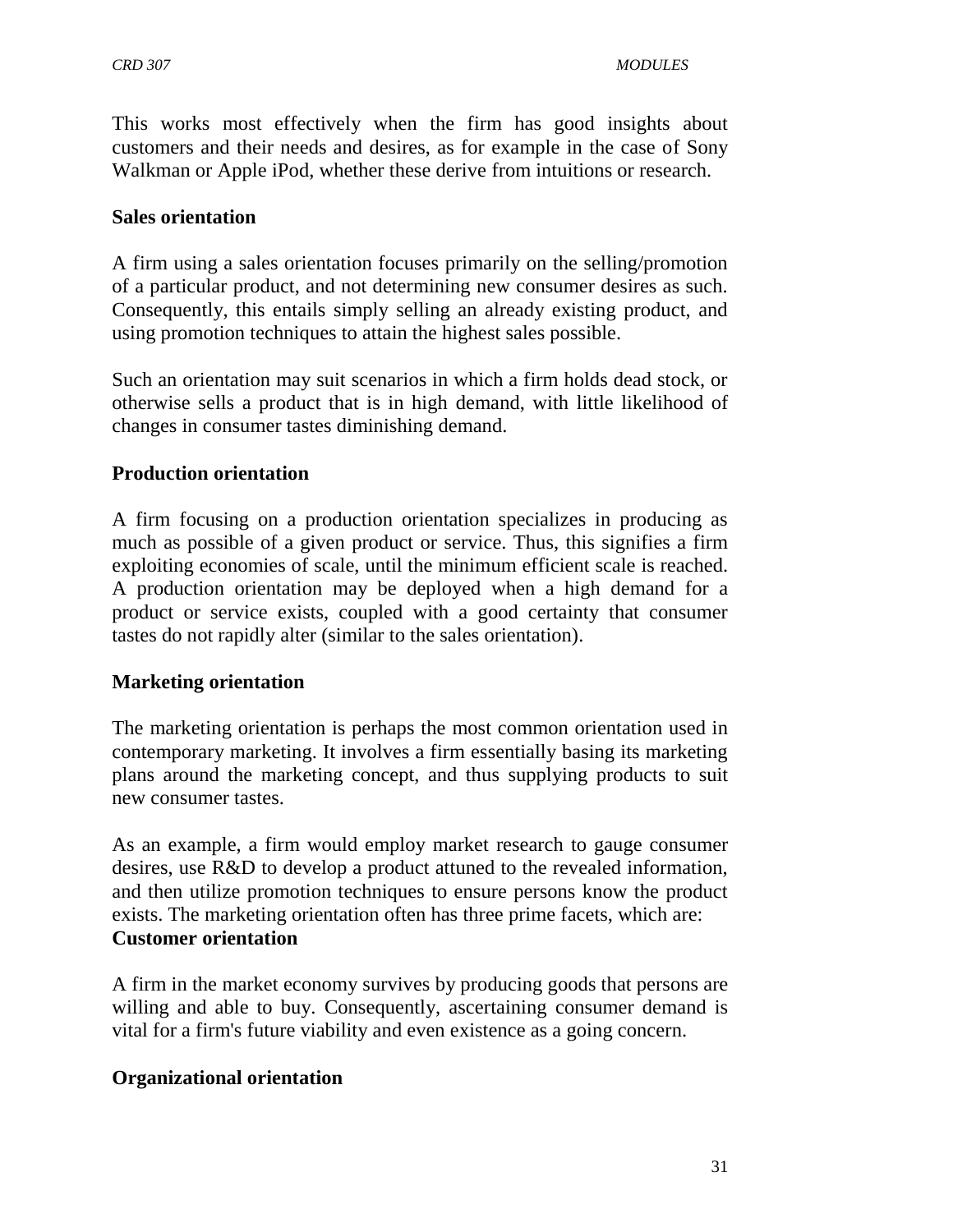In this sense, a firm's marketing department is often seen as of prime importance within the functional level of an organization.

Information from an organization's marketing department would be used to guide the actions of other department's within the firm. As an example, a marketing department could ascertain (via marketing research) that consumers desired a new type of product, or a new usage for an existing product. With this in mind, the marketing department would inform the R&D department to create a prototype of a product/service based on consumers' new desires.

The production department would then start to manufacture the product, while the marketing department would focus on the promotion, distribution, pricing, etc. of the product. Additionally, a firm's finance department would be consulted, with respect to securing appropriate funding for the development, production and promotion of the product.

Inter-departmental conflicts may occur, should a firm adhere to the marketing orientation. Production may oppose the installation, support and servicing of new capital stock, which may be needed to manufacture a new product. Finance may oppose the required capital expenditure, since it could undermine a healthy cash flow for the organisation:

#### **Marketing Mix**

#### **[Product](http://en.wikipedia.org/wiki/Product_%28business%29)**

The product aspects of marketing deal with the specifications of the actual goods or services, and how it relates to the [end-user's n](http://en.wikipedia.org/wiki/End-user)eeds and wants. The scope of a product generally includes supporting elements such as warranties, guarantees, and support.

#### **[Pricing](http://en.wikipedia.org/wiki/Pricing)**

This refers to the process of setting a [price f](http://en.wikipedia.org/wiki/Price)or a product, including discounts. The price need not be monetary; it can simply be what is exchanged for the product or services, e.g. time, energy, or attention. Methods of setting prices optimally are in the domain of [pricing](http://en.wikipedia.org/wiki/Pricing_science) [science.](http://en.wikipedia.org/wiki/Pricing_science) **[Placement \(](http://en.wikipedia.org/wiki/Placement)or [distribution\)](http://en.wikipedia.org/wiki/Distribution_%28business%29)**

This refers to how the product gets to the customer; for example, point-ofsale placement or [retailing. T](http://en.wikipedia.org/wiki/Retailer)his third P has also sometimes been called *Place*, referring to the channel by which a product or service is sold (e.g.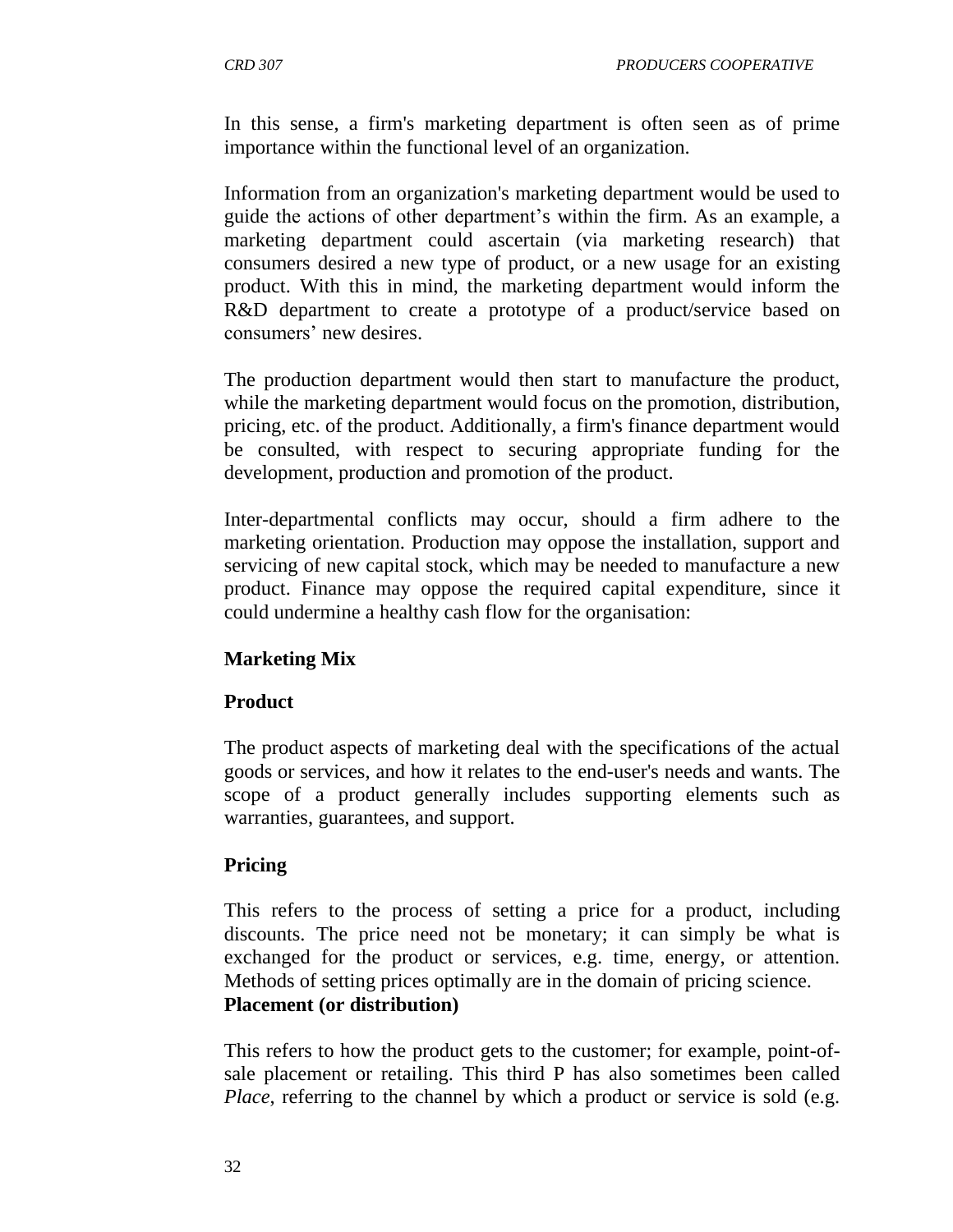online vs. retail), which geographic region or industry, to which segment (young adults, families, business people), etc. also referring to how the environment in which the product is sold in can affect sales.

Producers cooperative must determine its distribution outlets should the sales of the products be organized directly to the consumers or through the wholesalers and the retailers.

#### **Promotion**

This includes [advertising, sales promotion, i](http://en.wikipedia.org/wiki/Advertising)ncluding [promotional](http://en.wikipedia.org/wiki/Promotional_education) [education, publicity, a](http://en.wikipedia.org/wiki/Promotional_education)nd [personal selling. Branding r](http://en.wikipedia.org/wiki/Sales)efers to the various methods of promoting the product, [brand, o](http://en.wikipedia.org/wiki/Brand)r company.

Another very important area of marketing is the marketing communications. Communication with the consumers could be through the following channels: Newspapers, Posters, Mail Circulars, Television, printing of the packages, Cinema Advertisements, Fairs and Exhibitions, Sales Representatives, information given to journalists for inclusion in Editorials, Competitions, and Carrier Bags. The choice must be geared towards the minimization of costs.

#### **SELF ASSESSMENT EXERCISE**

Itemize some of the items considered in a production plan?

#### **4.0 CONCLUSION**

The above texts show that production plan is very important and it ensures steady output among other objectives. The process of production plan is highlighted as the manager considered vital items. An example of production plan considered serves as a guide. The marketing plan is a guide which spells out the process of disposal of product planned for.

#### **5.0 SUMMARY**

This unit has thrown light into the objective of production plan. The act of production planning by the manager was demonstrated. Considerations of output plan based on time frame, financial plan, labour etc. were also very vital. Production plan was also demonstrated.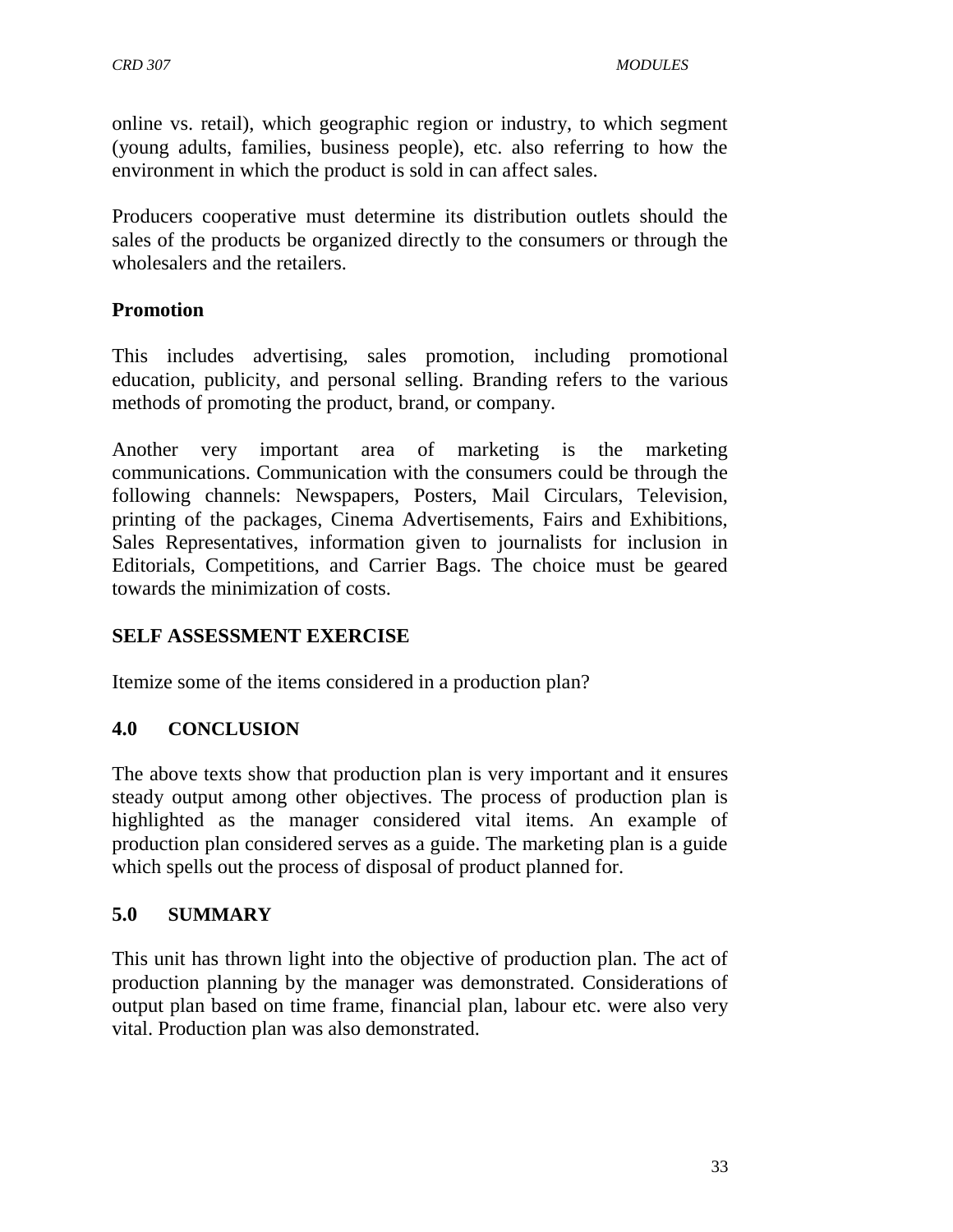#### **6.0 TUTOR-MARKED ASSIGNMENT**

- 1. Why is production plan very important to producers cooperative?
- 2. Discuss a process of preparing a production plan by a manager?

#### **7.0 REFERENCES/FURTHER READINGS**

- ILO (1978). Cooperative Management and Administration, ILO Publication, Geneva.
- Yeo, P.H (1979). Basic Economic Concepts for Planning and Decision Making. Study series NO.3. The Plunkett Foundation.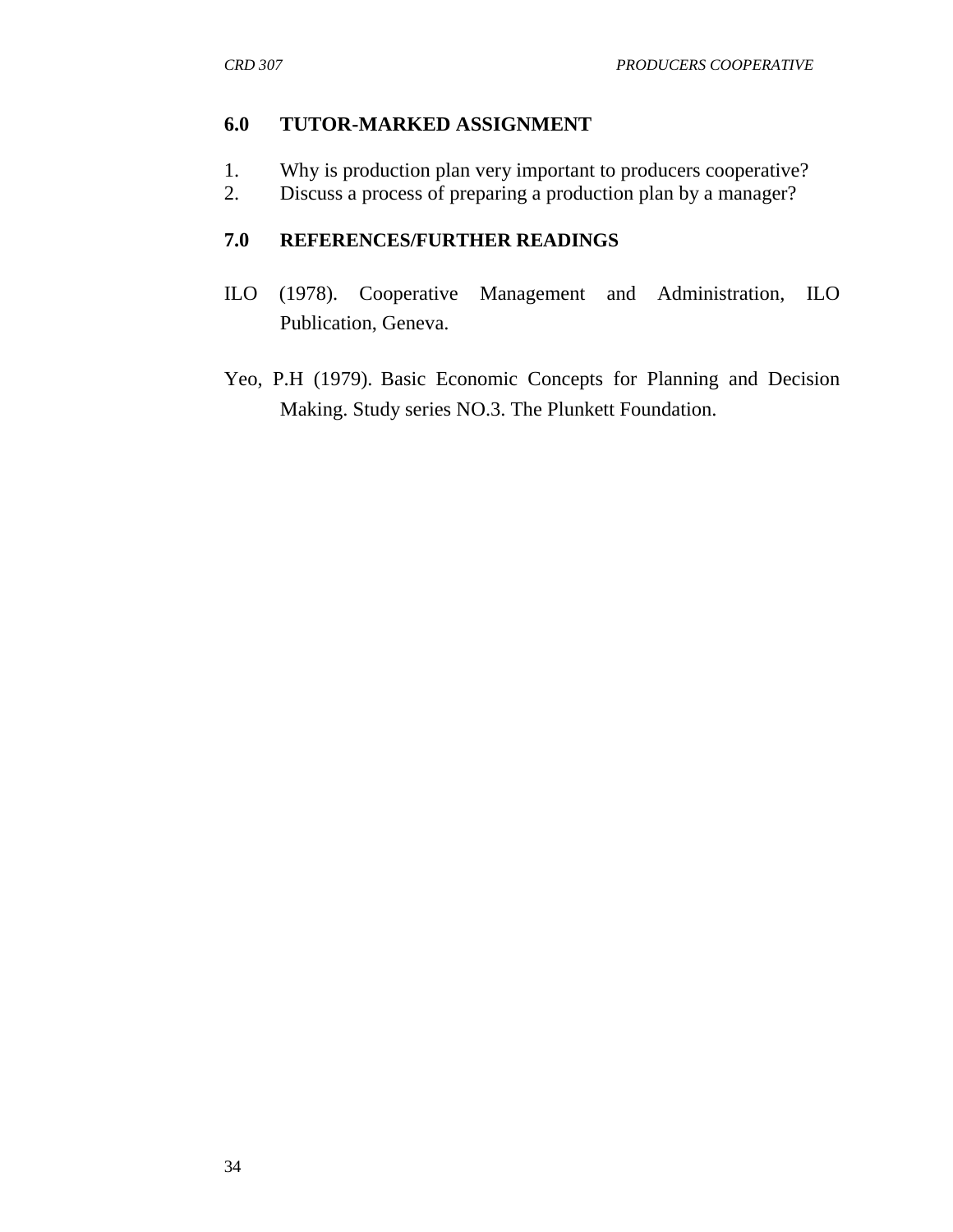## **MODULE 2**

- Unit 1 Procurement and Movement of Material
- Unit 2 inspection of products
- Unit 3 Managing Transportation
- Unit 4 Accounts as Instrument of Management
- Unit 5 Cost Accounting for Management Decision

## **UNIT 1 PROCUREMENT AND MOEMENT OF MATERIALS**

#### **CONTENTS**

- 1.0 Introduction
- 2.0 Objective
- 3.0 Main Content
	- 3.1 Procurement and movement of materials.
- 4.0 Conclusion
- 5.0 Summary
- 6.0 Tutor-marked Assignment
- 7.0 Reference/ Further Readings

## **1.0 INTRODUCTION**

A good and efficient management is paramount in producers cooperative. That is why the acquisition of quality materials, stock control and movement of materials must be accorded priority.

This unit therefore examines the procurement and movement of materials in such a way that cost will be minimized.

#### **2.0 OBJECTIVES**

At the end of the unit you should be able to:

- know the types of material needed for producers cooperative production.
- discuss managers' function in the acquisition and movement of material.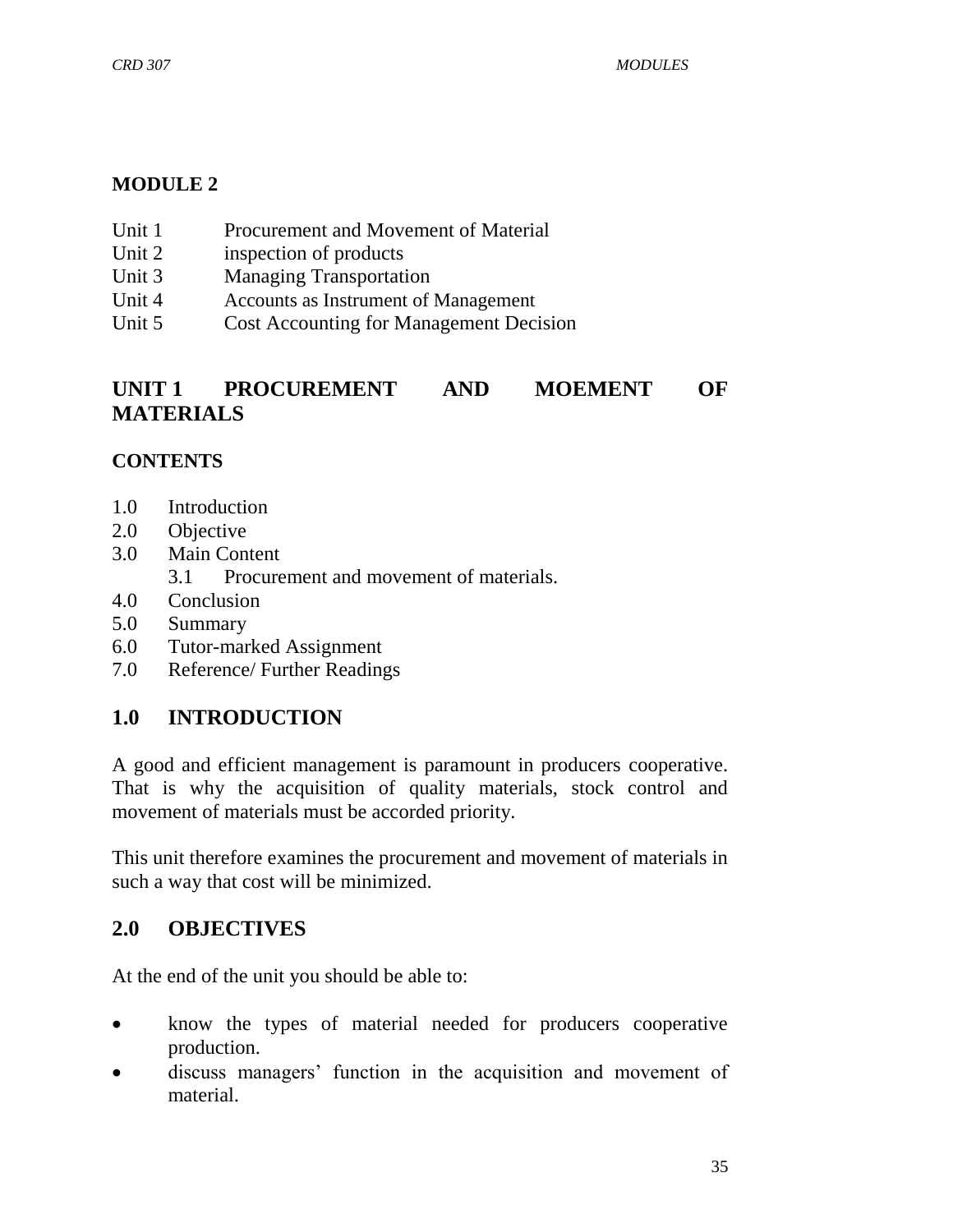know that materials are moved into, in and out of the factory.

## **3.0 MAIN CONTENT**

#### **3.1 Procurement and Movement of Materials**

In a producers cooperative the raw materials, parts and tools are obtained from outside the cooperative as members contribution remains their skills. There is also the need to move these materials into and out of storage, within the production premises from one machine to another, etc. These operations of procurement and movement affect the efficiency of the cooperative, its cost could eat seriously into the surplus of the cooperative.

The manager must ensure that right decisions are made on quality, quantity and price, and timely (according to plan) deliveries are adhere to. He must monitor the supply of raw materials so that no shortage is experienced during production. Equally important is the adequate control of the stock of such material so that expenses are not short up in respect of stocks, and that losses are minimized in terms of storages/ damages and spoilage of raw materials.

As for the finished goods they must not be allowed to accumulate in the warehouses. The manager must ensure that consumers' orders are attended to promptly.

In case of the producers cooperatives offering services, such as repairs of generator for instances, the manager must ensure that generating parts are available, necessary tools are within reach of skilled members, and that prompt attention is paid to calls for service outside the workshop. In case of service or repairs of big generators, the manger must make arrangement or open credit line for purchase of expensive parts and other accessories.

#### **SELF ASSESSMENT EXERCISE**

- i. State the types of materials that are needed for producers production.
- ii. What are the things the manager must pay attention to in the procurement of raw materials.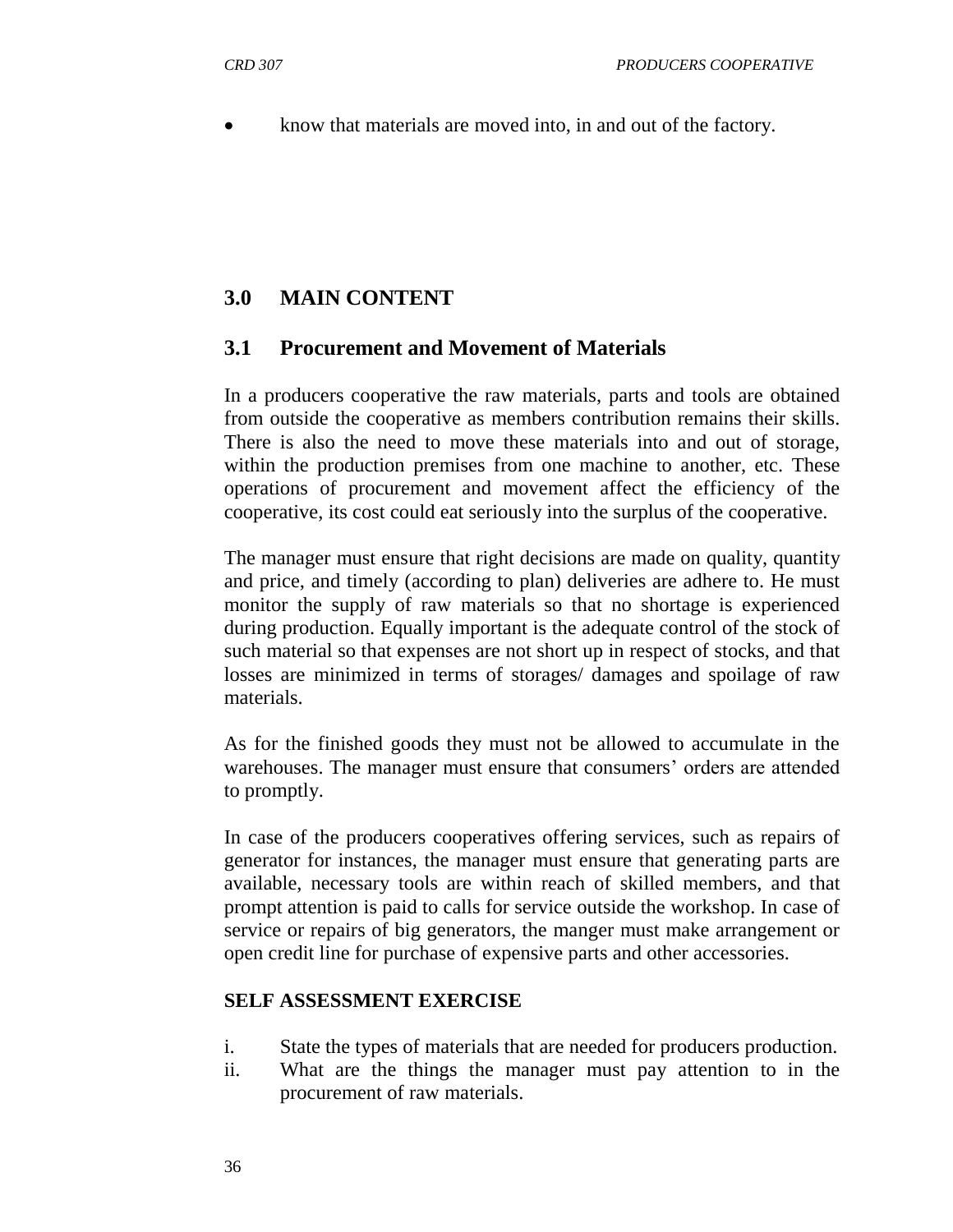## **4.0 CONCLUSION**

The unit shows the types of material needed in producers cooperative production. Materials are moved into, in and out of the factory. For effective management, the manager must manage acquisition and movement of the materials very well in order that the cost is not increased. Example of the producers cooperative offering services drives home some important management lessons.

## **5.0 SUMMARY**

We have highlighted the management of materials into the factory, in and out of the storage and that of finished goods. It demonstrated that the manager's actions and decisions have effects on the cost of production. We also examined a case study of a producers cooperative providing services.

## **6.0 TUTOR-MARKED ASSIGNMENT**

- 1. What are the things a manger should do to minimise cost in the procurement and movement of good?
- 2. Discus the management of a producers cooperative of your choice in respect to procurement and movement of materials.

## **7.0 REFERENCE/FURTHER READING**

ILO (1978). Cooperative management and administration, ILO Publications, Geneva.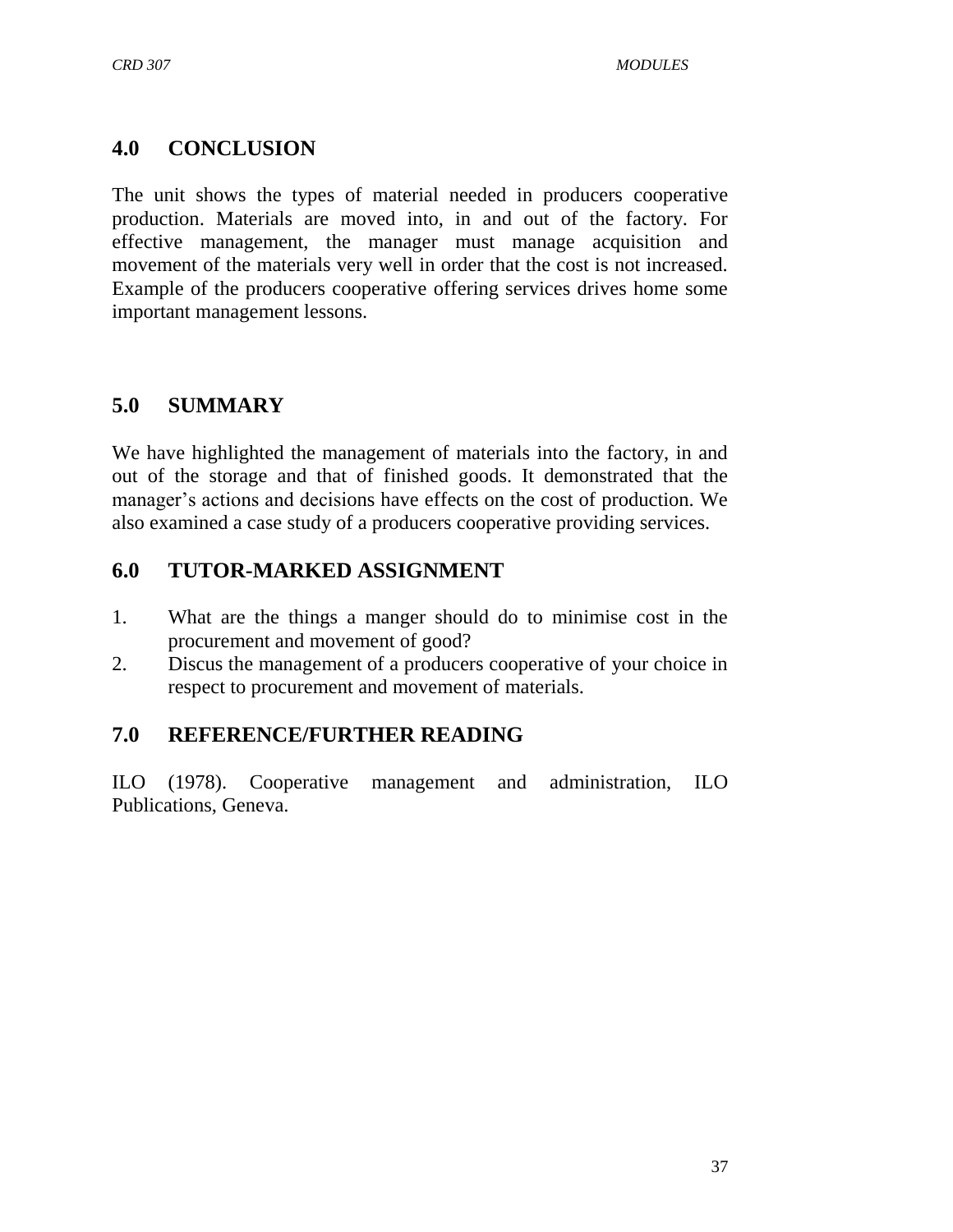## **UNIT 2 INSPECTION OF PRODUCTS**

#### **CONTENTS**

- 1.0 Introduction
- 2.0 Objective
- 3.0 Main Content
	- 3.1 Inspection of products.
- 4.0 Conclusion
- 5.0 Summary
- 6.0 Tutor-marked Assignment
- 7.0 Reference/ Further Readings

## **1.0 INTRODUCTION**

Another very important aspect of management in producers cooperative is the inspection of production. The incoming produces (raw materials) must be well managed to avoid losses in form of receipts of substandard goods for prices of standard ones. In the same vein, the finished products are inspected to avoid rejections etc.

This unit looks at inspection of products as a management function.

#### **2.0 OBJECTIVES**

At the end of the unit you should be able to:

• know the types of product to inspect.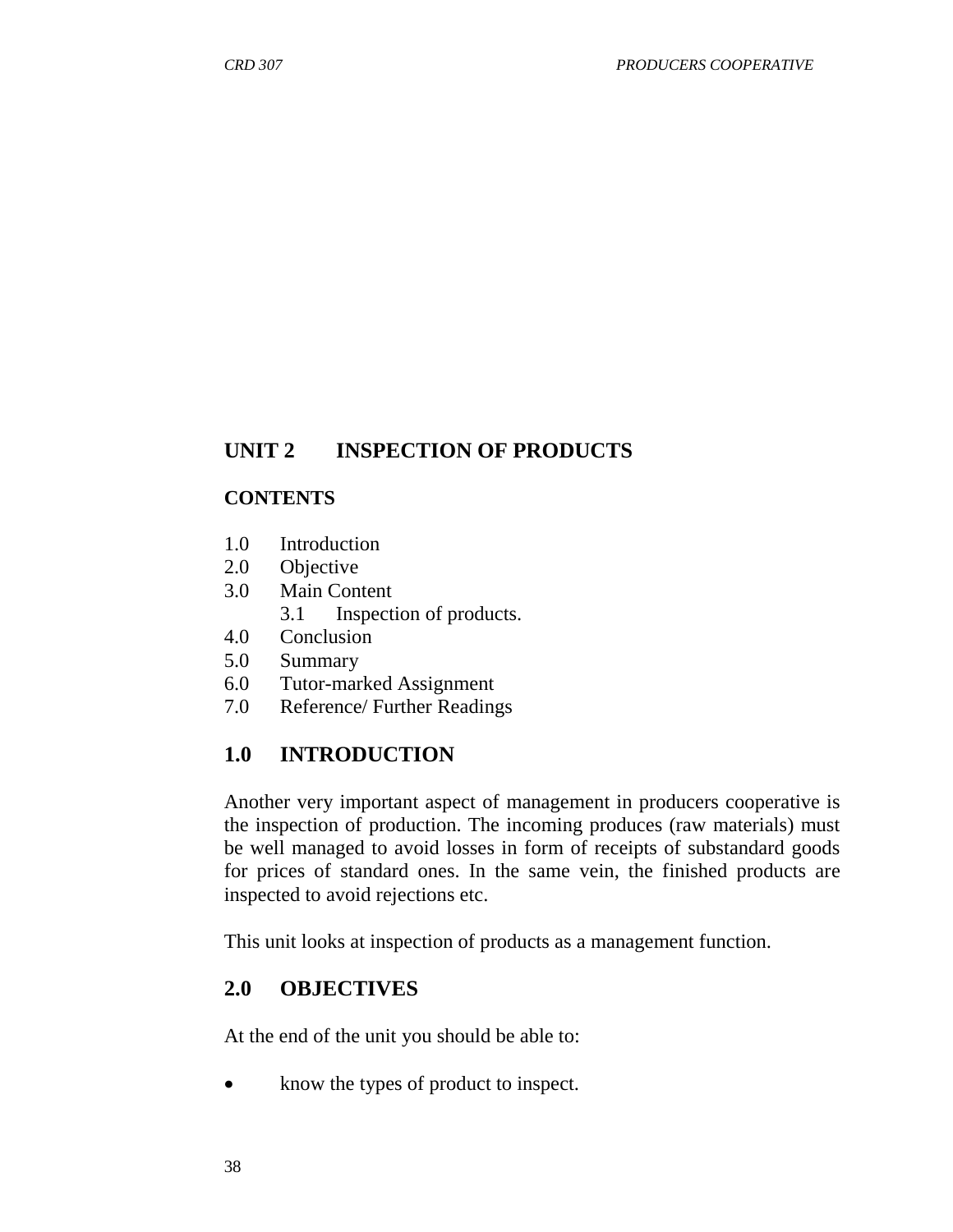know why it is necessary to inspect products.

## **3.0 MAIN CONTENT**

#### **3.1 Inspection of Products**

There are two directions of inspection of products in the producers cooperative. The first is the inspection of the raw materials (supply) from the other cooperatives, private enterprises and individuals. The second side of the inspection is the inspection of the products produced through the utilisation of members" skills.

Raw materials are products primary sector industries intended for use as inputs to production. The main groups of raw materials are plants crops such as cotton, animal products such as wool and leather, and assorted mineral products from bauxite ore, used to make aluminum, to zinc. (Black, J. 2002).

Raw materials are first extracted or harvested from the earth and divided into a form that can be easily transported and stored, then processed to produce semi-finished materials. These can be input into a new cycle of production and [finishing p](http://en.wikipedia.org/wiki/Finishing_%28disambiguation%29)rocesses to create finished materials, ready for [distribution, construction, a](http://en.wikipedia.org/wiki/Distribution_%28business%29)nd [consumption.](http://en.wikipedia.org/wiki/Consumption_%28economics%29)

An example of a raw material is [cotton, w](http://en.wikipedia.org/wiki/Cotton)hich is harvested from plants. Cotton can be processed into thread (also considered a raw material), which can then be woven into [cloth, a](http://en.wikipedia.org/wiki/Textile) semi-finished material. Cutting and sewing the fabric turns it into a [garment, w](http://en.wikipedia.org/wiki/Clothing)hich is a finished product. [Steelmaking](http://en.wikipedia.org/wiki/Steelmaking) is another example – raw materials in the form of [ore a](http://en.wikipedia.org/wiki/Ore)re mined, refined and processed into [steel, a](http://en.wikipedia.org/wiki/Steel) semi-finished material. Steel is then used as an input in many other industries to make finished products. In chemistry materials can be divided into two [metals a](http://en.wikipedia.org/wiki/Metals)nd [non-metals.](http://en.wikipedia.org/wiki/Non-metals)

Where the manger is not equipped to carry out the inspection of the product because of its technical nature, experts are recruited or invited periodically for the job. Actually the inspection of the supply (raw material) is about testing for quantity and quality. If the raw materials are substandard it will affect the product of the cooperative. However, the quality test is necessary to ascertain the payment for poor quality supply is not based on the high price of the quality ones.

As for the output of the producers cooperative, the manager and his /her team carry out inspection at different points during processing. At the end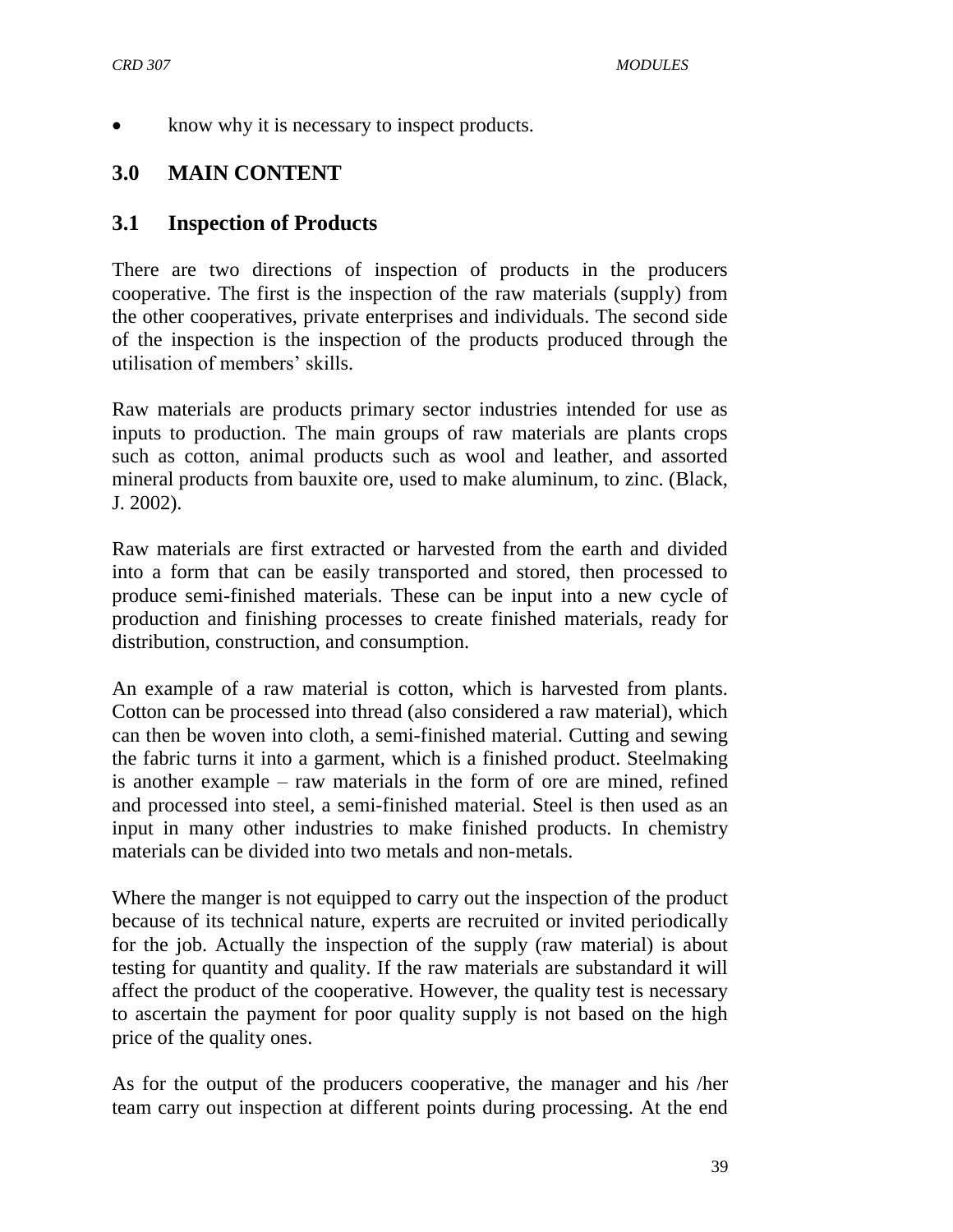of the production, the products are also subjected to inspection before they are dispatched to the customers. This is to ensure that orders are not rejected for poor quality or defects, as the cost of rejection will add to expenses with its eventual impact on the surplus of the producers cooperative. Furthermore, the last inspections help appropriate pricing of the products.

Periodical inspections of packing containers are very important but costly. If, however, this is not done the cooperative will end up putting faulty goods into the market and having them returned, with a resulting loss of money and goodwill.

#### **SELF ASSESSMENT EXERCISE**

What types of products are inspected in producers cooperative business?

#### **4.0 CONCLUSION**

The unit states the types of products to inspect in a producers cooperative. It also sheds light on the reasons why inspection is essential. In case the manager and his team are not well equipped for quality and quantity inspection, experts are engaged to carry the assignment.

#### **5.0 SUMMARY**

We have highlighted the type of products for inspection by the management. The manager, his team of inspectors or experts carried out the inspection. Furthermore, the reasons and consequences for such inspections were also highlighted.

#### **6.0 TUTO MARKED ASSIGNMENT**

Identify the types of products that are inspected in producers cooperative.

Who inspects products during processing and what are the likely consequences of not inspecting the finished products.

## **7.0 REFEERENCES/FURTHER READING**

[://en.wikipedia.org/wiki/Materials](http://en.wikipedia.org/wiki/Materials)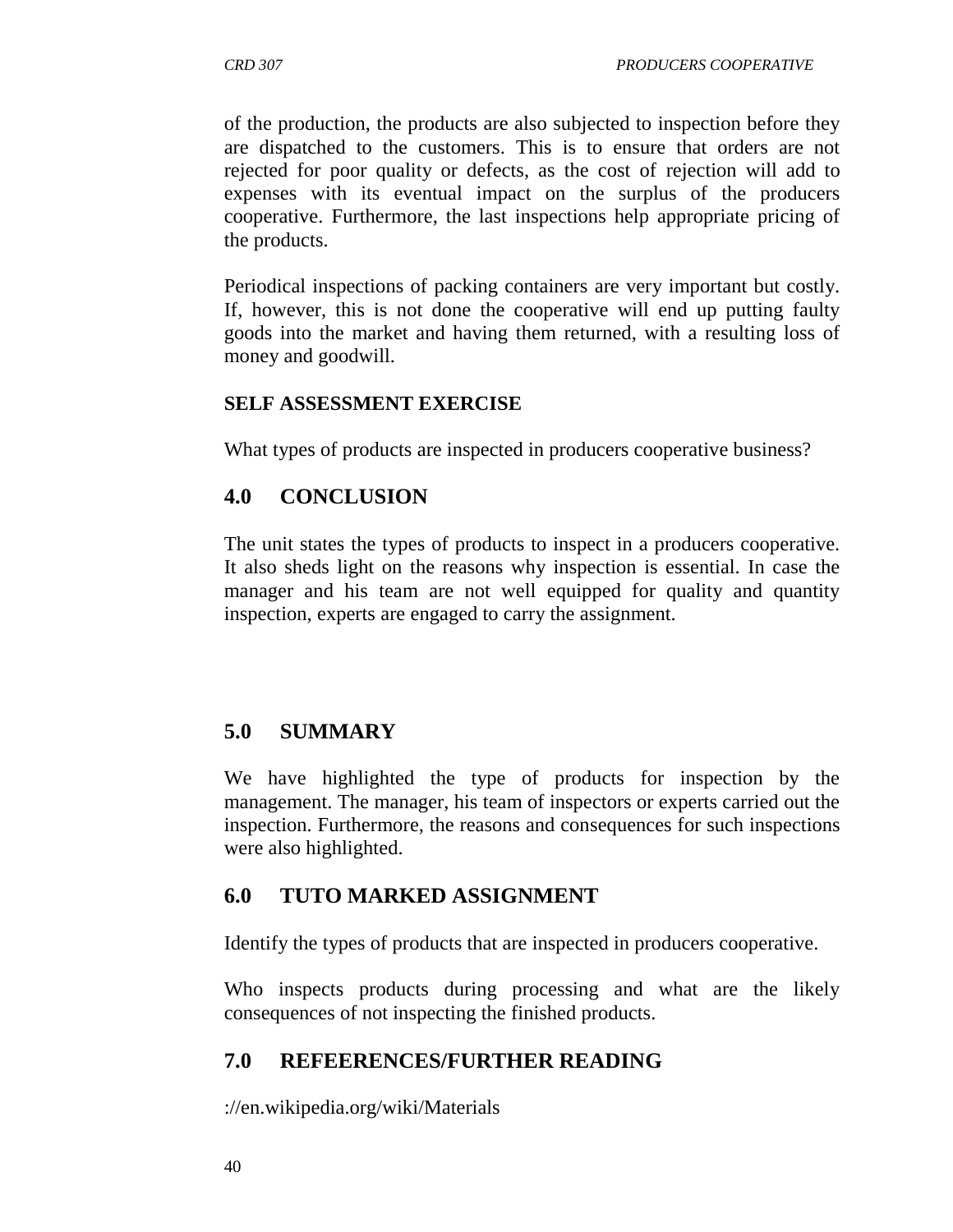ILO (1978). Cooperative management and administration, ILO Publications, Geneva.

# **UNIT 3 MANAGING TRANSPORTATION**

#### **CONTENTS**

- 1.0 Introduction
- 2.0 Objective
- 3.0 Main Content
	- 3.1 Types of transport available to producers cooperative

3.2 Duties of producers cooperative manager in managing transportation

- 4.0 Conclusion
- 5.0 Summary
- 6.0 Tutor-marked Assignment
- 7.0 Reference/ Further Readings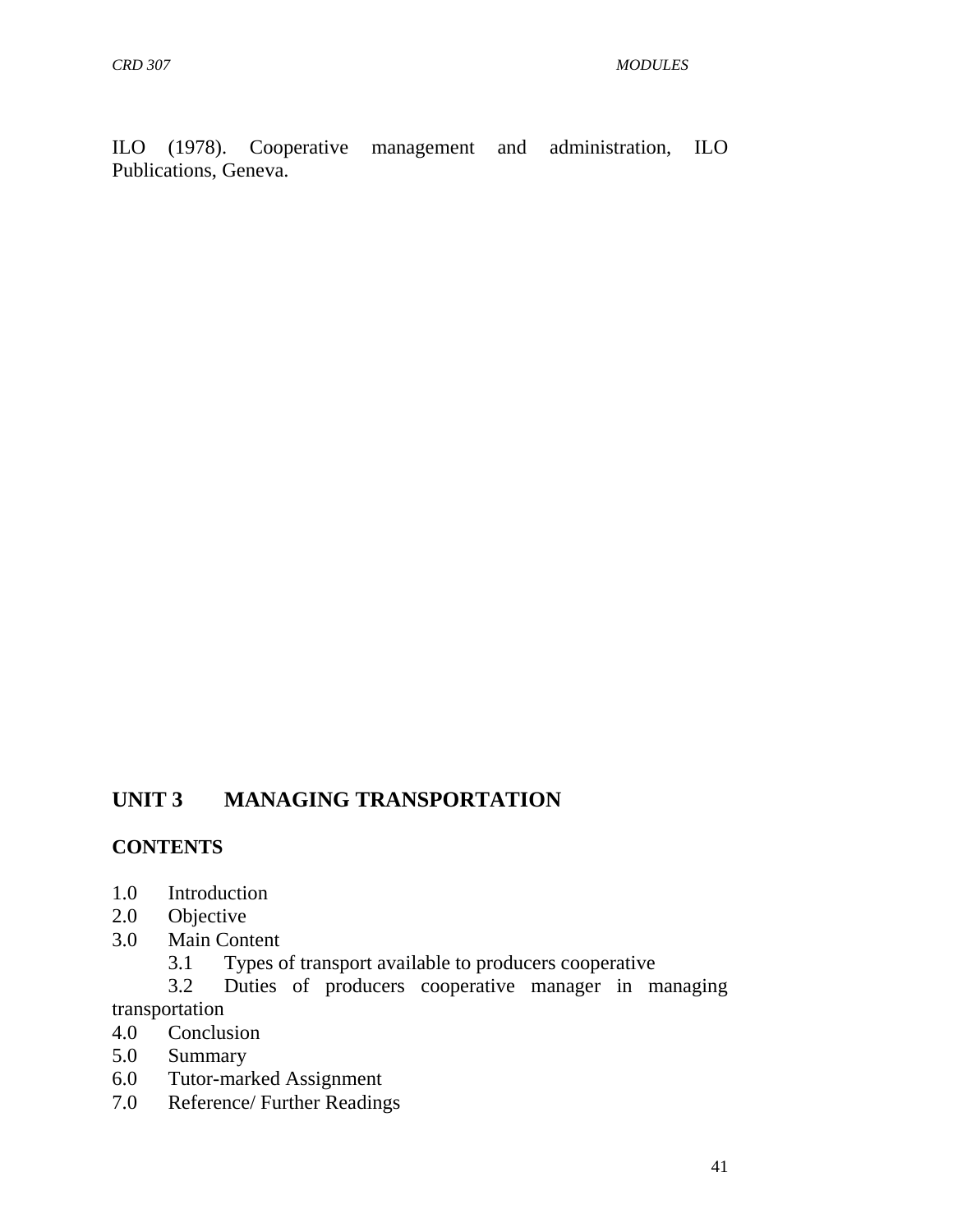# **1.0 INTRODUCTION**

Transportation is essential to any enterprise and to the producers cooperative. Its management is therefore of paramount importance for the efficiency of an organisation. Efficient management of transport will, without doubt, translate into benefits such as quick delivery of good and services, surplus or profits, minimum spoilage of products etc.

This unit therefore examines the management of transportation system in a producers cooperative.

## **2.0 OBJECTIVE**

At the end of the unit you should be able to:

- In know the factors on which the need for transportation system depends.
- know the types of transport that are available to producers cooperative.
- differentiate between internal and external transportation.
- know the duties of a manager in managing transport system.

#### **3.0 MAIN CONTENT**

#### **3.1 Types of Transport Available to Producers Cooperative**

Every cooperative makes use of transport, either for bringing goods into the premises, for moving them about while they are there, or for delivering them to members or markets. Well organised, economical use of transport may contribute a great deal to the success of the cooperative. Carelessness may give rise to delays, inefficiencies and unnecessary cost which may turn profit into loss.

The simplest form of transport is the human head load, and many peasants still bring in their produce and carry off their purchase in this way. The next stage is the farmer"s cart drawn by horse, bullock or donkey. Neither of this cost the cooperative anything, nor its manager in difficult calculations. If roads do not exist or are impassable to motor traffic, there may be no alternative. The main disadvantage of such transport is that it limits the cooperative area of operation to a radius of few miles, and makes it impossible to undertake anything which requires much capital or a large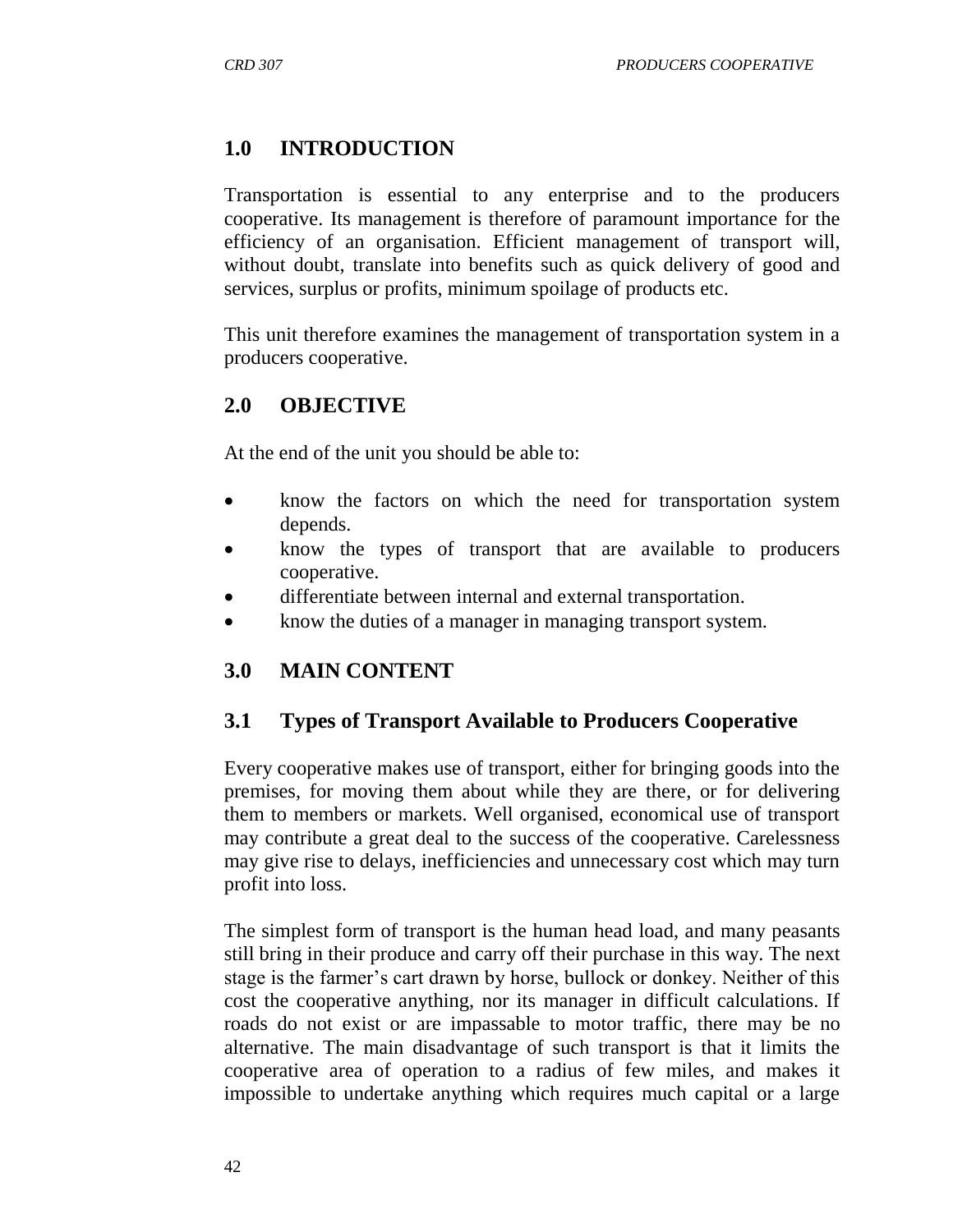volume of business. A number of small, relatively weak cooperatives tend to be formed. Later, when perhaps transport condition have improved, it is seen that there are far too many of them, and their overheads are too high and their equipment inadequate. The situation then can only be saved by a process of amalgamation, which most of those concerned will resent.

In producers cooperative like in other cooperatives, the transportation system necessary for operations depends on a number of factors: size of the producers cooperative, the type of its products, the raw materials, location of the cooperative, location of consumers of products and services, types of transport available in the area – railways, water ways/transport, road transport, air transport etc.

Principally, transport needs of a producers cooperative may be classified into two categories – internal and external transports. While internal transport takes care of the movement of materials and machines within the factory premises, the external transport is responsible for receiving raw materials from the suppliers or from the railway station for example and distributing finished products to the consumers. For internal transport, equipments such cranes, conveyors etc. are used. In case of external transportation, popular for road transport are Lorries, tankers, passenger buses, cars etc. In similar manner, for water transport, we have small vessels, barges, schooners etc.

The most usual resource is the railway, which is especially suitable for carrying large quantity of bulky goods over long distances. Some cooperative, indeed, originated in an agreement by a group of farmers to hire and fill a railway wagon. Rail transport is especially convenient where the cooperative is built in or near railway yard and has a private siding, so that no other form of transport is needed to carry the goods between the station and the warehouse, and there is no need for unloading and reloading.

The successful use of rail transport requires a good deal of knowledge, including information on the types of wagons available for bulk transport, goods in containers or refrigeration; the unloading and storage facilities which exist at the other end of the journey: the charges made if the recipient does not collect immediately, and who has to bear them; fright rates and possibility of obtaining concessions; the risk and liabilities involved in delay" overheating or freezing, and, again, who bears them: whether it is worthwhile to ensure the product while on transit.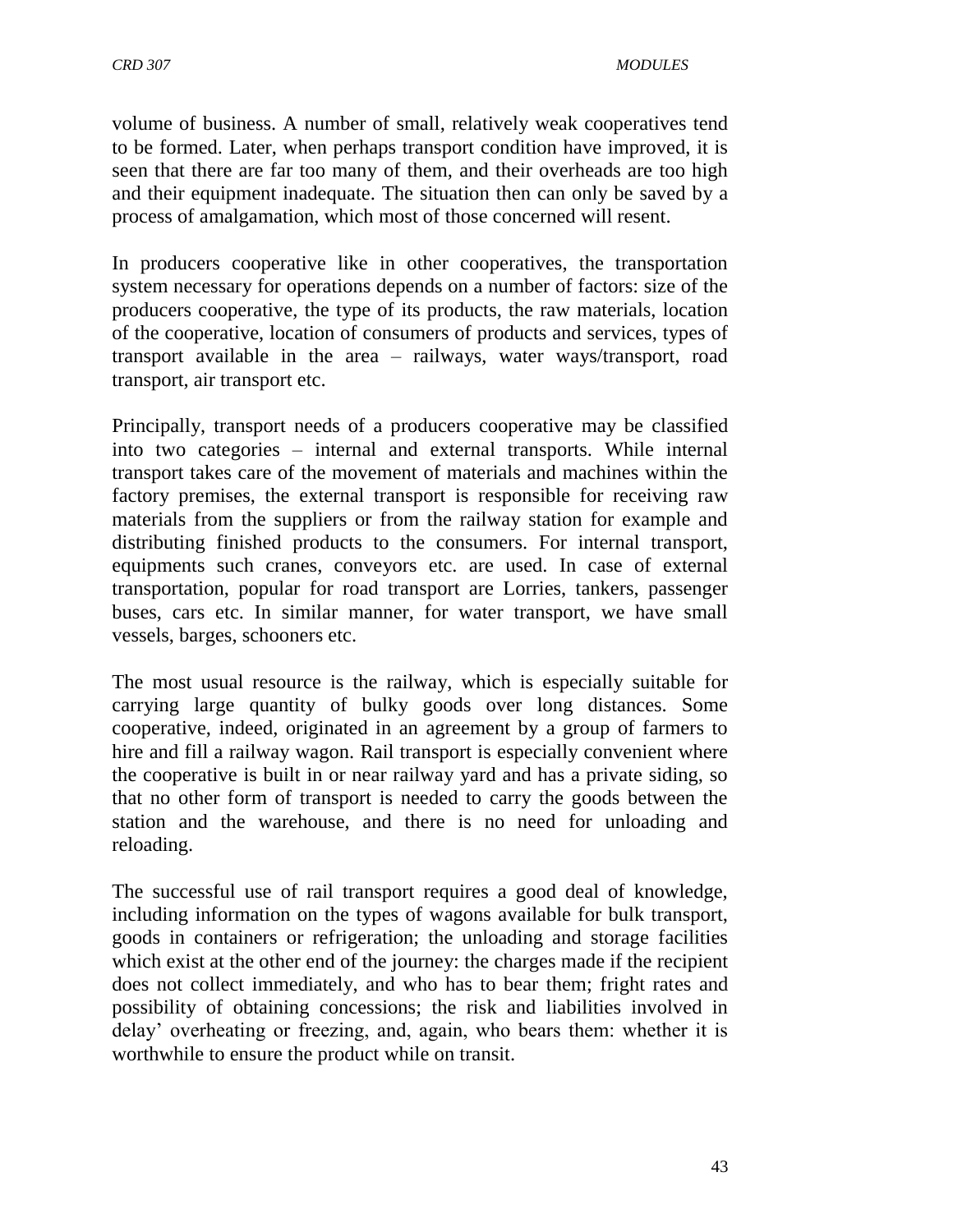In some countries, it may be possible or even necessary to use water transport- by canal, river, and lake or, especially in the case of ocean islands, by sea. Small vessels, barges or schooners may be owned or chartered by the cooperative itself or by cooperative federation, or they may be owned by private individual or by the government, which use them for carrying mail. Cooperative importing or exporting on a large scale may have the problem of finding cargo space in large oceangoing ships. In the last 20 years, however, this task has often been taken over by statutory marking or export boards, partly or wholly representing the producers, through which all marketing cooperative export their produce. In some cases it is the consumers" cooperatives in importing countries which buy grain or chilled meat overseas, usually from cooperative producers, and arrange for ships to carry it.

Probably few cooperative make much use of air transport, except for letters, but there are certainly one or two, selling expensive and highly perishable products, such as hothouse flowers, which find it profitable to have them delivered by air. It may well be that air transport will come to be more widely used for goods that valuable in proportion to their bulk and come from places which it is difficult to reach by other means. It will probably be long time, however, before cooperatives own and operate their own aircraft, except perhaps for rather different purpose of dusting members' crops with insecticides. Most of the will rely on public or private air lines.

#### **ROAD TRANSPORT**

Probably the most important form of transport for cooperatives, however, is the long-distance motor vehicle, usually the lorry, but including tankers for petrol, milk and flour, house to house delivery vans, passengers buses and personal cars. It is a point of some interest how far all these should be owned and operated by the cooperative itself. A cooperative which is at a distance from a railway may well employ a public or private road transport services to bring in or take out goods. A cooperative with a strictly seasonal business may find it more economical to hire lorries from one or more contractors while the rush lasts than to have a fleet of its own which would stand idle three-quarters of the year. A society, the business of which is fairly continuous but with seasonal peaks, may have enough transport facilities of its own to cover average daily requirements, but may also hire during the busy season.

It is to be assumed that a cooperative which decides to purchase its own vehicles has, after careful consideration of the matter, come to the conclusion that it would be more economical and would also add to the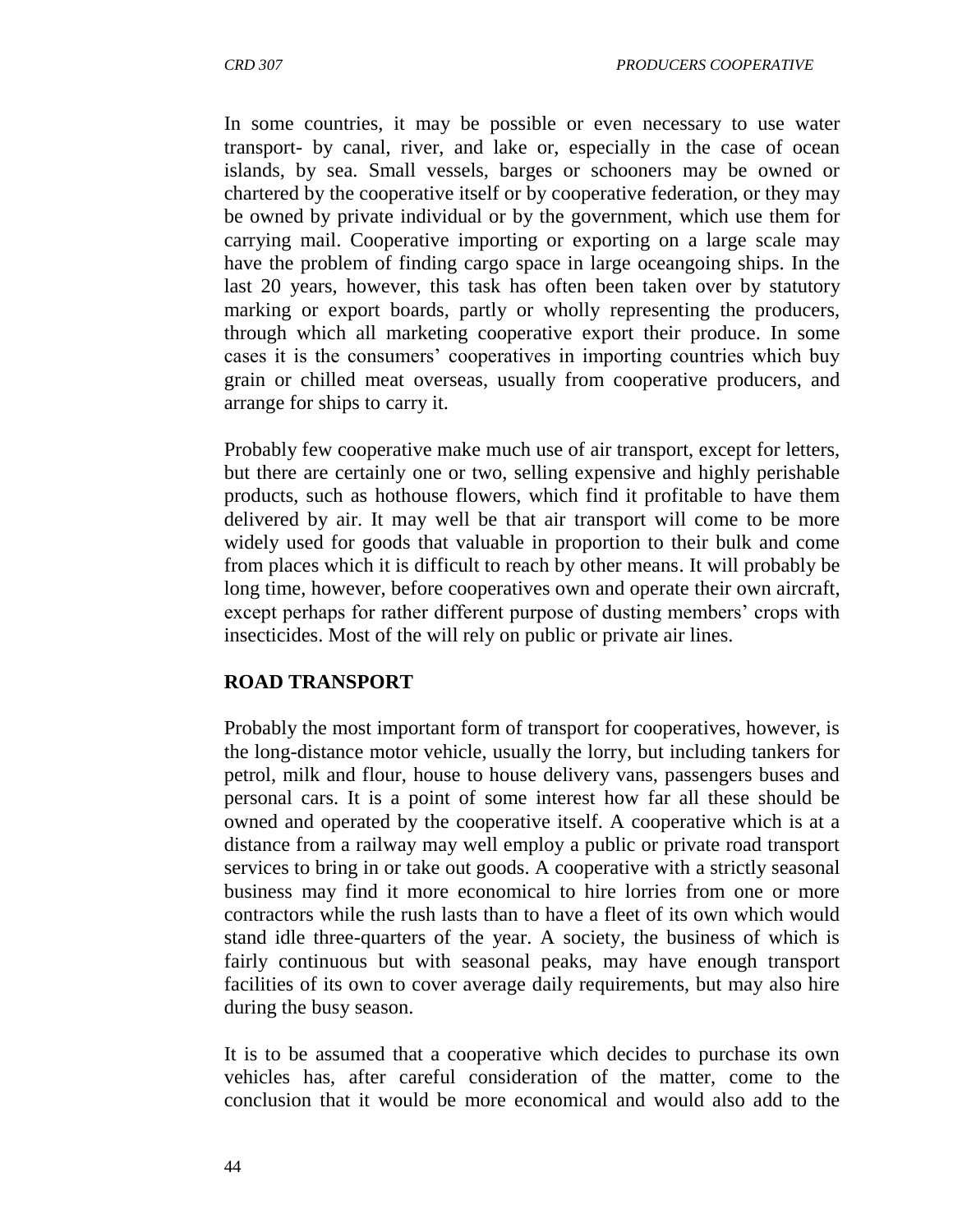prestige of the society and the goodwill of its members if it owned its own fleet of lorries, rather than to hire from others or depend on members to be responsible their own transport in farms carts. The fleet may, of course, be large or small, but in either case it must be carefully chosen and run according to a system for which some one person, be it the manager in a small concern or the traffic superintendent in a large one, is solely responsible.

In deciding on the number and type of vehicle to be purchased, the first operation is to make a close estimate of the quantity and kind of goods to be moved daily. It is necessary to think not only of weight, but also of bulk no one, for instance, can load five tons of hop into a five-ton lorry. Some articles are awkward in shape (an iron plough, for instance), others are dusty or give up bad smells and cannot be close to foodstuffs, and others again are wet.

The second point to consider is the distance to be covered daily and the time available for the journey. A lorry picking up milk for a dairy could, by running all day, cover a great deal of country. In actual fact, it will not be able to run before morning milking is finished on the farms nor after the dairy"s deadline for receiving milk for pasteurizing or butter making as elapsed. If the climate is hot and the milk is liable to sour quickly, this may only leave a few hours time for the lorry to travel, and two or more have to be used even if total distances are not great. Again it is necessary to send a lorry daily to a port or railhead so far away that the driver cannot return the same evening. This will necessitate two lorries running on alternate days. It is also necessary to reckon time spent in servicing and overhauling, as well as the chance of breakdown and the need to keep vital services running without interruption.

The third point is the kind of roads over which lorries will have to travel. Are they paved or not? Do they deteriorate heavily at times of rain or snow? Are they narrow with steep gradients and sharp turns? Are there bridges which will take limited weight or width? Are there fords, and how deep are they? There is also the question of conditions at journey's end. If a lorry succeeds in reaching an outlying village or farmhouse, can it turn around or will it have to back all the way to the road? It may also be necessary to consider loading and unloading facilities at cooperative premises (although these can perhaps be modified) or elsewhere, e.g. at railheads or wharves at which goods are picked up or delivered.

#### **CHOICE OF VEHICLES**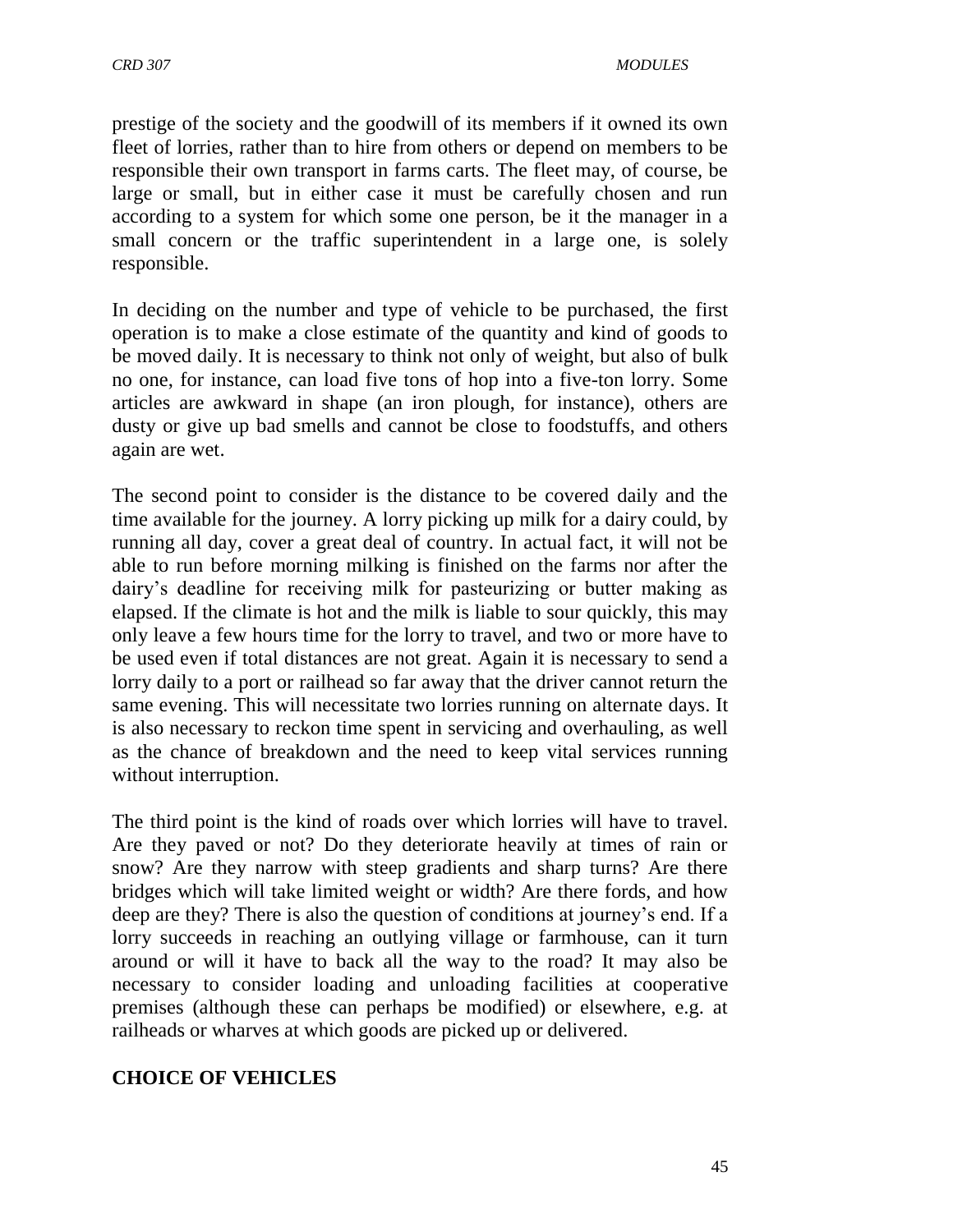Once all these questions have been answered, an idea of the type of vehicle required- light and easy to handle, or heavy and powerful- will begin to emerge. It is then time to consider the types actually available and the cost. Here again a good many of the same questions arise as in the case of any machinery of any kind. Will the vehicle have to be imported? Is foreign currency available? Has the firm an agency in the country? Are spare part, repairs and servicing facilities available? If the cooperative have enough capital and if proper servicing and handling can be guaranteed, it is almost certainly god policy to buy a quality of the best available. It will last longer, stand up harder wear, and cheaper in the end. But the capital may not be available, in which case the cooperative may have to be content with something less than the best and hope eventually, thanks to expanding trade and increased resources, to be able to replace it with something better. Many will be tempted or perhaps forced to make do with a second-hand or rebuilt vehicle. Here considerable action is consider and unless the vehicle is bought from a well-known source or examined by an expert, and its used with more than ordinary care, it may turn out to have been an ill-advised purchase.

Since most commercial vehicles run on petrol or fuel oil, it is necessary to make sure that supplies of fuel oil are available. If there is a choice between the two types of vehicles, not only the relative cost, but the subsequence fuel consumption of each will have to be calculated. In some countries the tax on fuel oil is much lighter, and this makes a diesel engine cheaper to run, though it is much likely to be more expensive to buy. Cooperative using transport on any scale will need their own petrol tanks and pumps. Consumers' cooperative delivering milk and bread in towns, either to their members' homes or to a large number of small shops, may find it easy to use light electric vehicles.

In addition to the lorry fleet, the manager of a cooperative of any size will almost certainly need a car, and this may be the case of other members of staff if they have to travel much on business. Some cooperatives own these cars, others allow their staff to buy their own and give them some mileage allowance to cover running costs. Some cooperatives own buses, either hiring them out to their members for excursion or using them as exhibition stand at agricultural shows.

#### **TRANSPORT STAFF**

As the transport fleet come into being, a staff must be built up to handle it. It is obvious that there must be drivers, and equally necessary that there should be well trained maintenance men under skilled direction. It may not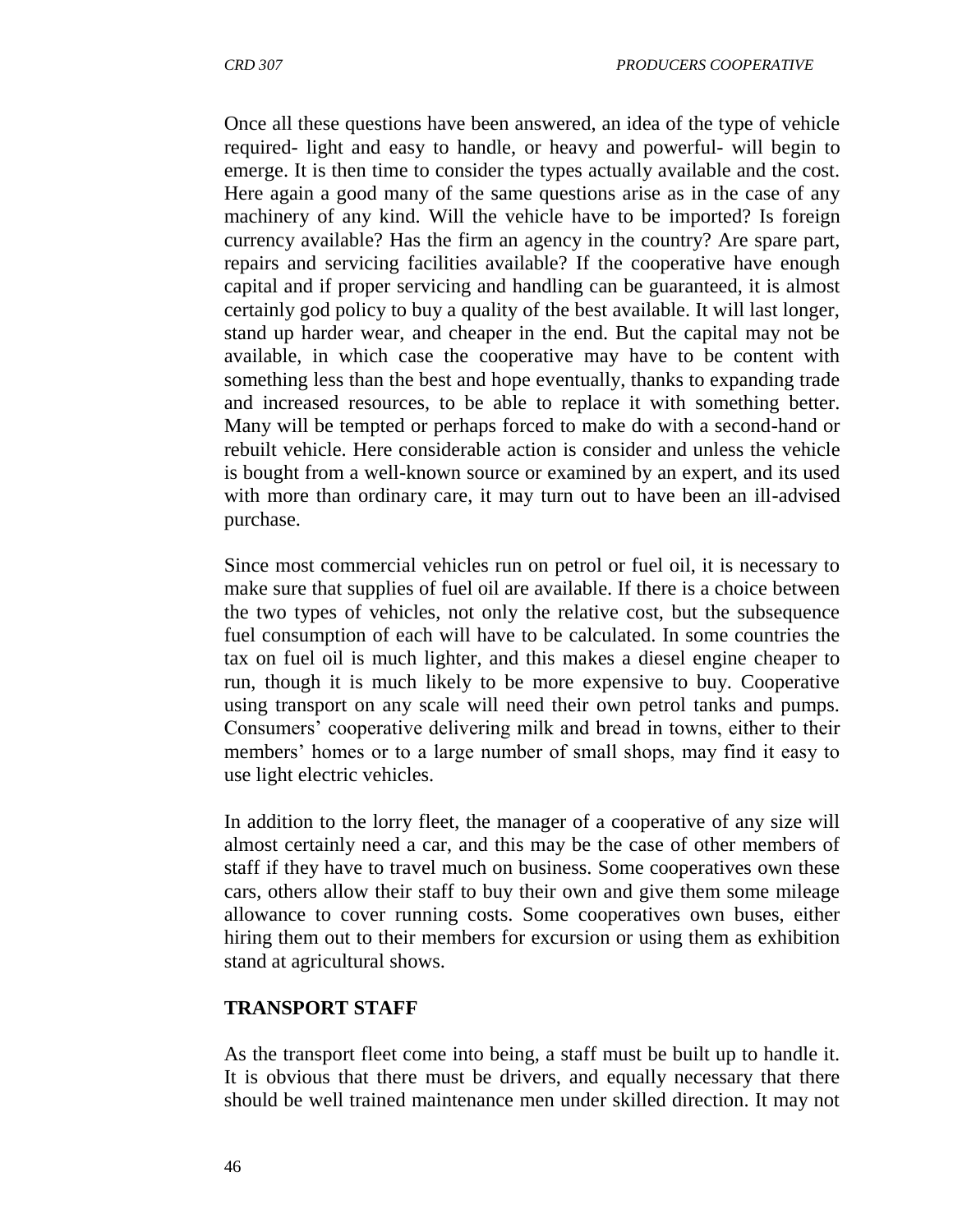be so obvious that there should be also a clerical staff to do the necessary paper work. This is complicated than might at first be supposed. The position varies somewhat from country to country, but most road transport is controlled by public regulations, mainly in the interests of road safety and road maintenance. Each vehicle must be licensed and so must each driver. Vehicles and drivers must be insured, for their own protection and that of the cooperative; sometimes this is required under a compulsory national scheme. The principal form of insurance cover damage to or loss of vehicle, liability of the cooperative as an employer for accidents suffered by its drivers in the course of their work, and its liability as a vehicle owner for damages to third parties. All licences and insurance must be checked at intervals and renewed when necessary. It is important to keep a complete record of each vehicle, including a description of the type and make, the dates at which it was delivered and put in service, the date at which it will have completely depreciated and will be due for sale on the second-hand market, and the actual date of disposal. To this should be added the initial cost, the cost of printing and lettering with the society"s name, and the cost of the first set of tyres and of any additional equipment.

In some counties it is compulsory, and in all it is desirable for a driver to keep a record of their hours of duties each day. It is obviously not possible for all of them to begin and end work at exactly the same hour each day, as in a factory or office, but there is safety limit to the number of hours which a man can drive in a day, especially along bad roads, and it is for the cooperative to see that the limit is not exceed. The driver will be handed a list of goods carried, including the address or addresses to which they should be delivered. He should also fill up a daily form recording the number of journeys made, the number of calls (which should correspond with his delivery instructions), the mileage travelled, the total weight carried, and the petrol and lubricant drawn from the cooperative"s stocks or purchased elsewhere. The statement for petrol and lubricant drawn can later be compared with the cooperative's records of stocks issued. Records must also be kept of all spare parts issued and every maintenance and overhaul jobs carried out either in the society"s own workshops or on contract by local garage.

All this may sound complicated, and to carry it out may mean employing extra staff, but the mere fact that the drivers work independently and unsupervised for most of the day, and the vehicles are subjected to risk and strains which are less easy to estimate than those of stationary machinery, means that records must be kept and checks made if waste, mishandling or even misappropriation are not to go undiscovered until serious losses have occurred. The information is not only a check on work progress. It can be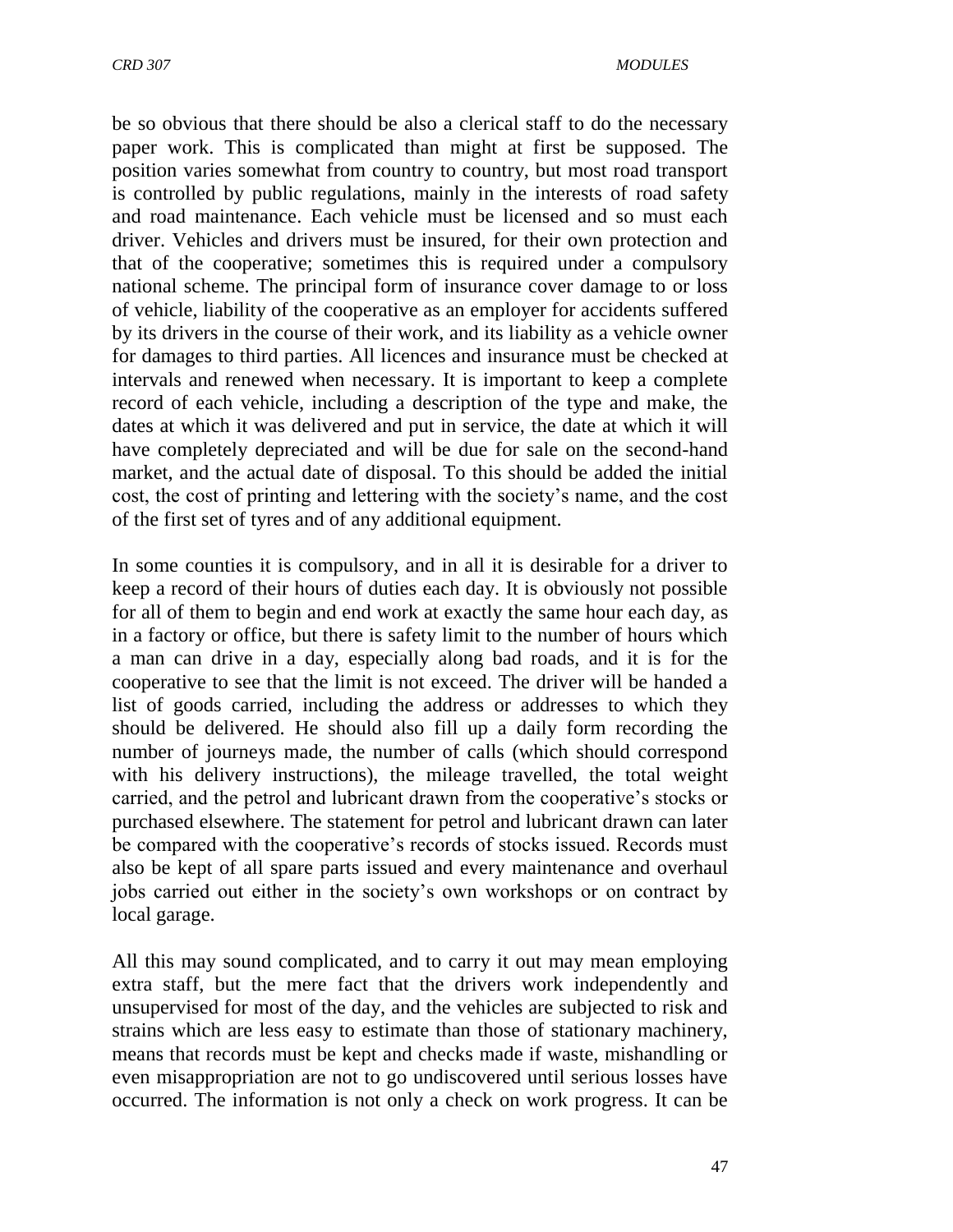used by the traffic manager to answer a number of questions which will help him to plan the work of his department, keep it running smoothly and avoid needless cost.

A final area in which paper work is required is that of drivers" and mechanics" wages unless this is handled by the general wages department of the cooperative.

## **MAINTENANCE**

Nothing is more essential to transport system than good maintenance and overhaul. the fail of a vehicle in service not only cost the cooperative money, especially when it happens far out in the country; it injuries the members and consumers to whom delivery was being made or from whom produce was being collected, and as a consequence it injures the society, which losses goodwill. The aim, therefore, should be to avoid breakdowns altogether by making careful checks at regular intervals; these should including a daily check by the driver of fuel, oil, water and tyres pressure, a weekly check of brakes, batteries, steering gear and springs, a monthly check of parts not easily examined, and perhaps a complete overhaul for every vehicle once a year during the slack season. Drivers can be trained to make the simpler checks themselves; for the reminder it is necessary to draw up a schedule showing when each vehicle should be taken to the garage for examination, and ensuring that the schedule is observed.

A cooperative with a lorry fleet of any size will almost certainly find it worthwhile to keep its own overhaul and repair garage, with skilled workmen, an inspection pit, welding facilities and a full range of spare parts. Societies with only one or two vehicles may have to use a local garage or possibly the workshop of federal cooperative of which the local society is a member. Whatever the system adopted, the importance of maintenance cannot be overstressed. It must be consider with special care in countries where machines have been introduced recently and where people are not mechanically minded by tradition. Such people often make good drivers, but too often they treat the machines as though it were a horse or bullock, needing only to be fed.

#### **PLANNING ROUTES**

Another very important aspect of transport organisation is the planning of rounds (i.e. circular tours on which the vehicle calls at a number of places to pick up produce or deliver goods) and journeys (i.e. straight runs from one point to another). The aim in devising a well-planned round is that it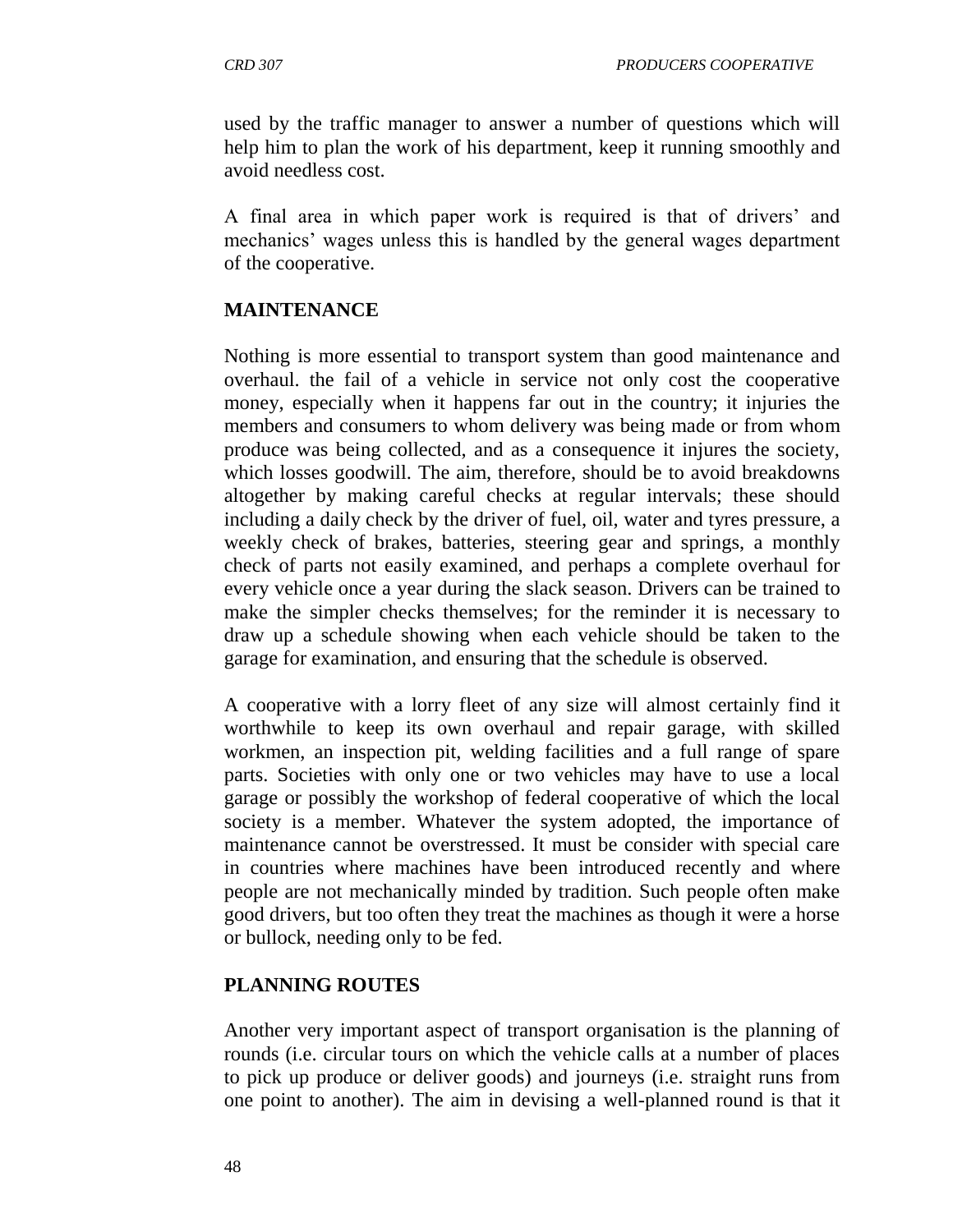should be as direct as possible, and that the vehicle should be loaded for the greatest possible time during travels. Running empty lorries is wasteful and costly and should be avoided as far as possible. Once a round as being planned, it should always be entrusted to the same driver. He will become used to any difficulties on the route. He will get to know those on whom he calls and will build goodwill. The main difficult about journeys is that, they are usually for a single purpose; it may be difficult to arrange backloads. Every effort should be made to find a solution for this problem. Perhaps marketing and a supply cooperative can use the same lorry going in different directions. But here may be legal difficulty if the lorry is only licensed to carry the goods of one cooperative. Perhaps it is better to hire a lorry, the owner of which will make his own arrangements for load in the other direction. As already pointed out, many cooperative employ both their own transport for average day to day needs and hired transport for peak periods. It may be that the hired lorries can be used for one-way journeys.

#### **LOADING AND UNLOADING**

The cooperative will probably be unable to control the conditions under which goods are delivered or picked up but careful thought should be given to loading and unloading at the cooperative premises. There should be a platform of the right height for easy movement of goods to or from the lorry. It should be under cover both for the comfort of the workers and in order to protect goods from the rain, and there should be rooms for several lorries to back up to it at the same time, though loading and unloading should not, if possible , go on together. Lorries waiting are nearly as costly as though running empty. The loading itself should be carried out with care. An unbalanced load can be dangerous. Mixed articles in the same load can damage one another. In any case, if there are to be a series of deliveries, the goods to be delivered first should be at the back of the lorry or on top of the pile, where they can easily be reached.

#### **SELF ASSESSMENT EXERCISE**

Mention the types of transport that can be used by producers cooperative.

## **3.2 Duties of Producers Cooperative Manager in Managing Transportation**

It is the duty of the manager to:

 Identify the type of transport suitable for the business he is managing.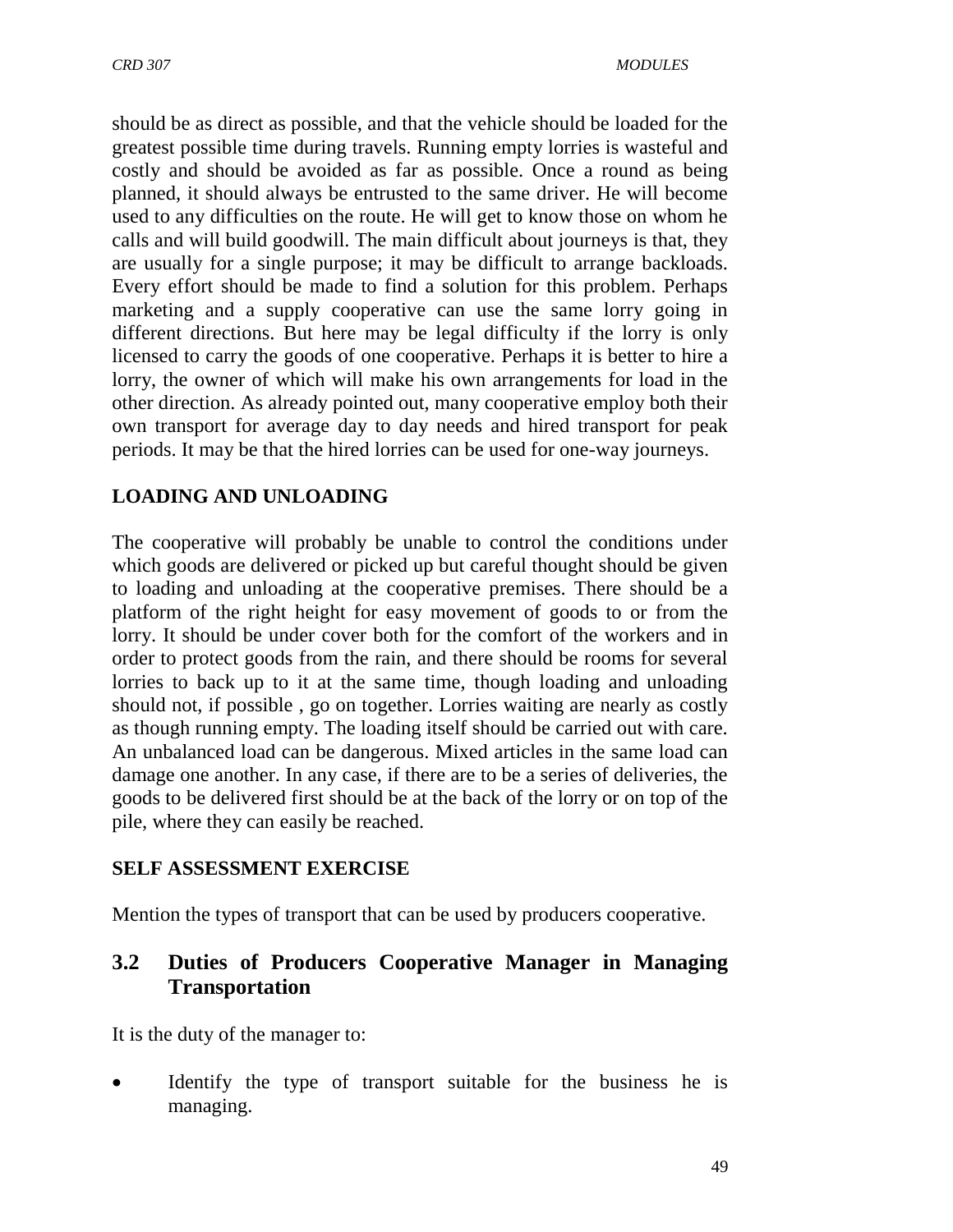- Acquire the transport e.g. Motor vehicles for road transport.
- Determine the number and type of transport vehicles etc.
- Make contact with provider of transport where purchase is unnecessary or economically impossible.
- Ensure that it is economical to buy rather than hire.
- Maintain and overhaul the acquired vehicles and machineries.
- Supervise the transport staff.
- Manage the routes of the vehicles.
- Make sure that vehicles are licensed with other particulars.
- Make sure that drivers have drivers licences and renewed at when due.
- Arrange for insurance of vehicle to cover goods and passengers.
- Monitor the movement of vehicles, and
- Advise the management committee/ board of directors the need to replace obsolete or not properly functioning vehicles.

## **SELF-ASSESSMENT EXERCISE**

List some duties of a manager in charge of transportation in a producers cooperative

# **4.0 CONCLUSION**

The unit highlights some factors that underline the needs for transportation. It also lists the types of transports necessary for both internal and external transportation. The unit also examines the duties of a manager for efficient performance.

# **5.0 SUMMARY**

The unit highlighted the factors that underline the need for transportation system. It enumerated the types of transport necessary for both internal and external transportation. The duties of the manager were marshalled out for effective management of the transport system.

# **6.0 TUTOR-MARKED ASSIGNMENT**

Mention the factors that determine the transportation system (needs) of a producers cooperative.

What do you expect the manager to do to achieve efficient management of the transportation system in a producers cooperative?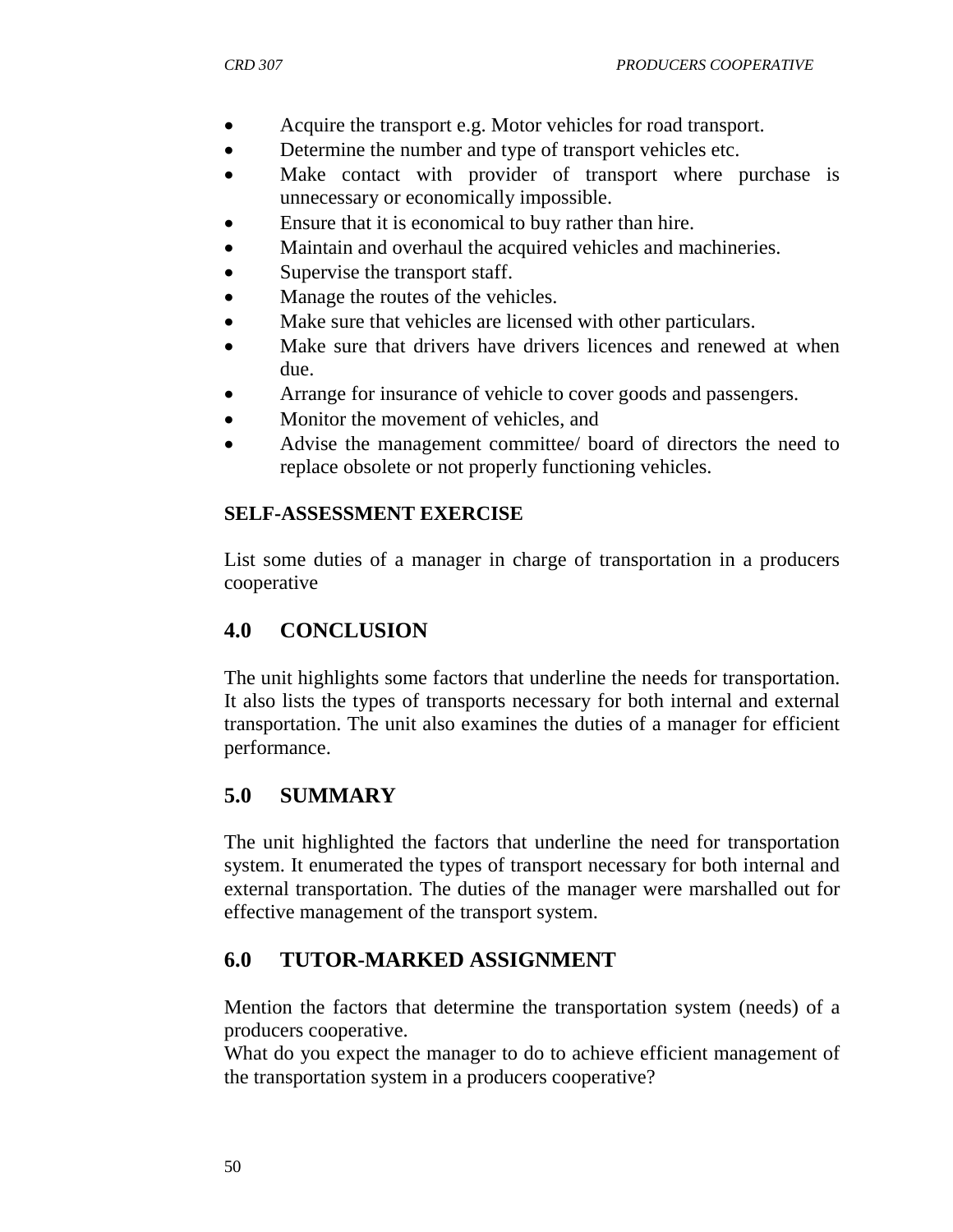# **7.0 REFEERENCES/FURTHER READING**

ILO (1978). Cooperative management and administration, ILO Publications, Geneva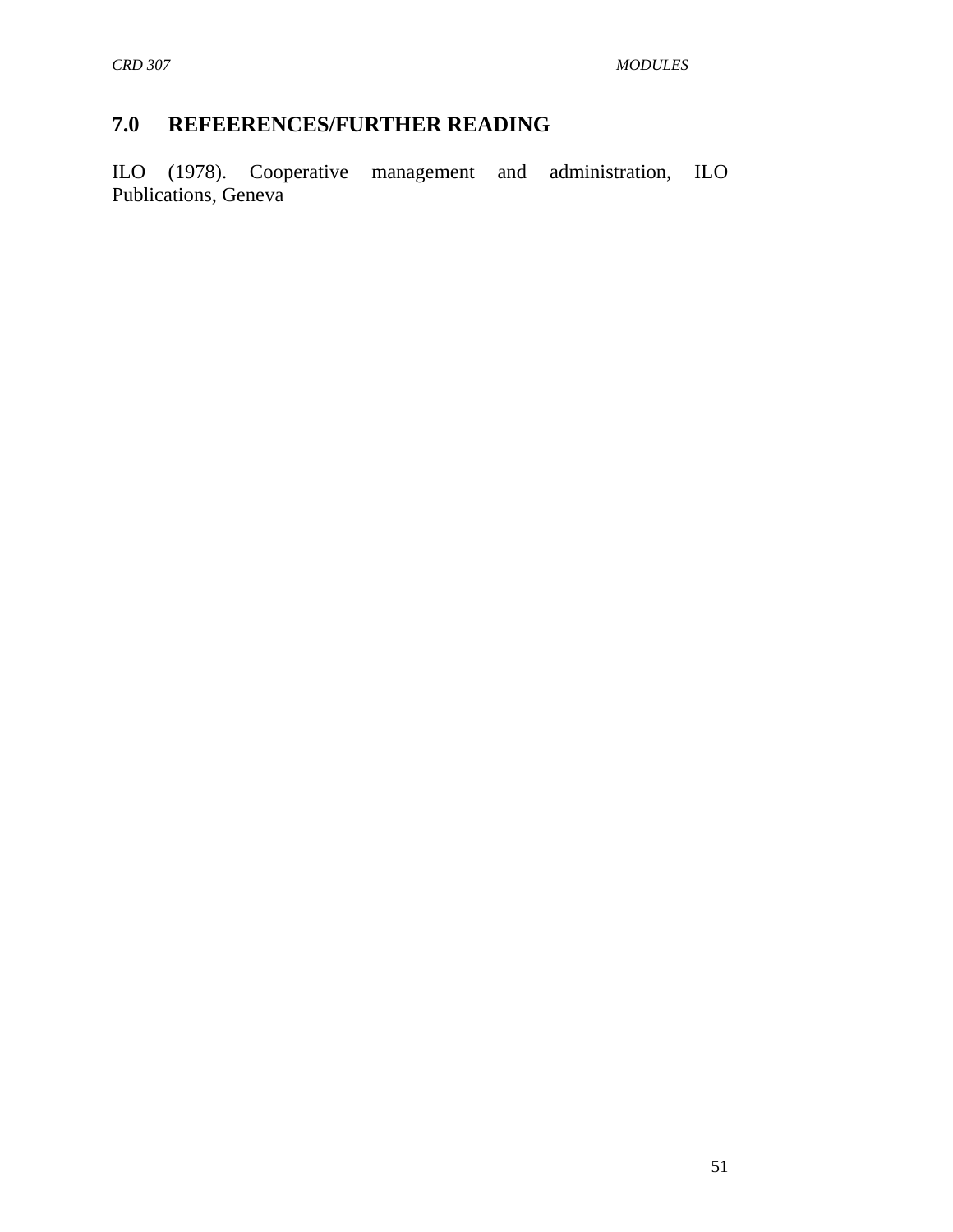#### **UNIT 4 ACCOUNTS AS INSTRUMENT OF MANAGEMENT**

#### **CONTENTS**

- 1.0 Introduction
- 2.0 Objective
- 3.0 Main Content
	- 3.1 Accounts as instrument of management.
- 4.0 Conclusion
- 5.0 Summary
- 6.0 Tutor-marked Assignment
- 7.0 Reference/ Further Readings

#### **1.0 INTRODUCTION**

Management without information of especially accounting information in a producers cooperative is practically impossible. It will be difficult to know how much has been produced over the years and how much has been realised from sales of products. Profit or surplus will not be known and bonus will be difficult to calculate.

This unit therefore, examines the usefulness of accounts as an instrument of management.

#### **2.0 OBJECTIVES**

At the end of this unit, you should be able to:

- know that the accounts contain vital information for the management of producers cooperative
- get accustomed to varieties of questions for management for which only the account can supply the answers.

#### **3.0 MAIN CONTENT**

#### **3.1 Accounts as Instrument of Management**

The manager of producers cooperative must be well versed in cooperative accounting. His knowledge of accounting will enable him to extract information from profit and loss account and balance sheet for management of the society. While the profit and loss account contains some vital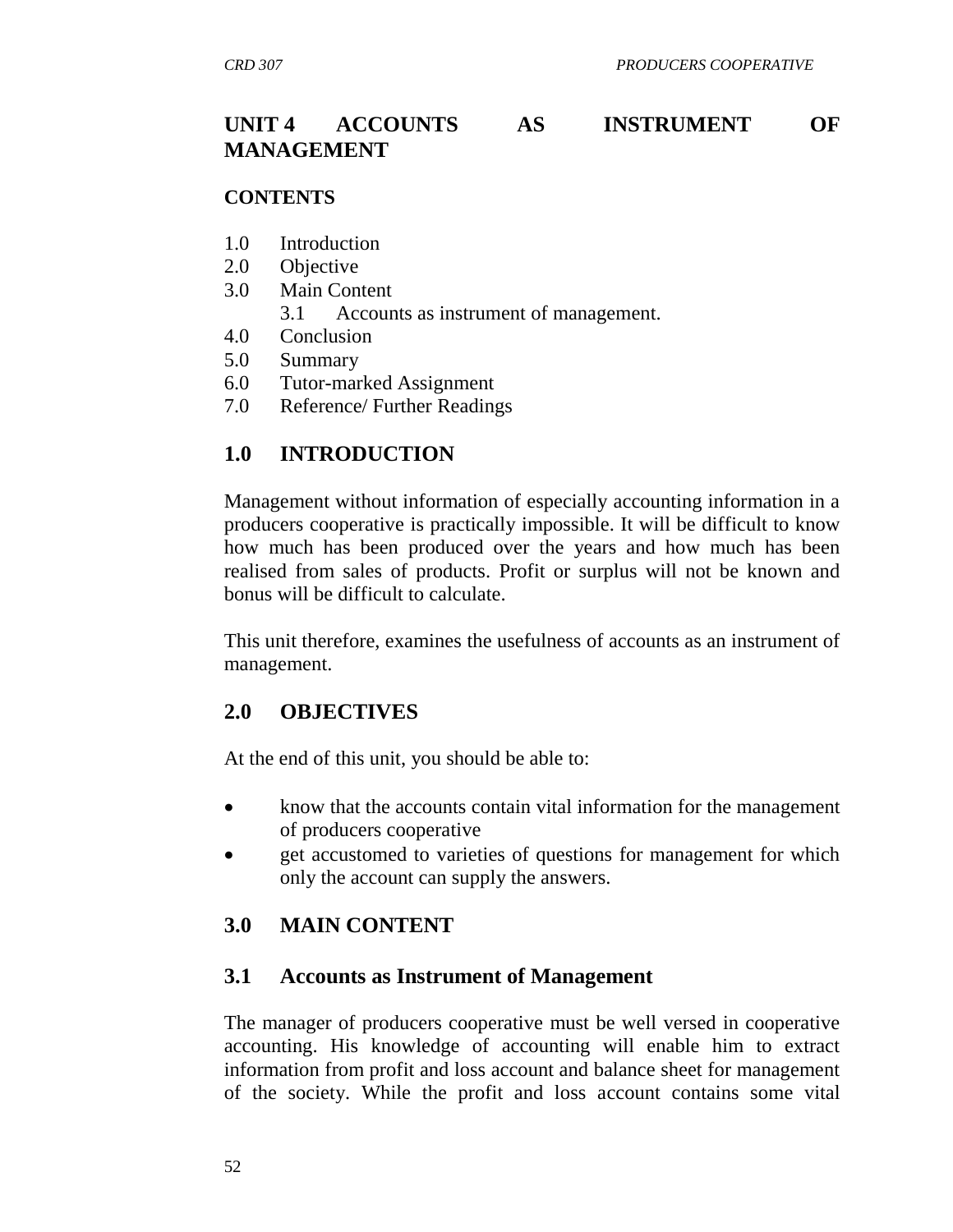information such as balance of credit carried forward, interest in shares, allocation to reserves, bonus on business etc. the balance sheet shows the society assets and liabilities at the last day of the financial year.

#### **PROFIT AND LOSS ACCOUNT**

In trading account the gross profit is set against all the cost incurred in running the society, with the exception of the cost of manufacture. Some of these cost are straight forward payment, e.g. salaries and wages, which are usually by far the biggest item; rents rates and insurance; postage and telephones; repairs and renewals; and transport and travelling expenses. Others are deductions and allocations, e.g. Interest on banks and other loans; depreciation of plant and buildings; and reserves for bad or doubtful debts. When all these are set against the gross profit, the difference between the two will be the net profit or the net loss, as the case may be.

The society and auditors have next to decided what they are going to do with the net profit or how they are going to cover the net loss. First, the position existing at the beginning of the year, as set out in the "profit and loss appropriation account" is examined. This account the balance shows the balance of profit carried forward from the previous year, and how, accordance with the decision of the last annual general meeting, it was used. "Interest on shares", "allocation of reserves" and "bonus on business done" are the usual heading under which profit is distributed. Some society also pay bonus to staff. Most leave something in the society"s account, under the heading "undistributed profit" or "undistributed balance". If in the next year the society incurs a net loss, this undistributed balance may make it possible to continue paying interest or even bonus. If there is a profit, this is added to the balance from the previous year (less any provision which has to be made for payment of taxes) and the total is entered in the balance sheet for the current year. In the meantime the committee, with the advice of the auditor, will work out a plan, subject to confirmation by the next general meeting, for apportioning it among reserves, interest and bonus.

#### **THE BALANCE SHEET**

The balance sheet unlike other accounts does not show the year"s operations. It shows the position of the society at a precise moment, viz. the last day of the financial year. The "balance" is between the society's asset and liabilities. These terms are often confusing to non-accountants, and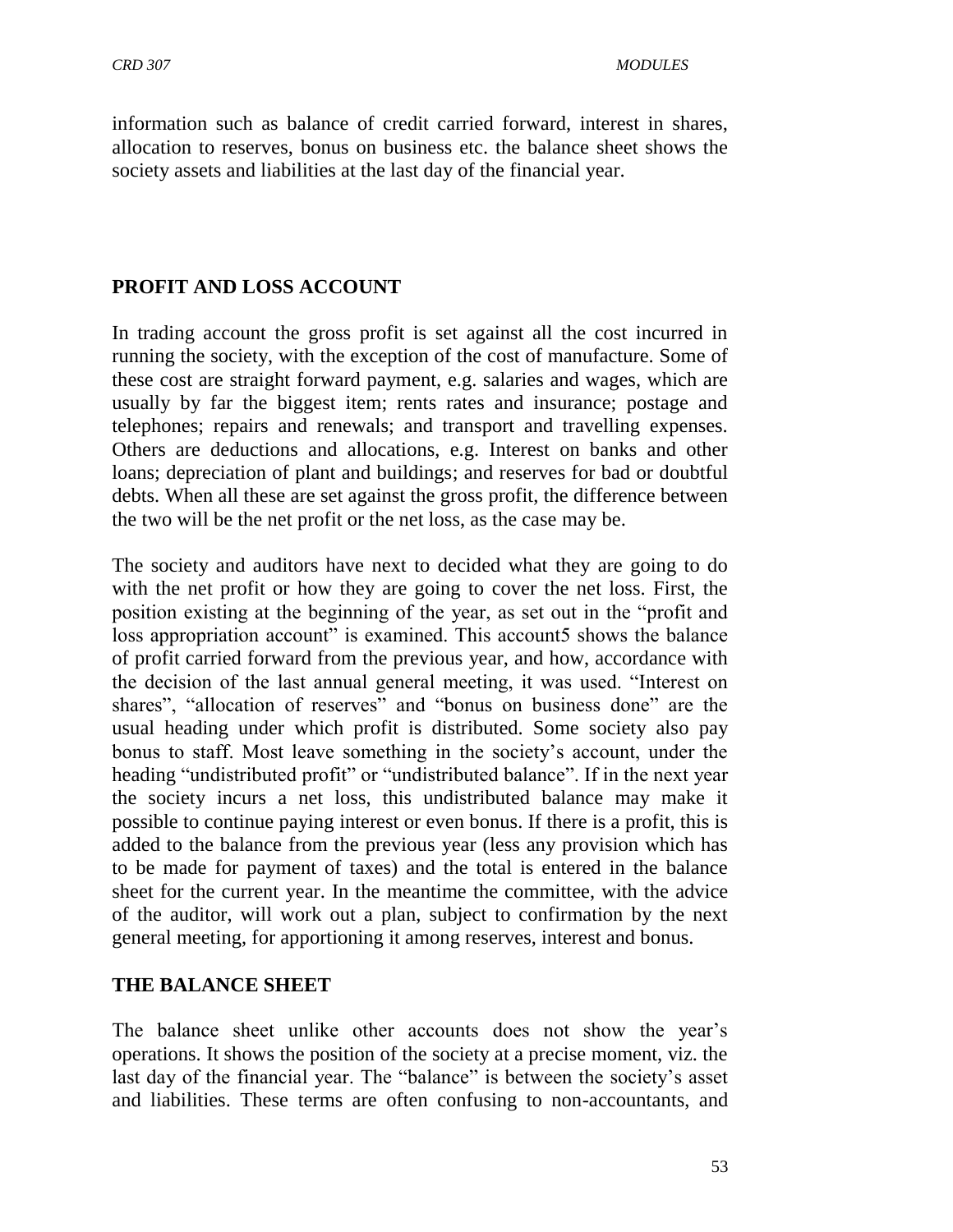consequently to the majority of committeemen, who cannot see why share capital, for instance, from their society greatly benefits, should be a liability. They are usually ashamed to show their ignorance and therefore keep silent, do not ask for explanations and, in fact, take decisions based on arguments which they have quite failed to understand. Put in the simplest terms, the assets side of the balance sheet shows what the cooperative owns in the way of property or money or claims for money. It covers land, building, plants and machinery, office furniture and motor vehicles. It also covers stocks on hand, the society"s investments in, say, a cooperative wholesale society, and good (as distinct from the bad) debts in which others people, including its members, owe to it. The liability side of the account shows, primarily, to whom the money with which the cooperative paid for all assets is owed. It includes share capital, loan capital, bank overdrafts, as well as the obligation of the society to its creditors and to the tax collector. It is quite easy to see that the last two are liabilities; they are debts that society owes. But in fact, a moment's thought show that, in certain eventualities, the society is liable to someone or other for nearly all the other items as well. The bank, for instance, is a creditor for overdrafts or loans; share capital belongs to the members, not the society.

The purpose of setting out in two columns what the society owns and what it owes is to see that what it owns really does cover what it owes. If it does not, then a loss will be shown which may have to be met by deduction from the profit balance of previous years, or perhaps from the reserve fund. In any case it will be clear warning that all is not well within the society and that careful examination is called for not only of the balance sheet itself, but also of the trading and manufacturing accounts, and finally of whole conduct of the business, to see how and where the loss has crept in. a balance sheet can clearly be a value only if it is absolutely honest and based on accurate information. A distinction may have to be made between good, doubtful and bad debts, and stocks may have to be written down below their purchase value or cost of production. Undue optimism in these matters is of no service to the society.

For management purpose the balance sheets and other accounts for several years of producers cooperative will allow the manager or the management committee find answers to the following questions for effective running of the cooperative: (ILO, 1978. P.157).

- 1. How high are running costs in different departments?
- 2. If they are higher in one than in another, is there a good reason?
- 3. Why is the cost of transport so much greater than last year"s?
- 4. Are "overheads" too high or too low?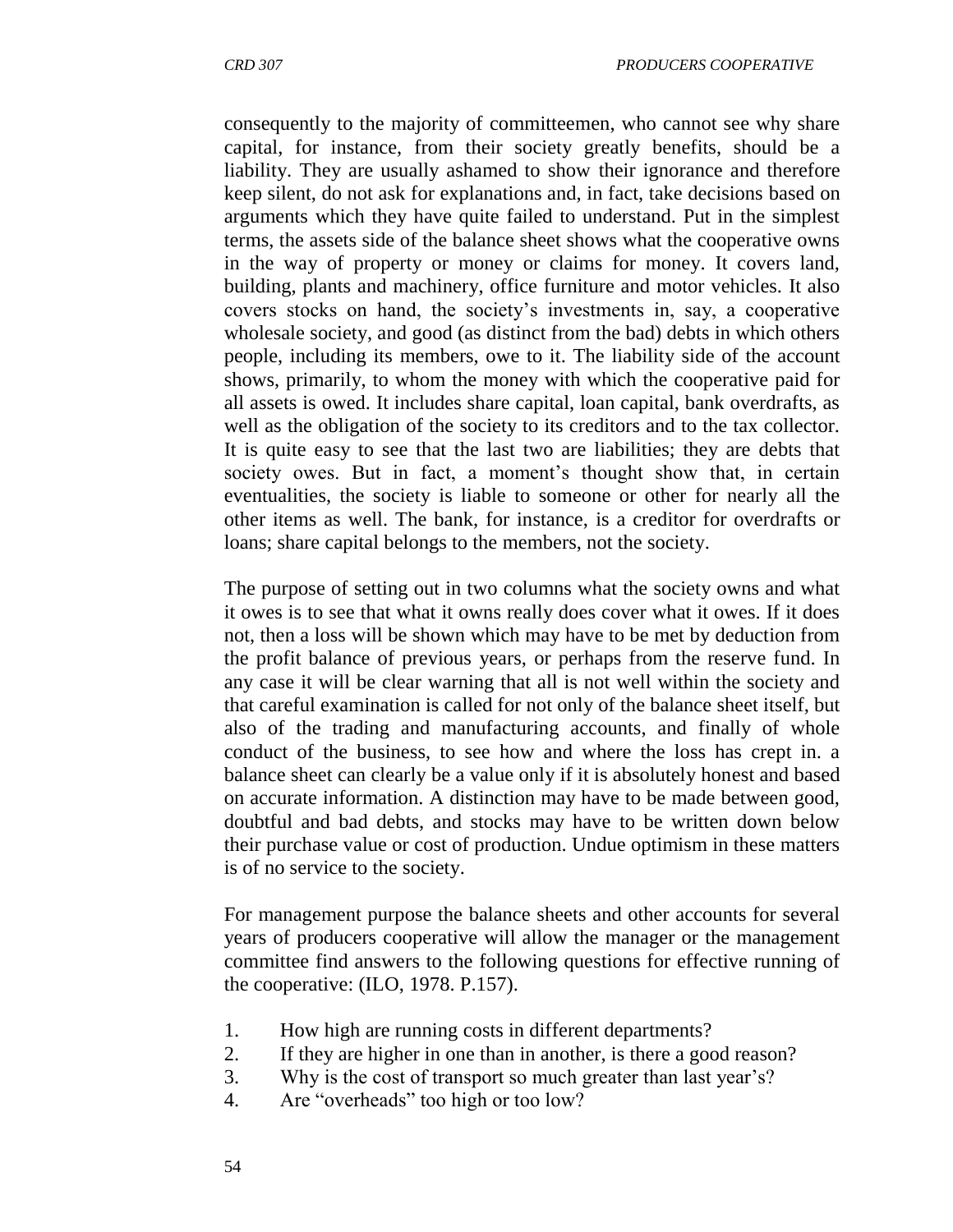- 5. Is the society using too much borrowed capital?
- 6. Could the same funds be obtained from other source at lower rate of interest?
- 7. Are the level of trade credit or trade debts rising or falling?
- 8. Are buildings and machineries properly depreciated, and if they had to be repaired or replaced tomorrow, would funds be available for the purchase?

#### **SELF ASSESSMENT EXERCISE**

What are the vital information that can be obtained from the profit and loss account for the management of producers cooperative?

## **4.0 CONCLUSION**

This unit shows that the accounts (profit and loss account and balance sheet) contain important information for of management of producers cooperative. Furthermore, it reveals some salient questions, the answers of which can be obtain from the account for the manager or management committee to use in management process.

## **5.0 SUMMARY**

We have shown accounts as instrument for management of producers cooperative because it contains some vital information on allocation of reserves, bonus on business etc. The unit also put forward some salient questions which can help managers and management committee in making decisions.

#### **6.0 TUTOR-MARKED ASSIGNMENT**

- 1. Why were profit and loss account and balance sheets very important for the management of producers cooperative?
- 2. Mention five questions of which answers are obtainable from the account for management of producers cooperative.

## **7.0 REFEERENCES/FURTHER READING**

Etuk-Udo, J.S (1978). Principles of Accounts for West Africa Book One, Metric edition, Oxford University Press, Ibadan.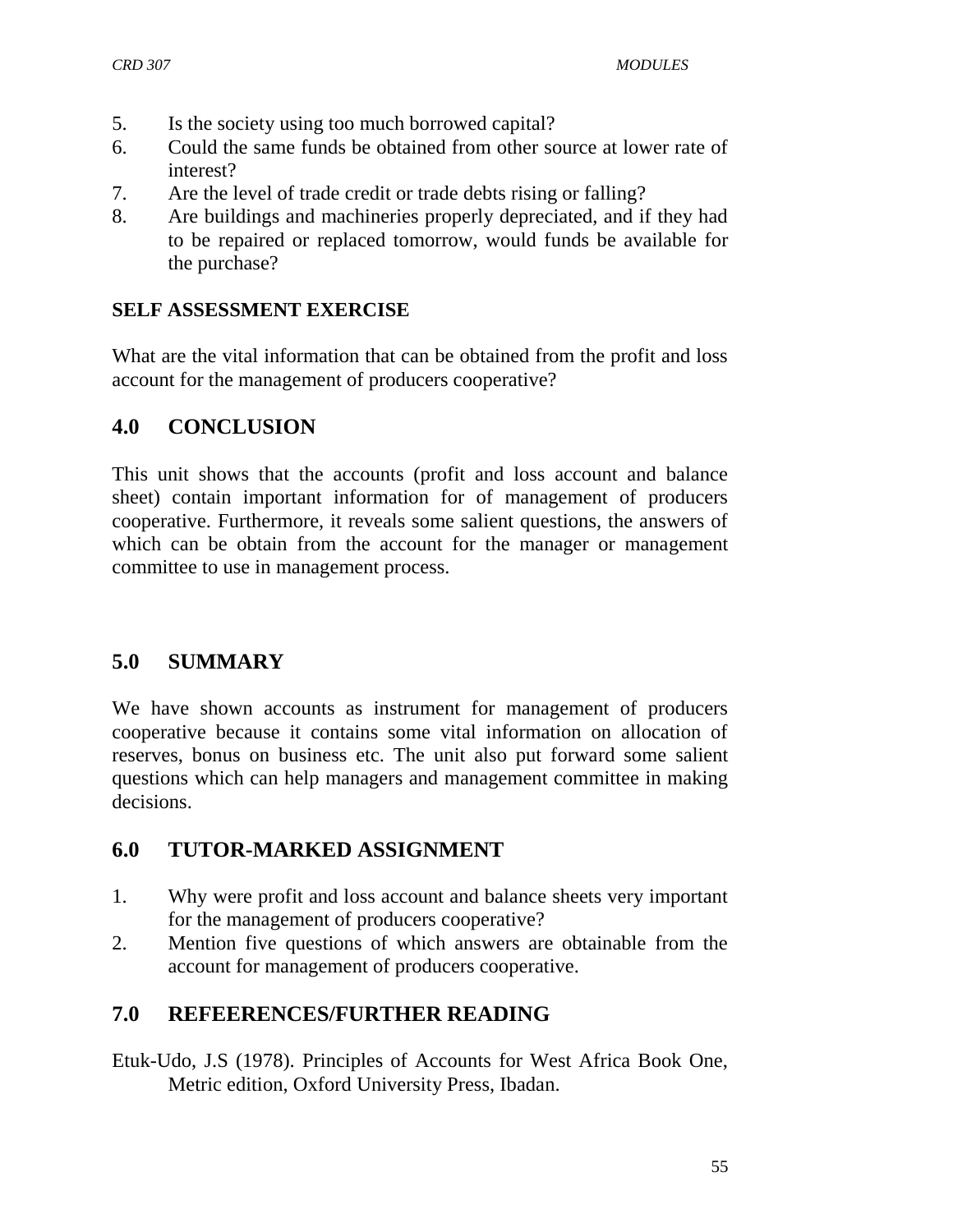- ILO (1978). Cooperative Management and Administration, ILO Publications, Geneva.
- Wiseman, B.L (1981). Basic Financial Control. Study series No. 2. The Plunkett Foundation for Cooperatives Studies. The Plunkett foundation.

## **UNIT 5 COST ACCOUNTING FOR MANAGEMENT DECISION IN PRODUCTION COOPERATIVE**

#### **CONTENTS**

- 1.0 Introduction
- 2.0 Objective
- 3.0 Main Content
	- 3.1 Cost accounting and its usefulness.
	- 3.2 Procedure for costing.
- 4.0 Conclusion
- 5.0 Summary
- 6.0 Tutor-marked Assignment
- 7.0 Reference/ Further Readings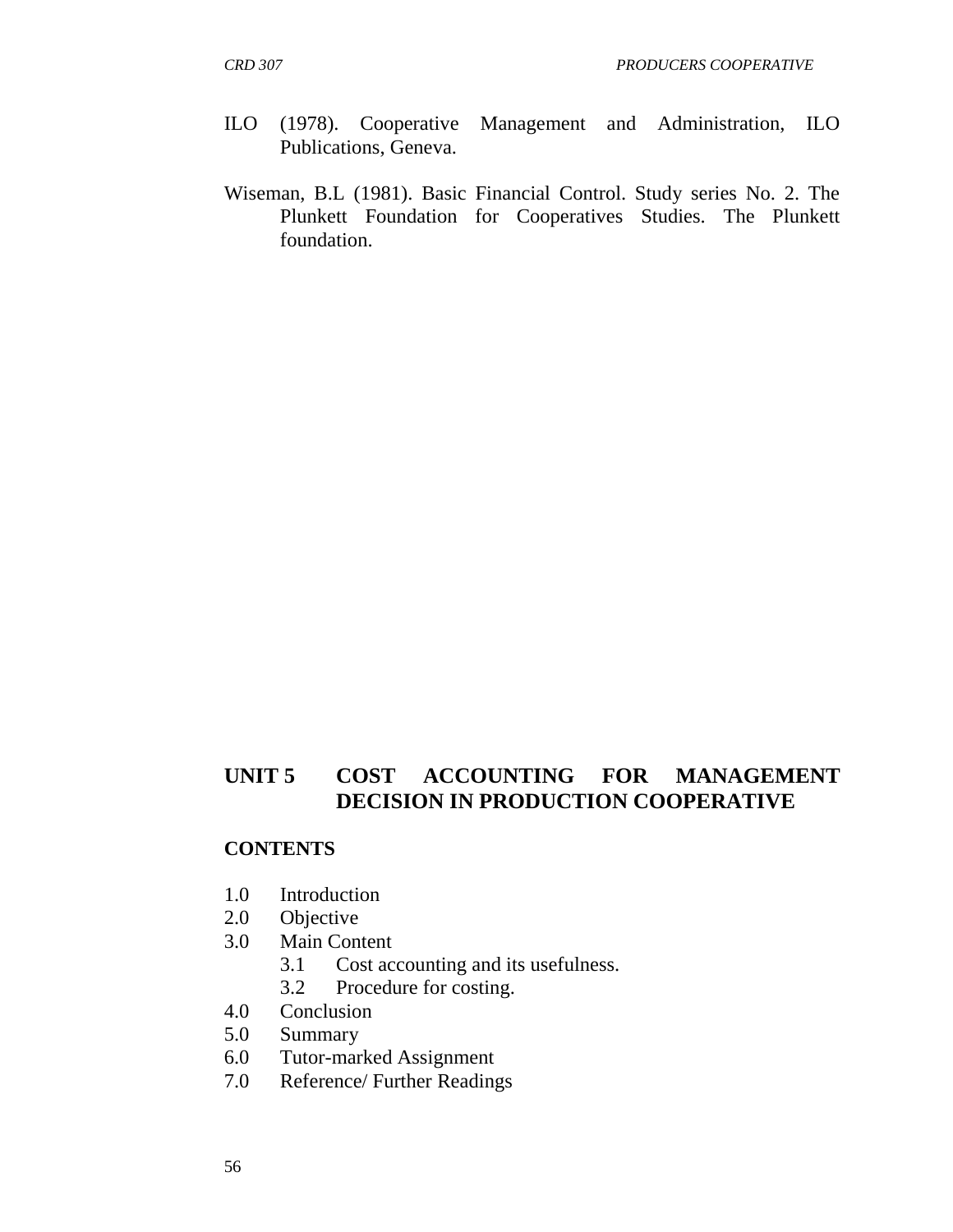# **1.0 INTRODUCTION**

It is important to know when a line of products or section or department is no of longer contributing to the profitability of the producers' cooperative business. This knowledge enhances management decision making in choosing between alternative plans.

This unit therefore considers cost accounting as an important input in management decision making in the producers cooperative.

## **2.0 OBJECTIVE**

At the end of this unit, you should be able to:

- know the usefulness of cost accounting
- know how costing is carried out.

## **3.0 MAIN CONTENT**

#### **3.1 Cost Accounting and its Usefulness**

Cost accounting involves the preparation of some financial statements containing items such as income, expenditure and profit or loss on a particular commodity or section/ department of a business.

"Cost accounts are of particular value in budgeting, enabling an accurate forecast to be made of the cost of future operations and producing a firm basis for fixing prices, allocating scarce resources and choosing between alternatives plans for development" (ILO, 1978. P.161).

In industrial production societies, it can be used to ascertain the comparative costs of producing different types of commodities and their power to compete in the market. Furthermore, cost accounting often give signals of necessary changes in purchasing or in stock control methods.

The accuracy of cost account cannot be guaranteed in the same way as that of an ordinary financial account (which can be checked, for example, against a bank statement), owing precisely to the difficulty of apportioning overheads among the various departments or commodities or processes. What separate rent or depreciation should be charged for the garage? How much time of the manager's time is spent on certain commodity or department? The answer will necessarily depend on certain assumptions.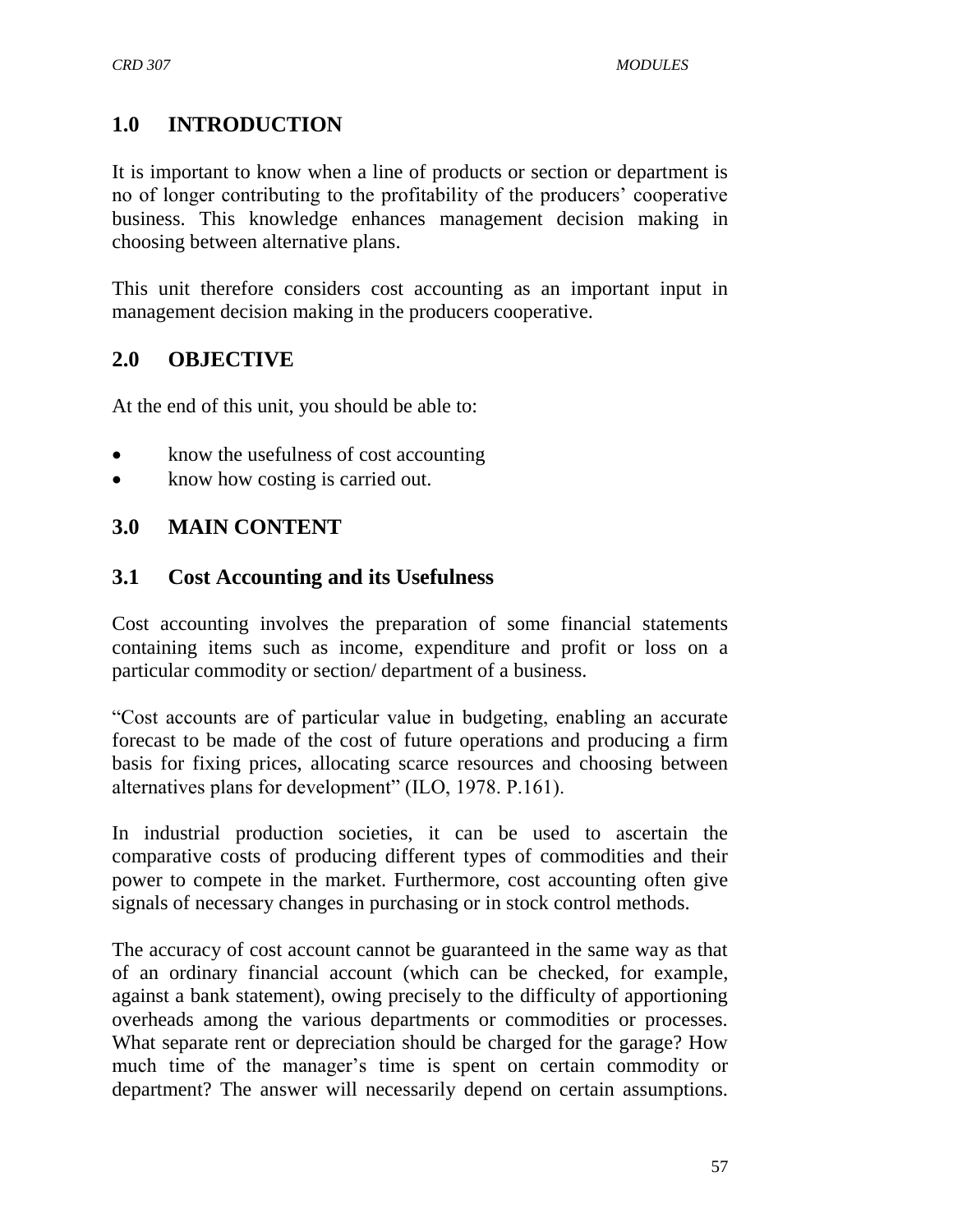However where such assumptions are based on long term experience they should, when added to the ascertainable costs, yield data on each section of the society"s business which can form a basis for secure judgment and sound policy decisions.

#### **SELF ASSESSMENT EXERCISE**

What is cost accounting?

## **3.2 Procedure for Costing**

The procedure for costing involves estimation of direct expenses (payment for raw materials, wages handling expenses etc.) and indirect expenses (storage cost, electricity bills rents, stationery costs, depreciation, and management remunerations) which are reasonably confirmed to be direct to the process of production of a commodity. The outcomes of these calculations over the years when made available to the manager become tools for management decisions. Suffice to say that the manager must be able to use the facts intelligently.

It is equally important to understand that cost accounting can only be undertaken by specially trained personnel (cost accountant).The results may be misleading unless the system is applied to the whole business of the cooperative and not only to selected items which it is especially desired to investigate. Success of costing also depends on the ability and willingness of other employees, including lorry drivers, to keep accurate records which the cost accountant needs. Cost accounting is a fairly labourious and consequently expensive business but the information obtained are very useful.

#### **SELF-ASSESSMENT EXERCISE**

Mention some of the items included in costing of commodity.

## **4.0 CONCLUSION**

The above analysis shows cost accounting is very important for management decision involving choice between alternatives. The procedure for estimation is explained as emphasis is on the use of direct expenses. Information obtained are, however, to be used intelligently in management decision making.

## **5.0 SUMMARY**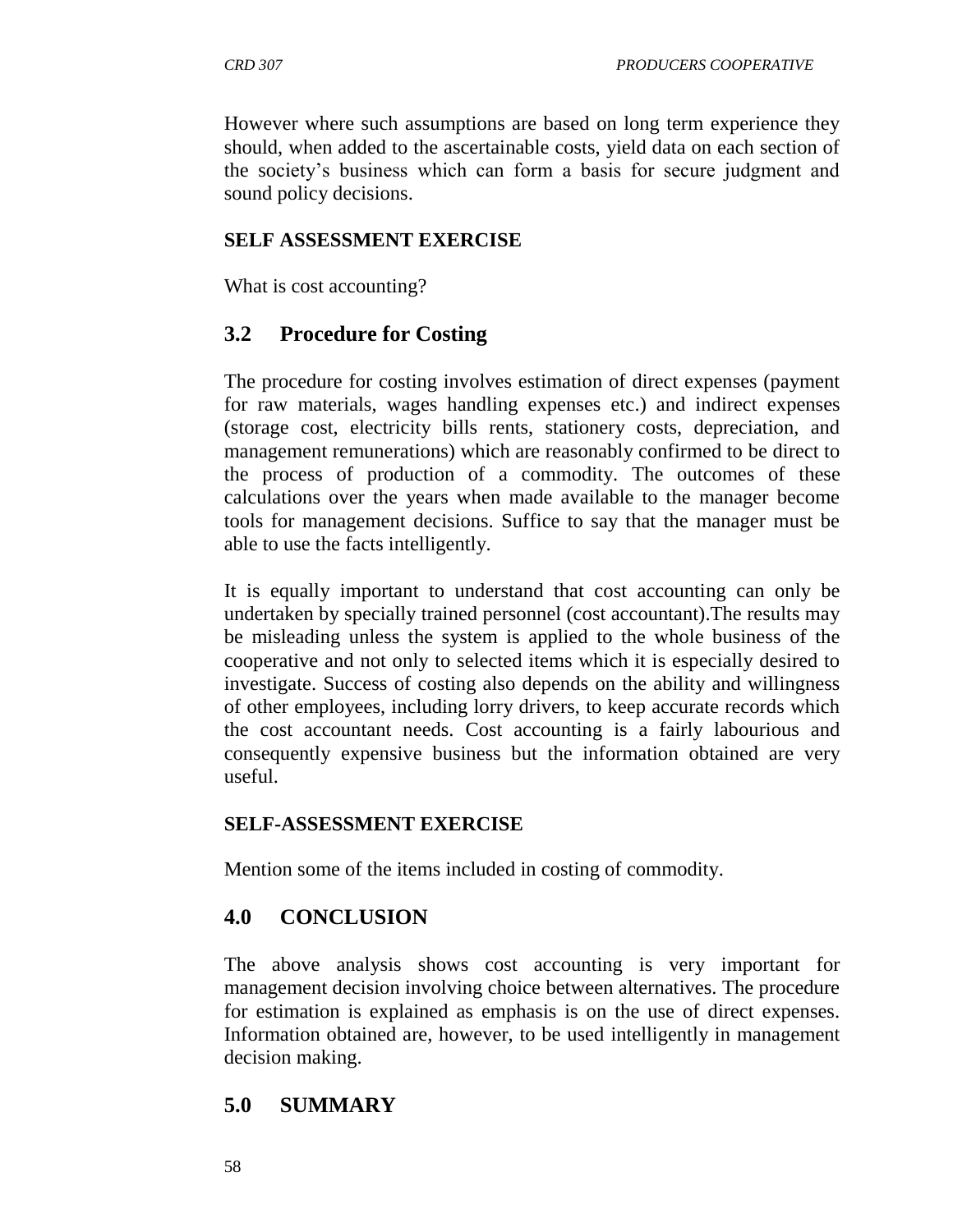The unit highlighted cost accounting as financial statement on a commodity or department or section. It also shed light on the usefulness of cost accounts in choosing between alternative plans for development. The procedure for the estimation of cost was explained and the outcome of calculations becomes tools for management decision.

## **6.0 TUTOR-MARKED ASSIGNMENT**

Discus the usefulness of cost accounting.

Carefully explain the procedure for costing in respect of a product, among others, produced by a producers cooperative.

## **7.0 REFERENCES/FURTHER READING**

ILO (1978). Cooperative Management and Administration, ILO Publications, Geneva.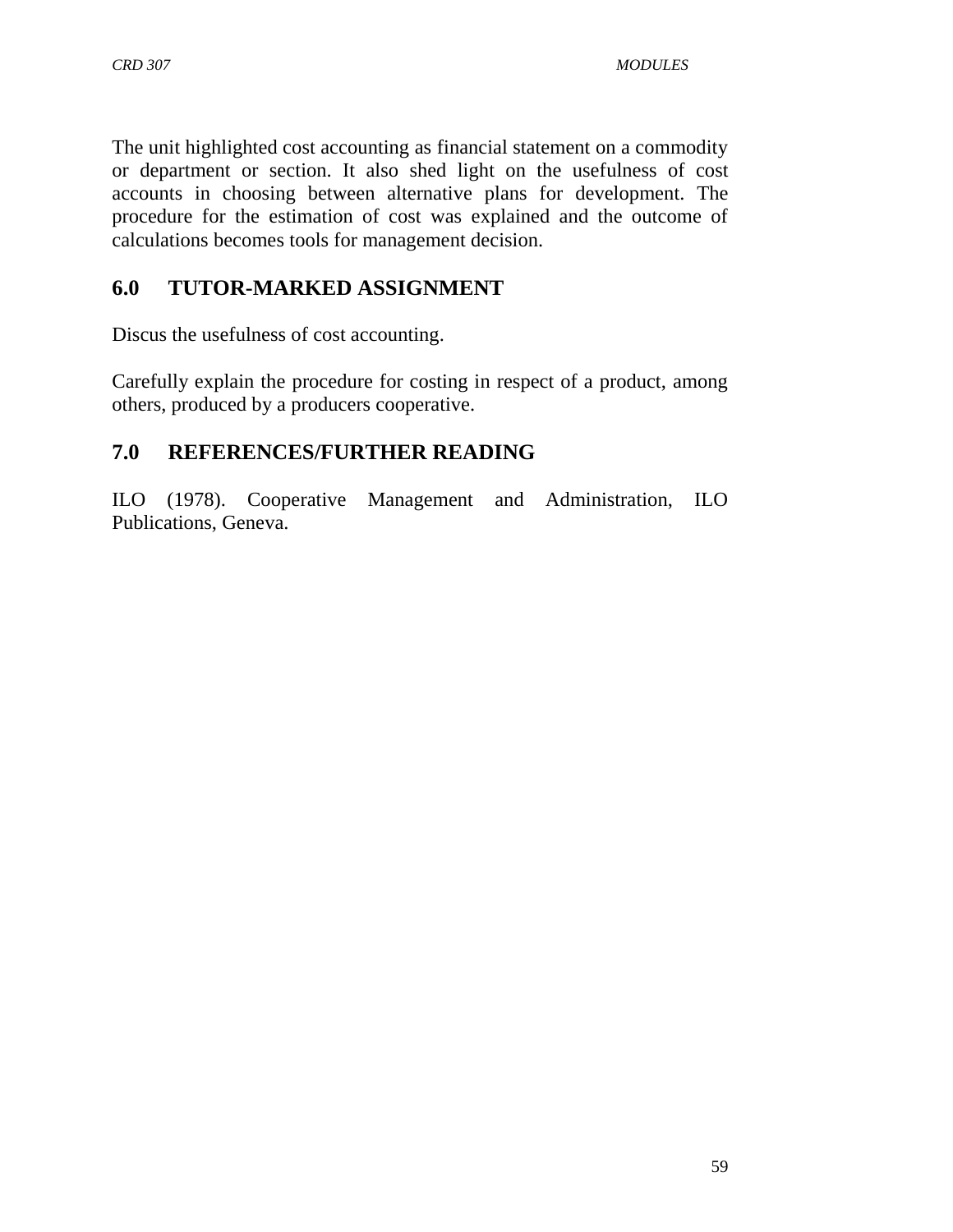## **MODULE 3**

- Unit 1 Statistics and Management Appraisal and Planning
- Unit 2 Staff Management and Team Work
- Unit 3 Relations of Staff and Cooperative Members
- Unit 4 External Relations
- Unit 5 Management Controls
- Unit 6 Problems of Producers Cooperative in Nigeria

# **UNIT 1 STATISTICS AND MANAGEMENT, APPRAISAL AND PLANNING**

# **CONTENTS**

- 1.0 Introduction
- 2.0 Objective
- 3.0 Main Content
	- 3.1 Statistics and sources of statistic data.
	- 3.2 Presentation of statistical information.
- 4.0 Conclusion
- 5.0 Summary
- 6.0 Tutor-marked Assignment
- 7.0 Reference/ Further Readings

# **1.0 INTRODUCTION**

Statistics, a wider concept, like accounts and cost accounting, is very crucial for effective management. Statistics data are obtained from inside and outside of the producers cooperative or enterprise generally. This unit looks at the sources of statistical data, presentation of data and the use of it for management decisions.

# **2.0 OBJECTIVES**

At the end of this unit, you should be able to:

- know the definition of statistics
- identify the sources of statistical information
- know how to present statistical information in a way that it would be useful to management.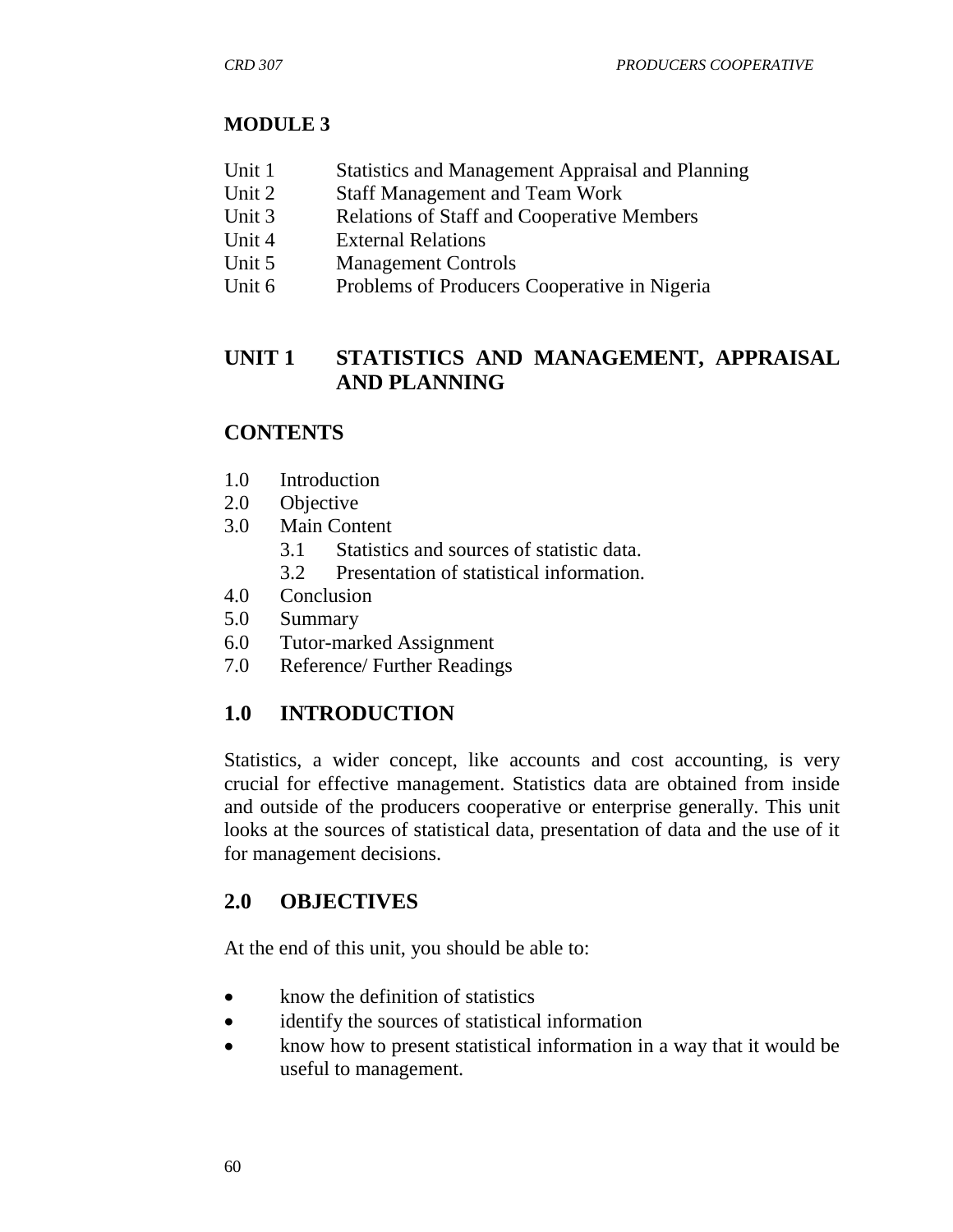# **3.0 MAIN CONTENT**

## **3.1 Statistics and Sources of Statistic Data**

Statistics is a scientific method of decision-making under uncertainty when numerical data and calculated risks are involved (Adam & Johnson, 1975. P.1). Statistics is a method of obtaining facts in numerical terms, an effective way of measuring contribution which different causes make to the same effect (ILO, 1978. P.162). For effective management, appraisal and planning of producers cooperative statistical information is indispensable. Statistics relating to producers' cooperative centers on analysis of the quantity and quality of labour, materials and money.

Sources of statistics information in producers cooperative are majorly secondary (i.e. data from the business records of the cooperative) supplemented with primary data obtainable from inquiries and observations. It is vital that manager is well equipped to be to be able to identify the types of data and how to collect them. He can always, where possible, engage the services of experts in respect of primary data (i.e. from inquiries and observations) for relevant information about movement of prices in the market, competitors, consumers and their taste etc. that will enhance decision-making and planning.

## **THE PRIMARY SOURCES OF DATA**

The primary sources of data include:

- Questionnaire design
- Interviewing and
- Experimentation

A questionnaire can be defined as a list of drawn questions or statements in which the interviewee is required to give a reply. There are two types of questionnaires: the open ended response and close response questionnaires. In open ended response, the questions are constructed in such a way that the format of the reply cannot be controlled. In other words, the interviewee is given the opportunity to express himself in his own words without necessarily being influenced by any outside body. In close response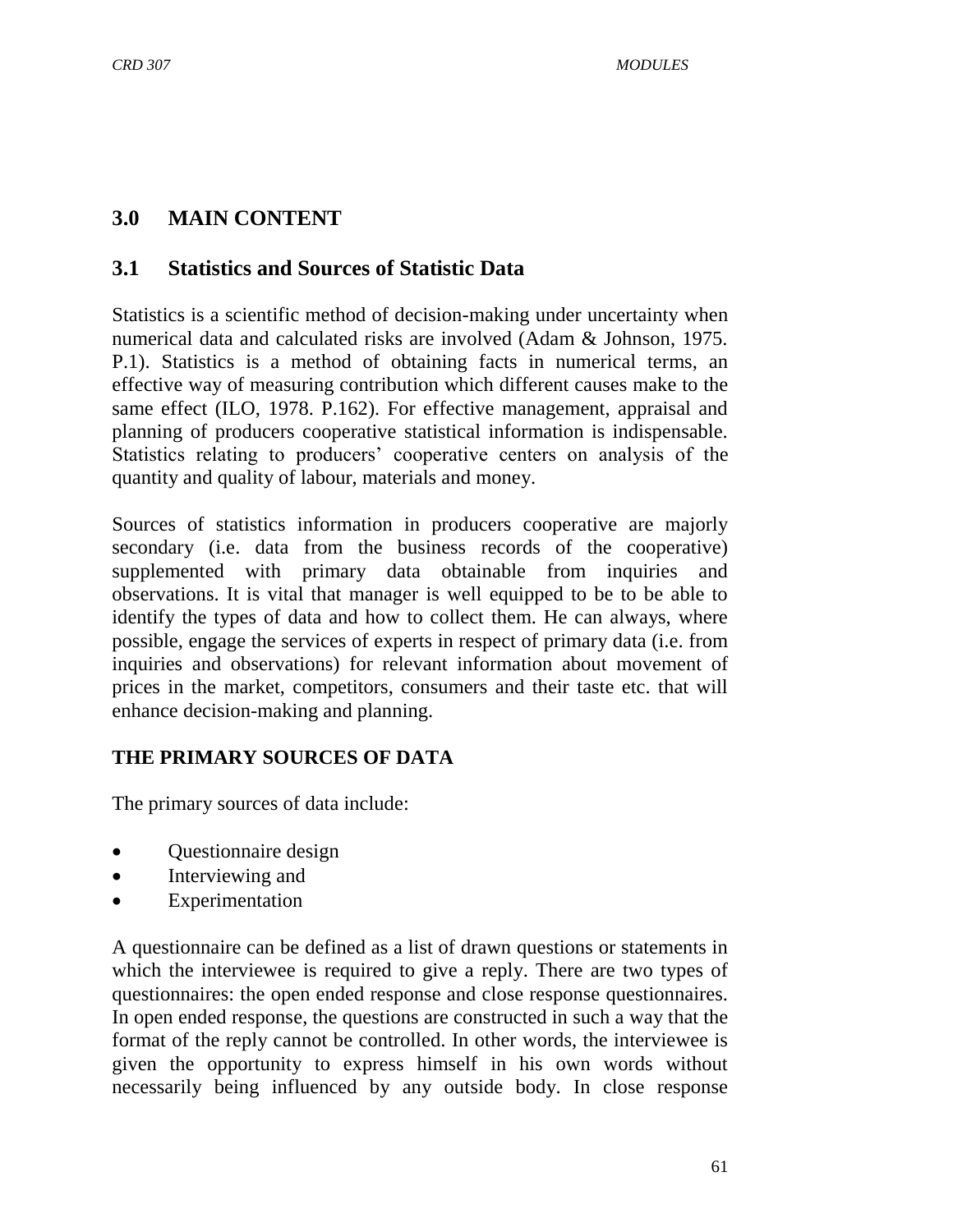questionnaires, the questions are drawn in such a way that the answers are given within some defined specific types of replies. Both the open ended response and close response questionnaires have their merits and demerits. In open ended responses question are answered in considerably greater depth and they permit a wide range of replies. However, among its demerits is the laborious pattern exhibited in collecting data which creates logistical problems in analysis.

In close responses, replies are relatively easy to interpret and they do not require the use of highly skilled labour for analysis. They also permit the use of a very large sample size. It should be realized that while the close response questionnaires are suitable for large sample size, the open ended response questionnaires are suitable for small sample size.

Interviewing is defined as a process by which an investigator (interviewer) attempts to obtain direct information from a respondent (interviewee) about a given phenomenon. Interviews can be conducted to supplement for information obtained from desk research and to substantiate a hypothesis indicated by desk research. There are three types of questions used interviewing namely, structured, unstructured and semi structured questions. In structure question interview the investigator (interviewer) is provided with questionnaires indicating the way and manner the question to be asked. The respondent (interviewee) can be supplied with a copy of these questions either prior to, or at the time of, interview. The questions should not overlap from the pattern shown. In other words, there should be no deviations from the order in which the questions are to be used. You cannot change the structure of the pattern of questions nor can you deviate from the accepted norms.

The unstructured question interview represents a framework within the interviewer"s research interest. The discussion is defined within the investigator's (interviewer's) purpose of study, objectives and scope of study. The unstructured question interview permits the investigator to pursue a research a interest which the respondent (interviewee) has a specific interest.

The semi-structured question interview represents a middle way between the structured and unstructured question interviews. Thus, there is some definition of topics of interview to be considered and of the construction of some of the questions employed. It should be bourne in mind that once the various types of questions to be asked in the interview are completed, we can now determine the methods of interview to be adopted.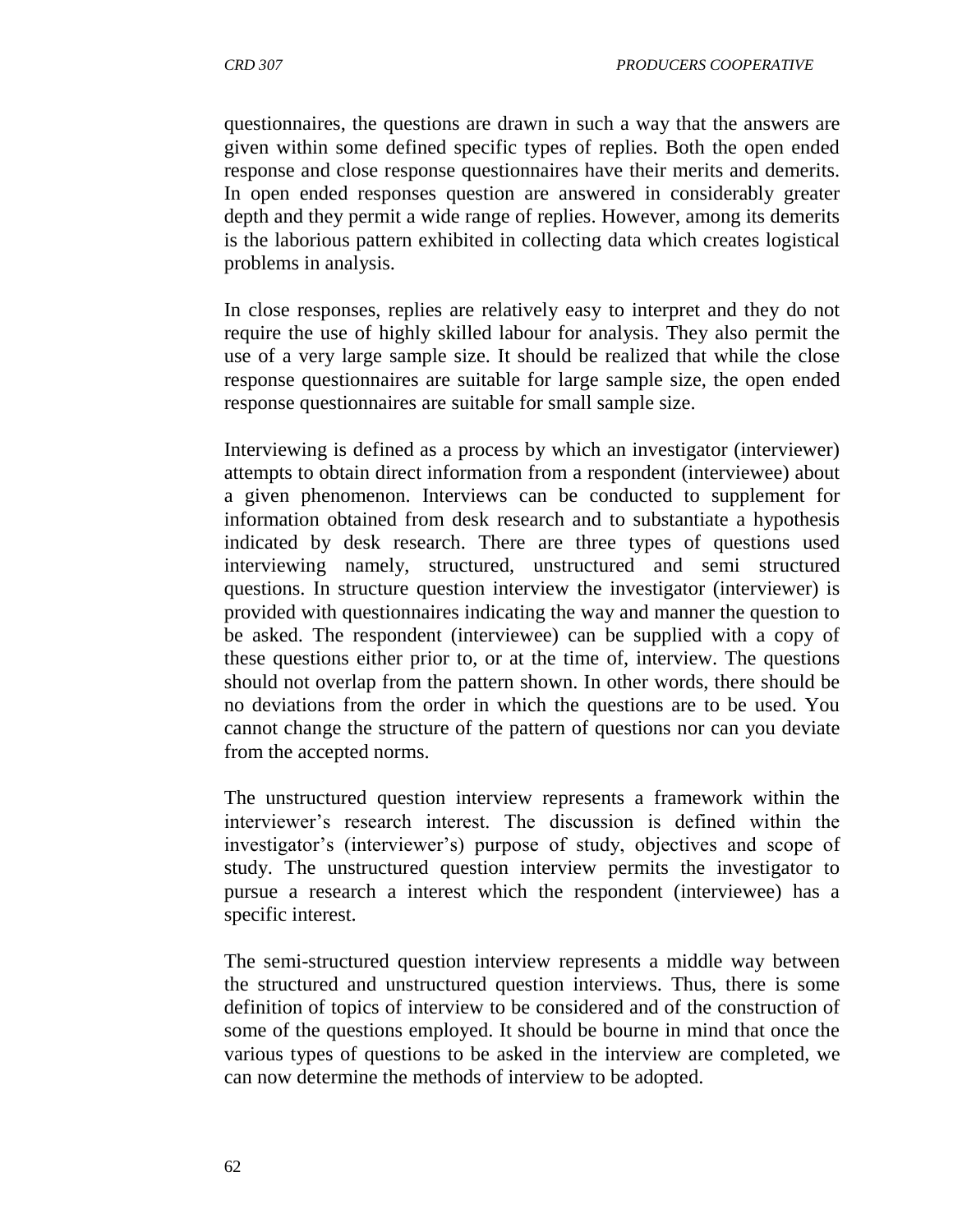Experimentation is process by which we measure the relationship between one or more variables on some other variables. In experimentation, we can manipulate one or more variables such that we are able to establish and measure its effect upon one or more other variables. Some examples of experiments conducted in business and economics are measuring the effects of financial liberation on economics growth; measuring the effects of military spending on economic growth; measuring the effectiveness of monetary policy; and assessing the impact on sales of manager's income etc.

Thus in conducting an experiment, we should consider the existence of random errors which are inherent part of the total variation in the dependent factor.

## **SECONDARY SOURCES OF DATA**

Secondary sources as sources for which data already exists but have not been collected for any investigation. Secondary sources can be divided into two main categories, the internal sources and external sources.

Internal sources are sources for which data are collected within the organisation of the firm. Data collected from internal sources are easily accessible and are time and cost saving. Examples of internal data are company records such sales statistics, production records, employment statistics, inventory records, financial accounts etc.

External sources are those for which data are collected from outside the organisation. A major type of external sources is government statistics which include, among others, general statistics, production, the economy, employment and overseas trade.

General statistics deals with issues such as the monthly and annual digests relating to wages and salaries and the social trends of events such as the demographic statistics, housing, education, health, population, recreation etc. Production is concerned with production statistics, digest of the country energy statistics, Family Economic Advancement Programme, Housing and construction statistics etc.

The General published statistics on the economy reveals the economic trends, problems and prospects, inflation and exchange rates, employment, crimes, population census, etc.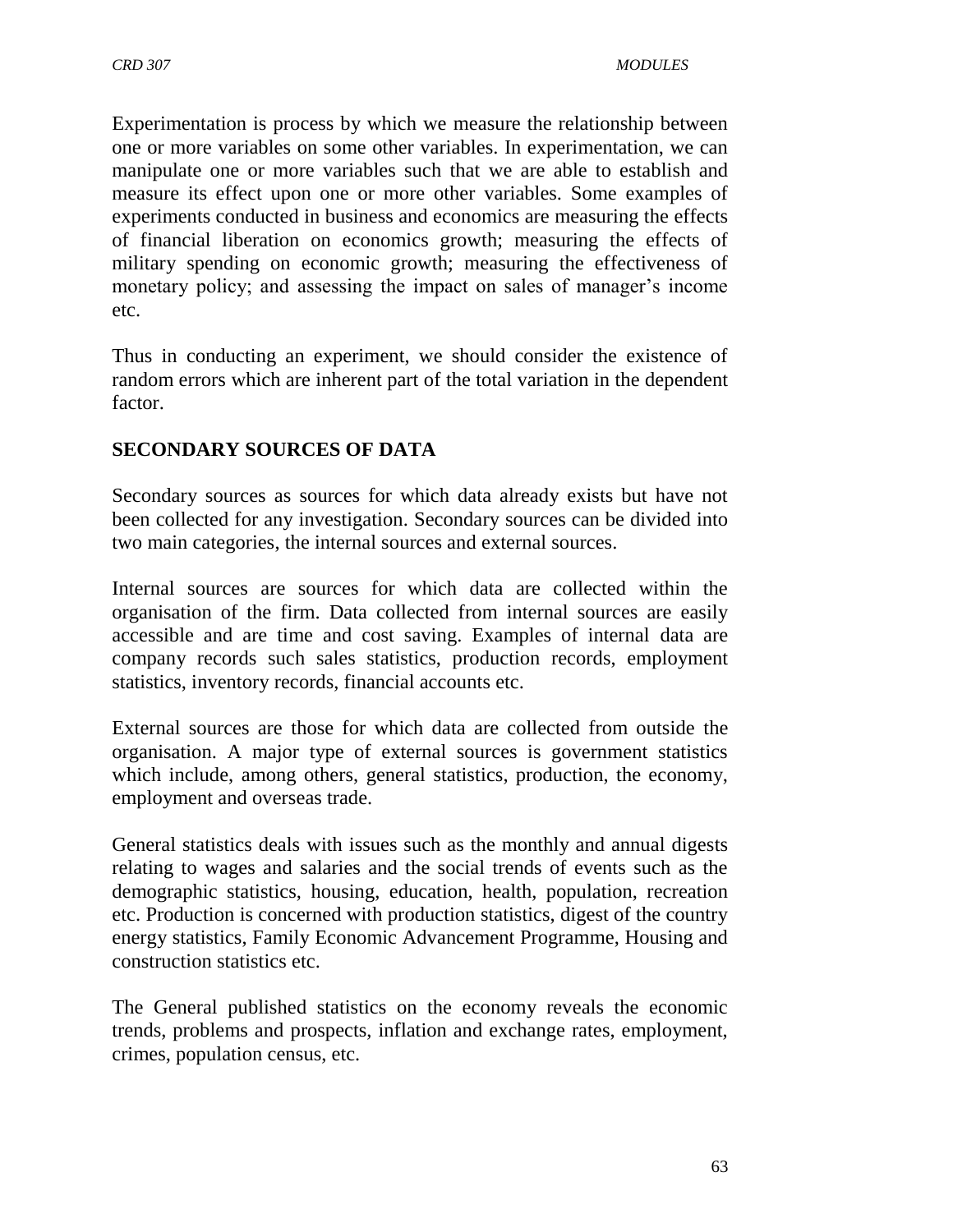The department of Labour and Productivity publish data on employment rated, index of industrial output and statistics on wages and salaries. The Federal Office of Statistics now Bureau of statistics, is empowered with the collection of data relating to economic and social issues. It publishes data on overseas trade, unemployment, vacancies etc.

Other external sources are journal, directories and yearbooks. The Nigerian Journal of Social and Economic Studies, the Nigerian Financial Review are journals commenting on the social, economic and political situations in the country. There are also private sources such as Banking Almanac published by Redasel.

Secondary sources for comparative data can be acquired through international organisations.

United Nations: The United Nations statistical yearbook of provides the country population, gross domestic product, national income, growth rate of population.

International Monetary Fund: The yearbook of International Financial Statistics is published by IMF. It gives by country population, the GNP, balance of payment, exchange rates, direct investment and other micro macroeconomic statistics.

Organisation for Economic Cooperation and Development: This organisation has about thirty member nations from the developed countries including U.S.A., Japan, Canada, Australia, New Zealand and other European countries. It publishes the main economic indicators which show the member countries economic activity relating to inflation rate, index of cost of living, employment rate, wages and salaries etc. Other international organisations that publish statistical data are UNESCO, United Nations Agreement on Tariffs and Trade (GATT), United Nations Economic Commission for Europe, Asia, Africa and Latin America.

The International Bank for Reconstruction and Development or the World Bank publishes data on member countries' economic activity. It publications include:

- a. The World Bank Economic Review
- b. The World Bank Atlas
- c. The World Bank Catalogue etc.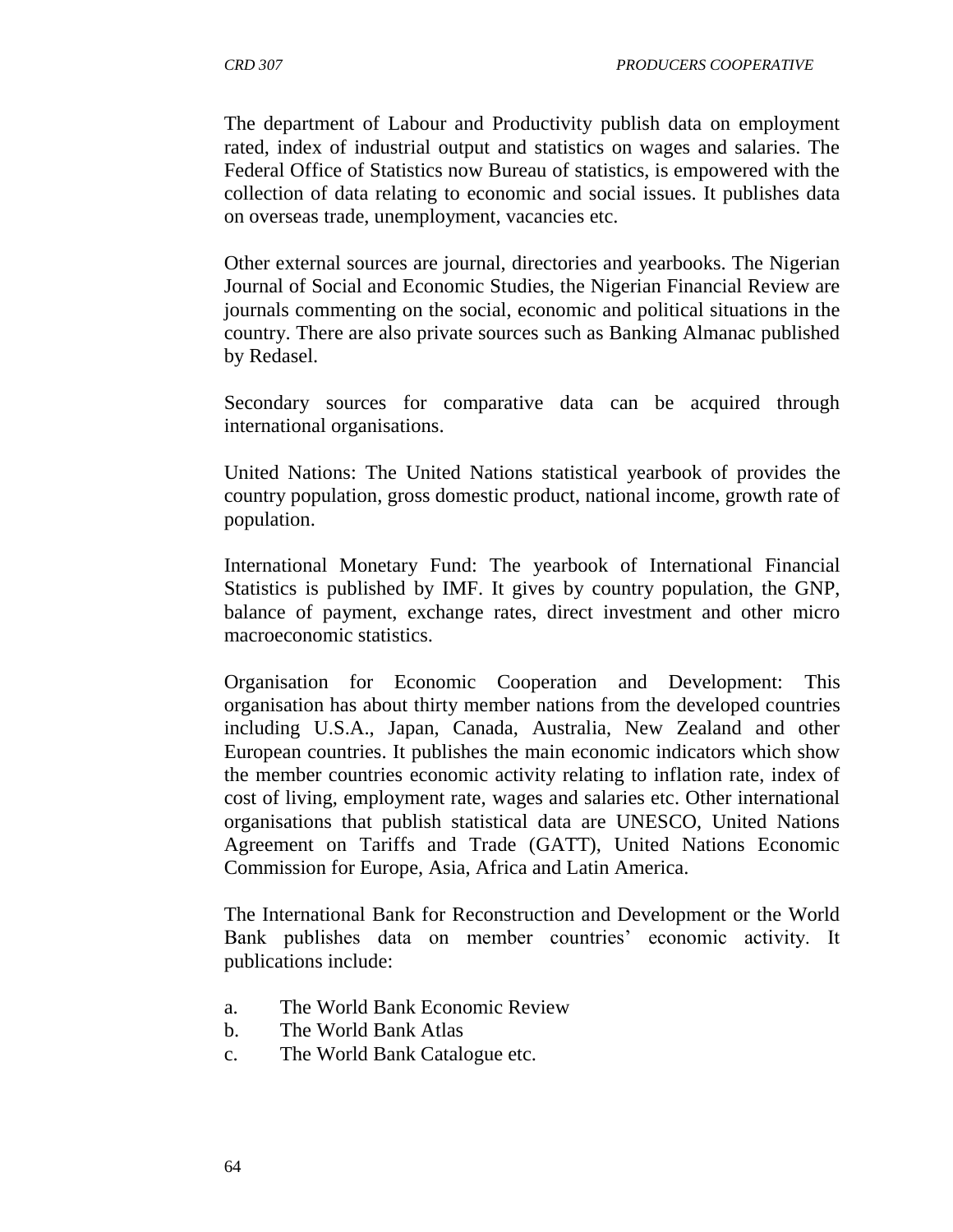There are also international research organisations that publish data such as Brookings Institute-Washington, the Research Triangle in North Carolina U.S.A. etc.

In preparing statistics, factual truth and accuracy are of the first importance. A statistical conclusion is only as good as the figures on which it is based. But this does not means minute detail, refined calculation to many decimal points, nor coverage of what statisticians call very large "populations" (i.e. numbers of persons or things having common characteristics). Equally good results may be obtained by using round numbers or studying samples, provided that the samples are really typical. Most cooperatives, for example, are familiar with the technique of sampling. The preparation of more elaborate statistics may well cost more than it is worth from the point of view of business management. Indeed before deciding to collect statistics at all, it is always necessary to ask exactly what the final object is. Is it really important? Can it be attained by using figures which are already available? If not, what is the easiest and cheapest way of collecting any new figured which are really indispensable? (ILO, 1078 p.163)

## **SELF ASSESSMENT EXERCISE**

What are the sources of data you know?

# **3.2 Presentation of Statistical Information**

Presentation is a very important area of statistics which management must be competent and not ignored. Precisely, the manager must be able to present statistical information in form of tables, graphs, and charts. Such information could be in form of output for some years and its future trends, ratio of output to thousand naira invested, ratio of output to number of workers, ratio of workers to machines, etc.

Table of producers cooperative activities (2000 – 2008)

|            | <b>MEMBERSHIP</b>  | <b>PRODUCTION</b> | ALES<br>iД |
|------------|--------------------|-------------------|------------|
| . EAP $\,$ | <b>UMBER</b><br>NI |                   |            |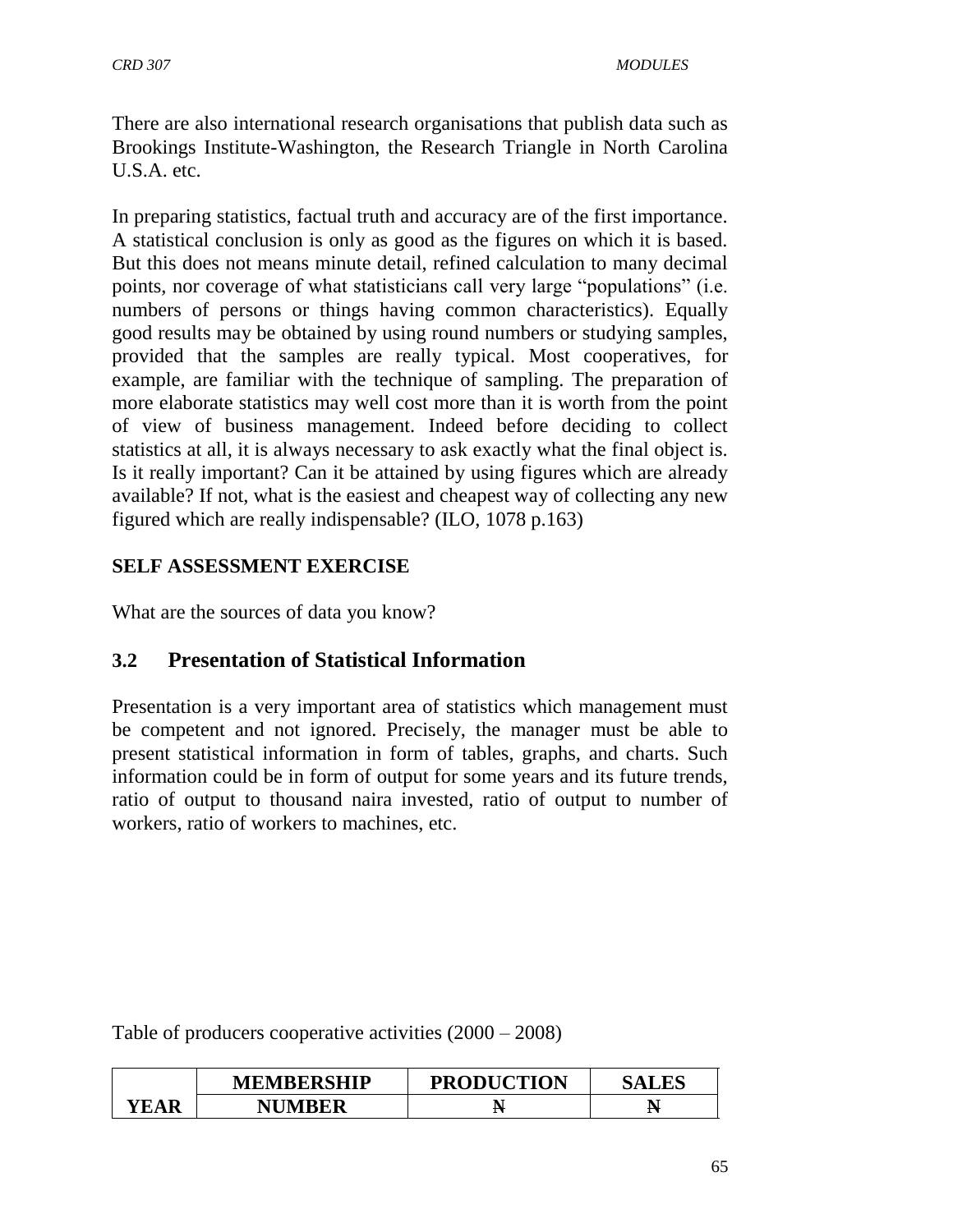|      |    | 900   | 900   |
|------|----|-------|-------|
| 2000 | 20 | 500   | 400   |
| 2001 | 20 | 600   | 500   |
| 2002 | 22 | 750   | 600   |
| 2003 | 25 | 800   | 700   |
| 2004 | 28 | 1,000 | 850   |
| 2005 | 30 | 1,500 | 1,100 |
| 2006 | 35 | 1,600 | 1,200 |
| 2007 | 40 | 1800  | 1,400 |
| 2008 | 50 | 2,500 | 2,000 |

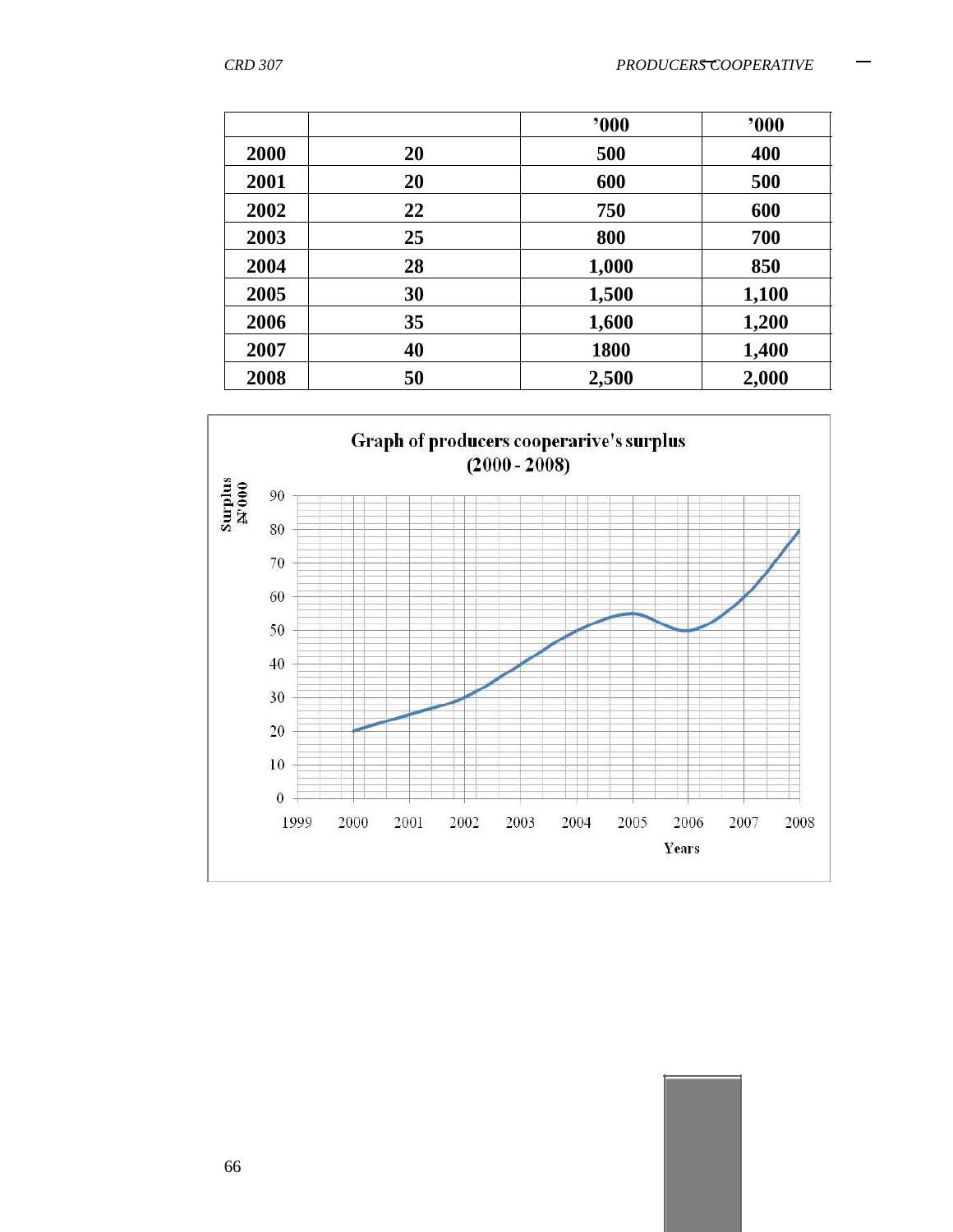

Figure: Increases in share capital of producers cooperative (2000- 2008).



Cooperative management must make decision with the statistical information so gather and analyzed, any departure from that is like a man groping in the darkness. The manager should make the information available to members' workers and the general public by placing the tables, graph and charts of operational ratios and future trends of business in conspicuous places like offices, workshops, entrance to the factory, halls of meetings etc.

One of the principal uses of statistic in business is to illustrate trends over a period of time. Everyone is familiar with the devices used for this purpose – the column of figures, the rising line of a graph, or the picture of a member getting bigger and bigger by which the progress of the cooperative membership over the years is symbolized. The same thing can be some aspect of the society's affairs.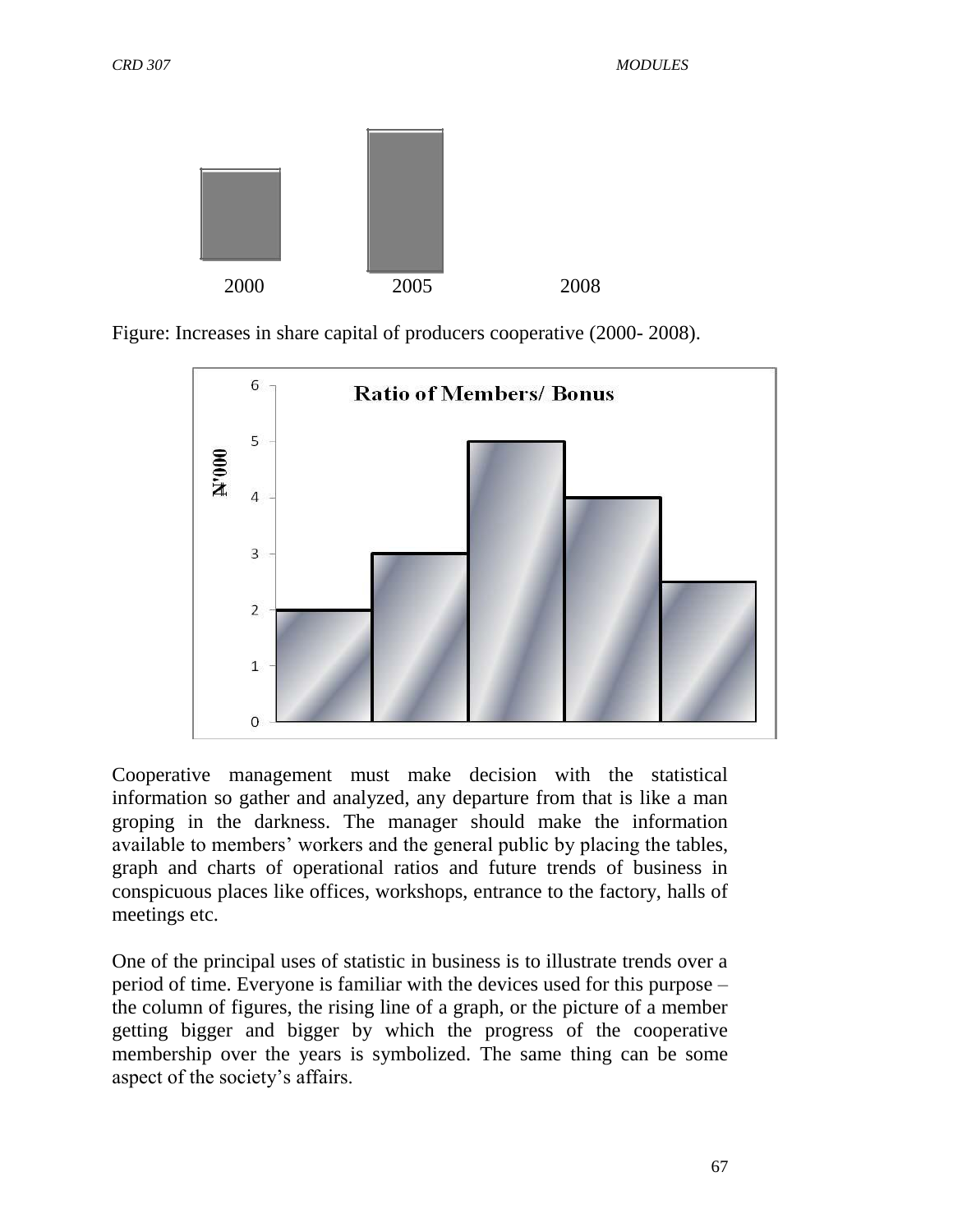#### **SELF ASSESSMENT EXERCISE**

Mention three practical ways in which statistical information of producers cooperative can be presented.

#### **4.0 CONCLUSION**

This unit, in its definition of statistics, highlights the importance of statistical information. Sources of statistical information are discussed. Furthermore, the unit sheds light on various ways of presenting statistical data so that it be meaningful to the manager and members the producers cooperative.

#### **5.0 SUMMARY**

This unit has offered definition of statistics and highlighted the sources of information in a producers cooperative. It also delved in ways statistical data are presented for decision makers and members generally.

### **6.0 TUTOR MARKED ASSIGNMENT**

Differentiate primary sources of data from the secondary sources in producers cooperative.

Discus presentation of data in producers cooperative.

### **7.0 REFERNCES/FURTHER READINGS**

- Adamu, S.O and Johnson T.L (1975). Statistic for Beginners. Onibonoje Press and a Book Industries Nigeria Ltd, Ibadan.
- Allen, R.G.D (1972). Statistics for Economist. Hutchinson and Co (Publisher) Ltd. London.
- ILO (1978). Cooperative Management and Administration, ILO Publications, Geneva.
- Oyeniyi, T.A (2002). Statistical Techniques in Economics and Business, Cedar Publications, Inc, Lagos.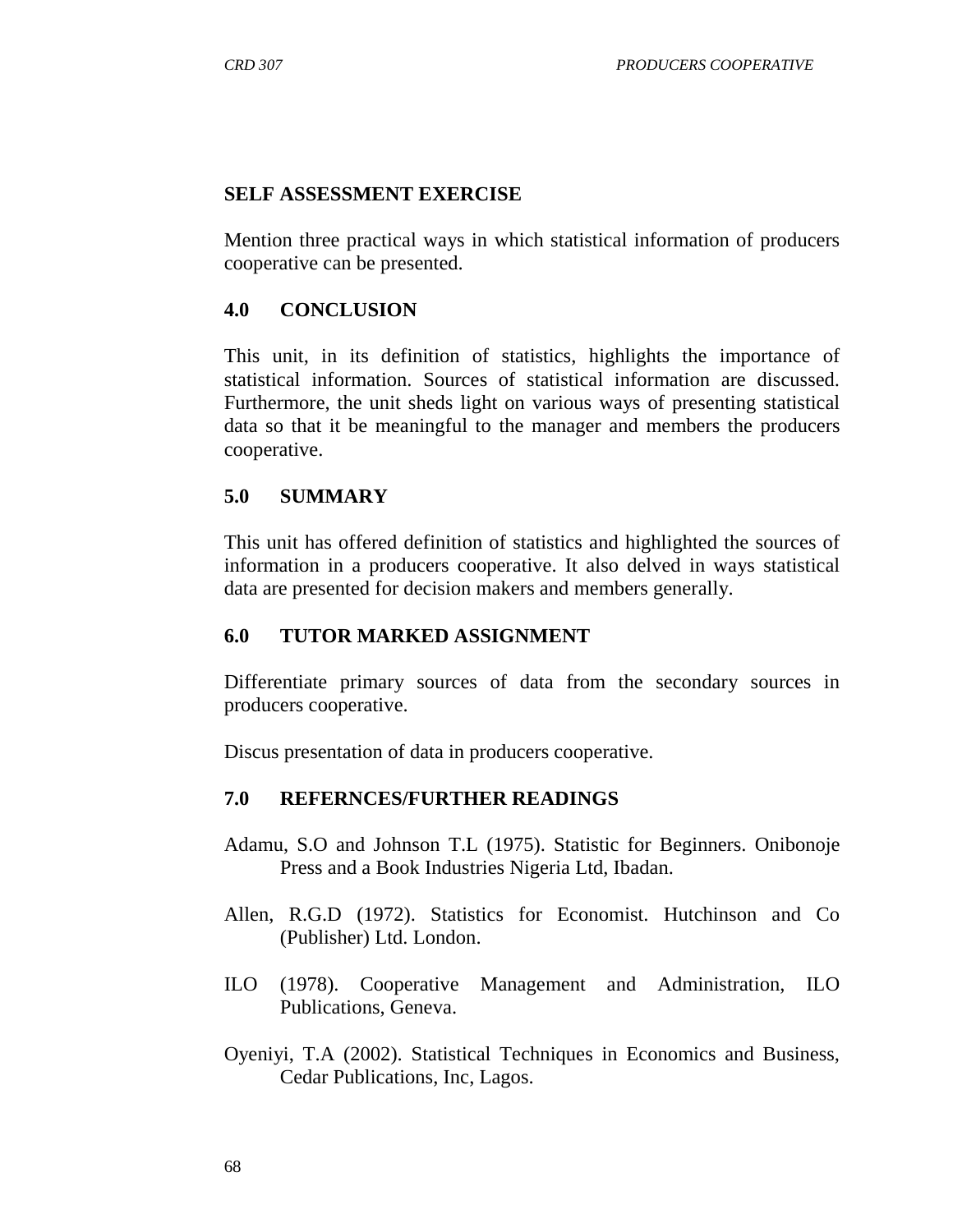# **UNIT 2 STAFF MANAGEMENT AND TEAM WORK**

## **CONTENTS**

- 1.0 Introduction
- 2.0 Objective
- 3.0 Main Content
	- 3.1 Staff management and team work
- 4.0 Conclusion
- 5.0 Summary
- 6.0 Tutor-marked Assignment
- 7.0 Reference/ Further Readings

### **1.0 INTRODUCTION**

Team work is crucial for the effective management of producers cooperative because it is the engine oil for good job. Team work, without doubt, is responsible for organization excellent performance but it can only be achieved where cordial relationship, well defined responsibilities and job description are well spelt out. Everyone knows what to do and when to do it.

This unit therefore examines team work in light of good staff management.

### **2.0 OBJECTIVES**

At the end of this unit, you should be able to:

- know a lot can be achieved in team work
- know that the manger is responsible for the establishment and sustenance of team work
- recognise that team work can only survive in a situation of trust and encouragement.

### **3.0 MAIN CONTENT**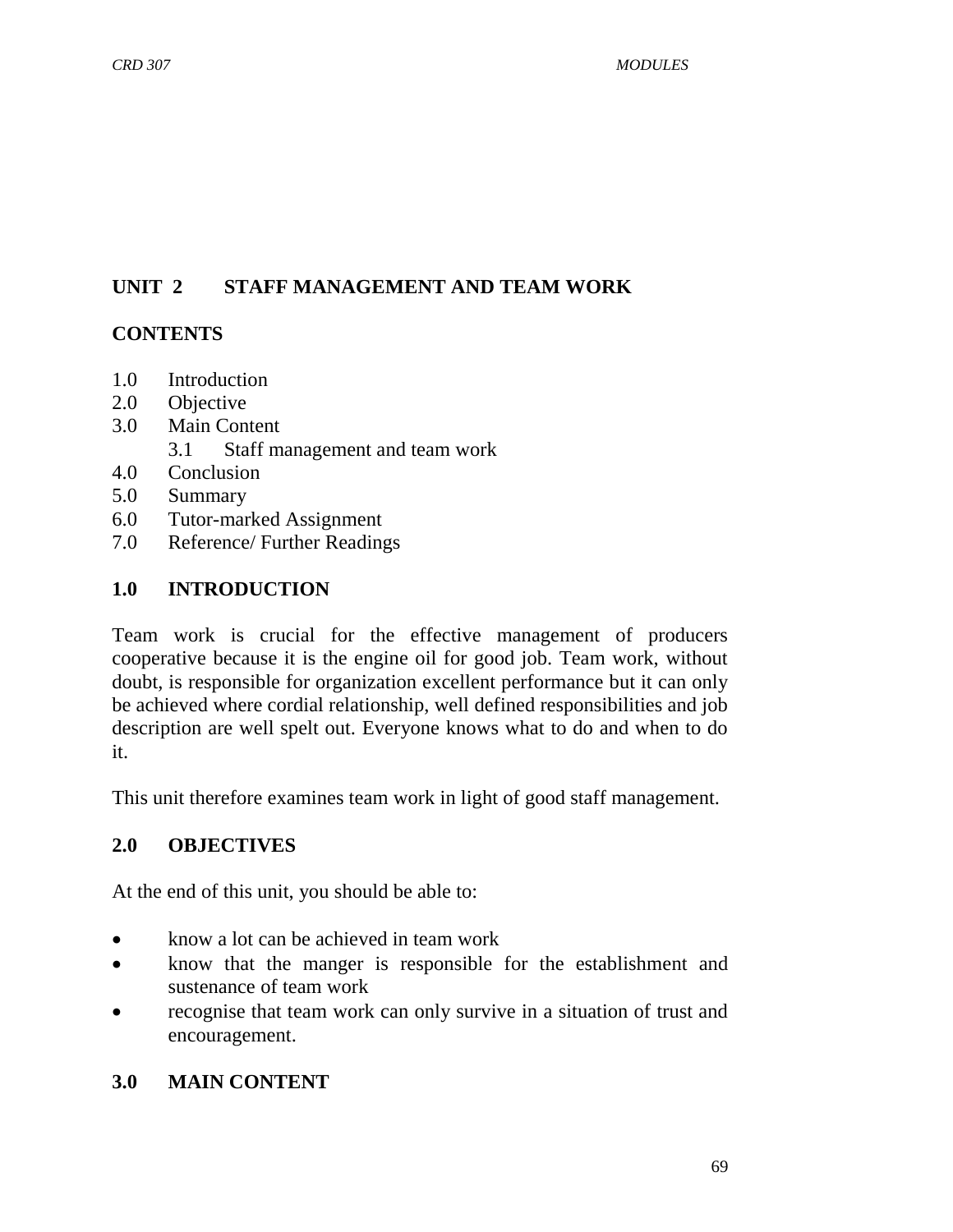## **3.1 STAFF MANAGEMENT AND TEAM WORK**

In a producers cooperative staff management and team work should be easy since the members or almost all the members constitute the staff. However, the manager"s ability to organize, delegate and coordinate remains very crucial, otherwise achievements under teamwork will be almost impossible.

Delegation underpins a style of management which allows your staff to use and develop their skills and knowledge to the full potential. Without delegation, you lose their full value.

As the ancient quotation above suggests, delegation is primarily about entrusting your authority to others. This means that they can act and initiate independently; and that they assume responsibility with you for certain tasks. If something goes wrong, you remain responsible since you are the manager; the trick is to delegate in such a way that things get done but do not go (badly) wrong.

# **Objective**

The objective of delegation is to get the job done by someone else. Not just the simple tasks of reading instructions and turning a lever, but also the decision making and changes which depend upon new information. With delegation, your staffs have the authority to react to situations without referring back to you.

To enable someone else to do the job for you, you must ensure that

- they know what you want
- they have the authority to achieve it
- they know how to do it.

These all depend upon communicating clearly the nature of the task, the extent of their discretion, and the sources of relevant information and knowledge.

## **Information**

Such a system can only operate successfully if the decision-makers (your staff) have full and rapid access to the relevant information. This means that you must establish a system to enable the flow of information. This must at least include regular exchanges between your staff so that each is aware of what the others are doing. It should also include briefings by you on the information which you have received in your role as manager; since if you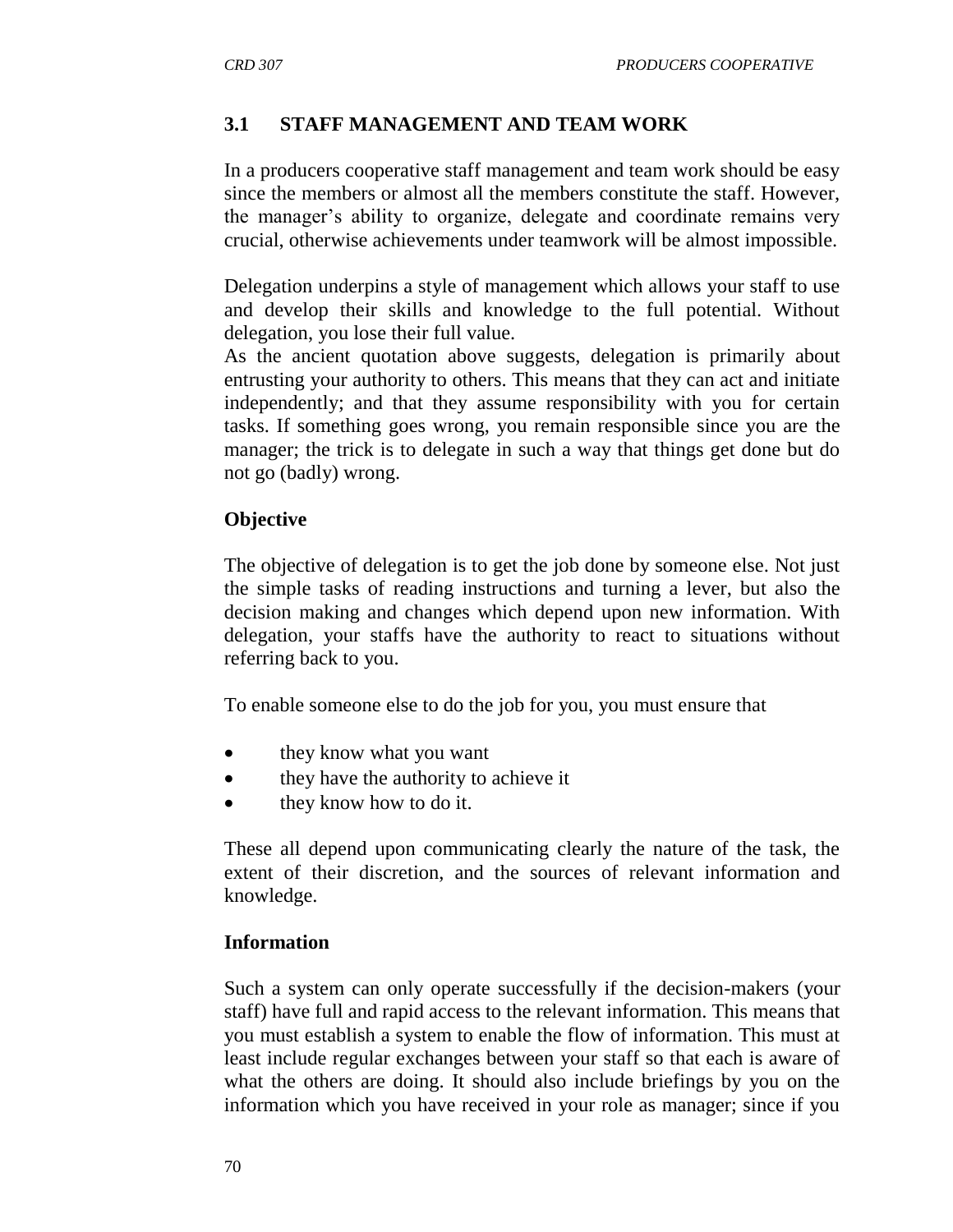need to know this information to do your job, your staff will need to know also if they are to do your (delegated) job for you.

One of the main claims being made for computerized information distribution is that it facilitates the rapid dissemination of information. Some protagonists even suggest that such systems will instigate changes in managerial power sharing rather than merely support them: that the "enknowledged" workforce will rise up, assume control and innovate spontaneously. You may not believe this vision, but you should understand the premise. If a manager restricts access to information, then only he/she is able to make decisions which rely upon that information; once that access is opened to many others, they too can make decisions - and challenge those of the manager according to additional criteria. The manager who fears this challenge will never delegate effectively; the manager who recognizes that the staff may have additional experience and knowledge (and so may enhance the decision-making process) will welcome their input; delegation ensures that the staff will practise decision-making and will feel that their views are welcome.

#### **Effective control**

One of the main phobias about delegation is that by giving others authority, a manager loses control. This need not be the case. If you train your staff to apply the same criteria as you would yourself (by example and full explanations) then they will be exercising your control on your behalf. And since they will witness many more situations over which control may be exercised (you can't be in several places at once) then that control is exercised more diversely and more rapidly than you could exercise it by yourself. In engineering terms: if maintaining control is truly your concern, then you should distribute the control mechanisms to enable parallel and autonomous processing.

### **Staggered Development**

To understand delegation, you really have to think about people. Delegation cannot be viewed as an abstract technique, it depends upon individuals and individual needs. Let us take a lowly member of staff who has little or no knowledge about the job which needs to be done.

The key is to delegate gradually. If you present someone with a task which is daunting, one with which he/she does not feel able to cope, then the task will not be done and your staff will be severely demotivated. Instead you should build-up gradually; first a small task leading to a little development, then another small task which builds upon the first; when that is achieved,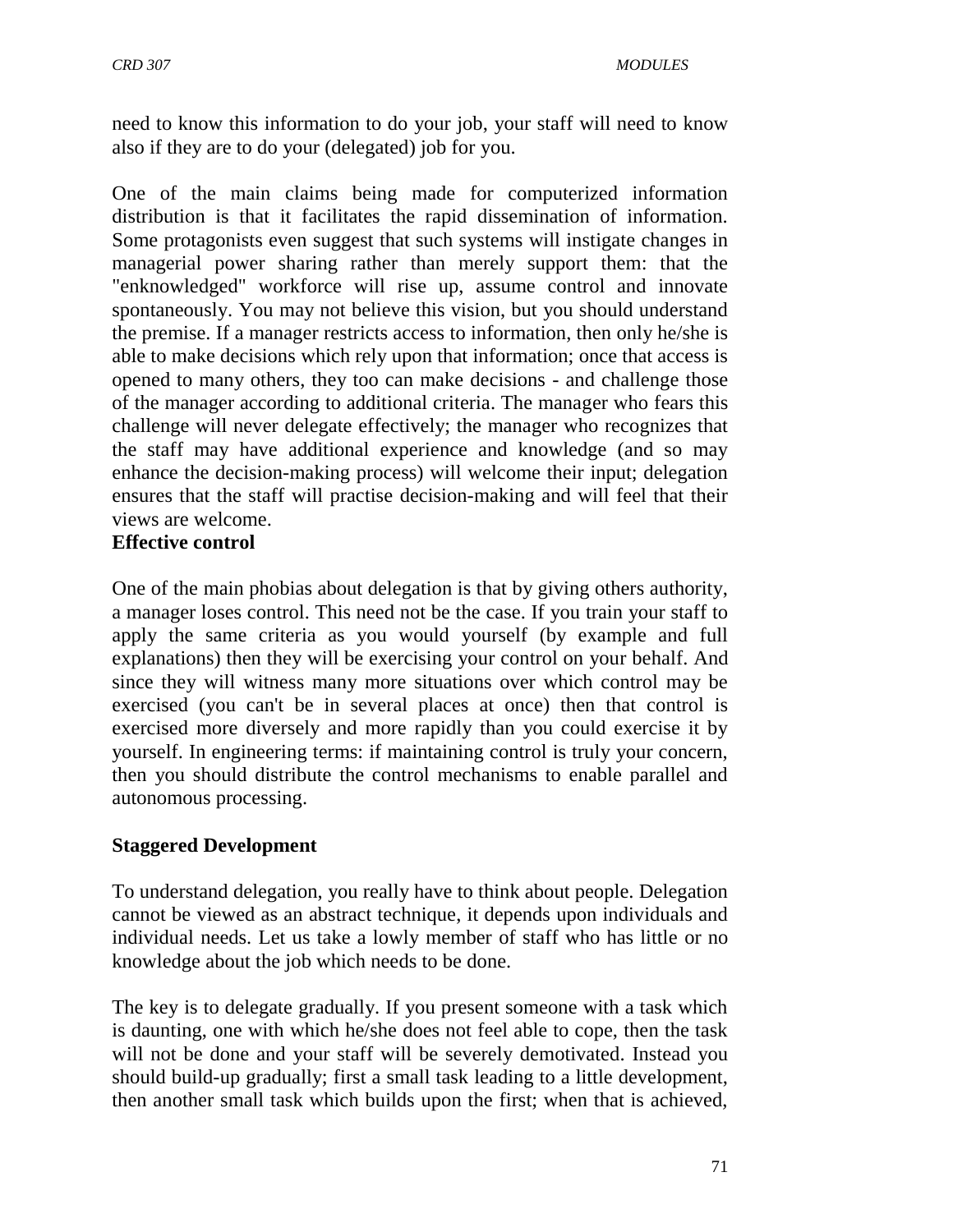add another stage; and so on. This is the difference between asking people to scale a sheer wall, and providing them with a staircase. Each task delegated should have enough complexity to stretch that member of staff but only a little.

### **Constrained Availability**

There is a danger with "open access" that you become too involved with the task you had hoped to delegate. One successful strategy to avoid this is to formalize the manner in which these conversation take place. One formalism is to allow only fixed, regular encounters (except for emergencies); you might even insist on a draw-up agenda. A second formalism is to refuse to make a decision unless subordinate has provided you with a clear statement of alternatives, pros and cons, and his recommendation.

## **Outcomes and Failure**

Let us consider your undoubtedly high standards. When you delegate a job, it does not have to be done as well as you could do it (given time), but only as well as necessary: never judge the outcome by what you expect you would do (it is difficult to be objective about that), but rather by fitness for purpose. When you delegate a task, agree then upon the criteria and standards by which the outcome will be judged.

You must enable failure. With appropriate monitoring, you should be able to catch mistakes before they are catastrophic; if not, then the failure is yours.

### **What to delegate**

There is always the question of what to delegate and what to do yourself, and you must take a long term view on this: you want to delegate as much as possible to develop you staff to be as good as you are now.

The starting point is to consider the activities you used to do before you were promoted. You used to do them when you were more junior, so someone junior can do them now. Tasks in which you have experience are the easiest for you to explain to others and so to train them to take over. You thus use your experience to ensure that the task is done well, rather than to actually perform the task yourself. In this way you gain time for your other duties and someone else becomes as good as your once were (increasing the strength of the group).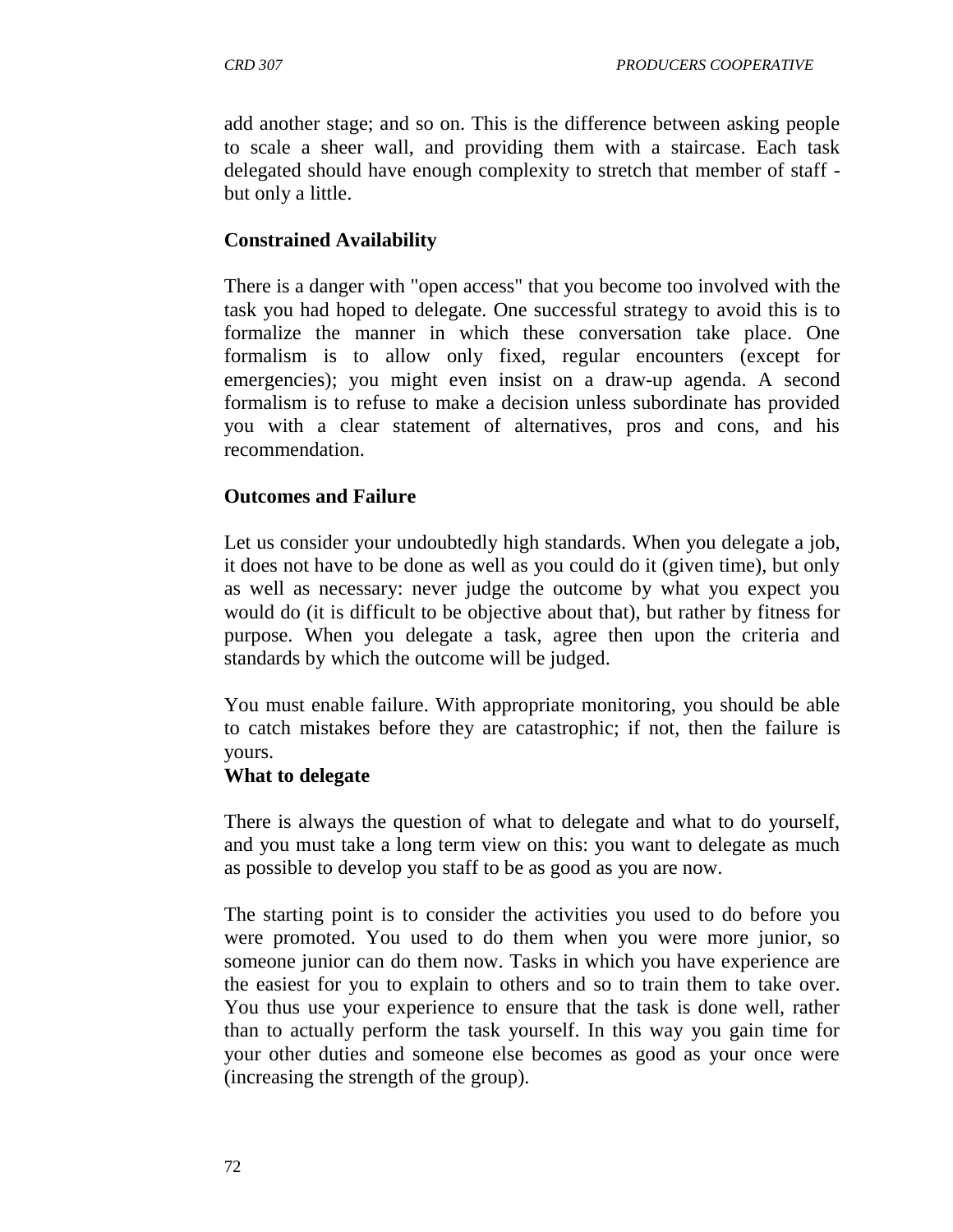Tasks in which your staff have more experience must be delegated to them. This does not mean that you relinquish responsibility because they are expert, but it does mean that the default decision should be theirs. To be a good manager though, you should ensure that they spend some time in explaining these decisions to you so that you learn their criteria.

Decisions are a normal managerial function: these too should be delegated especially if they are important to the staff. In practice, you will need to establish the boundaries of these decisions so that you can live with the outcome, but this will only take you a little time while the delegation of the remainder of the task will save you much more.

In terms of motivation for your staff, you should distribute the more mundane tasks as evenly as possible; and sprinkle the more exciting once as widely. In general, but especially with the boring tasks, you should be careful to delegate not only the performance of the task but also its ownership. Task delegation, rather than task assignment, enables innovation. The point you need to get across is that the task may be changed, developed, upgraded, if necessary or desirable. So someone who collates the monthly figures should not feel obliged to blindly type them in every first-Monday; but should feel empowered to introduce a more effective reporting format, to use Computer Software to enhance the data processing, to suggest and implement changes to the task itself.

### **Negotiation**

Since delegation is about handing over authority, you cannot dictate what is delegated nor how that delegation is to be managed. To control the delegation, you need to establish at the beginning the task itself, the reporting schedule, the sources of information, your availability, and the criteria of success. These you must negotiate with your staff: only by obtaining both their input and their agreement can you hope to arrive at a workable procedure.

### **When all is done for you**

Once you have delegated everything, what do you do then?

You still need to monitor the tasks you have delegated and to continue the development of your staff to help them exercise their authority well.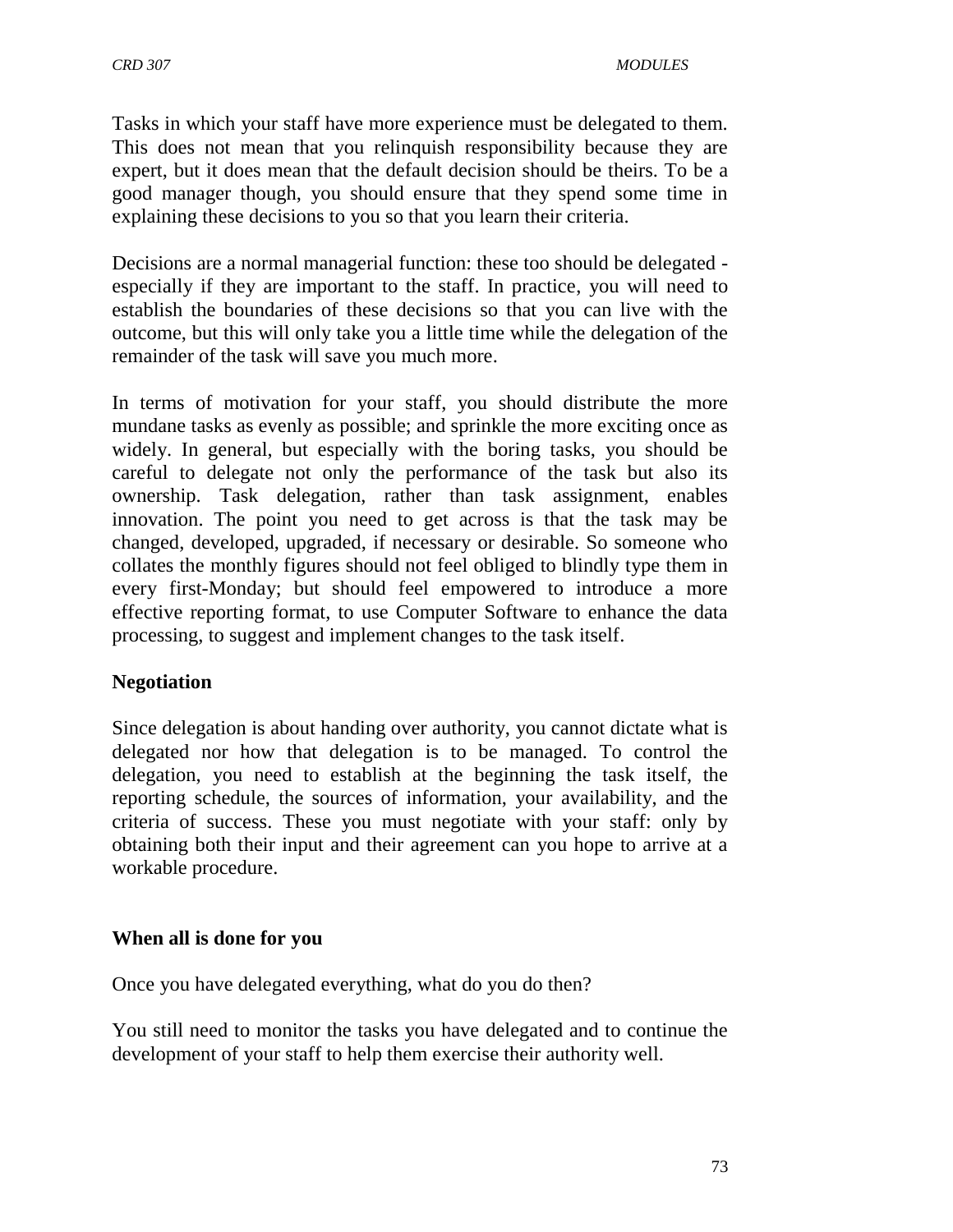There are managerial functions which you should never delegate - these are the personal/personnel ones which are often the most obvious additions to your responsibilities as you assume a managerial role. Specifically, they include: motivation, training, team-building, organization, praising, reprimanding, performance reviews, promotion.

As a manager, you have a responsibility to represent and to develop the effectiveness of your group within the company; these are tasks you can expand to fill your available time - delegation is a mechanism for creating that opportunity.

The manager has to set out and define the jobs to be done, determine the type of people required to perform the task, and determine the procedures for carrying them out. He also gives them the authority to carry out the job and establish the relationship between them. Usually, this is best done with a staff organization chart which will show the job description of each officer, the span of his authority, who is or are responsible to him and to whom he is responsible. In this way, each employee knows exactly what to do, how to do it, from where to take instructions, whom to consult for advice and guidance and that he is responsible to only one person at a time.

Staffs must be trusted, encouraged and praised for work/job done very well. Opportunity to team work must abound because some people take pride in belonging to a group. The manager must learn to ask why things are done badly and who did it. It is only in this way the manger will create a good atmosphere and a right attitude for work and team work.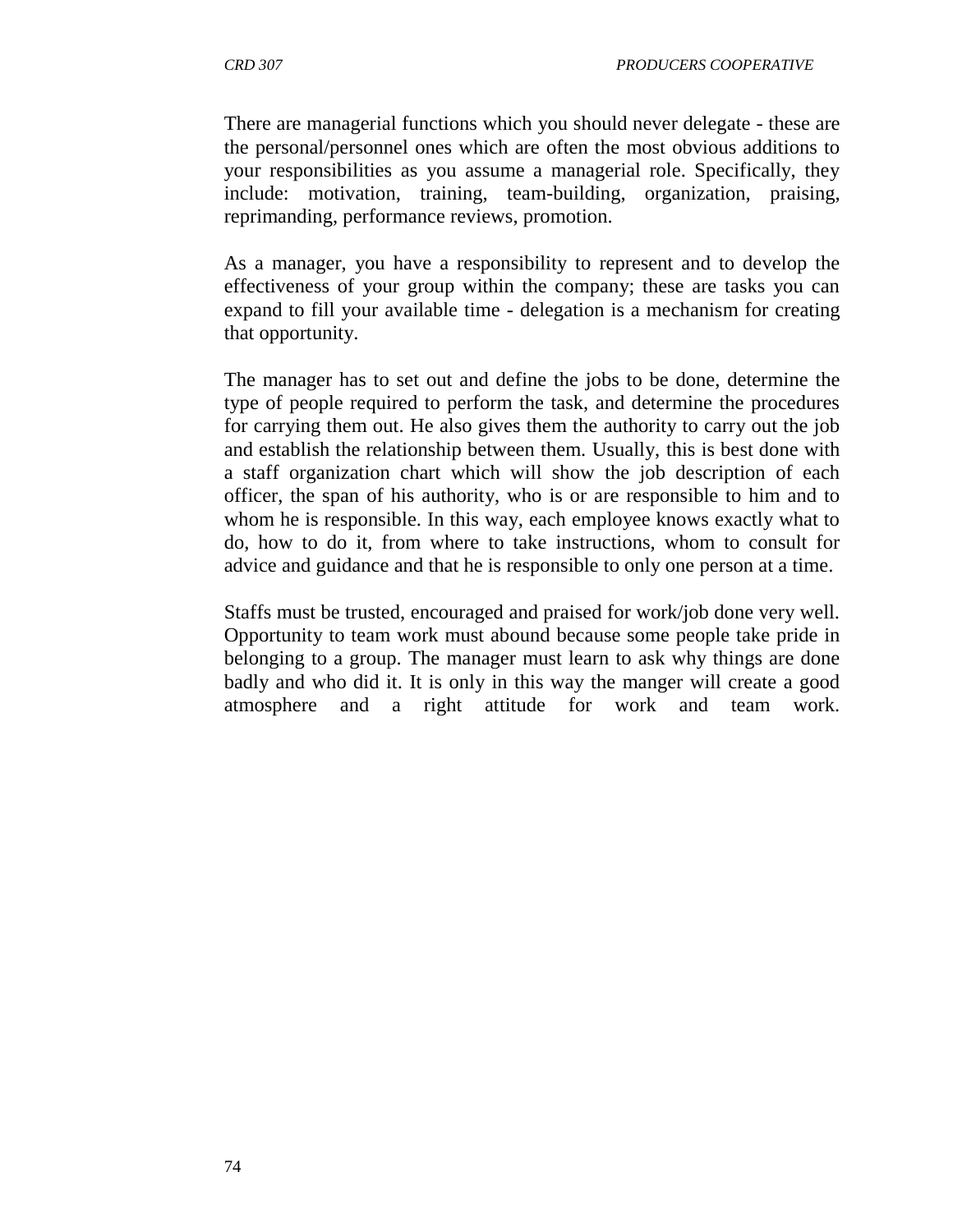

An organisational chart showing division of responsibilities and line of authority of at a glance

## **SELF-ASSESSMENT EXERCISE**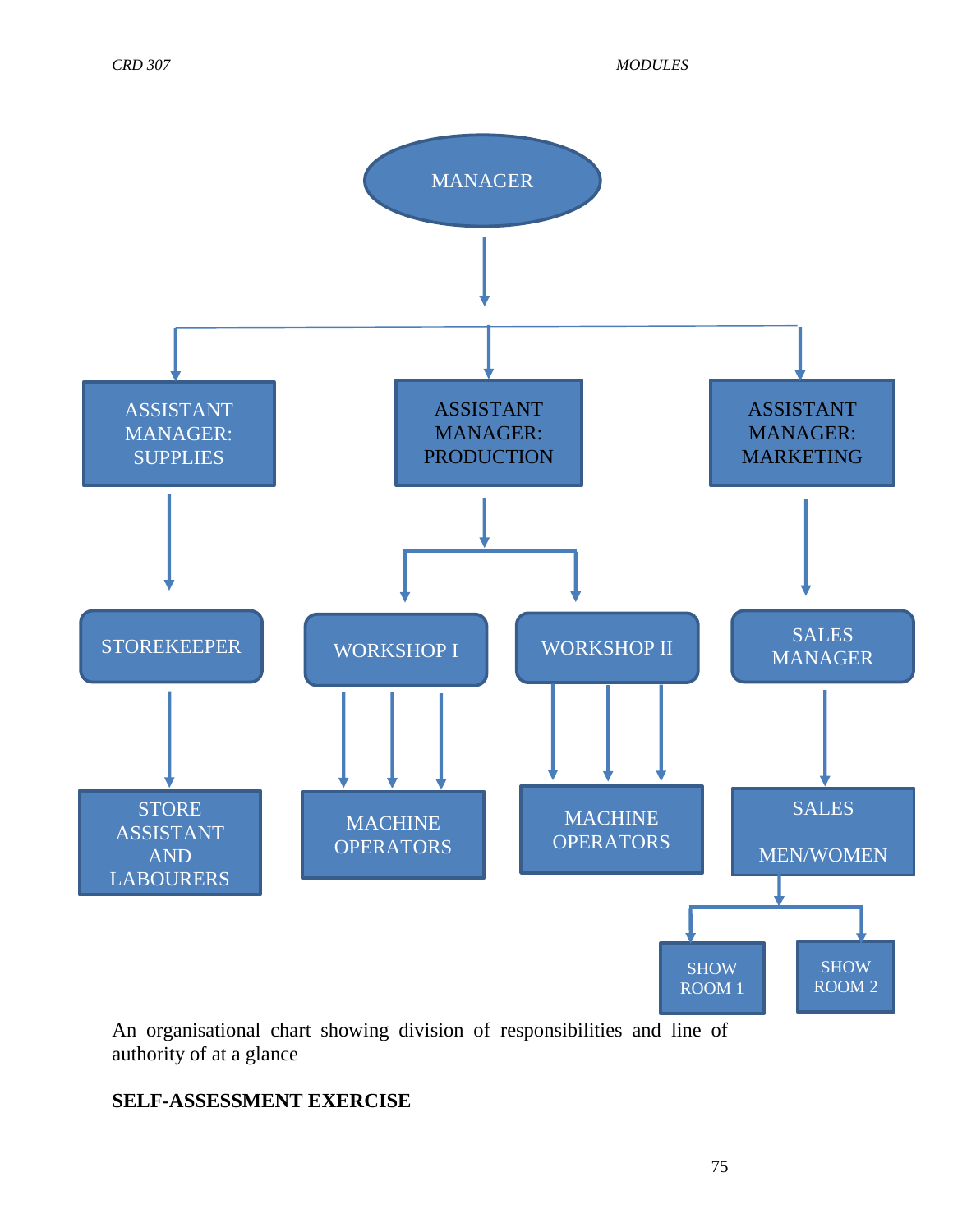Does the attainment of teamwork depend on the manager?

## **4.0 CONCLUSION**

The unit shows that the manager's ability is responsible for successful team work toward successful management in producers cooperative. The manger's responsibilities towards achievement of team are set out. Furthermore, the unit states that for the establishment and sustenance of team work, trust and encouragement must be embraced.

## **5.0 SUMMARY**

The unit highlights that team work for excellent achievement could only be obtain if the manager had the ability to organize, delegate and co-ordinate. The manager's duty for the establishment and sustenance of the team was clearly stated. Staffs have to be trusted and encouraged to put in their best.

## **6.0 TUTOR-MARKED ASSIGNMENT**

Why is it easier for workers of the producers cooperative to work as a team and achieve a lot?

Discus the responsibilities of a manager for the establishment and sustenance of team work in producers cooperative.

## **7.0 REFERENCES/FURTHER READING**

[://www.see.ed.ac.uk/~gerard/Management/art5.html](http://www.see.ed.ac.uk/~gerard/Management/art5.html)

ILO (1978). Cooperative Management and Administration, ILO Publications, Geneva.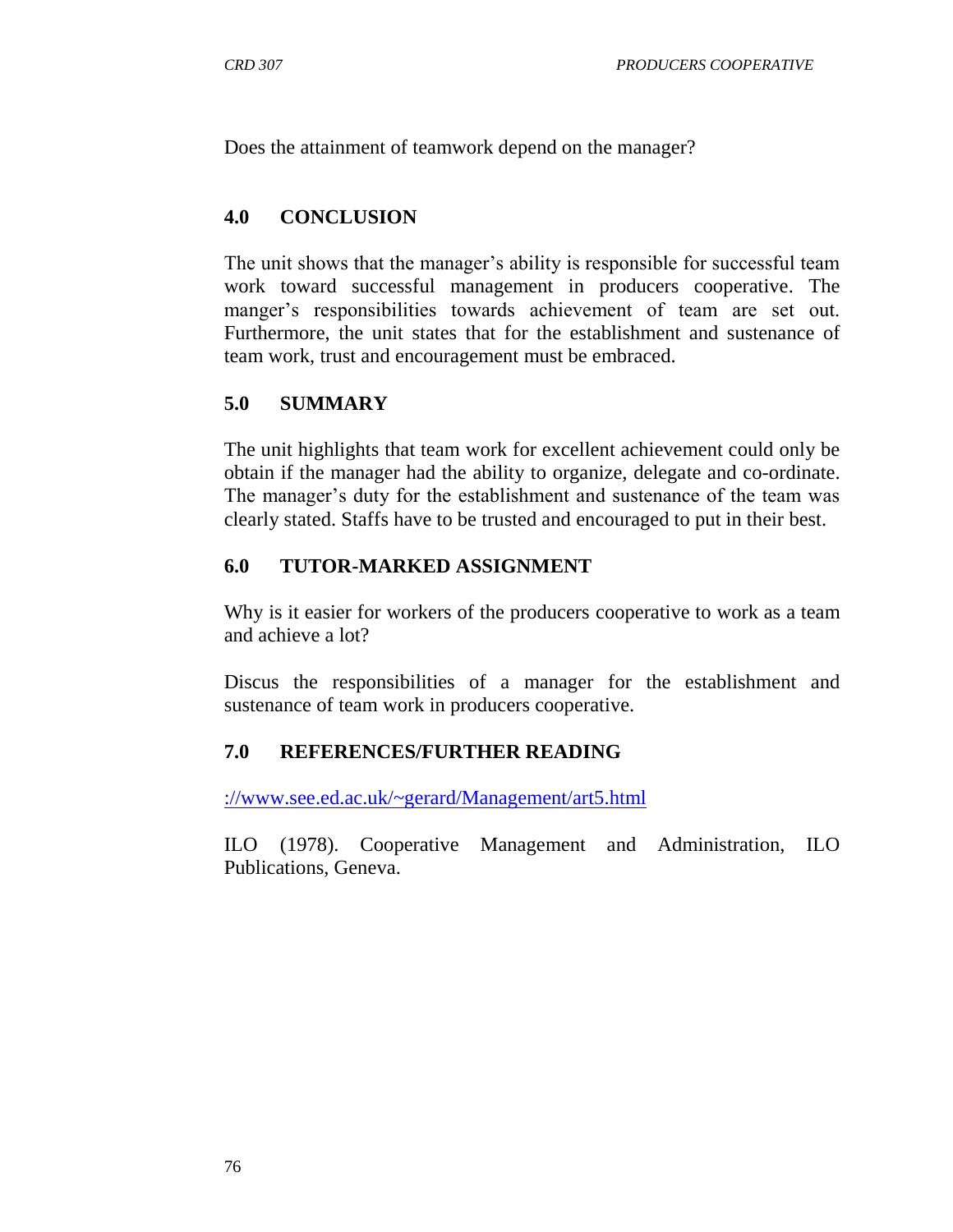## **UNIT 3 RELATIONSHIP OF THE STAFF AND PRODUCERS COOPERATIVE MEMBERS**

## **CONTENTS**

- 1.0 Introduction
- 2.0 Objective
- 3.0 Main Content
	- 3.1 Relationship of the staff and producers cooperative members.
- 4.0 Conclusion
- 5.0 Summary
- 6.0 Tutor-marked Assignment
- 7.0 Reference/Further Readings

## **1.0 INTRODUCTION**

Good relationship between staffs and members of the producers cooperative will increase productivity. This is why the manager exerts energy at promoting cordial relationship with the non-member workers of the producers cooperative.

This unit, there, examines the relationships between non-member staff and member employees, and between member- employees.

## **2.0 OBJECTIVE**

At the end of this unit, you should be able to:

- know the type of relationship staff and members at the formation of producers cooperative
- discuss how the manager can improve relationship between nonmember workers and the member-employees
- explain the likely relationship between staff members after the pioneer members must have retired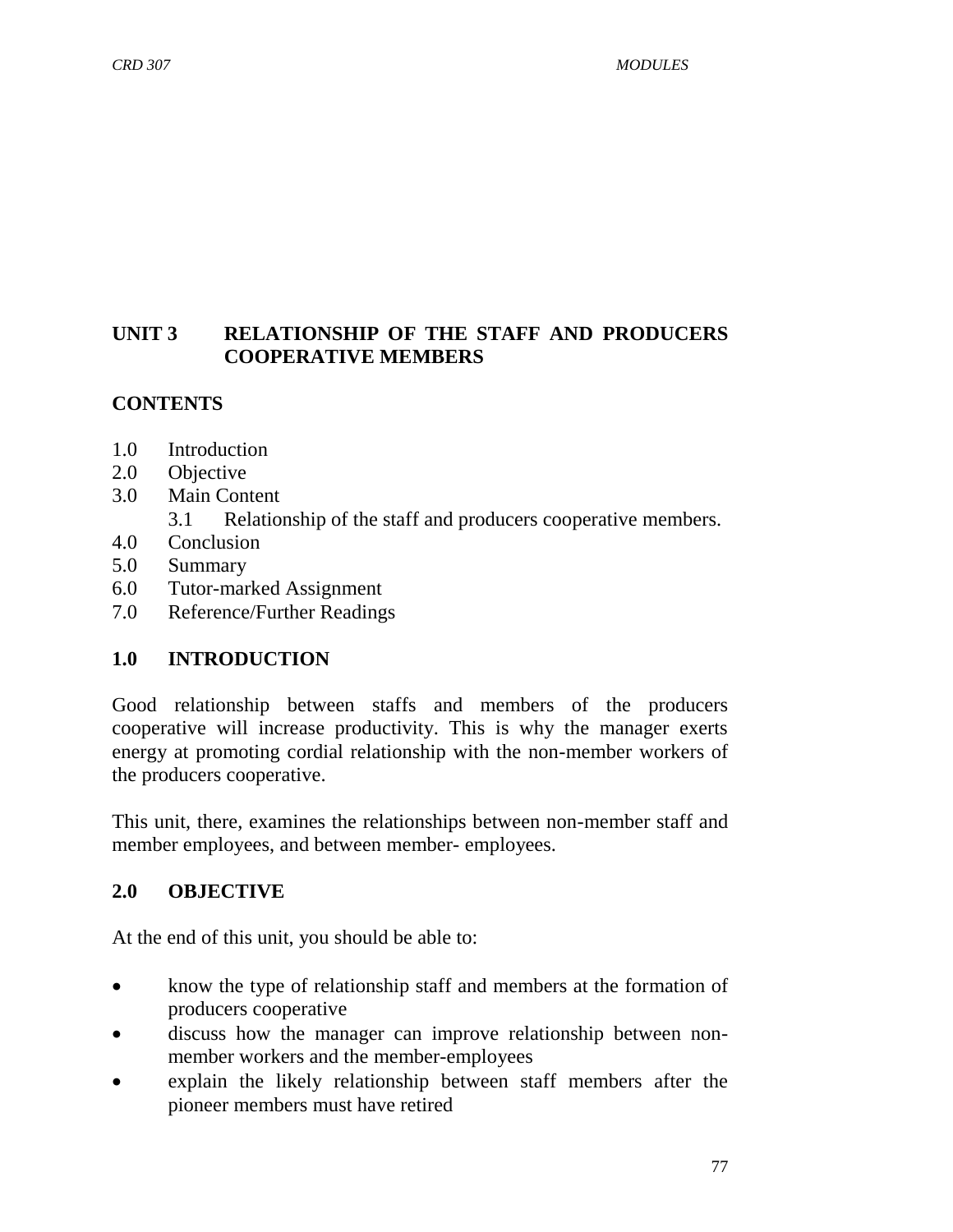know how to motivate members for cordial relation.

# **3.0 MAIN CONTENTS**

## **3.1 Relationship of the Staff and Producers Cooperative Members**

In most producers cooperative, especially the industrial producers cooperative, a small percentage of labour is made of non-members and this small percentage consist mostly of non-skilled workers, causal labourers etc. In this instance, it is the managers duty to make sure, that non-member staffs fare are taken care of in terms of appropriate remuneration, promotions, education, interactions with members outside the office or work hours etc., to make them relate well with the management and the members as a whole.

At the beginning of the establishment of a producers cooperative, members relations will be natural and cordial. All members will work with great enthusiasm. The fact that members joint by skills) depend on their wages from the society will make them more committed and loyal. Other motivating factor is expected bonus form surplus of the society at the end of each financial year. If, however, the expectations in form of greater or increased revenue, adequate or increased surplus, bonus etc., are realized members interest may wane, and subsequently, relations may be adversely affected.

After many years of operations of the producers cooperative and when many of the pioneer members must have retired, the new members may not attach appropriate importance to the business of the society and relations with members. If, for instance, the new members do not accord attendance at meetings and other society"s programmes required importance, they might not be able to interact with members and be well informed about the society's' business. The consequence may turn out to be avalanche of complaints and misunderstandings.

Members of cooperative must be encouraged to use society"s services regularly to it fullness, increase his/ her capital shares, contribute to the production of standard products, work hard to get jobs done, contribute new ideas and make constructive criticism in order to enrich the cordial relations in the society. Efforts to improve and maintain good relations must be geared towards regular general meetings and other types of meetings where both the present and the future business of the cooperative are discussed and thoroughly explained to members. Education of members, workshops, seminars, exhibitions, film shows, excursions etc. are genuine ways of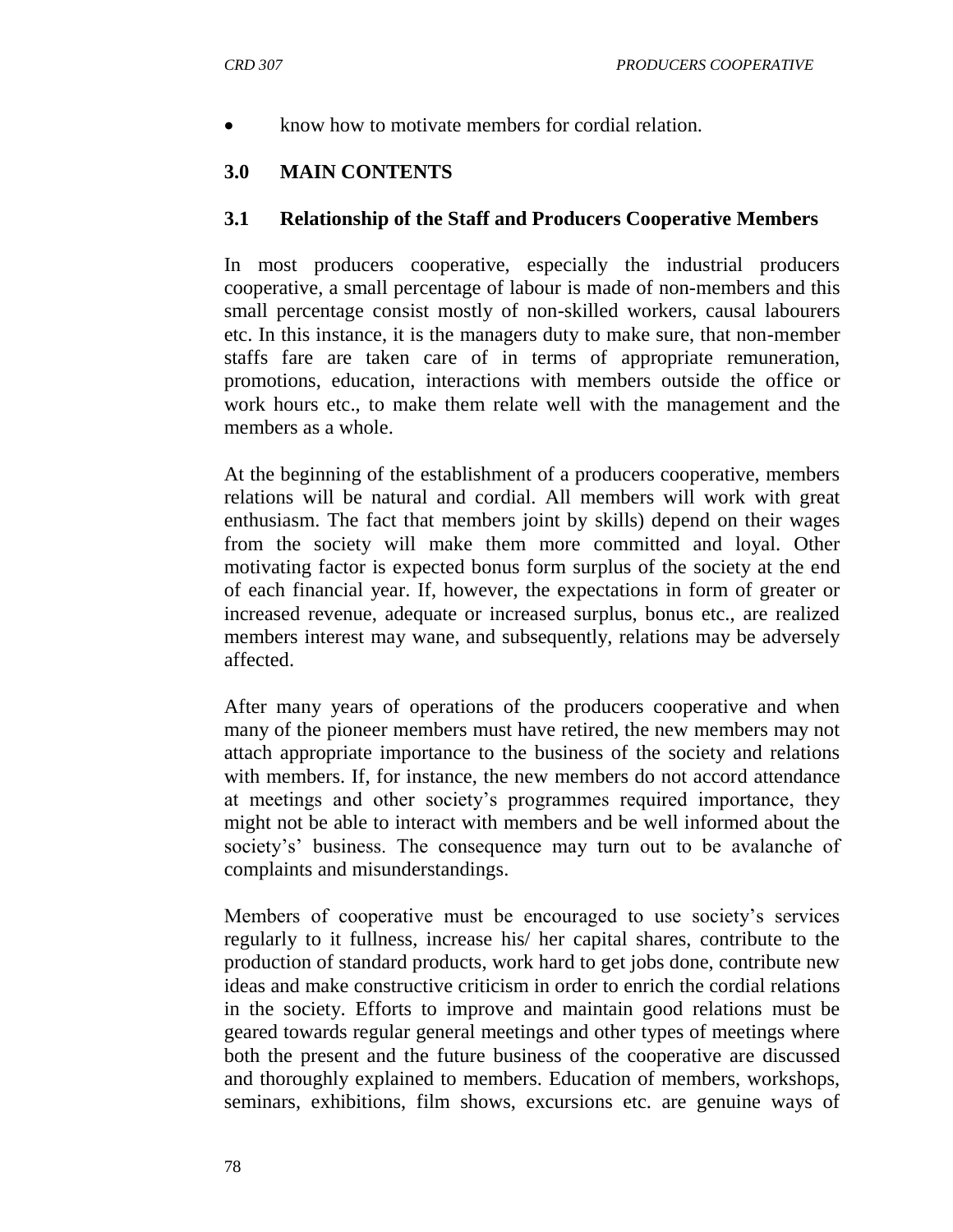getting members to interact and build cordial relations in the interest of the cooperative business.

The President of the society has a lot to offer in promoting relations between members. His leadership role point to this:

The President is the Leader of producers cooperative. He exercises this leadership both inside and outside the Society in the community. He represents the society in the community. Hence, on him lies the task of maintaining harmonious relations with the community at large and with other producers industrial cooperatives.

He must be able to command the respect of members, government officials, and outsiders. He must be able to speak well in public and be willing to work hard for the cooperative. This is not just an honorary position thus care must be taken not to choose a person who accepts the "honour" but does little.

Within the society he is the Superior officer and has the greatest responsibility. He carries out his leadership in many ways. He must familiarize himself with the duties assigned to each officer and to each committee so that he may confidently be in a position to judge whether they are fulfilling properly their appointed tasks. He must be on the alert for potential leaders in the ranks of membership upon whom he can call when committees are being appointed and replacements are being sought e.g. in the event of resignation. He must encourage good relations and a spirit of dedication within the society, among the members, in the committees, and in particular in management. He must encourage those with difficulties .If a member is totally failing in his job he must tactfully persuade him to resign voluntarily.

The President leadership is particularly relevant at society meetings, both committee and General. Good chairmanship is vital to management success. It will, in large measure determine the success of all the other relationships throughout the organization. At meetings the experienced chairman shows his worth. He must allow reasonable freedom of speech and allow members express onions, but he must keep discussions within bounds and free from personalities. That is why members must address the chair and why questions are put to the chair and not directly to another member. He must be able to persuade the members at the meeting to reconcile their differences in order that decisions that are acceptable to the majority of those present can be reached and passed.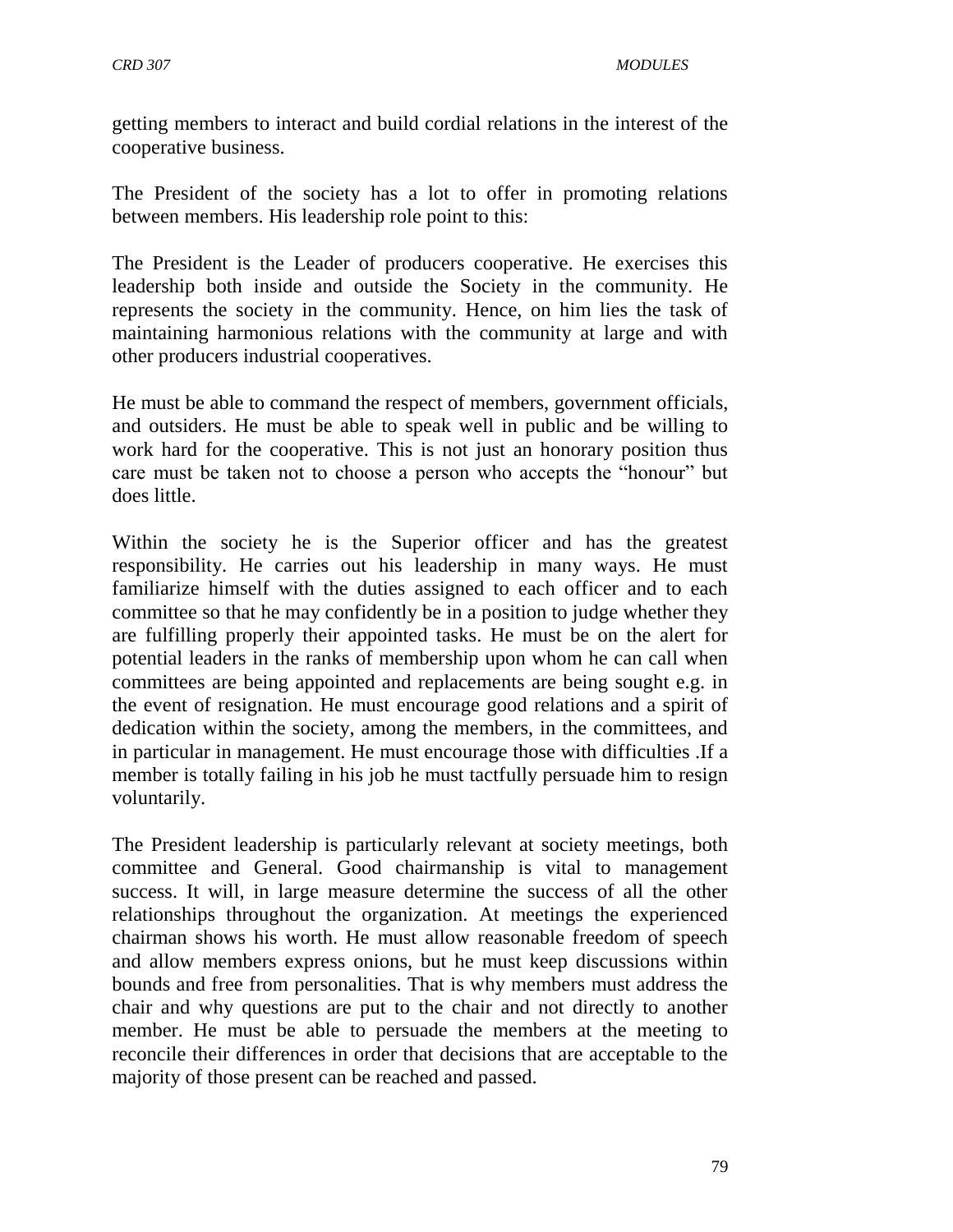### **SELF ASSESSMENT EXERCISE**

- i. Why is it not difficult to have cordial relationship in an industrial producers cooperative.
- ii. How can members (member-employees) be courage for rich cordial relationship?

## **4.0 CONCLUSION**

The above sheds light on the necessary cordial relationship necessary in a producer cooperative. It examines situations of relations at the beginning of the establishment of the producers cooperative and the relations after many year of operation. The unit suggests ways by which members can be encouraged for sustenance of cordial relationships.

## **5.0 SUMMARY**

This unit has shown that there was tendency to have cordial relations in the industrial (producers) cooperative. Furthermore, the relations changed after many years of operations when pioneer members have retired. The unit suggested ways by which members of the producers cooperatives could sustain and enrich cordial relations for effective management.

## **6.0 TUTOR-MARKED ASSIGNMENT**

- 1. Discus the duty of a manager of a producers cooperative in maintaining cordial relationship between member-employees and the non-member workers.
- 2. Why is it that the relations between members employees are likely to change after many years of operations?

## **7.0 REFERENCES/FURTHER READINGS**

- ILO (1978). Cooperative Management and Administration, ILO Publications, Geneva.
- O, Keeffe, N.P.J. A Handbook for the Supervisory Committee, The National Nigeria Cooperative Credit Union Association.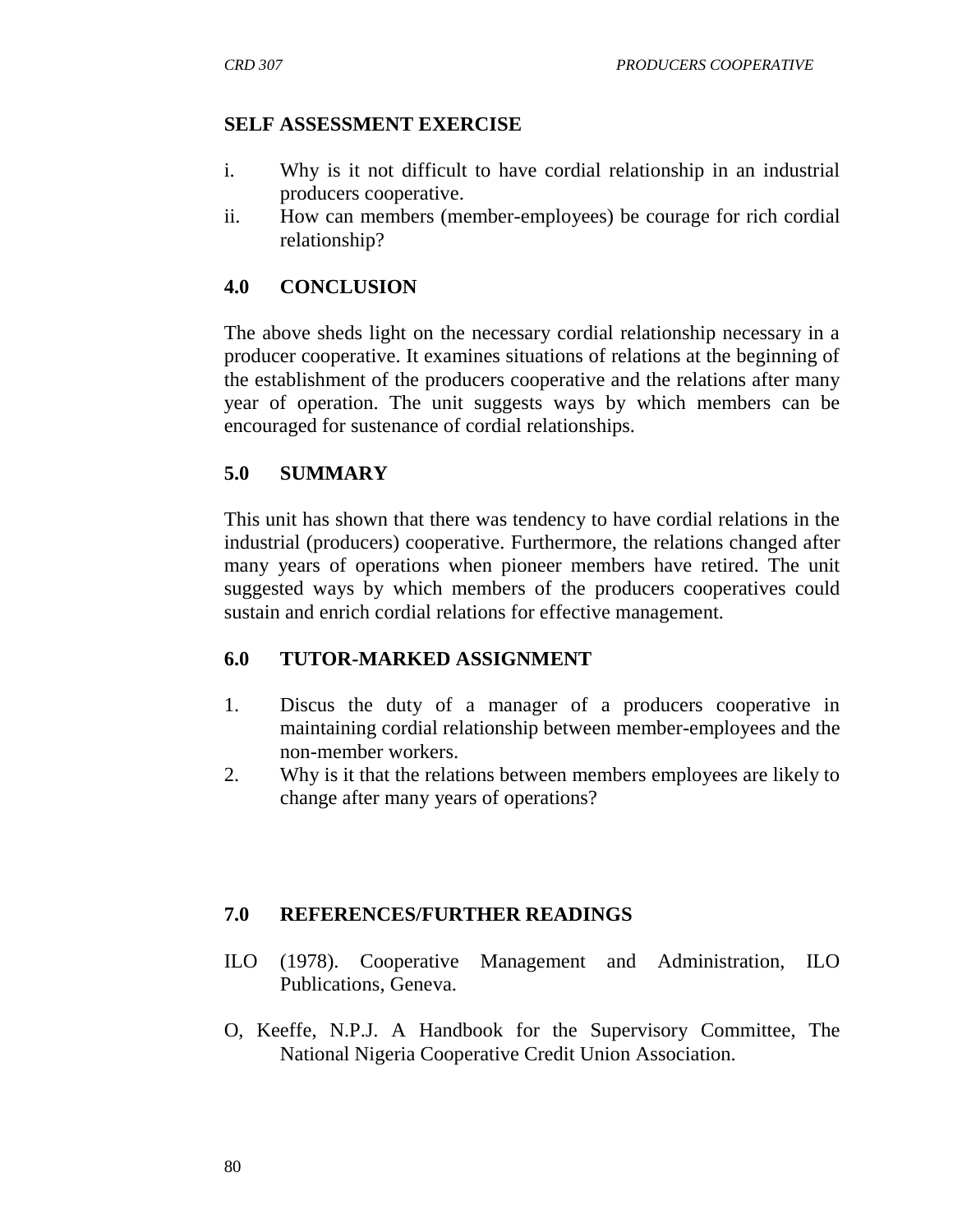## **UNIT 4 EXTERNAL RELATIONS**

# **CONTENTS**

- 1.0 Introduction<br>2.0 Objective
- Objective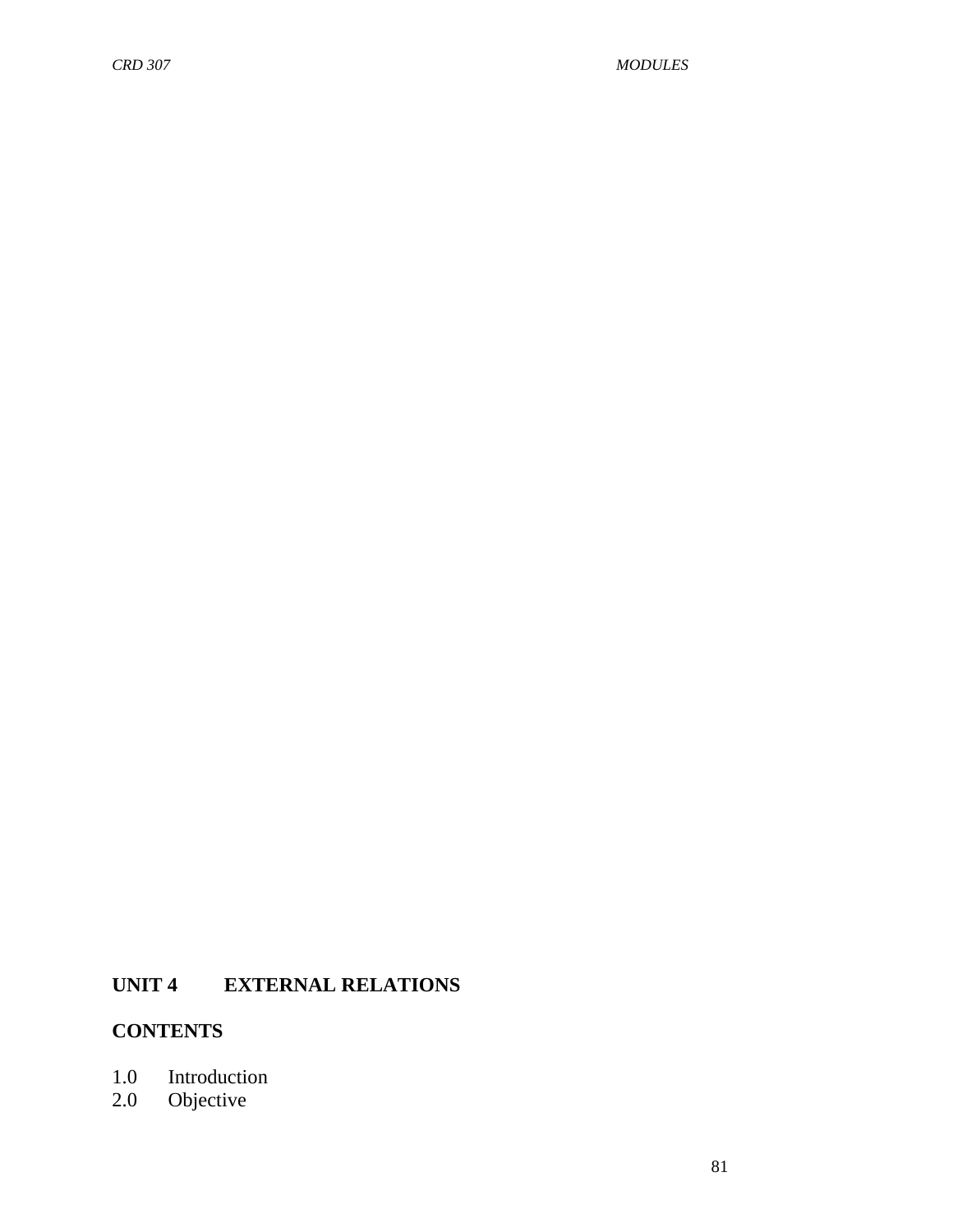- 3.0 Main Content
	- 3.1 Producers cooperative relations with the general public
	- 3.2 Producers cooperative relations with government officials
- 4.0 Conclusion
- 5.0 Summary
- 6.0 Tutor-marked Assignment
- 7.0 Reference/Further Readings

# **1.0 INTRODUCTION**

Members of the business community will be reluctant, if not avoid, any enterprise that has no good reputation. The public wants to deal with enterprises with genuine and transparent business. It is quite clear why the producers cooperative must have good external relations. Besides that, the producers cooperatives by law have relations with government officials right from the time of formation.

This unit therefore examines external relations of producers cooperative with the outside world and how it could be managed.

# **2.0 OBJECTIVES**

At the end of this unit, you should be able to:

- know that producers cooperative has external relations with the general public
- discuss the producers cooperative relations with government officials
- know what the producers cooperative should do to maintain good external relations.

# **3.0 MAIN CONTENT**

## **3.1 Producers Cooperative Relations with the General Public**

External relations of producers cooperative may be looked at in two different ways:

- 1. Producers cooperative relations with the general public, and
- 2. Producers cooperative relation with government officials.

Producers cooperative with the public is based on the following facts that cooperative is a form of business competing with the private business, and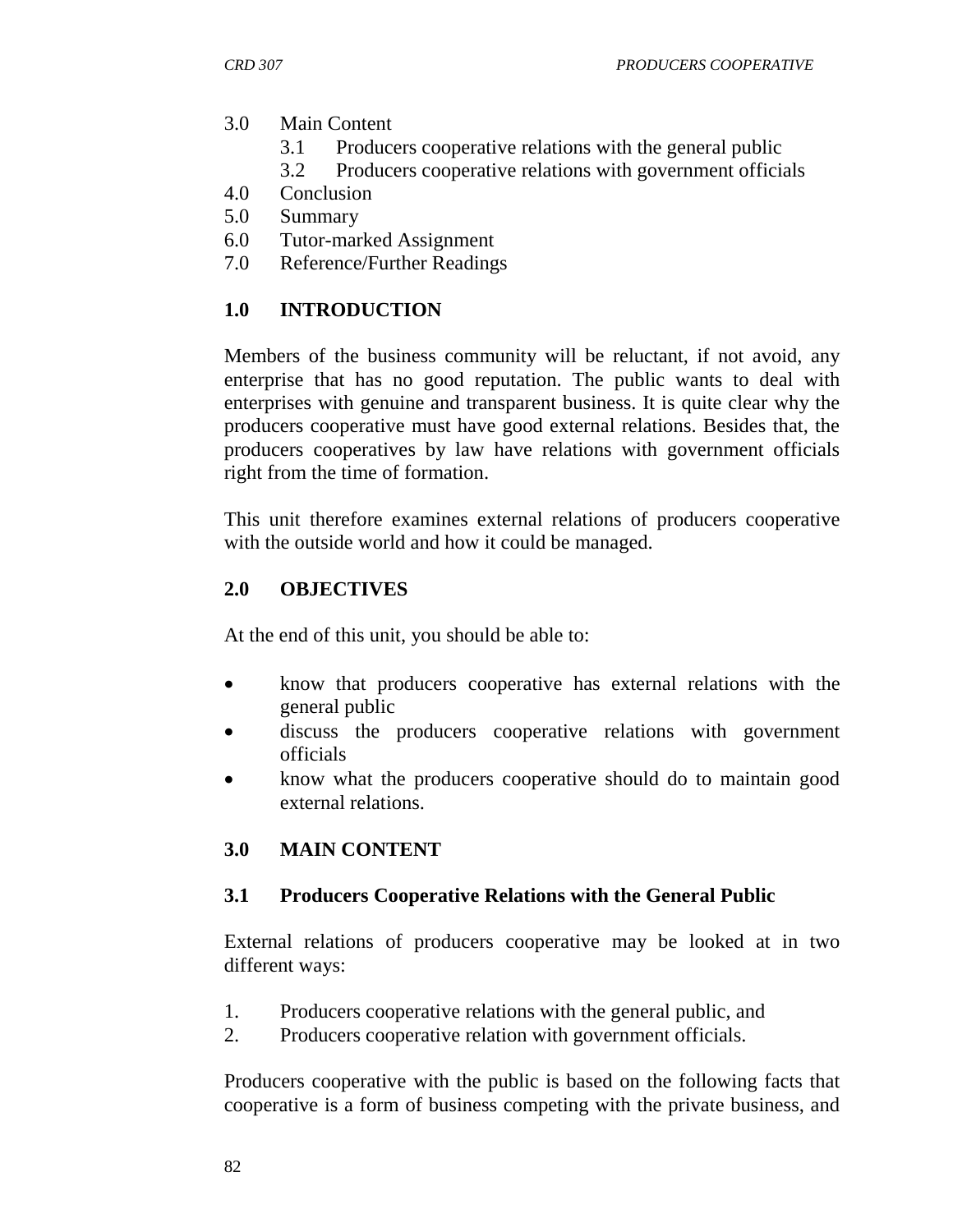it transact business with the private businesses, individuals and general public. Producers cooperative must maintain good relations with it supplier of raw materials, the consumer of its products, and enter into a contractual agreement with labour. Those who transact business with the cooperative society expect integrity, honesty, transparence etc. to be the watch words of the manager, management committee and the members of the societies. These are essential qualities for good and cordial relationship. For good relations with the public therefore, the producers cooperative must educate the public about cooperative and its business. In this direction the society can organize conferences, workshops, talks, film shows and other programmes to inform the public about its business. Publication and distribution of leaflets may disseminate information to the public. The publication of the audited accounts of the producers cooperative will demonstrate to the world its genuine and transparent business and also serves as an incentive to business partners and general public to continue to trade with cooperative society.

## **SELF ASSESSMENT EXERCISE**

Mention the entities the producers cooperative have relations (business) with.

### **3.2 Producers Cooperative Relations with Government Officials**

Producers cooperative relations with government official must have started at the point of formation of the society. This is because in almost every country, there are laws and regulations for the formation, operation and supervision of cooperative societies or unions. In addition to these laws and regulations, there may be special bye-laws which cooperative can adopt.

Officials of government departments and ministries are empowered by the cooperative laws and regulations to register, supervise, promote, arbitrate and liquidate cooperative societies or unions. Relations with officials of government and ministries must not be ignored for cordial relationship. It is worth of note that government agencies do give assistance inform of raw materials, machineries and equipment, financial resources, storage facilities, staff etc. to cooperative societies.

Cooperatives and producers cooperative in particular often need the assistance of legislators for special laws, programmes, subsidies etc. for the benefit of the cooperatives. This is only possible if the cooperatives extend hand of friendship to the legislators and the national assembly as a whole. For this assistance to come, however, the cooperative must let the legislator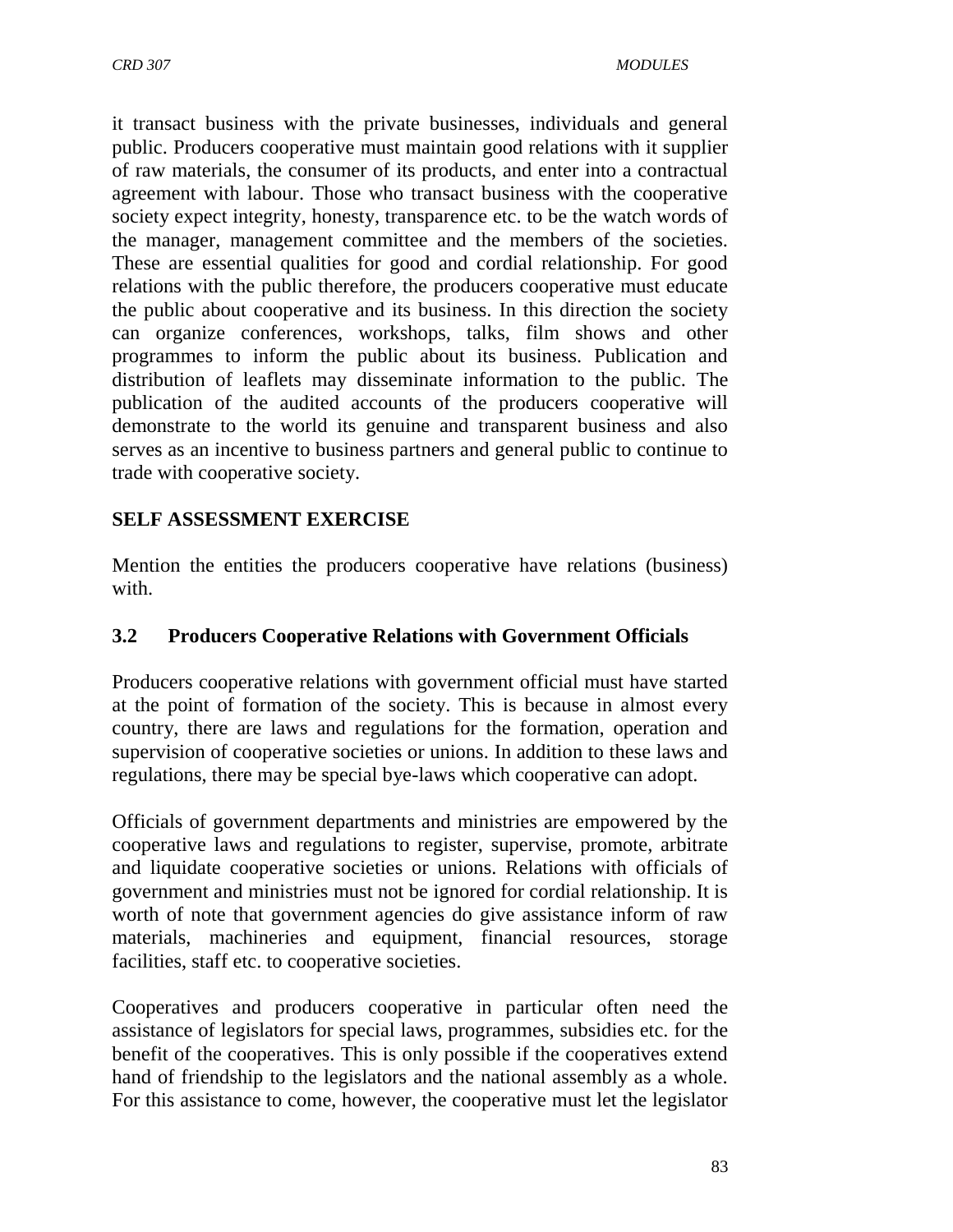know the importance of their programmes to social upliftment of the populace.

The powers and responsibilities of the Cooperative Department are derived from the cooperative law. We have already seen that in order to be legal entities, cooperatives must be registered under the law. Normally, the powers given to the Registrar of the Cooperative Societies (or equivalent) by law include the following:

- a. Registration or refusal of registration
- b. Liquidation
- c. Audit
- d. Inspection and enquiry
- e. Arbitration in disputes
- f. Intervention in management

The powers of the Registrar vary greatly from country to country, and are subject of much controversy – especially where intervention in management is concerned. No one disputes that government must provide a legal framework for cooperative movement and machinery to administer it, but there is much debate about the powers of government to actually control the cooperative movement. To explore the matter a little further, the powers listed above are discussed in the next few paragraphs.

### **Registration**

In most countries the law gives the Registrar the power to register or refuse to register a cooperative. Frequently the law says "the Registrar may register a cooperative society, if he thinks fit". This means that he has absolute discretion to decide whether a cooperative should be allowed to exist or not. Before accepting a cooperative for registration, the registrar will of course have to satisfy himself that its objects, membership and byelaws are in accordance with the law and with cooperative principles. He would, for example, reject an application for registration if the bye-laws provided that member could vote according to their share capital. So far, it is straight forward enough but, even if the proposed cooperative is within the law and in accordance with cooperative principles, the Registrar might still refuse to register it. He might, for example, refuse on the grounds that the proposed cooperative could never be financially successful. He might, also refuse on the grounds that there was already a similar cooperative operating in the same area. Finally, he might refuse because he does not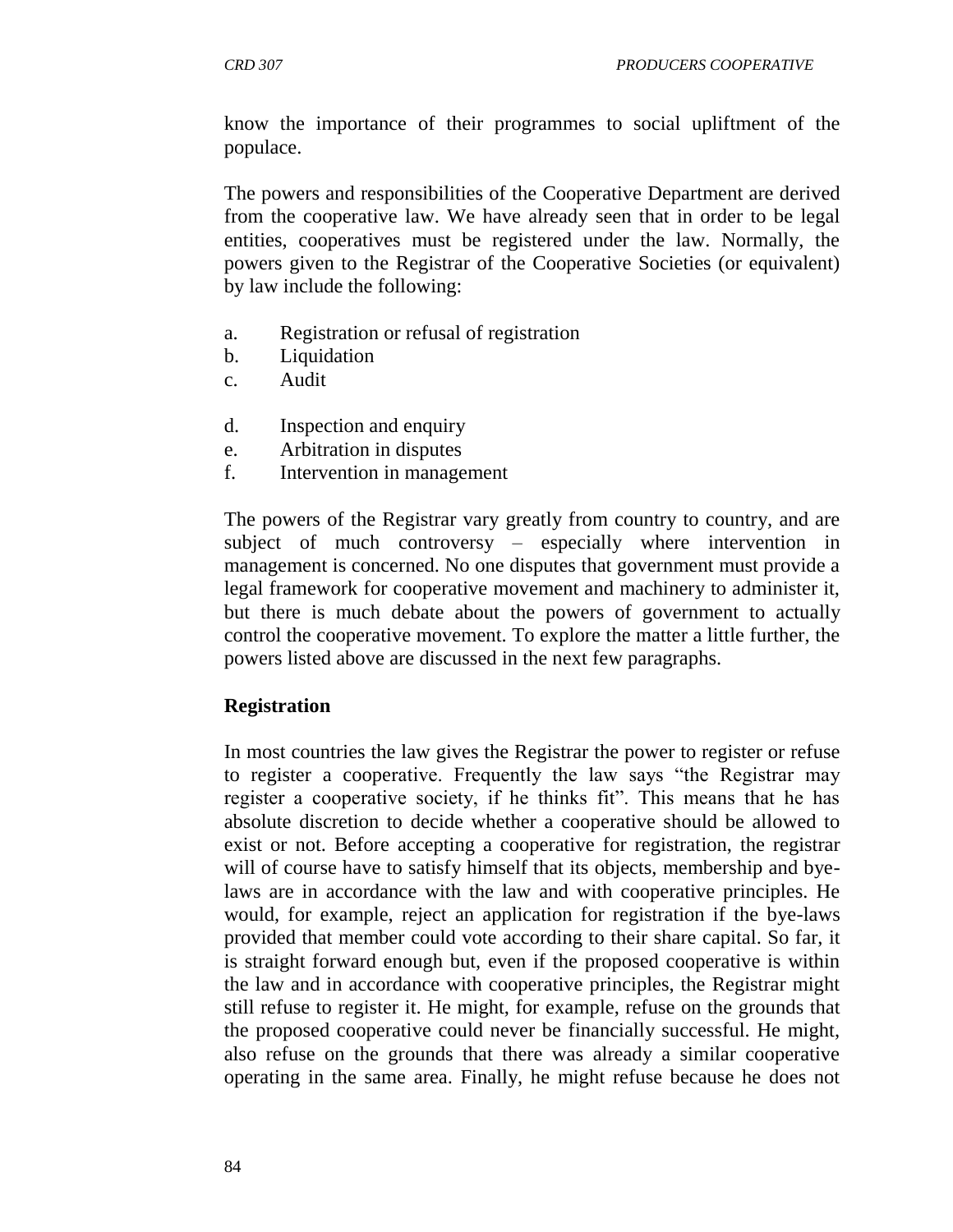think that the members are yet capable of running the cooperative properly, or that they have not got a suitable manager or secretary.

There is usually the right of appeal to the Minister (or sometimes to a court) against the refusal of the Registrar to register a cooperative. This right is, however, merely a safeguard against an unfair or arbitrary decision by the Registrar.

# **Liquidation**

Just as the Registrar has the power to register a cooperative, so has he the power to close it down. He may do so on any grounds. It may be that the cooperative is no longer operating in accordance with the law or cooperative principles. It may be that the number of members has fallen below minimum. The most usual reason, however is that the cooperative has gone bankrupt. When the Registrar decides to close down a cooperative, he makes an order putting it into liquidation, and appointing a liquidator. The liquidator takes over all the assets and liabilities and is responsible, under the law, for winding up the cooperative's affairs to the best advantage of all concerned, and with a special regard to the cooperative creditors.

As with registration, there is, usually, provision in the law for appeal to the Minister or a court, against a decision of the Registrar to close down a cooperative.

### **Audit**

The Registrar is, under the law, given the responsibility of ensuring that the accounts of all cooperatives are audited regularly. He might carryout out this responsibility through members of his own staff, or he might agree to the appointment of commercial auditors. In either case, it is the registrar who is responsible and who must approve the accounts before they are presented to the members or published. This power protects the individual members, who may not, themselves, have the knowledge to ensure that the accounts are properly kept. In addition, however it gives power to the Registrar, because it gives him access to knowledge. From the audited accounts, he knows the state of health of the cooperative, and knows whether to exercise any of the powers which the law gives him.

### **Inspection and enquiry**

The law gives the Registrar powers to inspect a cooperative at any time. The committee and officials of the cooperative are required to produce any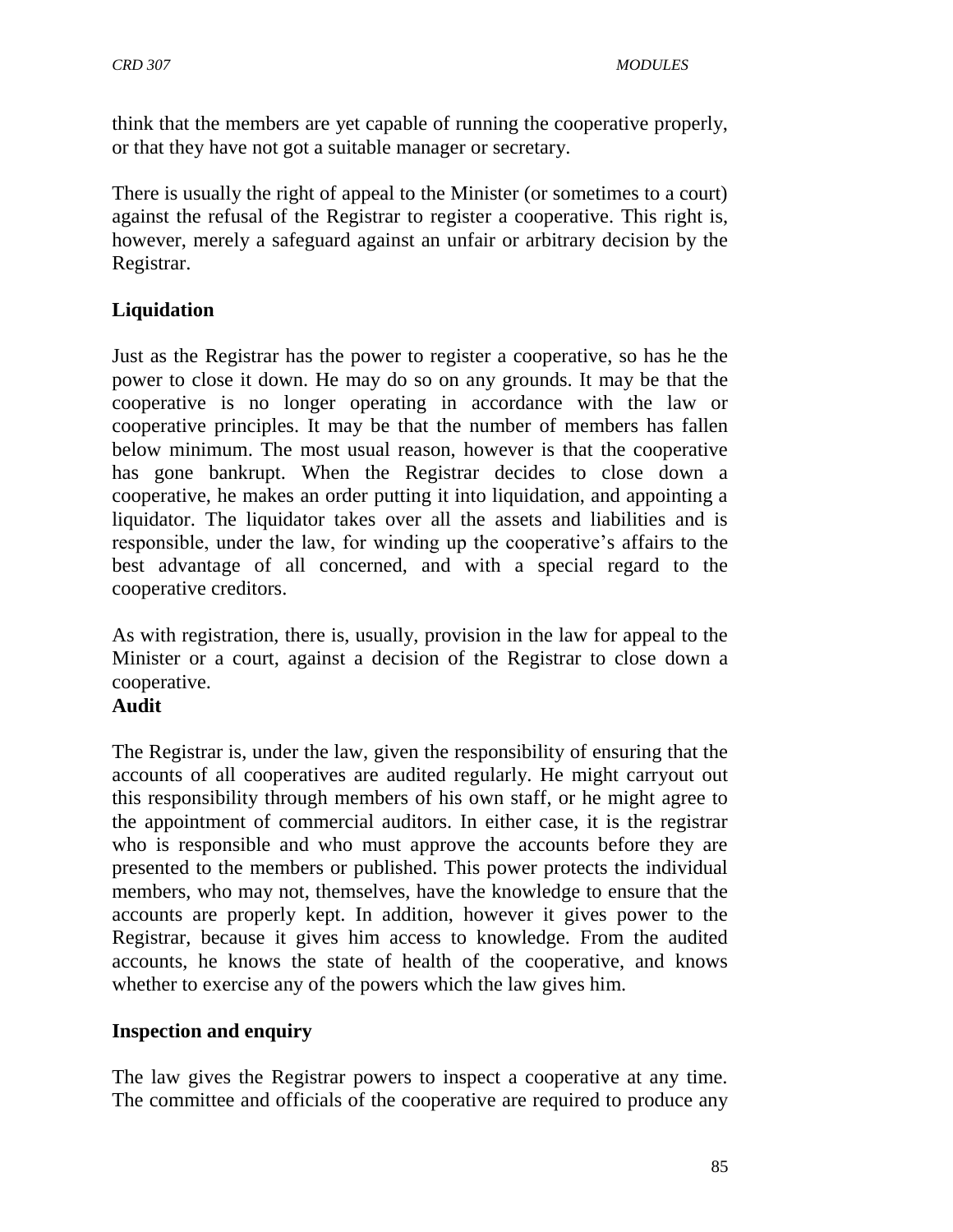books of account or property of the cooperative which the Registrar or his representative may require to carry out the inspection. The Registrar, also, has the power to order a more formal enquiry into the affairs of a cooperative. Such an enquiry has powers not unlike those of courts – for example. To inspect all the records and to question witnesses.

### **Arbitration in disputes**

In most cooperative laws, disputes arising from the business of a cooperative, whether between the cooperative and one of its members, between one member and another, between the cooperative and its officials, or between one cooperative and another cooperative, cannot, under the law, be taken to a normal civil court. They must be referred to the Registrar, who can either try the matter himself or appoint an arbitrator. The Registrar"s decisions in these cases are final, and cannot be called into question in a civil court. Awards made are enforced as if they were judgments of a civil court. This provision of the law is beneficial to the cooperative movement in that it provides for cheap and speedy machinery to settle disputes, avoiding the expensive and time-consuming process of hiring lawyers and going to court. Lawyers are usually not allowed to take part in the arbitration proceedings. It does at the same time give vey considerable powers to the Registrar to take decisions in the overall interest of the cooperative movement.

### **Intervention in management**

A more recent but very general trend has been to put into the law, powers for the Registrar actually to intervene in the management of cooperatives. Sometimes such powers may only be exercised if the cooperative is in serious trouble. For example, if an enquiry has been held as described above, and the conclusion is that the cooperative is badly managed, the Registrar may dismiss the committee and appoint a manager of his own choosing. Normally, the manager may only be appointed for a limited time. The object is to rescue a cooperative which has got into trouble which might otherwise lead to its liquidation.

In some countries, the powers of intervention are taken further and apply not merely to cooperatives which have got into difficulties but to all the others as well. For example, the Registrar may be empowered to demand estimates of expenditures from every cooperative and to forbid expenditure except within the estimates which he has approved. Cheques for more than a relatively small amount must be countersigned by the registrar, or his representative. The Registrar may have the right to appoint some members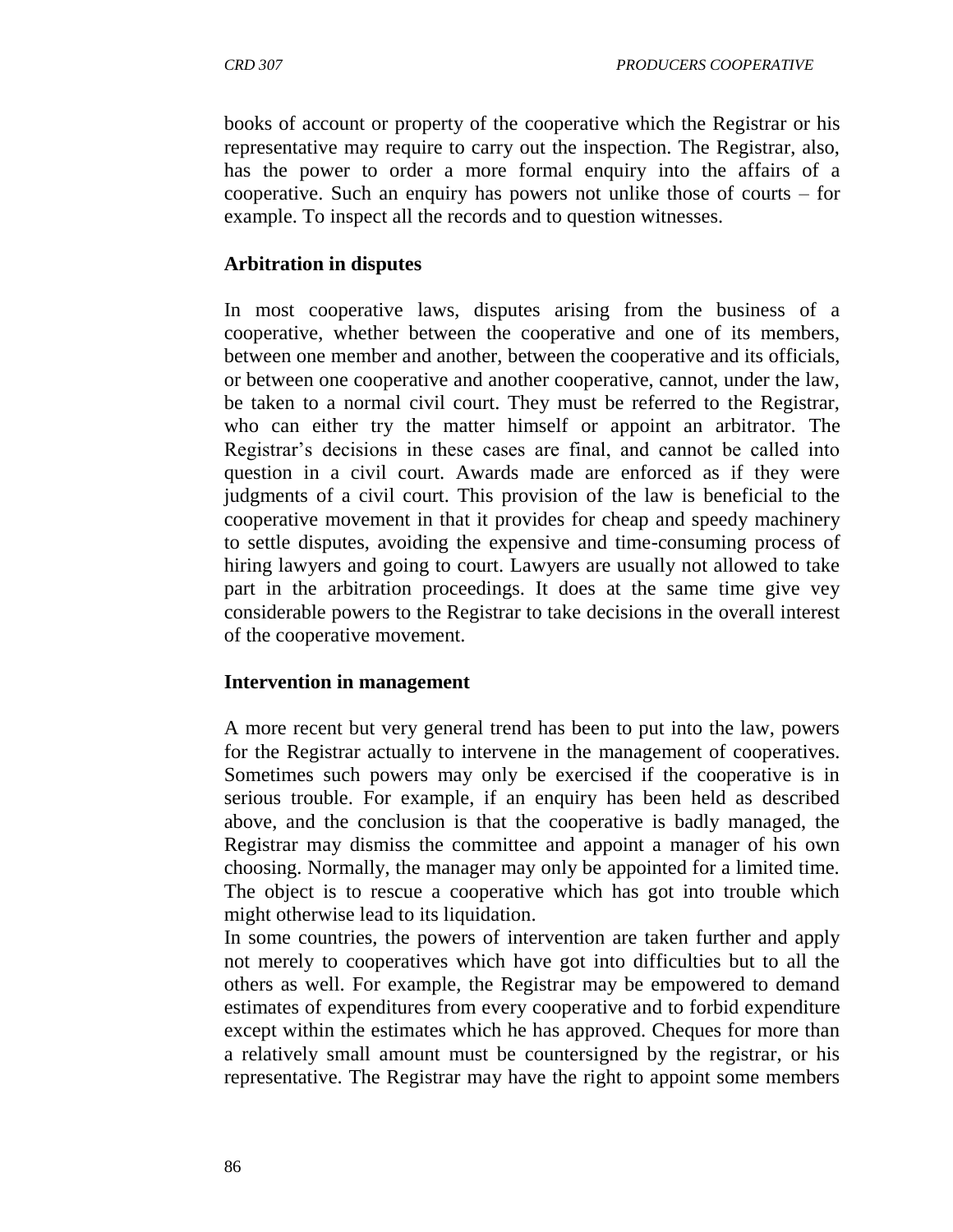of the committee or to appoint the manager. He may have the powers to order amalgamations or divisions.

### **SELF ASSESSMENT EXERCISE**

What empowers producers cooperative relations with the government officials?

## **4.0 CONCLUSION**

This unit highlights and discusses the external relations of the producers cooperative. The management (steps to be taken) of external relations is crucial for the maintenance and sustenance of cordial external relations.

### **5.0 SUMMARY**

This unit recognized two types of relations within the external relations of the producers cooperative. After the analyses of the relations with the general public, suggestions were put forward for the management and sustenance of good relations. In the same vein, the unit examines the producers cooperative relations with the government officials and legislators.

### **6.0 TUTOR-MARKED ASSIGNMENT**

- 1. Discuss the producers cooperative relations with the general public.
- 2. How can the producers cooperative manage its relation with the public? [Hint: steps to take]

3. Shed light on the producers cooperative relations with the government officials.

### **7.0 REFERENCES/FURTHER READINGS**

ILO (1978). Cooperative Management and Administration, ILO Publications, Geneva.

Northern Region Cooperative Societies Regulations, Cooperative Societies Law, 1956.

## **UNIT 5 MANAGEMENT CONROL**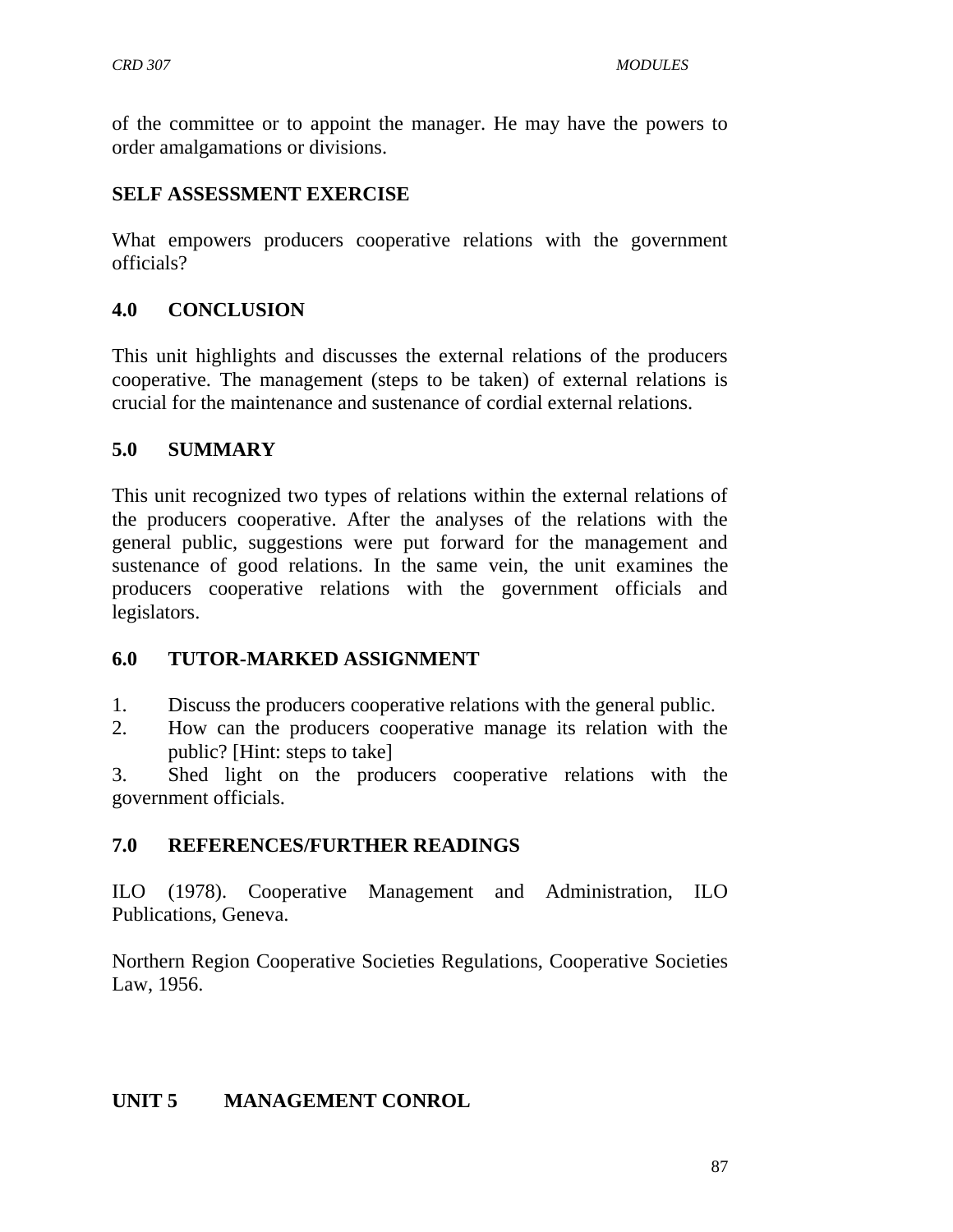### **CONTENTS**

- 1.0 Introduction
- 2.0 Objective
- 3.0 Main Content
- 3.1 Management controls in a producers cooperative.
- 4.0 Conclusion
- 5.0 Summary
- 6.0 Tutor-marked Assignment
- 7.0 Reference/ Further Readings

# **1.0 INTRODUCTION**

It is necessary in producers cooperative, that management is concerned with fulfilling or meeting production plans, sales plan etc. Management must also ensure that works are done as specified, workers are doing what they are assigned to do, machine breakdown are avoided, and vehicles are overhauled at the appropriate time etc. for efficient running of the enterprises. This unit therefore examines management controls for smooth functioning of the producers cooperative.

## **2.0 OBJECTIVE**

At the end of this unit, you should be able to:

- know various ways of management control
- know objects of management control
- explain methods of management controls.

## **3.0 MAIN CONTENT**

## **3.1 Management Controls in a Producers Cooperative**

The highest hierarchy of control of the producers cooperative is the supervisory committee. Then objective of the supervisory committee is to assist the management in carrying out the purpose of the organization. While the supervisory committee may not interfere with Management decisions, its duty is to see that:

- i. The members of the management committee meet regularly.
- ii. The decisions are in accordance with the Laws and the rules of the society.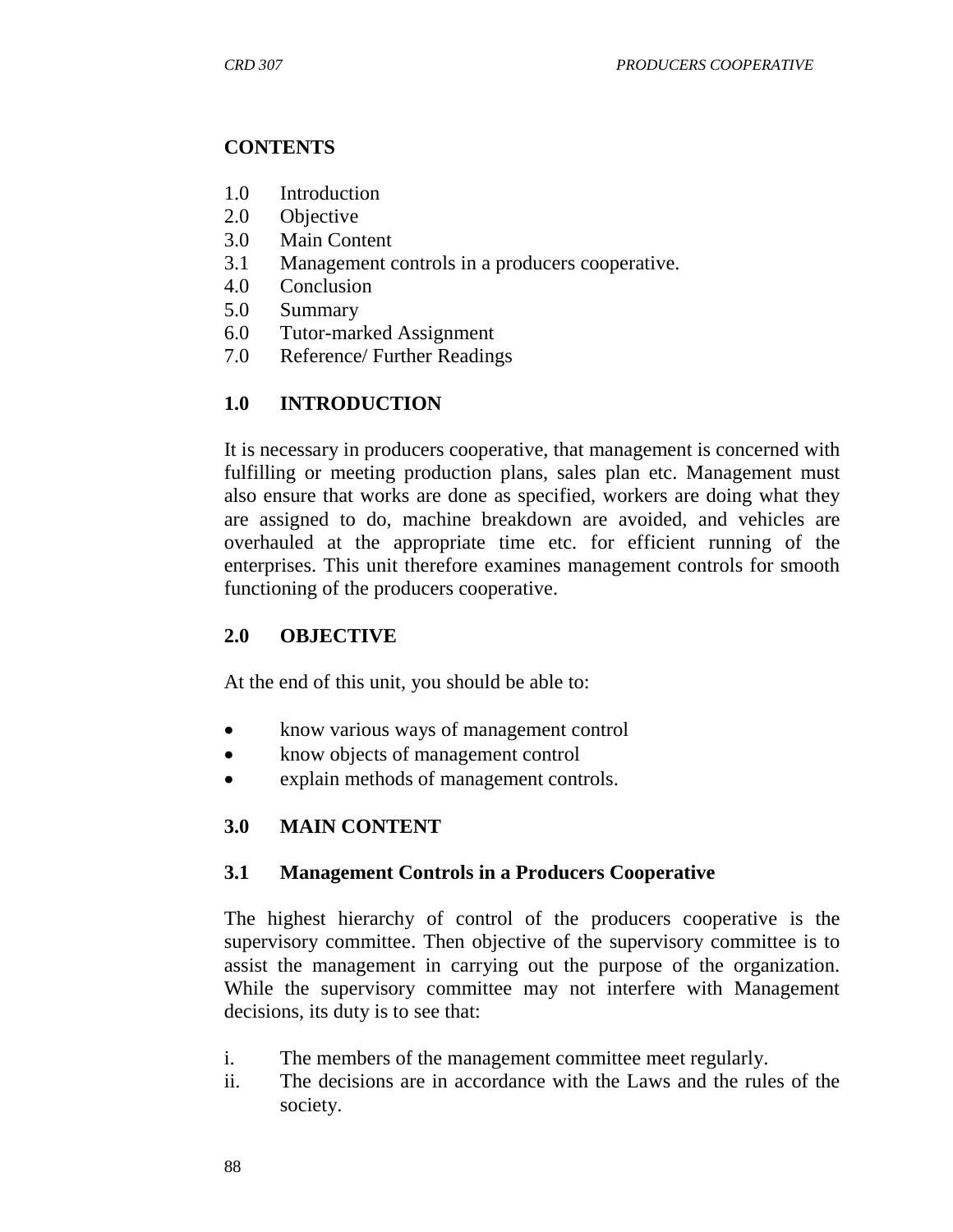- iii. They keep to the policies which they themselves set.
- iv. Those resolutions are being implemented.

The committee must do everything necessary to assure itself from its own examination that reports submitted by the Management to the general meetings of the members do, in fact, show the actual condition of the society and the car being taken of the members' funds. In this report the committee must take nothing of importance for granted.

The supervisors act as a protection for the other committees, not by finding fault but by reporting faults so that they may be eliminated. It does not set out to recover if officers are honest but to prove they are. The committee is required by law to do inspectorial work. Their investigations in no way reflect judgement on the character or motives of any individual.

In producers cooperative there are many ways by which the manager and the management committee can stem up control over production plan, sales of products, staff, machinery, wages, salaries, loans, expenditures, unforeseen events. The manager must determine the methods of control which may be budget, reports from senior employees, personal visits, perpetual follow-ups etc.

The manager breaks the production plan, as reflected in the budget, into monthly, quarterly plans. At the end of each month, for instance, he checks the actual production with the plan. In similar manner, he looks at the sales plan and examines how it has been fulfilled. This process allows him to find out what is responsible for the variance and takes necessary decision that will ensure the plan is on course.

| S/N            | <b>Items</b>                               | <b>Budget</b> | <b>Actual</b> | <b>Variance</b> |
|----------------|--------------------------------------------|---------------|---------------|-----------------|
| 1              | Production (kg)                            | 50,000        | 45,000        | $-5,000$        |
| $\overline{2}$ | Sales(million Naira)                       | 200           | 180           | -20             |
| 3              | Capital expenditure (Thousand Naira)       | 500           | 550           | $+50$           |
| 4              | <b>Wages and Salaries (Thousand Naira)</b> | 50            | 50            |                 |
| 5              | Raw materials (Thousand Naira)             | 100           | 195           | $\cdot 5$       |

### **Table 5.1** QUARTERLY ANALYSIS FOR BUDGET CONTROL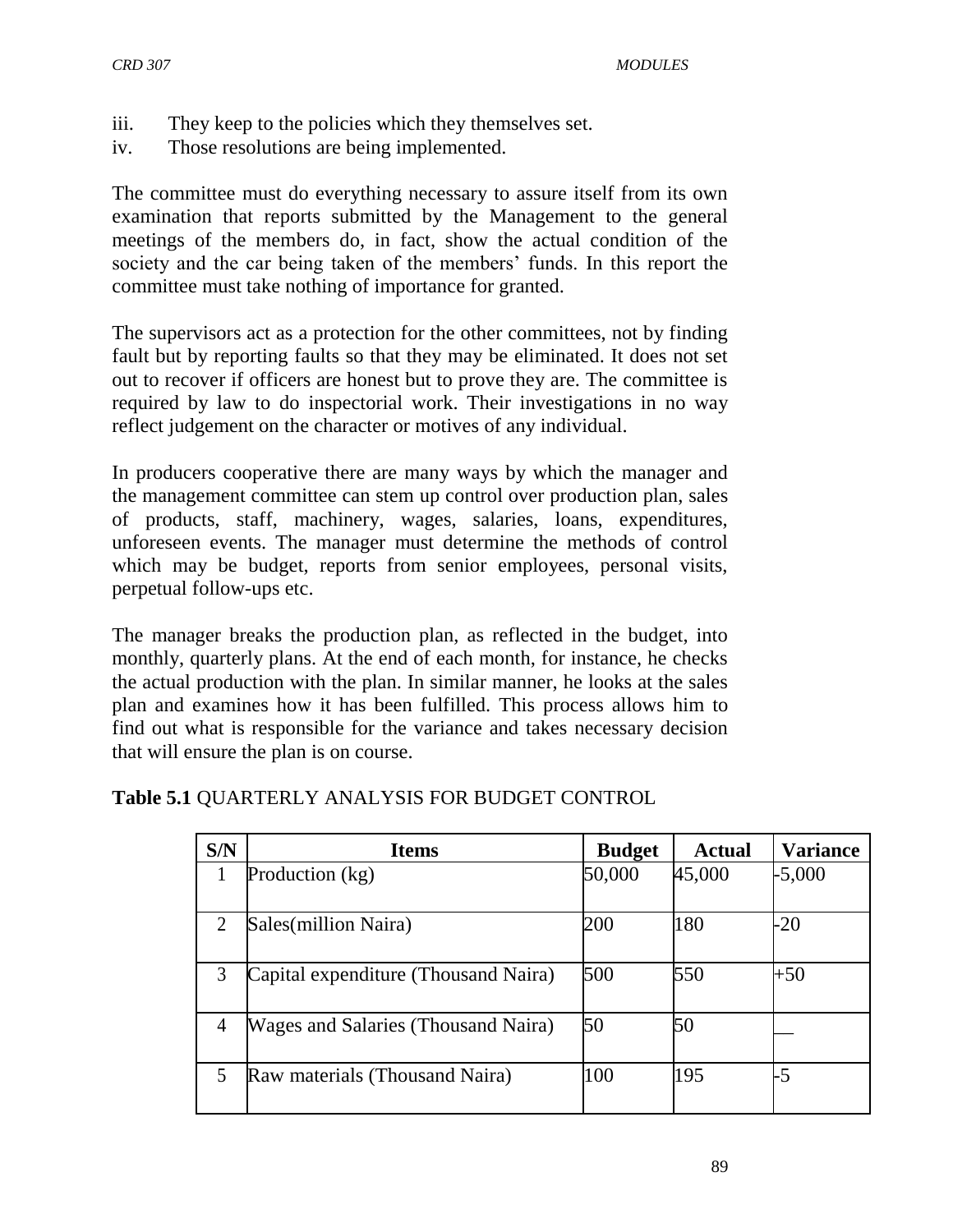|  | 6 Overhead expenses (Thousand Naira) |  |  |
|--|--------------------------------------|--|--|
|  |                                      |  |  |

The manager needs to find out the reasons for the variances in production output [-5000 tons] and sales (N20 million) (see Table 5.1). There is also the need to investigate the causes of short up in overhead expenses (N2,000) and step up budgeting control, otherwise the trend will extend to other quarterly budgets.

Daily, weekly or monthly reports are received from senior employees or heads of departments and sections. These reports are then used by the manager as basis for instructions to control the business. There may also be unforeseen events such as damage to buildings, machines, equipments, change in interest rates, and others. These unforeseen events place heavy demands on the flexibility and resourcefulness of managers and management and they are to be taken care of.

### **Various Administrative Controls**

Organizations often use standardized documents to ensure complete and consistent information is gathered. Documents include titles and dates to detect different versions of the document. Computers have revolutionized administrative controls through use of integrated management information systems, project management software, human resource information systems, office automation software, etc. Organizations typically require a wide range of reports, e.g., financial reports, status reports, project reports, etc. to monitor what's being done, by when and how.

The manager may decide to visit the departments and sections regularly to see and assess situations himself for action. If something happens due to the negligence of any staff, it is his duty to take disciplinary action against such a staff.

Manager and management committee must ensure that members (skilled) and other workers are trained for necessary special skills for production for handling of new machines and equipments. By so doing standard and quality products are guaranteed and breakdowns of machines and equipments are minimized. It is also within the control jurisdiction of the manager to obtain feedbacks on quality from consumers of the producers' cooperative products so that necessary adjustments and changes can be made. The manager must also ensure that buildings are repaired and painted, vehicles are overhauled, wages are paid out correctly, and insurance premiums, rates and taxes etc. are paid.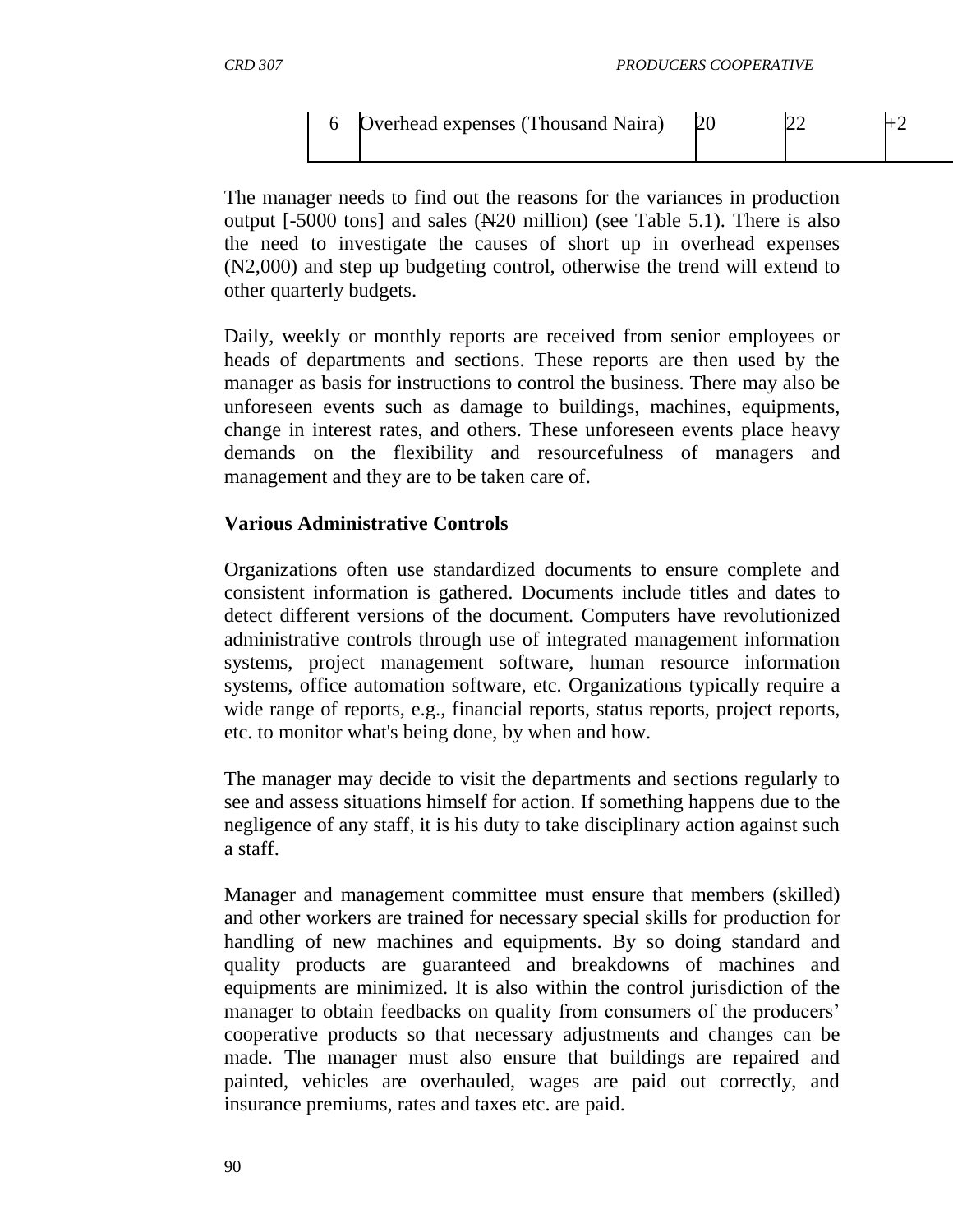## **SELF-ASSESSMENT EXERCISE**

Mention some methods of control the manager of a producers cooperative can use.

### **4.0 CONCLUSION**

This unit identifies the objects of management control in a producers cooperative. It also sheds light on the methods of control available to the manager. These methods are then explained in details and at the end of the text suggestions are put forward for the effective controls by the manager.

## **5.0 SUMMARY**

This unit highlighted the objects of management control and the methods by which the manager could effect controls. Furthermore, the unit discussed the management control methods identified in details. The unit put forward some suggestion as to how the manager and management committee could strengthen management controls.

## **6.0 TUTOR-MARKED ASSIGNMENT**

Identify methods of management control in a producers cooperative.

Carefully discuss two methods of management controls in a producers cooperative.

### **7.0 REFERENCES/FURTHER READINGS**

Olubanjo M.O (1968). Handbook for Managers of Cooperative Marketing Societies. Western Nigeria co-operative Press Ltd, Ibadan.

[://managementhelp.org/cntrllng.htm](http://managementhelp.org/cntrllng.htm)

ILO (1978). Cooperative Management and Administration, ILO Publications, Geneva.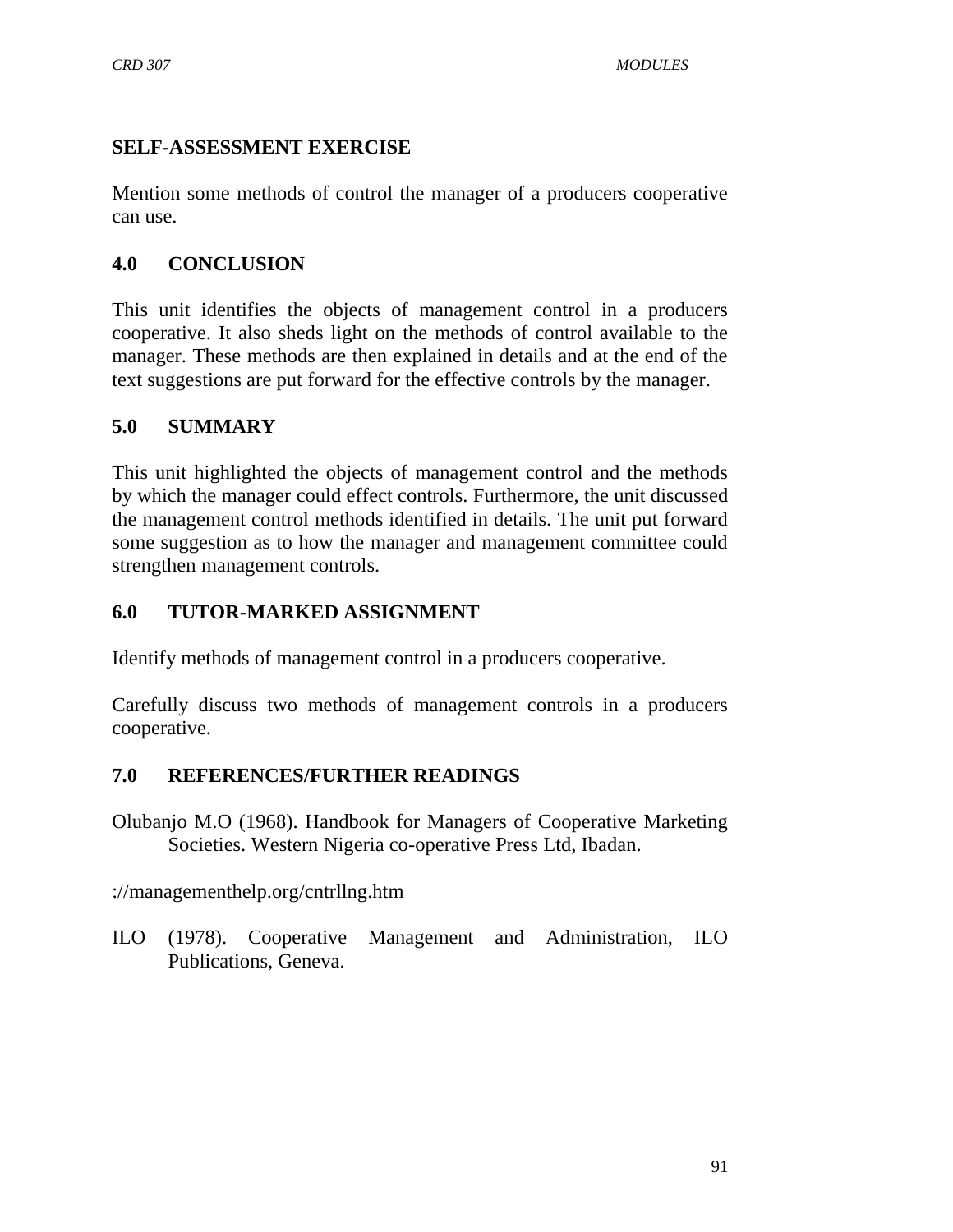### **UNIT 6 PROBLEMS OF PRODUCERS COOPERATIVE AND THE MANAGEMENT IN NIGERIA**

### **CONTENTS**

- 1.0 Introduction
- 2.0 Objective
- 3.0 Main Content
- 3.1 Problem of producers cooperative and its management in Nigeria.
- 4.0 Conclusion
- 5.0 Summary
- 6.0 Tutor-marked Assignment
- 7.0 Reference/Further Readings

#### **1.0 INTRODUCTION**

The tardiness in development of producers cooperatives may be attributed to a number of problems. These problems range from lack or inconsistent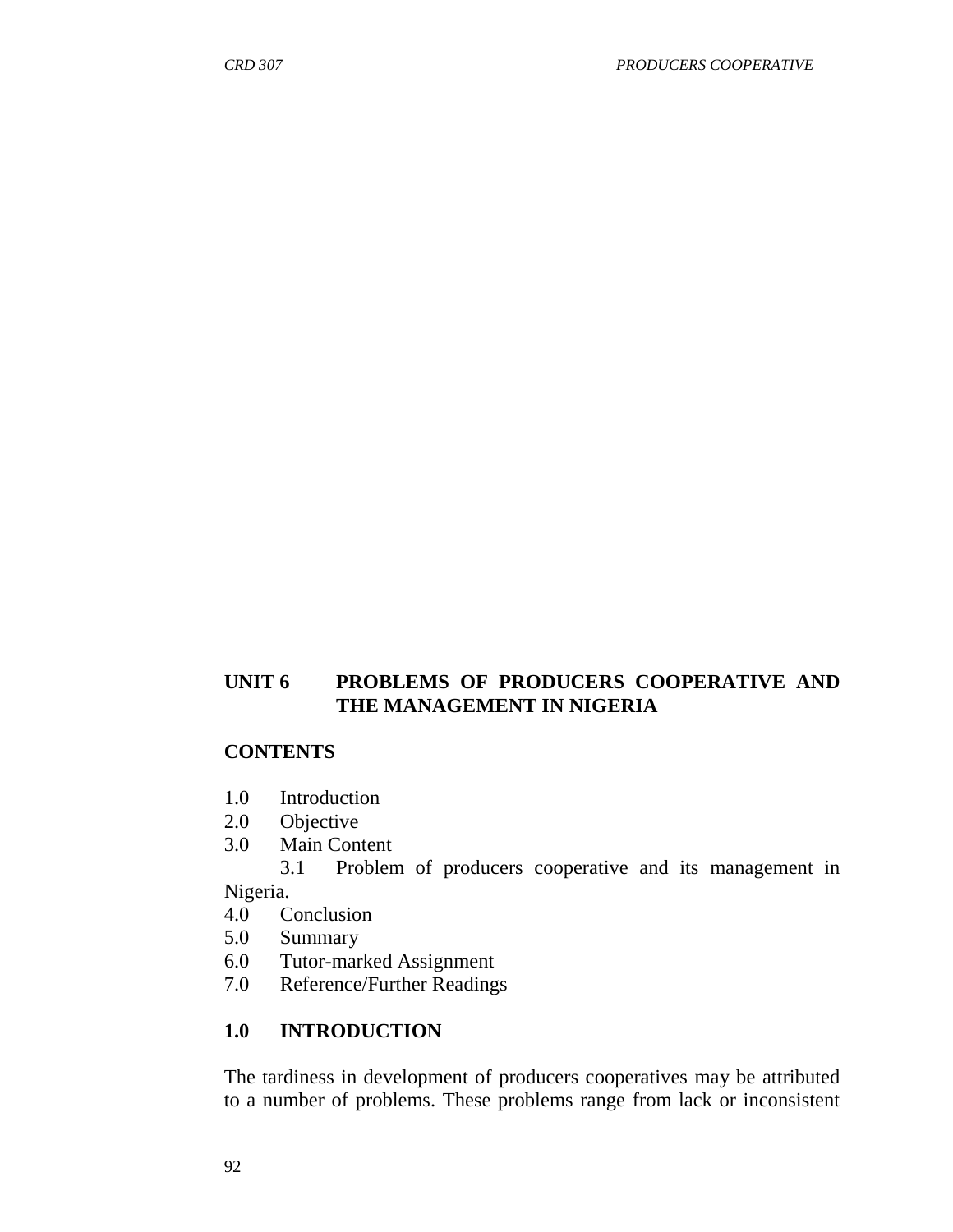policies, lack of awareness on the part of skilled workers, infrastructural inadequacy, to poor management in the producers cooperative and the entire cooperative movement in Nigeria.

This unit's mission is to highlight the problems of producers cooperative and its management in Nigeria.

## **2.0 OBJECTIVE**

At the end of this unit, you should be able to:

- know the problems militating against producers cooperative in nigeria
- discus management problems affecting the producers cooperative

## **3.0 MAIN CONTENT**

### **3.1 Problem of Producers Cooperative and its Management in Nigeria**

Producers' cooperative, like other cooperatives, no doubt contributes to the development of the economy. The social upliftment of the members of the society and the community is a noble course. It is known that producers cooperative, most especially the industrial cooperative, has long been recognized since the industrial revolution in the Western Europe in the small scale industry as agent of economic development. In Nigeria, however, its formation and operation have been crowded or shrouded with many problems such as:

- Lack of deliberate policy to assist in the development of producers cooperative among other cooperatives
- Lack of awareness on the part of potential skilled persons qualified to set up producers' cooperatives.
- Since this type of cooperative is practised by skilled and poor people whose financial resources are not enough for the required amount of capital, in-availability of fund constitutes a constraint.
- Loans cannot be obtained by these poor skilled members for lack of collateral
- Even if the loans are available the rates of interest on such loanable funds are very high and uneconomical.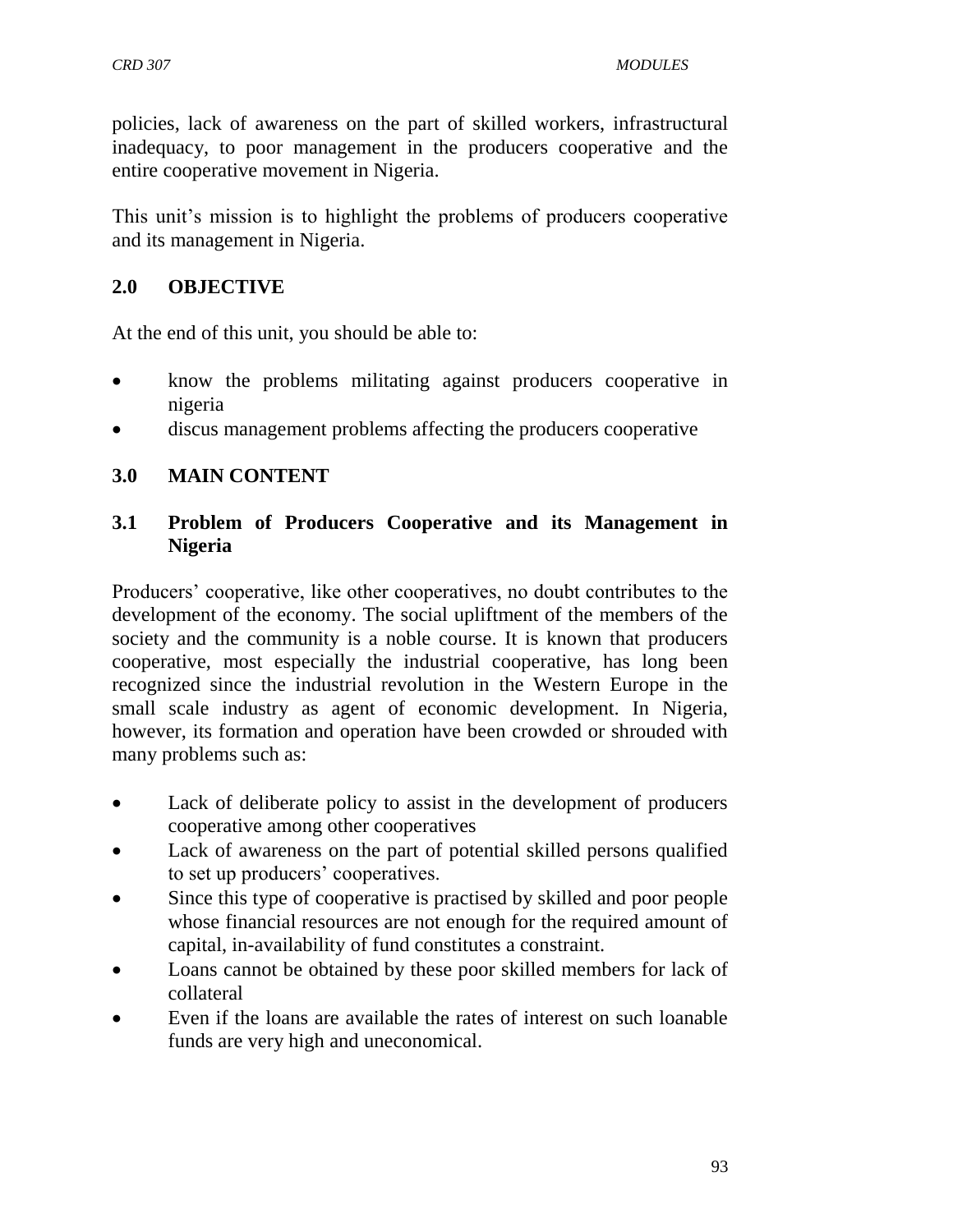- Industrial machines, equipment and tools necessary for production of goods and services are often not available, and when they are available they can only be obtain at very high cost.
- Products and services of producers cooperative are usually not for members, sales of such products and services take place in a situation of severe competition with the private sector entrepreneurs who have advantages of producing at considerable reasonable cost.
- The graduates of the National Directorate of Employment (NDE) are not trained and supported to form producers cooperative. They are only given skills and loans/supports to be on their own.
- Since the experience of producers cooperatives is not abound in Nigeria, the managers of such societies may not also be well experienced to steer the business out of serious challenges.
- Infrastructural problems (erratic electricity supply, inadequate water, bad roads etc.) in no small way constitute major challenges in the management of producers cooperative in Nigeria.

## **SELF-ASSESSMENT EXERCISE**

List the problems militating against the development of producers cooperative in Nigeria.

## **4.0 CONCLUSION**

This unit highlights the problems retarding the development of producers cooperative in Nigeria. It delves also on management problems of the producers cooperative.

# **5.0 SUMMARY**

We have highlighted and discussed problems militating against the development of producers cooperative in Nigeria. The unit also revealed management problems of producers cooperative in Nigeria.

## **6.0 TUTOR--MARKED ASSIGNMENT**

- 1. Discus the problems militating Against the development of producers cooperative in Nigeria.
- 2. Identify and carefully explain management problems affecting producers cooperative in Nigeria.

# **7.0 REFERENCES/FURTHER READINGS**